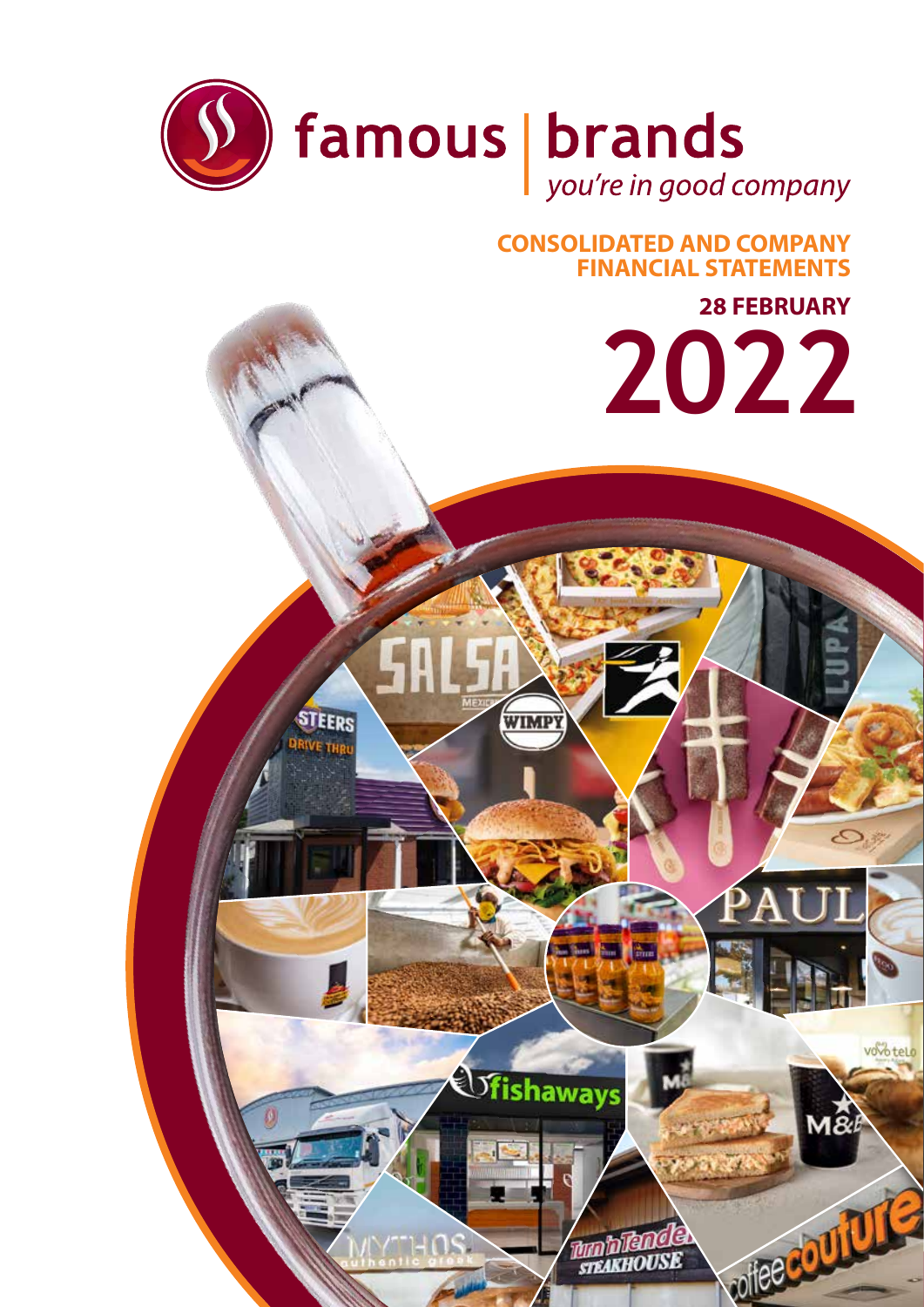# **Audited financial statements and other information**

*for the year ended 28 February 2022*

The reports and statements set out below were prepared under the supervision of DJ Fredericks CA(SA), Group Financial Director, and comprise the Group and company audited financial statements presented to the shareholders.

| <b>CONTENTS</b>                                               |     |
|---------------------------------------------------------------|-----|
| Directors' report                                             |     |
| Audit and Risk Committee's report                             | B   |
| CEO and GFD Responsibility Statement                          | 6   |
| <b>Company Secretary's certificate</b>                        | 6   |
| Approval of the consolidated and company financial statements | 7   |
| Independent Auditor's Report                                  | 8   |
| <b>Consolidated financial statements</b>                      | 12  |
| <b>Company financial statements</b>                           | 94  |
| Shareholder spread                                            | 107 |
| Administration                                                | 108 |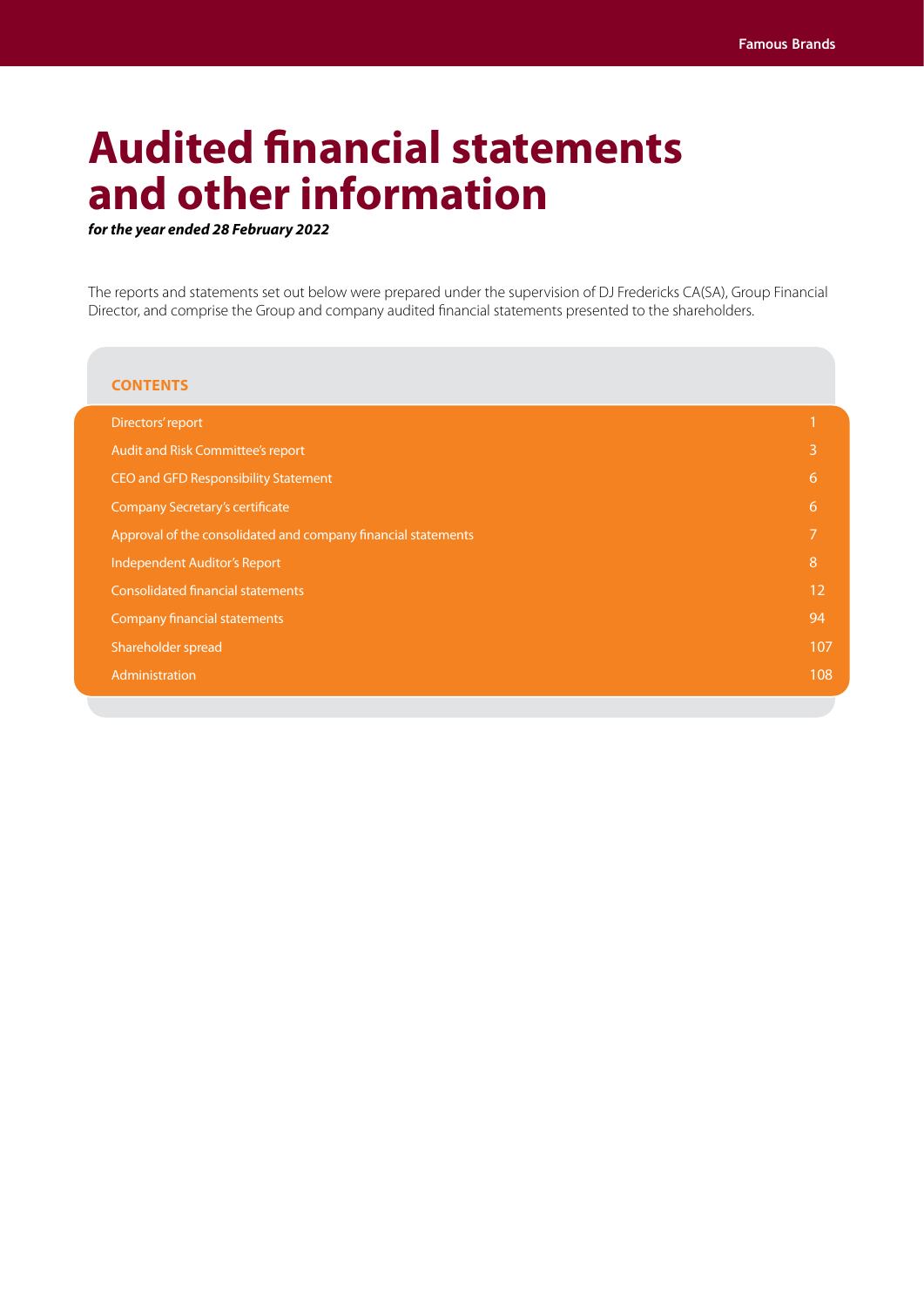# **Directors' report**

*for the year ended 28 February 2022*

The directors have pleasure in submitting their report for the year ended 28 February 2022.

## *Nature of business*

Famous Brands Limited (Famous Brands or the company) is a holding company domiciled in South Africa and is listed on the JSE Limited under the category Consumer Services: Travel and Leisure. Famous Brands is Africa's leading quick service and casual dining restaurant franchisor.

The nature of goods and services is detailed in the Operating Segment and revenue streams as detailed in Note 12 *Revenue*. Information on the Group's structure and information on related parties is provided in relevant notes to the consolidated financial statements.

Famous Brands' vertically integrated business model comprises a portfolio of 17 brands represented by a franchise network of 2 824 restaurants across South Africa (SA), the Rest of Africa and Middle East (AME), and the United Kingdom (UK), underpinned by substantial Logistics and Manufacturing operations.

## *Directors' responsibilities*

The responsibilities of the company's directors are detailed on page 6 of this document.

## *Financial statements and results*

The Group and company's results and financial position are reflected on pages 13 to 106.

## *Significant events*

All significant events have been detailed within the financial results.

## *Corporate governance*

The Corporate governance report is set out in the 2022 Integrated Annual Report (IAR).

## *Tangible and intangible assets*

Movements in the Group's tangible and intangible assets are set out in Note 1 – *Property, plant and equipment* and Note 2 – *Intangible assets*.

## *Performance subsequent to reporting date*

#### *Acquisition of Lexi's Healthy Eatery*

Effective from 1 April 2022 the Group acquired a 51% interest in Lexi's Healthy Eatery for R3.3 million. Lexi's is a casual dining restaurant brand, offering a full-service, sit-down, plant-based dining experience across all key day parts.

The acquisition of Lexi's is aligned with Famous Brands' three-year strategic roadmap, which includes acquiring brands that have the potential to lead in their category, and which offer growth prospects based on opportunities to improve existing operational efficiencies in the target business.

### *July unrest insurance claim*

The Group submitted a claim for gross profit loss related to the July 2021 unrest. The claim was approved by insurers on 10 May 2022 and payment was received on 26 May 2022, refer to note 30 for details.

#### *Liquidation claim in relation to GBK*

On 6 May 2022, the Group received notification from the liquidators of GBK indicating an intention to make an interim distribution to creditors of GBK Restaurants Limited with agreed claims. The actual amount of the distribution is not yet certain but in their notice the liquidators estimated the interim dividend to be 5 Pence in the Pound to creditors with agreed claims. The Group's claim against GBK for dividend purposes amounts to GBP55.2 million. The liquidator indicated that the interim dividend will be declared within two months of the last date of approving – 6 August 2022.

## *Prospects*

Trading has improved significantly, and we are optimistic that revenues will recover further. While we are concerned about weak economic conditions, high inflation, and poor consumer spending, we expect to see a sustained recovery in in the 2023 financial year as COVID-19 restrictions fall away. Our short-term focus is to sustain our revenue while achieving positive cash generation, while our medium-term focus is to recover margin. We reduced our interest-bearing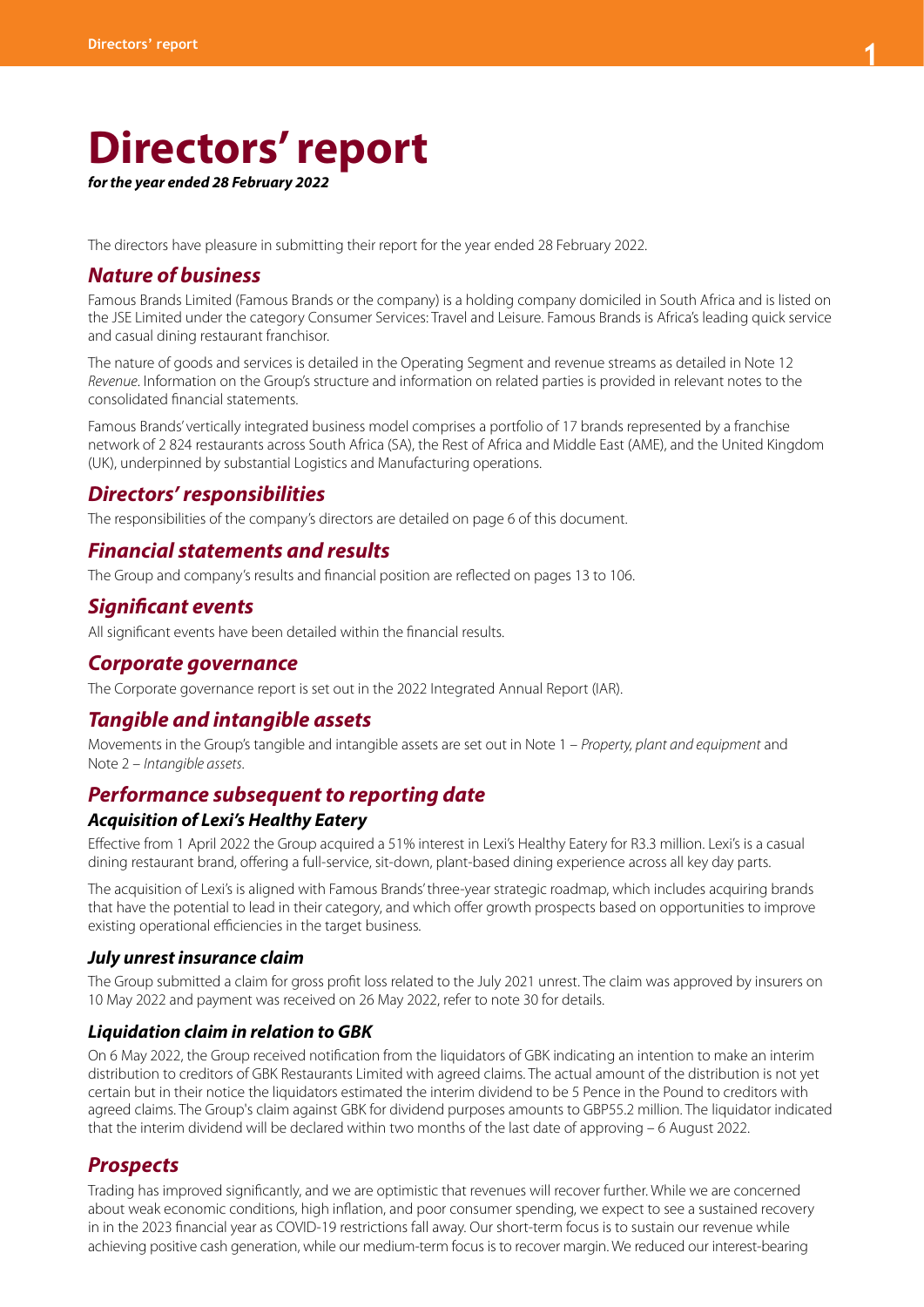#### **DIRECTORS' REPORT** continued

debt in the current financial year and will continue this trajectory in the 2023 financial year. While the COVID-19 impact on Signature Brands has been severe, we see some improvement as customers begin to celebrate special occasions again.

Promotional activity and advertising spend will continue to be a priority over the winter months to drive sales activity.

## *Dividends*

We have declared a dividend of 200 cents per share. The Group has produced significantly improved results which enabled us to consider paying a dividend. We considered the Group's current performance and future prospects. The dividend is being paid out of profits for the year ended 28 February 2022 in the amount of R200 million.

## *Share capital*

The authorised and issued share capital of the company as at 28 February 2022 is set out in Note 9 *Equity reserves* of the consolidated financial statements.

There were no new shares issued in the current financial year.

## *Shareholder spread and material shareholders*

In terms of the JSE Listings Requirements paragraph 3.37 and 4.28 (e), Famous Brands complies with the minimum shareholder spread requirements, with 79% (2021: 76%) of ordinary shares being held by the public as at 28 February 2022. Details of the company's shareholder spread, and material shareholders are set out on page 107.

## *Directors and Company Secretary*

The names of the directors and the Company Secretary at the date of this report are detailed on page 108 of this document.

## *Changes to the Board*

The following changes took place during the period:

- 1 June 2021: Fagmeedah Petersen-Cook was appointed as an independent non-executive director.
- 11 June 2021: Lebo Ntlha resigned as Group Finance Director effective 30 November 2021.
- 23 July 2021:
	- Emma Mashilwane retired from the Board at the Famous Brands Annual General Meeting.
	- Chris Boulle was appointed as Chair of the Remuneration Committee and stepped down as Chairman of the Investment Committee.
	- Fagmeedah Petersen-Cook was appointed as Chair of the Investment Committee.
	- Johnny Halamandres stepped down as a member of the Investment Committee.
- 1 August 2021:
	- Deon Fredericks was appointed as Group Financial Director-Elect and stepped down as member and Chair of the Audit and Risk Committee. Deon assumed full responsibility for the Group Financial Director with effect from 15 November 2021.
	- Chris Boulle was appointed as the Chair of the Audit and Risk Committee.
- 11 October 2021:
	- Busisiwe Mathe was appointed as an independent non-executive director.
- 26 October 2021:
	- Busisiwe Mathe appointed as a member of the Audit and Risk Committee.
	- Chris Boulle stepped down as Chairman of the Social and Ethics Committee, but remains a member.
	- Alex Maditse appointed as Chairman of the Social and Ethics Committee.

## *Special resolutions*

The Special Resolutions passed by the company at its AGM held on 23 July 2021 are detailed on page 6 to 9 of the 2021 Notice of AGM of Shareholders and Summarised Results.

At the next AGM to be held on 22 July 2022, shareholders will be requested to approve special resolutions detailed in the Notice of Annual General Meeting of Shareholders.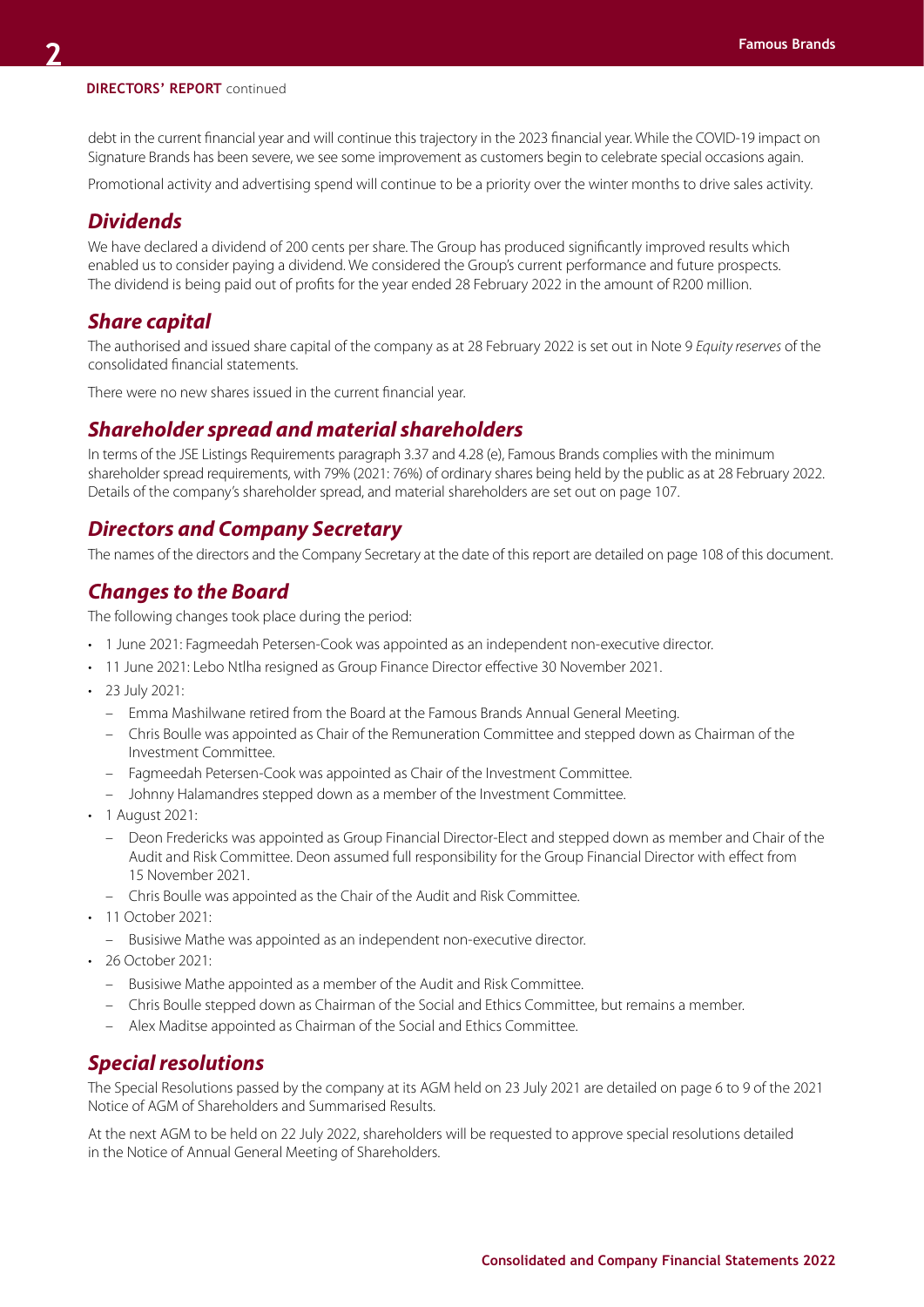# **Audit and Risk Committee's report**

*for the year ended 28 February 2022*

# *Composition and attendance*

## *Chairman*

DJ Fredericks\* (3/1) CH Boulle (3/2)

## *Members*

NJ Adami (3/3) F Petersen-Cook\*\* (3/2) BM Mathe\*\*\* (3/2) TE Mashilwane\*\*\* (3/1)

### *Invitees*

DP Hele: Group CEO (3/3) K Ntlha: Group FD (3/2) DJ Fredericks: Group FD\* (3/2) SL Botha (3/3) N Halamandaris (3/2) N Ndaba: Group Risk Executive (3/3) CD Appollis: Group Company Secretary (3/3) N Shiluvana: Group Finance Executive (3/2)

- *\* Deon Fredericks stepped down as the Chairman and member of the Audit and Risk Committee on the announcement of his appointment as Group Financial Director. He attends the Audit and Risk Committee as an invitee. Chris Boulle was appointed as the new Chairman for the Committee.*
- *\*\* Fagmeedah Petersen-Cook joined the Board and the Committee in June 2021.*

*\*\*\* Busisiwe joined the Board and the Committee in October 2021. TE Mashilwane resigned from the Board at the AGM on 23 July 2021 and left the Audit and Risk Committee.*

The key focus for the Committee was assessing the timeline for the return to normal trading, reviewing debt service and covenant requirements and the working capital requirements to support this return, while operating in an ongoing risk-laden economic environment.

# *Mandate*

The purpose of the Audit and Risk Committee is to assist the Board in discharging its oversight responsibilities, including safeguarding the Group's assets, ensuring adequate risk management and control processes, and overseeing the preparation of the financial statements in compliance with all applicable legislation and regulations.

## *Focus areas for 2022*

## *General*

- Reviewed and approved the Committee Charter.
- Reviewed and recommended the IAR to the Board for approval.

## *Annual assessments*

In a closed session with the auditors, the Committee reviewed and considered the following assessments:

- the Group Finance Director;
- the finance structure; and
- the Head of Internal Audit.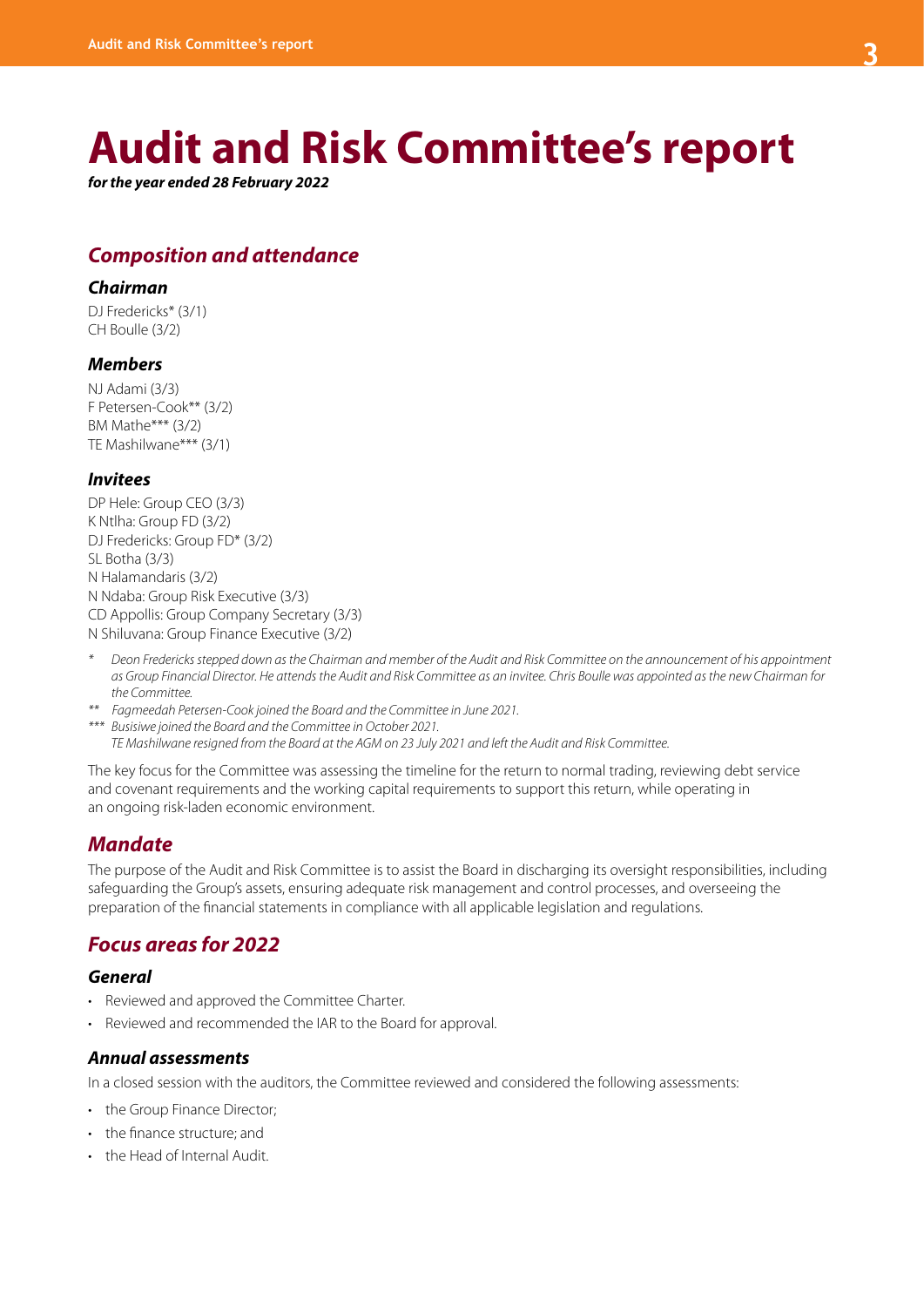#### **AUDIT AND RISK COMMITTEE'S REPORT** continued

Overall, the Committee reflected that it was satisfied with the expertise and competency of the Group Financial Director and the finance function and identified areas for improvement. The Committee found that the Head of Internal Audit was knowledgeable and provided strong leadership to the department. The Chairman of the Committee provided feedback directly to the parties concerned.

## *External audit*

- considered the quality controls processes of the external auditor and specifically audit quality review conducted over the designated auditor, including those performed by the Independent Regulatory Board for Auditors (IRBA) as part of its routine review process;
- considered the appropriateness of the other auditors engaged to perform audits within the Group, being Rees Pollock Chartered Accountants in the UK and PKF Botswana, and deemed them appropriate; and
- reviewed the external auditors' report on the consolidated and company AFS and the key audit matter.

### *Internal audit*

- reviewed and approved the internal audit business plan and budget;
- performed the annual review and approval of the Internal Audit Charter;
- reviewed the Internal Audit reports and processes; and
- reviewed the implementation of the project to address the internal controls projects to enable the CEO and Group Financial Director to provide a positive statement on the adequacy and effectiveness of internal financial reporting controls.

### *Risk management*

- evaluated and reported to the Board on the effectiveness of risk management controls and governance processes;
- reviewed and approved the risk management business plan and budget;
- performed the annual review and approval of the Risk Management Charter; and
- performed the annual review and approval of the Risk Management Charter.

### *Financial statements, accounting practices and other financial matters*

- reviewed the assessment prepared by management of the going concern status of the Company and made recommendations to the Board. The Committee concurred that the adoption of the going concern is appropriate for the preparation of the AFS;
- reviewed the financial and general covenants applicable to the Group based on the lending and capital structure, which was found to have been appropriate and complied with;
- considered matters raised relating to financial reporting and accounting practices, internal audit, contents of the Group's and the Company's financial statements, internal financial controls and any related matters;
- reviewed the processes in place for reporting matters relating to financial reporting and accounting practices, internal audit, contents of the Group's and the Company's AFS, internal financial controls and any related matters and agreed on matters that required improvement. The Committee can confirm that there were no matters of concern noted;
- reviewed and recommended the short and long-form announcements, interim results and AFS to the Board for approval;
- considered accounting treatments, significant unusual transactions and key accounting judgements;
- reviewed and recommended the interim results and AFS to the Board for approval and considered the appropriateness of the accounting policies adopted and changes thereto;
- considered accounting treatments, significant unusual transactions and key accounting judgements;
- considered the reports of the internal and external auditors on the Group's systems of internal control, including financial controls, business risk management and maintenance of an effective internal control system;
- considered the reports of the internal and external auditor on the Group's systems of internal control including financial controls, business risk management and maintenance of an effective internal control system;
- received assurance from management that proper and adequate accounting records were maintained and the systems safeguard the assets against unauthorised use or disposal; and
- reviewed the Group tax report.

Based on the above, the Committee formed the opinion that there were no material breakdowns in internal control, including financial control, business risk management and the maintenance of effective material control systems.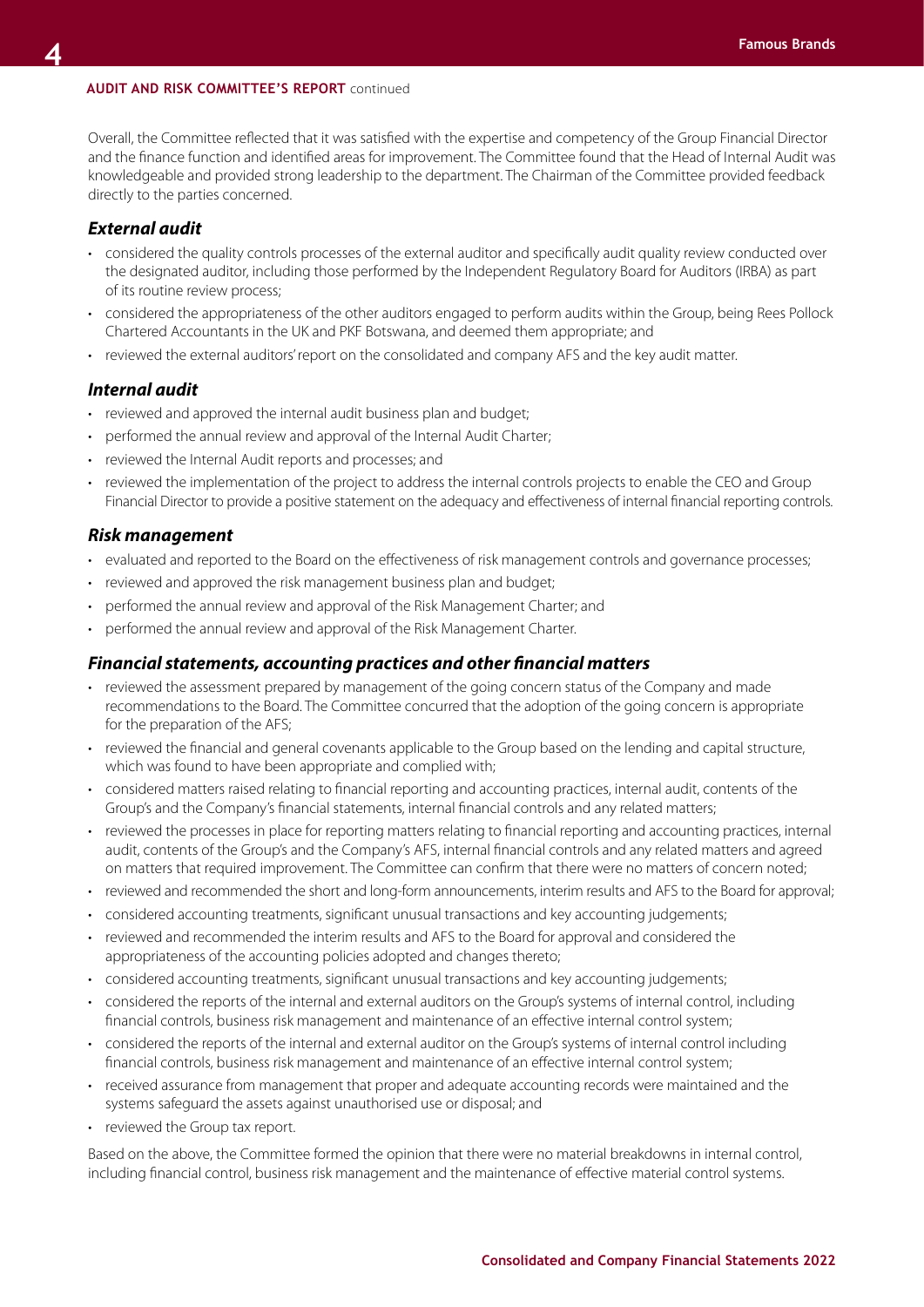## *Going concern*

The Committee considered the going concern assessment as prepared by management, including the Group's outlook regarding trading conditions that will persist into the foreseeable future. This assessment is based on a range of varied scenarios. These include an estimated timeline for the return to normal trading, debt service and covenant requirements and working capital requirements. The Committee is satisfied that the Group is a going concern for the foreseeable future based on the information available at the time of approval of the AFS.

## *Key focus areas for 2023*

The key focus areas identified for the coming year are as follows:

- Further improvements to financial controls.
- Improving consolidation of financial statements and financial reporting.
- Enhancing finance team structure and skills depth.

## *Conclusion*

Having considered all the material factors and the key audit matter, the Committee recommended the AFS for the year ended 28 February 2022 for approval to the Board. The Board approved the AFS on 31 May 2022, which will be open for discussion at the forthcoming AGM of shareholders.

The Committee is satisfied that it has fulfilled its responsibilities in accordance with its terms of reference for the year. I will be available at the AGM to answer any questions regarding the activities of the Committee.

Zof,

**Chris Boulle** *Chairman*  31 May 2022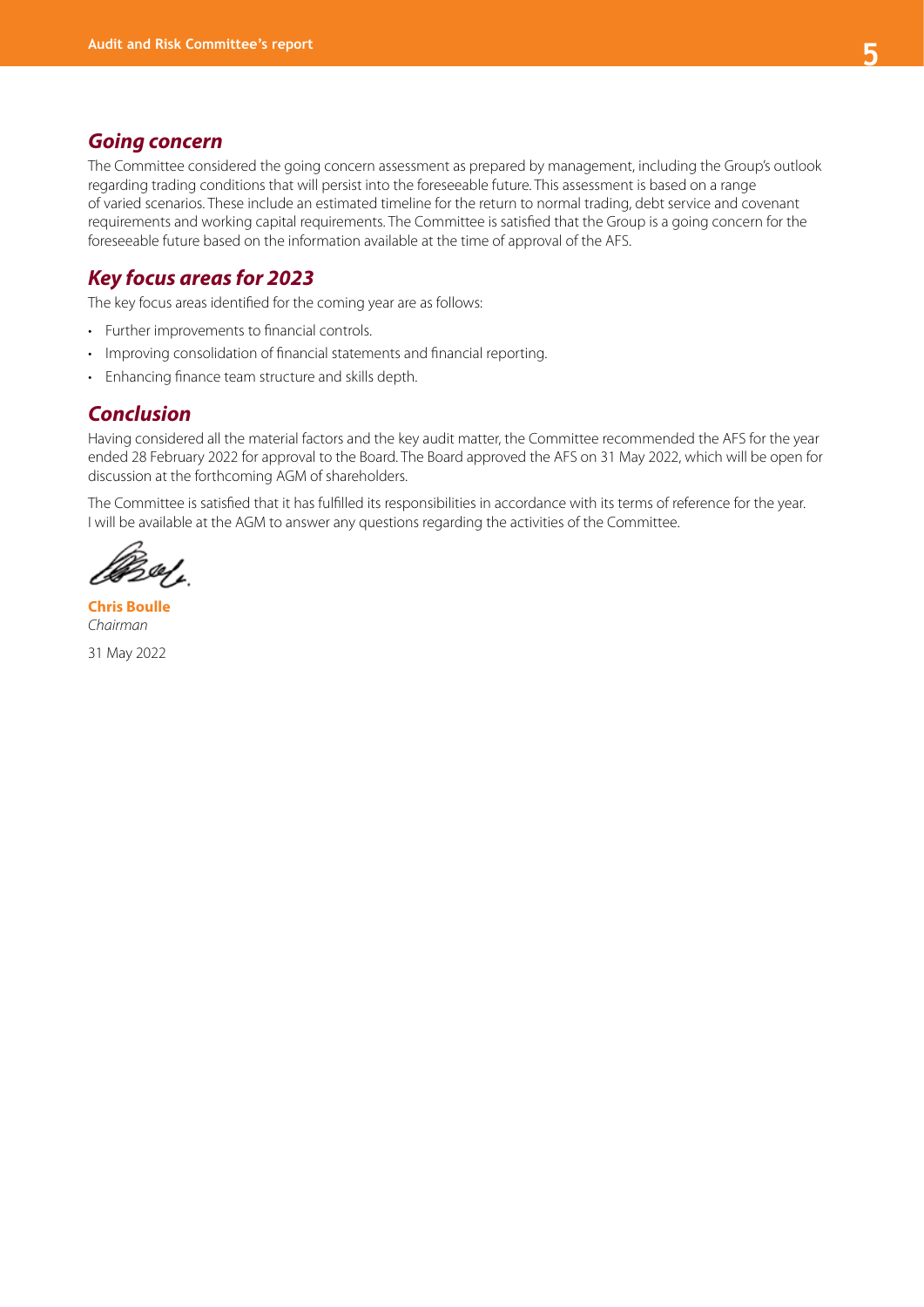# **CEO and GFD responsibility statement**

*for the year ended 28 February 2022*

- a) the Annual Financial Statements set out on pages 13 to 106, fairly present in all material aspects the financial position, financial performance and cash flows of Famous Brands Limited in terms of International Financial Reporting Standards (IFRS);
- b) no facts have been omitted or untrue statements made that would make the Annual Financial Statements false or misleading;
- c) internal financial controls have been put into place to ensure that material information relating to Famous Brands Limited and its consolidated subsidiaries have been provided to effectively prepare the financial statements of Famous Brands Limited; and
- d) the internal controls are adequate and effective and can be relied upon in compiling the Annual Financial Statements, having fulfilled our role and function within the combined assurance model pursuant to principle 15 of the King Code. Where we are not satisfied, we have disclosed to the Audit and Risk Committee and the auditors the deficiencies in design and operational effectiveness of the internal financial controls and have taken and will take the necessary remedial action, and any fraud that involves directors.

**DP Hele** DJ Fredericks

Sonderico

*Chief Executive Officer (CEO) Group Financial Director (GFD)*

31 May 2022 31 May 2022

# **Company Secretary's certificate**

In my capacity as the Company Secretary, I hereby certify that Famous Brands Limited has lodged with the Companies and Intellectual Property Commission for the financial year ended 28 February 2022, all such returns and notices as are required of a public company in terms of the Companies Act of South Africa and that all such returns are, to the best of my knowledge and belief, true, correct and up to date.

**CD Appollis** *Company Secretary*

31 May 2022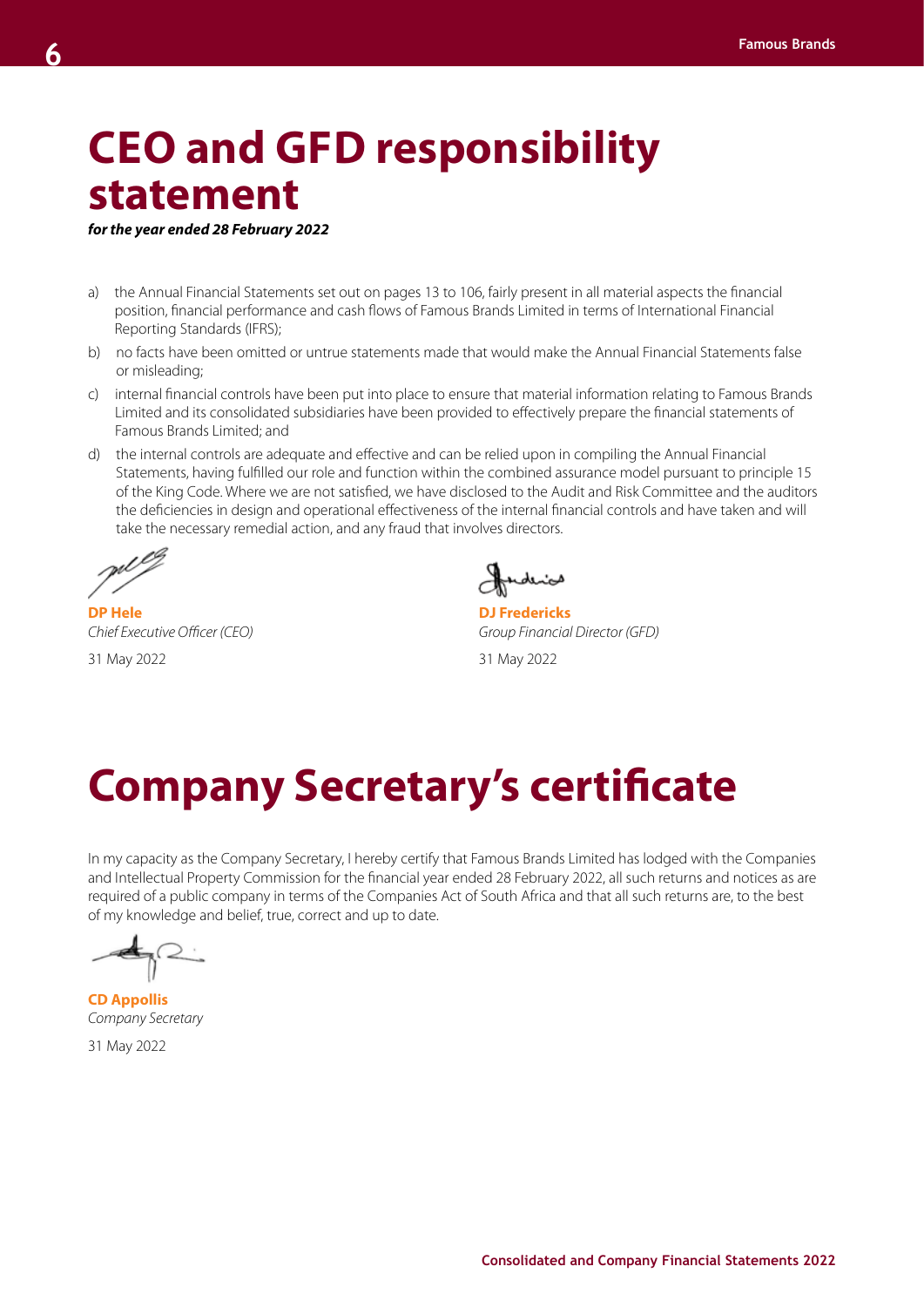# **Approval of the consolidated and company financial statements**

*for the year ended 28 February 2022*

The directors are required by the Companies Act of South Africa to maintain adequate accounting records and are responsible for the content and integrity of the annual financial statements and related financial information included in this report. It is their responsibility to ensure that the annual financial statements present fairly the state of affairs of the Group and company as at the end of the financial year and the results of its operations and cash flows for the year then ended, in conformity with IFRS and its interpretations adopted by the International Accounting Standards Board (IASB) in issue and effective for the Group at 28 February 2022, the SAICA Financial Reporting Guides as issued by the Accounting Practices Committee and Financial Reporting Pronouncements as issued by the Financial Reporting Council, the Companies Act of South Africa and the JSE Listings Requirements.

The external auditors are engaged to express an independent opinion on the financial statements. The financial statements are prepared in accordance with IFRS and are based on appropriate accounting policies consistently applied and supported by reasonable and prudent judgements and estimates.

The directors acknowledge that they are ultimately responsible for the system of internal financial control established by the Group and place considerable importance on maintaining an adequate control environment. These controls are monitored throughout the Group and all employees are required to maintain the highest ethical standards in ensuring the Group's business is conducted in a manner that, in all reasonable circumstances, is above reproach. The Audit and Risk Committee perform an oversight role in matters related to financial and internal controls.

The directors are of the opinion that based on the information and explanations given by management, the system of internal control provides reasonable assurance that the financial records may be relied on for the preparation of the annual financial statements. However, any system of internal financial control can provide only reasonable, and not absolute, assurance against material misstatement or loss.

The directors have reviewed the Group's and company cash flow forecast for the subsequent year and, in light of this review and the current financial position, they are satisfied that the Group and company has access to adequate resources to continue in operational existence for the foreseeable future.

The consolidated and company financial statements, which have been prepared on the going concern basis, were approved by the Board of Directors and are signed on its behalf by:

**SL Botha DP Hele** *Independent Chairman Chief Executive Officer*

31 May 2022 31 May 2022

gil <sup>p</sup>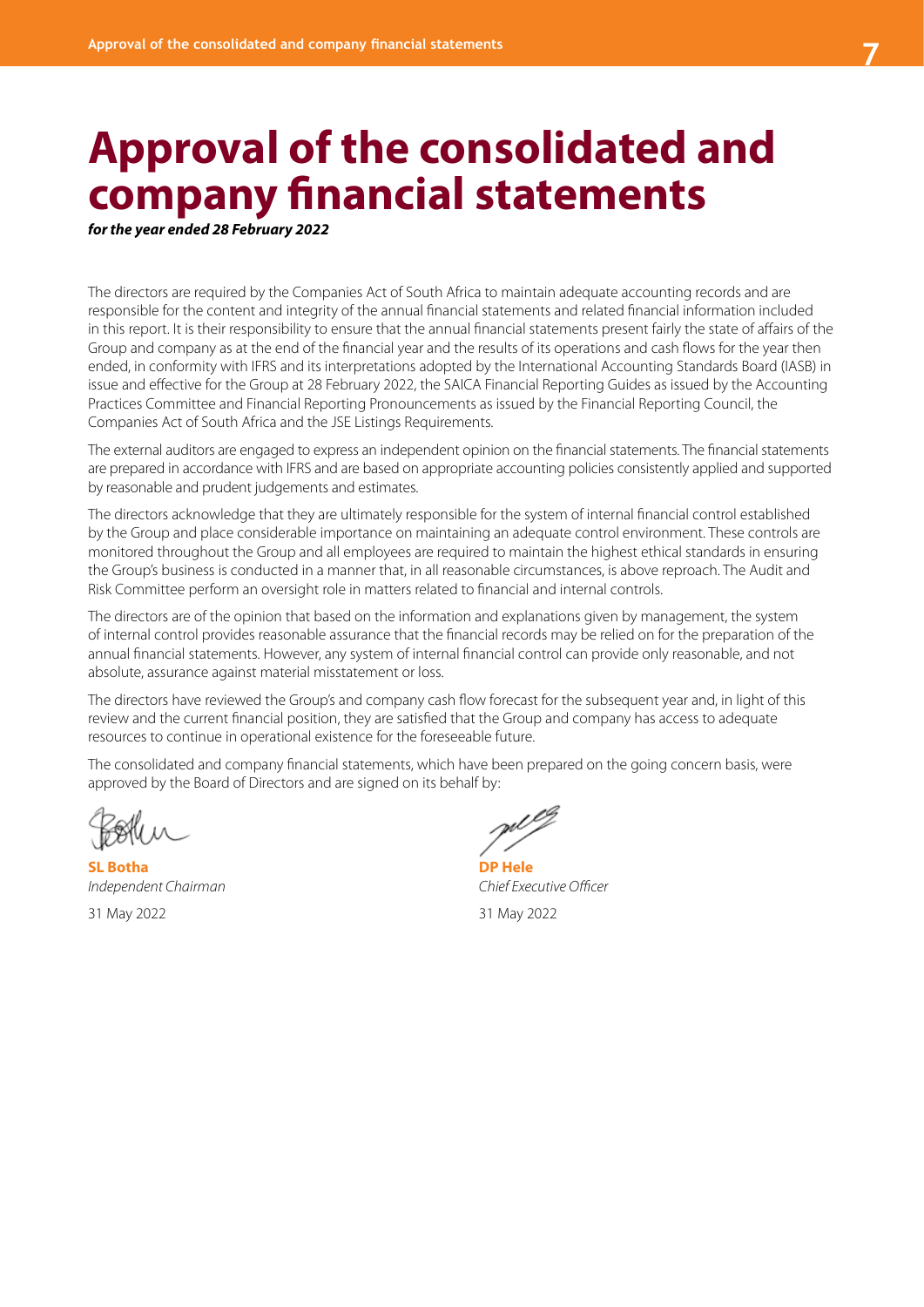# **Independent auditor's report**

*for the year ended 28 February 2022*

# *To the shareholders of Famous Brands Limited*

## *Report on the audit of the consolidated and separate financial statements Opinion*

We have audited the consolidated and separate financial statements of Famous Brands Limited (the Group and company) set out on pages 13 to 106, which comprise the consolidated and company statements of financial position at 28 February 2022, and the consolidated and company statements of profit or loss and other comprehensive income, the consolidated and company statements of changes in equity, the consolidated and company statements of cash flows, the primary (business units) and secondary (geographical) segment report, the statement of compliance, notes to the consolidated financial statements for the year then ended, including a summary of significant accounting policies and company accounting policies and notes to the company financial statements for the year then ended.

In our opinion, the consolidated and separate financial statements present fairly, in all material respects, the consolidated and separate financial position of Famous Brands Limited at 28 February 2022, and its consolidated and separate financial performance and consolidated and separate cash flows for the year then ended in accordance with International Financial Reporting Standards and the requirements of the Companies Act of South Africa.

### *Basis for opinion*

We conducted our audit in accordance with International Standards on Auditing (ISAs). Our responsibilities under those standards are further described in the Auditor's responsibilities for the audit of the consolidated and separate financial statements section of our report. We are independent of the Group and company in accordance with the Independent Regulatory Board for Auditors' Code of Professional Conduct for Registered Auditors (IRBA Code) and other independence requirements applicable to performing audits of financial statements in South Africa. We have fulfilled our other ethical responsibilities in accordance with the IRBA Code and in accordance with other ethical requirements applicable to performing audits in South Africa. The IRBA Code is consistent with the corresponding sections of the International Ethics Standards Board for Accountants' International Code of Ethics for Professional Accountants (including International Independence Standards). We believe that the audit evidence we have obtained is sufficient and appropriate to provide a basis for our unmodified opinion.

#### *Key audit matters*

Key audit matters are those matters that, in our professional judgement, were of most significance in our audit of the consolidated and separate financial statements of the current period. These matters were addressed in the context of our audit of the consolidated and separate financial statements as a whole, and in forming our opinion thereon, and we do not provide a separate opinion on these matters.

We have determined that there are no key audit matters to communicate in relation to our audit of the separate financial statements.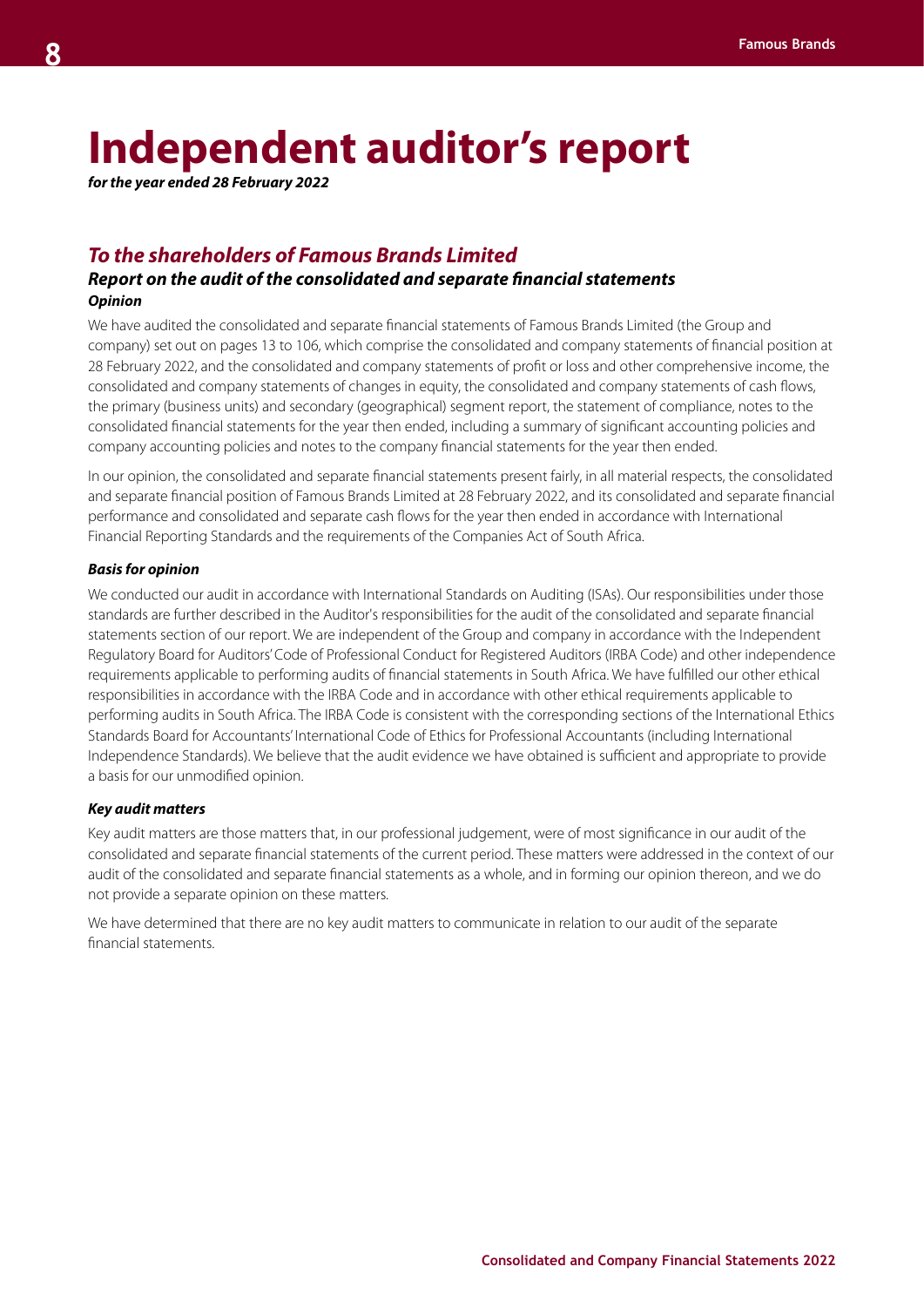**Impairment of goodwill, trademarks and brand names assets**

| Refer to note 2 "Intangible assets" and note 13 "Profit/(loss) before tax" (Significant judgements and estimation<br>uncertainty - Impairment of non-financial assets) of the consolidated financial statements                                                                                                                                                                                                                                                                                                                                                                                                                                                                                                                                                                                                                                                                                                                                                                                                                                                                                                                                              |                                                                                                                                                                                                                                                                                                                                                                                                                                                                                                                                                                                                                                                                                                                                                                                                                                                                                                                                                                                                                                                                                                                                                                                                                                                                                                                                                                                                                                                                                                                                                                                                                                                                                                                                            |
|--------------------------------------------------------------------------------------------------------------------------------------------------------------------------------------------------------------------------------------------------------------------------------------------------------------------------------------------------------------------------------------------------------------------------------------------------------------------------------------------------------------------------------------------------------------------------------------------------------------------------------------------------------------------------------------------------------------------------------------------------------------------------------------------------------------------------------------------------------------------------------------------------------------------------------------------------------------------------------------------------------------------------------------------------------------------------------------------------------------------------------------------------------------|--------------------------------------------------------------------------------------------------------------------------------------------------------------------------------------------------------------------------------------------------------------------------------------------------------------------------------------------------------------------------------------------------------------------------------------------------------------------------------------------------------------------------------------------------------------------------------------------------------------------------------------------------------------------------------------------------------------------------------------------------------------------------------------------------------------------------------------------------------------------------------------------------------------------------------------------------------------------------------------------------------------------------------------------------------------------------------------------------------------------------------------------------------------------------------------------------------------------------------------------------------------------------------------------------------------------------------------------------------------------------------------------------------------------------------------------------------------------------------------------------------------------------------------------------------------------------------------------------------------------------------------------------------------------------------------------------------------------------------------------|
| <b>Key audit matter</b>                                                                                                                                                                                                                                                                                                                                                                                                                                                                                                                                                                                                                                                                                                                                                                                                                                                                                                                                                                                                                                                                                                                                      | How the matter was addressed in our audit                                                                                                                                                                                                                                                                                                                                                                                                                                                                                                                                                                                                                                                                                                                                                                                                                                                                                                                                                                                                                                                                                                                                                                                                                                                                                                                                                                                                                                                                                                                                                                                                                                                                                                  |
| Intangible assets relating to goodwill, trademarks and<br>brand names assets total R829 million (95% of intangible<br>assets) which makes up 51% of total non-current assets.<br>As required by IAS 36 - Impairment of Assets (IAS 36),<br>management perform annual impairment assessments<br>to test the recoverability of the carrying amounts of<br>goodwill, trademarks and brand names with indefinite<br>useful lives.<br>Impairment assessments of goodwill, trademarks and<br>brand names are performed using discounted cash flow<br>models. As disclosed in note 2, there are a number of key<br>judgements made in determining the inputs into the<br>value in use models which include:<br>forecast revenues;<br>forecast profits;<br>royalty rates;<br>$\bullet$<br>discount rates applied to the projected future cash<br>flows; and<br>• terminal growth rates.<br>Given the significance of goodwill, trademarks and<br>brand names in the consolidated financial statements<br>and the judgements involved in determining the key<br>assumptions used in the discounted cash flow models,<br>this was considered to be a key audit matter. | Our audit procedures included:<br>critically evaluating whether the discounted cash flow<br>models used by management to calculate the value in<br>use of each cash-generating unit, trademark or brand<br>name complies with the requirements of IAS 36;<br>challenged the assumptions used by management in<br>their value in use calculations by:<br>assessing the reasonableness of assumptions<br>relating to forecast profits, royalty rates and forecast<br>revenue in relation to our knowledge of the Group<br>and the industries in which it operates;<br>assessing the reasonableness of the terminal<br>growth rates in relation to external market data;<br>assessing the reasonableness of the discount rates<br>applied by independently calculating the rates and<br>comparing the rates to those used by management<br>with assistance from our internal corporate finance<br>specialist team.<br>Evaluated the future projected cash flows for each<br>$\bullet$<br>cash-generating unit, trademark or brand name to<br>determine whether they are reasonable and<br>supportable given the current macro-economic climate<br>and expected future performance of each cash-<br>generating unit, trademark or brand name;<br>Compared the projected cash flows, including<br>$\bullet$<br>assumptions relating to profit growth and terminal<br>growth rates, against historical performance to test the<br>accuracy of managements projections;<br>Performed sensitivity analyses on key assumptions to<br>assess the impact on the value in use calculations<br>performed; and<br>Evaluated the adequacy of the disclosures in<br>accordance with IAS 36 made by management in the<br>consolidated financial statements. |

#### *Other information*

The directors are responsible for the other information. The other information comprises the information included in the document titled "Famous Brands Consolidated and Company Financial Statements 28 February 2022", which includes the Directors' report, Audit and Risk Committee's report, Company Secretary's Certificate as required by the Companies Act of South Africa which we obtained prior to the date of this report, and the Integrated Annual Report, which is expected to be made available to us after that date. The other information does not include the consolidated and separate financial statements and our auditor's report thereon.

Our opinion on the consolidated and separate financial statements does not cover the other information and we do not and will not express an audit opinion or any form of assurance conclusion thereon.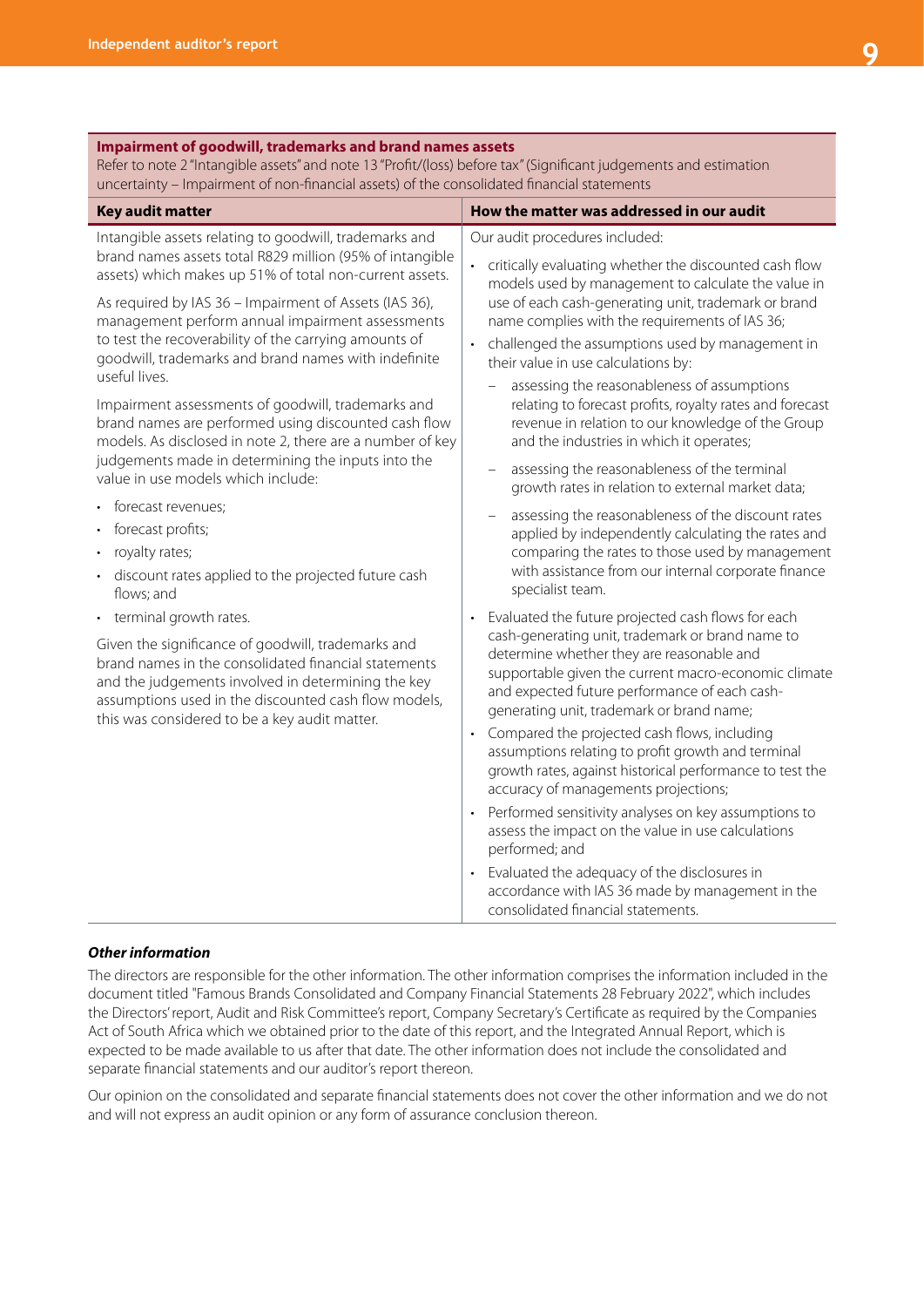#### **INDEPENDENT AUDITOR'S REPORT** continued

In connection with our audit of the consolidated and separate financial statements, our responsibility is to read the other information and, in doing so, consider whether the other information is materially inconsistent with the consolidated and separate financial statements or our knowledge obtained in the audit, or otherwise appears to be materially misstated. If, based on the work we have performed on the other information obtained prior to the date of this auditor's report, we conclude that there is a material misstatement of this other information, we are required to report that fact. We have nothing to report in this regard.

When we read the Integrated Annual Report, if we conclude that there is a material misstatement therein, we are required to communicate the matter to the directors.

#### *Responsibilities of the directors for the consolidated and separate financial statements*

The directors are responsible for the preparation and fair presentation of the consolidated and separate financial statements in accordance with International Financial Reporting Standards and the requirements of the Companies Act of South Africa, and for such internal control as the directors determine is necessary to enable the preparation of consolidated and separate financial statements that are free from material misstatement, whether due to fraud or error.

In preparing the consolidated and separate financial statements, the directors are responsible for assessing the Group and company's ability to continue as a going concern, disclosing, as applicable, matters related to going concern and using the going concern basis of accounting unless the directors either intend to liquidate the Group and/or the company or to cease operations, or have no realistic alternative but to do so.

#### *Auditor's responsibilities for the audit of the consolidated and separate financial statements*

Our objectives are to obtain reasonable assurance about whether the consolidated and separate financial statements as a whole are free from material misstatement, whether due to fraud or error, and to issue an auditor's report that includes our opinion. Reasonable assurance is a high level of assurance but is not a guarantee that an audit conducted in accordance with ISAs will always detect a material misstatement when it exists. Misstatements can arise from fraud or error and are considered material if, individually or in the aggregate, they could reasonably be expected to influence the economic decisions of users taken on the basis of these consolidated and separate financial statements.

As part of an audit in accordance with ISAs, we exercise professional judgement and maintain professional scepticism throughout the audit. We also:

- Identify and assess the risks of material misstatement of the consolidated and separate financial statements, whether due to fraud or error, design and perform audit procedures responsive to those risks, and obtain audit evidence that is sufficient and appropriate to provide a basis for our opinion. The risk of not detecting a material misstatement resulting from fraud is higher than for one resulting from error, as fraud may involve collusion, forgery, intentional omissions, misrepresentations, or the override of internal control.
- Obtain an understanding of internal control relevant to the audit in order to design audit procedures that are appropriate in the circumstances, but not for the purpose of expressing an opinion on the effectiveness of the Group's and company's internal control.
- Evaluate the appropriateness of accounting policies used and the reasonableness of accounting estimates and related disclosures made by the directors.
- Conclude on the appropriateness of the directors' use of the going concern basis of accounting and based on the audit evidence obtained, whether a material uncertainty exists related to events or conditions that may cast significant doubt on the Group and company's ability to continue as a going concern.

If we conclude that a material uncertainty exists, we are required to draw attention in our auditor's report to the related disclosures in the consolidated and separate financial statements or, if such disclosures are inadequate, to modify our opinion. Our conclusions are based on the audit evidence obtained up to the date of our auditor's report. However, future events or conditions may cause the Group and company to cease to continue as a going concern.

- Evaluate the overall presentation, structure and content of the consolidated and separate financial statements, including the disclosures, and whether the consolidated and separate financial statements represent the underlying transactions and events in a manner that achieves fair presentation.
- Obtain sufficient appropriate audit evidence regarding the financial information of the entities or business activities within the Group to express an opinion on the consolidated financial statements. We are responsible for the direction, supervision and performance of the Group audit. We remain solely responsible for our audit opinion.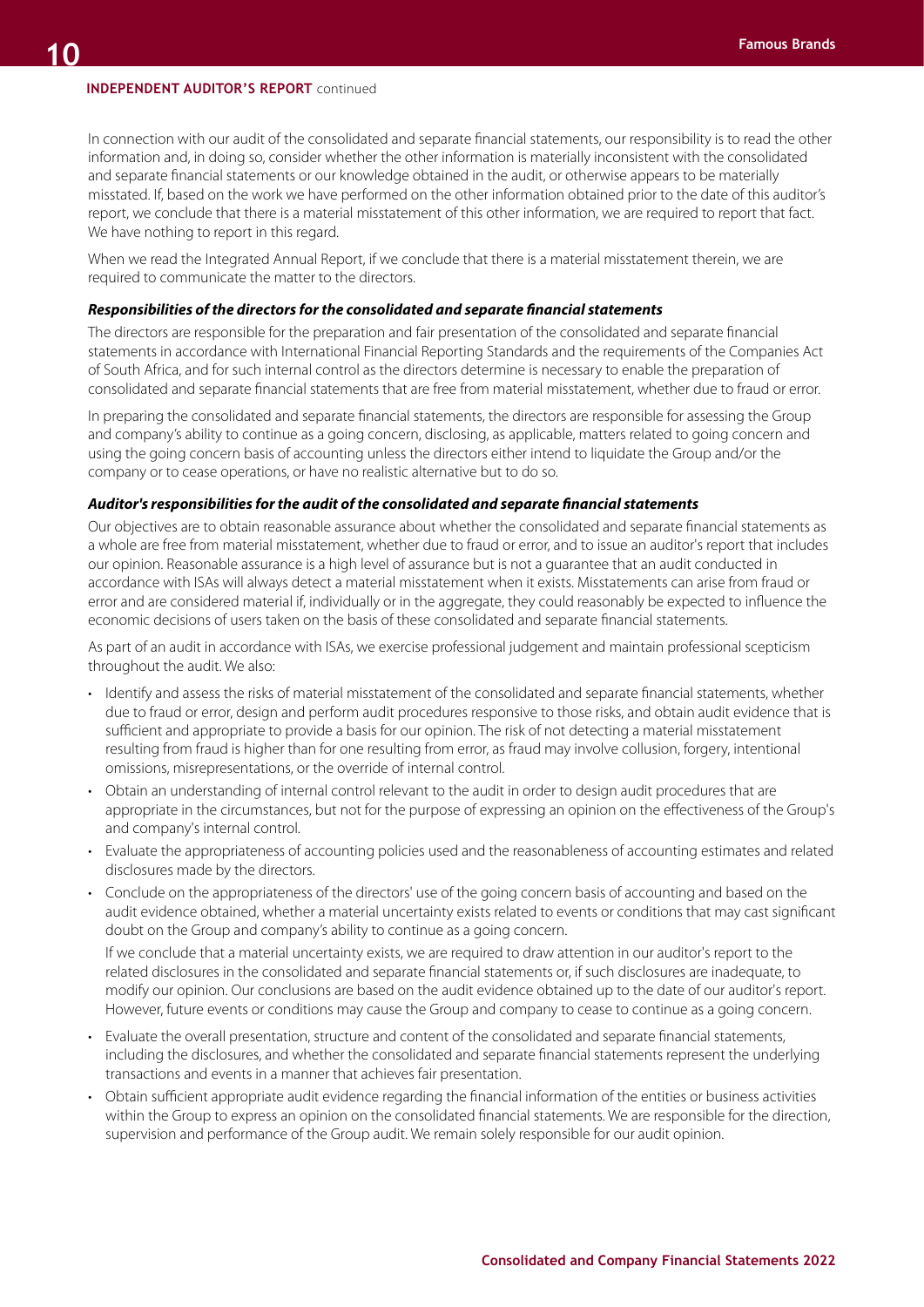We communicate with the directors regarding, among other matters, the planned scope and timing of the audit and significant audit findings, including any significant deficiencies in internal control that we identify during our audit.

We also provide the directors with a statement that we have complied with relevant ethical requirements regarding independence, and to communicate with them all relationships and other matters that may reasonably be thought to bear on our independence, and where applicable, actions taken to eliminate threats or safeguards applied.

From the matters communicated with the directors, we determine those matters that were of most significance in the audit of the consolidated and separate financial statements of the current period and are therefore the key audit matters. We describe these matters in our auditor's report unless law or regulation precludes public disclosure about the matter or when, in extremely rare circumstances, we determine that a matter should not be communicated in our report because the adverse consequences of doing so would reasonably be expected to outweigh the public interest benefits of such communication.

# *Report on other legal and regulatory requirements*

In terms of the IRBA Rule published in Government Gazette Number 39475 dated 4 December 2015, we report that KPMG Inc. has been the auditor of Famous Brands Limited for two years.

**KPMG Inc. Registered Auditor Per: NH Southon**  *Chartered Accountant (SA) Registered Auditor Director*

31 May 2022

KPMG Crescent 85 Empire Road Parktown Johannesburg 2193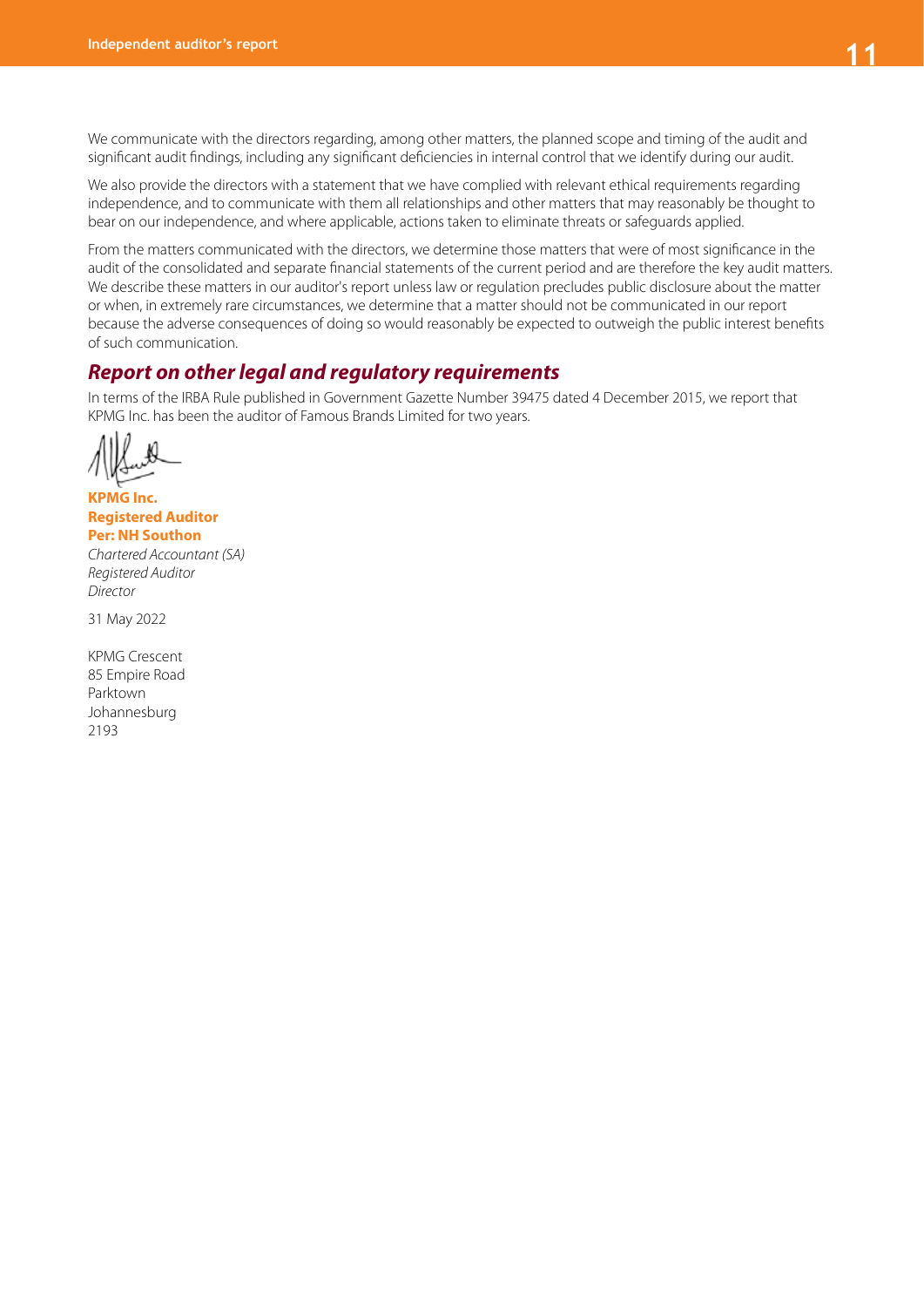| <b>CONSOLIDATED FINANCIAL STATEMENTS</b>                                       |    |
|--------------------------------------------------------------------------------|----|
| <b>CONSOLIDATED STATEMENT OF FINANCIAL POSITION</b>                            | 13 |
| <b>CONSOLIDATED STATEMENT OF PROFIT OR LOSS AND OTHER COMPREHENSIVE INCOME</b> | 14 |
| <b>CONSOLIDATED STATEMENT OF CHANGES IN EQUITY</b>                             | 16 |
| <b>CONSOLIDATED STATEMENT OF CASH FLOWS</b>                                    | 17 |
| PRIMARY (BUSINESS UNITS) AND SECONDARY (GEOGRAPHICAL) SEGMENT REPORT           | 18 |
| <b>STATEMENT OF COMPLIANCE</b>                                                 | 21 |
| <b>ACCOUNTING POLICIES</b>                                                     | 21 |
| <b>NOTES TO THE CONSOLIDATED FINANCIAL STATEMENTS</b>                          | 27 |
| <b>CONSOLIDATED STATEMENT OF FINANCIAL POSITION</b>                            |    |
| Property, plant and equipment<br>1.                                            | 27 |
| Intangible assets<br>2.                                                        | 29 |
| Investment in associates<br>3.                                                 | 32 |
| Leases<br>4.                                                                   | 34 |
| Deferred tax<br>5.                                                             | 38 |
| Inventories<br>6.                                                              | 40 |
| Trade and other receivables<br>7.                                              | 40 |
| Cash<br>8.                                                                     | 41 |
| <b>Equity reserves</b><br>9.                                                   | 41 |
| 10. Borrowings                                                                 | 43 |
| 11. Trade and other payables                                                   | 45 |
| <b>CONSOLIDATED STATEMENT OF PROFIT OR LOSS AND OTHER COMPREHENSIVE INCOME</b> |    |
| 12. Revenue                                                                    | 46 |
| 13. Profit/(loss) before tax                                                   | 49 |
| 14. Net finance costs                                                          | 51 |
| 15. Tax                                                                        | 51 |
| 16. Discontinued operation                                                     | 53 |
| 17. Basic and headline earnings/(loss) per share                               | 54 |
| <b>CONSOLIDATED STATEMENT OF CASH FLOWS</b>                                    |    |
| 18. Cash flow information                                                      | 55 |
| <b>OTHER DISCLOSURES</b>                                                       |    |
| 19. Contingent liabilities                                                     | 58 |
| 20. Commitments                                                                | 58 |
| 21. Retirement benefit plans                                                   | 59 |
| 22. Directors' interests in shares                                             | 59 |
| 23. Directors' remuneration                                                    | 60 |
| <b>Related party transactions</b><br>24.                                       | 61 |
| 25. Schedule of investments in subsidiaries and associates                     | 62 |
| Financial instruments and risk management<br>26.                               | 66 |
| 27. Capital management                                                         | 77 |
| Reclassifications within the financial statements<br>28.                       | 78 |
| 29.<br>Share-based payments reserve                                            | 79 |
| Other events<br>30.                                                            | 83 |
| 31. Subsequent events                                                          | 83 |
| 32. Going concern                                                              | 84 |
| <b>ANNEXURE 1 - SHARE BASED PAYMENT PLANS</b>                                  | 85 |
| <b>ANNEXURE 2 - EXCHANGE RATES</b>                                             | 93 |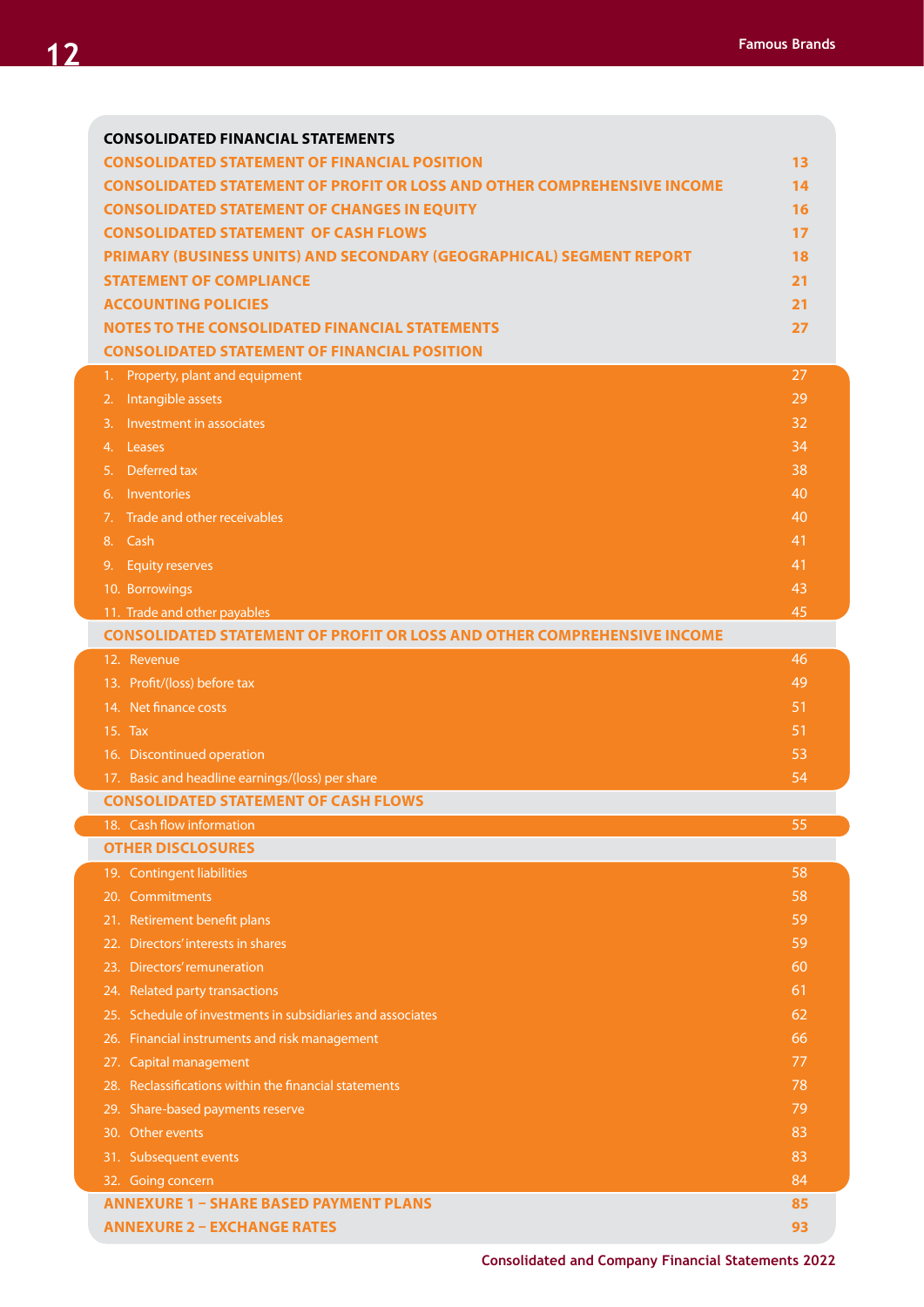# **Consolidated statement of financial position**

*at 28 February 2022*

|                                                                                                                                                                                                  | <b>Notes</b>                                         | 2022<br><b>R000</b>                                                | 2021*<br><b>R000</b>                                      |
|--------------------------------------------------------------------------------------------------------------------------------------------------------------------------------------------------|------------------------------------------------------|--------------------------------------------------------------------|-----------------------------------------------------------|
| <b>Assets</b><br><b>Non-current assets</b>                                                                                                                                                       |                                                      | 1624848                                                            | 1692587                                                   |
| Property, plant and equipment<br>Intangible assets<br>Investments in associates<br>Loans to associates<br>Lease receivables<br>Deferred tax                                                      | 1<br>$\overline{2}$<br>3<br>3<br>$\overline{4}$<br>5 | 640 442<br>871631<br>9351<br>11 269<br>13636<br>78519              | 667098<br>917450<br>21 7 14<br>26 25 9<br>60 066          |
| <b>Current assets</b>                                                                                                                                                                            |                                                      | 1334803                                                            | 1 300 586                                                 |
| Inventories<br>Trade and other receivables<br>Cash and cash equivalents<br>Restricted cash<br>Lease receivables<br>Derivative financial instruments<br>Current tax assets                        | 6<br>7<br>8.1<br>8.2<br>4<br>26                      | 408 191<br>447 225<br>333 435<br>122793<br>8470<br>9563<br>5 1 2 6 | 354 243<br>488 505<br>351871<br>92 48 6<br>8011<br>5470   |
| <b>Total assets</b>                                                                                                                                                                              |                                                      | 2959651                                                            | 2 9 9 1 7 3                                               |
| <b>Equity and liabilities</b><br><b>Capital and reserves</b><br>Share capital<br>Share premium<br>Non-distributable reserves<br>Foreign currency translation reserve<br>Retained earnings/(loss) | 9<br>$\mathsf{Q}$                                    | 1002<br>163 441<br>115776<br>54 907<br>266 132                     | 1 0 0 2<br>163 441<br>88786<br>67802<br>(51525)           |
| Equity attributable to owners of Famous Brands Limited<br>Non-controlling interests                                                                                                              |                                                      | 601 258<br>119 287                                                 | 269 506<br>121 258                                        |
| <b>Total equity</b>                                                                                                                                                                              |                                                      | 720 545                                                            | 390 764                                                   |
| <b>Non-current liabilities</b>                                                                                                                                                                   |                                                      | 1 194 789                                                          | 1805314                                                   |
| Borrowings<br>Lease liabilities<br>Deferred tax                                                                                                                                                  | 10<br>4<br>5                                         | 881670<br>232 109<br>81010                                         | 1 462 600<br>256 934<br>85 780                            |
| <b>Current liabilities</b>                                                                                                                                                                       |                                                      | 1044317                                                            | 797 095                                                   |
| Trade and other payables<br>Borrowings<br>Lease liabilities<br>Shareholders for dividends<br>Current tax liabilities<br>Derivative financial instruments                                         | 11<br>10<br>4<br>26                                  | 675236<br>256482<br>89 2 25<br>2418<br>20480<br>476                | 673 768<br>8 1 0 4<br>88 142<br>2418<br>22 300<br>2 3 6 3 |
| <b>Total liabilities</b>                                                                                                                                                                         |                                                      | 2 2 3 9 1 0 6                                                      | 2 602 409                                                 |
| <b>Total equity and liabilities</b>                                                                                                                                                              |                                                      | 2959651                                                            | 2 9 9 1 7 3                                               |

*\* Some of the line items have been reclassified to enhance presentation and disclosure, refer to note 28 for details.*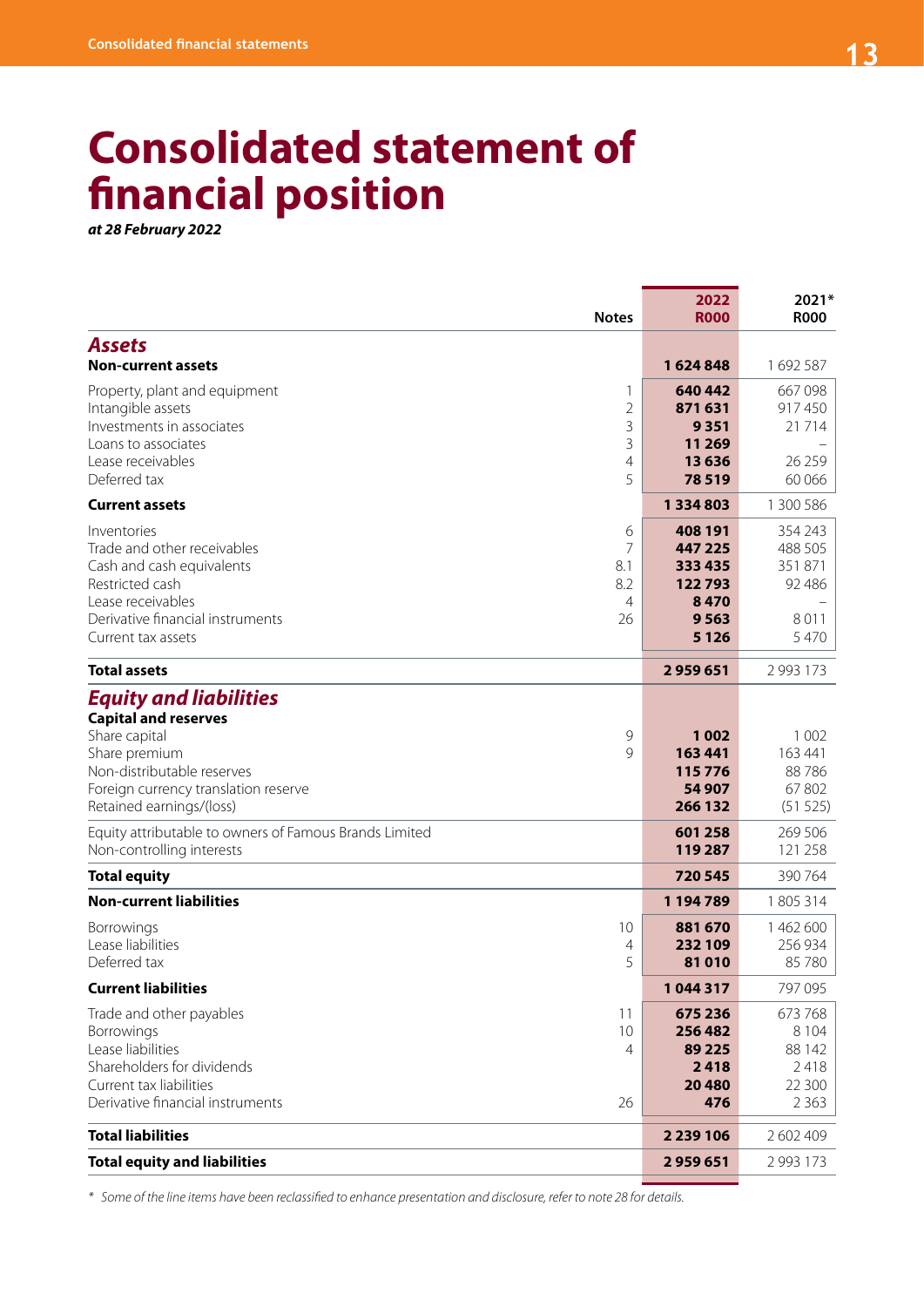# **Consolidated statement of profit or loss and other comprehensive income**

*for the year ended 28 February 2022*

| <b>Notes</b>                                                                                                                                              | 2022<br><b>R000</b>                       | 2021*<br><b>R000</b>                        |
|-----------------------------------------------------------------------------------------------------------------------------------------------------------|-------------------------------------------|---------------------------------------------|
| <b>Continuing operations</b><br>Revenue<br>12<br>Cost of sales                                                                                            | 6476354<br>(3564258)                      | 4 683 828<br>(2677794)                      |
| <b>Gross profit</b><br>Other income<br>Expected credit loss<br>13<br>Selling and administrative expenses                                                  | 2912096<br>20 147<br>(10317)<br>(2267278) | 2 006 034<br>29 271<br>(14972)<br>(1725614) |
| Operating profit before impairment of intangible assets<br>Impairment of intangible assets                                                                | 654 648<br>(25090)                        | 294719<br>(175485)                          |
| <b>Operating profit</b><br>Net finance costs                                                                                                              | 629 558<br>(107501)                       | 119 234<br>(175667)                         |
| Finance costs<br>14.1<br>14.2<br>Finance income                                                                                                           | (124836)<br>17335                         | (192 269)<br>16 602                         |
| Share of profit of associates<br>Impairment of associate<br>3                                                                                             | 260<br>(8262)                             | 4862<br>(18000)                             |
| 13<br>Profit/(loss) before tax<br>15<br>Tax                                                                                                               | 514055<br>(15855)                         | (69571)<br>(35303)                          |
| <b>Profit/(loss) from continuing operations</b>                                                                                                           | 355 500                                   | (104874)                                    |
| Loss from discontinued operation, net of tax<br>16                                                                                                        | -                                         | (1 111 440)                                 |
| Total profit/(loss) for the year                                                                                                                          | 355 500                                   | (1216314)                                   |
| Profit/(loss) for the year attributable to:<br>Owners of Famous Brands Limited<br>Non-controlling interests                                               | 317 657<br>37843                          | (1239079)<br>22765                          |
| Total profit/(loss) for the year                                                                                                                          | 355 500                                   | (1216314)                                   |
| Other comprehensive income, net of tax:<br>Exchange differences on translating foreign operations**                                                       | (12895)                                   | 102 956                                     |
| Pre-tax foreign exchange differences on translating foreign operations<br>Tax effect on exchange differences on translating foreign operations            | (12165)<br>(730)                          | 142728<br>(39772)                           |
| Other comprehensive income arising from discontinued operation                                                                                            |                                           | (299664)                                    |
| Pre-tax foreign exchange differences realised on discontinued<br>foreign operation<br>Tax impact on realised foreign exchange differences on discontinued |                                           | (367549)                                    |
| foreign operation                                                                                                                                         |                                           | 67885                                       |
| Movement in hedge accounting reserve**                                                                                                                    | 1 1 7 3                                   | 18 3 64                                     |
| Pre-tax change in fair value of cash flow hedges<br>Tax on movement in hedge accounting reserve                                                           | 1629<br>(456)                             | 25 505<br>(7141)                            |
| Total comprehensive income/(loss) for the year                                                                                                            | 343 778                                   | (1394658)                                   |

*\* Some of the line items have been reclassified to enhance presentation and disclosure, refer to note 28 for details.*

*\*\* This item may be reclassified subsequently to profit or loss.*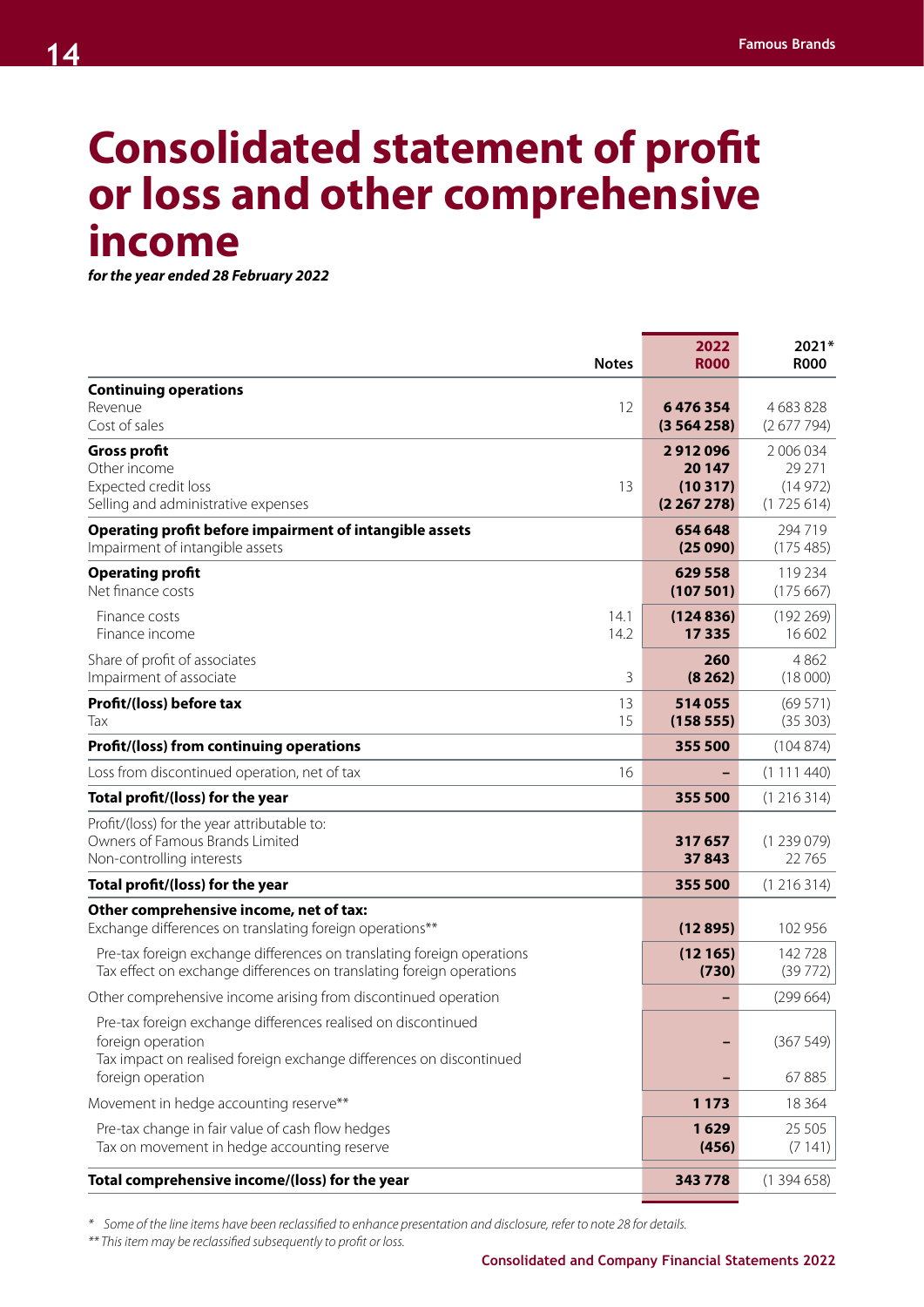L

| <b>Notes</b>                                                                                                                                                                             | 2022<br><b>ROOO</b> | 2021<br><b>ROOO</b> |
|------------------------------------------------------------------------------------------------------------------------------------------------------------------------------------------|---------------------|---------------------|
| Total comprehensive income/(loss) attributable to:<br>Owners of Famous Brands Limited<br>Non-controlling interests                                                                       | 305935<br>37843     | (1417423)<br>22765  |
| Total comprehensive income/(loss) for the year                                                                                                                                           | 343778              | (1394658)           |
| Basic earnings/(loss) per share (cents) from continuing operations<br>17<br><b>Basic</b><br>Diluted<br>17<br>Basic earnings/(loss) per share (cents) including discontinued<br>operation | 317<br>317          | (127)<br>(127)      |
| 17<br><b>Basic</b><br>Diluted<br>17                                                                                                                                                      | 317<br>317          | (1 237)<br>(1234)   |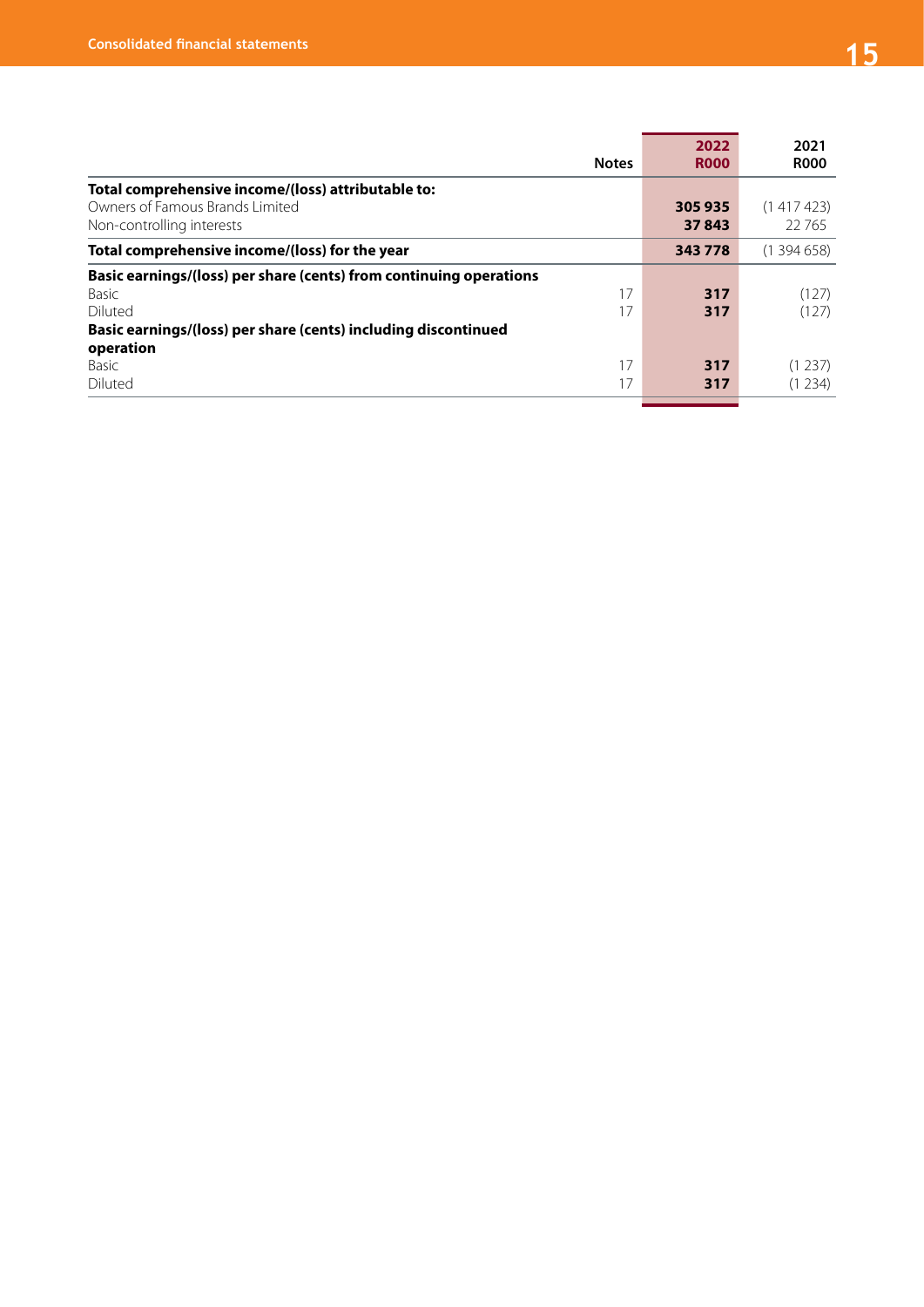# **Consolidated statement of changes in equity**

*for the year ended 28 February 2022*

|                                                                                                 |                                        |                                        | <b>Attributable to owners of Famous Brands Limited</b>       |                                                                                 |                                                               |                             |                                                        |                                       |
|-------------------------------------------------------------------------------------------------|----------------------------------------|----------------------------------------|--------------------------------------------------------------|---------------------------------------------------------------------------------|---------------------------------------------------------------|-----------------------------|--------------------------------------------------------|---------------------------------------|
|                                                                                                 | <b>Share</b><br>capital<br><b>R000</b> | <b>Share</b><br>premium<br><b>R000</b> | Non-<br>distribu-<br>table<br><b>reserves</b><br><b>R000</b> | <b>Foreign</b><br>currency<br>trans-<br><b>lation</b><br>reserve<br><b>R000</b> | <b>Retained</b><br>$(\text{loss})$<br>earnings<br><b>R000</b> | <b>Total</b><br><b>R000</b> | Non-<br>controlling<br><b>interests</b><br><b>R000</b> | <b>Total</b><br>equity<br><b>R000</b> |
| <b>Balance at</b>                                                                               |                                        |                                        |                                                              |                                                                                 |                                                               |                             |                                                        |                                       |
| 1 March 2020<br>Issue of capital and                                                            | 1 0 0 2                                | 162 840                                | 64 2 2 6                                                     | 264 510                                                                         | 1 187 554                                                     | 1680132                     | 120 260                                                | 1800392                               |
| share premium                                                                                   |                                        | 601                                    | (601)                                                        |                                                                                 |                                                               |                             |                                                        |                                       |
| Equity settled share-<br>based payment scheme                                                   |                                        | $\qquad \qquad -$                      | 35 050                                                       |                                                                                 |                                                               | 35 050                      |                                                        | 35 050                                |
| Put-option over                                                                                 |                                        |                                        |                                                              |                                                                                 |                                                               |                             |                                                        |                                       |
| non-controlling interest^<br>Total comprehensive                                                |                                        | $\overline{a}$                         | (25269)                                                      |                                                                                 |                                                               | (25 269)                    |                                                        | (25 269)                              |
| loss for the year<br>Dividends declared                                                         |                                        |                                        | 18 3 64                                                      |                                                                                 | $(196708)$ $(1239079)$ $(1417423)$                            |                             | 22765<br>(15307)                                       | (1394658)<br>(15307)                  |
| Non-controlling<br>interest reduction                                                           |                                        |                                        |                                                              |                                                                                 |                                                               |                             | (6460)                                                 | (6460)                                |
| Other reserve                                                                                   |                                        |                                        | (2984)                                                       |                                                                                 |                                                               | (2984)                      |                                                        | (2984)                                |
| <b>Balance</b> at<br>1 March 2021<br>Equity settled share-                                      | 1 0 0 2                                | 163 441                                | 88786                                                        | 67802                                                                           | (51525)                                                       | 269 506                     | 121 258                                                | 390 764                               |
| based payment scheme                                                                            |                                        | ۰                                      | 36652                                                        |                                                                                 |                                                               | 36 652                      |                                                        | 36 652                                |
| Total comprehensive<br>profit for the year<br>Dividends declared<br>Additional interest         |                                        |                                        | 1 1 7 3                                                      | (12895)                                                                         | 317657                                                        | 305935                      | 37843<br>(28115)                                       | 343778<br>(28115)                     |
| acquired from<br>non-controlling interests<br>Disposal of interest in<br>subsidiaries impact on |                                        |                                        |                                                              |                                                                                 |                                                               |                             | (5988)                                                 | (5988)                                |
| non-controlling interests                                                                       |                                        |                                        |                                                              |                                                                                 |                                                               |                             | (5711)                                                 | (5711)                                |
| Change in ownership<br>interest in subsidiaries<br>Other reserve                                |                                        |                                        | (12592)<br>1757                                              |                                                                                 |                                                               | (12592)<br>1757             |                                                        | (12592)<br>1757                       |
| <b>Balance at</b><br>28 February 2022                                                           | 1 0 0 2                                | 163 441                                | 115776                                                       | 54 907                                                                          | 266 132                                                       | 601 258                     | 119 287                                                | 720 545                               |

Note 9 Note 9

*^ Relates to disposal of put option.*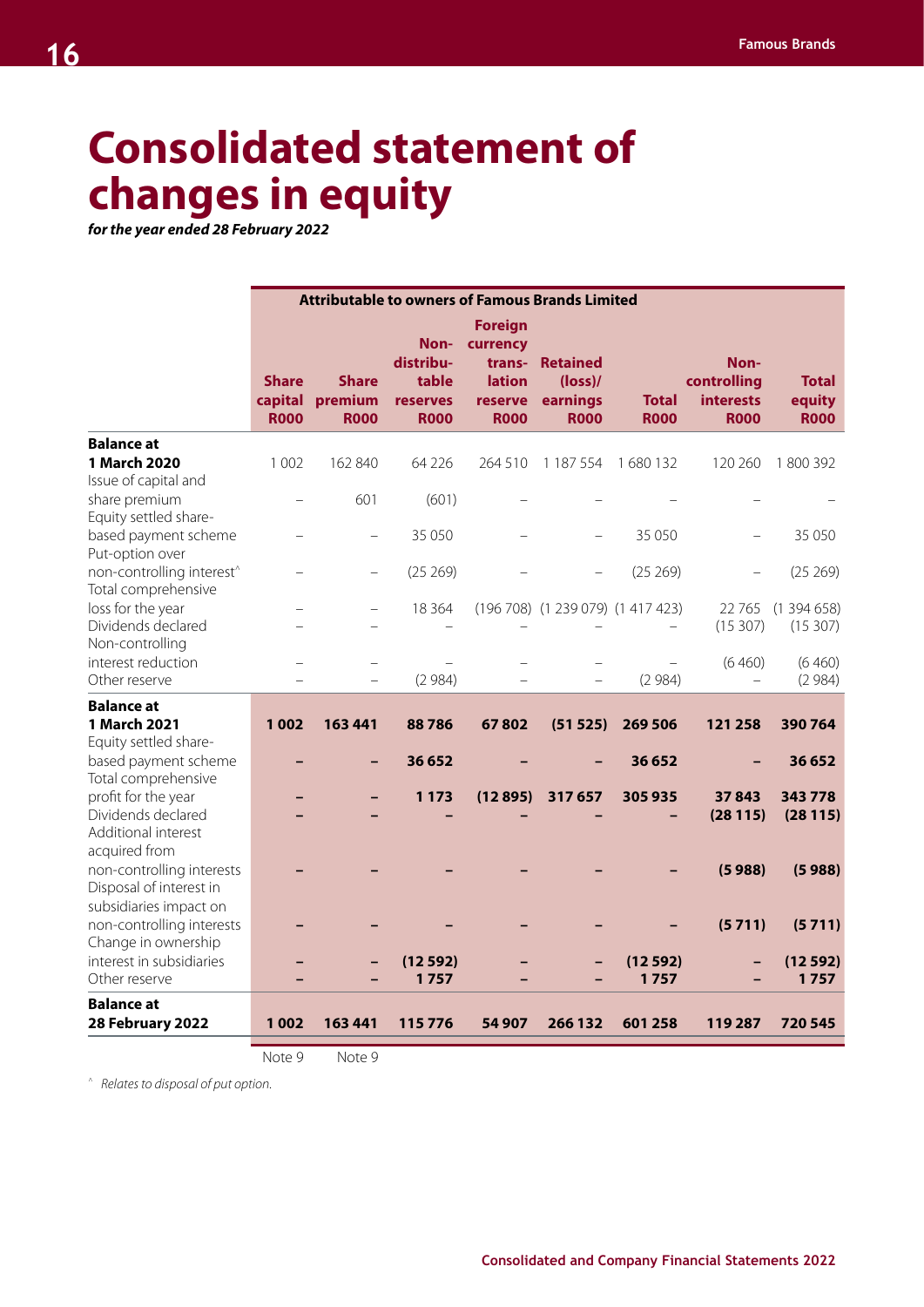# **Consolidated statement of cash flows**

*for the year ended 28 February 2022*

|                                                                                                                                                                                                                                                                                                                                                                                                                                                                                                                                                        | <b>Notes</b>         | 2022<br><b>R000</b>                                                                                 | 2021*<br><b>R000</b>                                                                            |
|--------------------------------------------------------------------------------------------------------------------------------------------------------------------------------------------------------------------------------------------------------------------------------------------------------------------------------------------------------------------------------------------------------------------------------------------------------------------------------------------------------------------------------------------------------|----------------------|-----------------------------------------------------------------------------------------------------|-------------------------------------------------------------------------------------------------|
| <b>Cash generated from operations</b><br>Net finance costs paid                                                                                                                                                                                                                                                                                                                                                                                                                                                                                        | 18.1                 | 871082<br>(110921)                                                                                  | 521 152<br>(161394)                                                                             |
| Finance income received<br>Finance costs paid                                                                                                                                                                                                                                                                                                                                                                                                                                                                                                          | 14.2                 | 17335<br>(128 256)                                                                                  | 13 24 2<br>(174636)                                                                             |
| Income tax paid<br>Dividends paid                                                                                                                                                                                                                                                                                                                                                                                                                                                                                                                      | 18.2                 | (183 554)<br>(43853)                                                                                | (69540)<br>(5512)                                                                               |
| Net cash inflow from operating activities                                                                                                                                                                                                                                                                                                                                                                                                                                                                                                              |                      | 532754                                                                                              | 284 706                                                                                         |
| <b>Cash flow from investing activities</b><br>Additions to property, plant and equipment<br>Intangible assets acquired<br>Proceeds from disposal of property, plant and equipment<br>Proceeds from disposal of intangible assets<br>Additional investment in associate<br>Net cash inflow on disposal of subsidiary<br>Net cash outflow on disposal of subsidiary<br>Net cash inflow on disposal of associate<br>Dividends received from associates<br>Principal receipts from lease receivables<br>Loan to associate<br>Loan repayment from associate | 18.3<br>18.3         | (122902)<br>(16775)<br>10 185<br>3 3 8 7<br>1 2 8 3<br>(1266)<br>5888<br>11 5 23<br>(10592)<br>1806 | (72580)<br>(11357)<br>15 188<br>50<br>(1724)<br>43 890<br>(63732)<br>15 000<br>4048<br>14 3 5 6 |
| Net cash outflow from investing activities                                                                                                                                                                                                                                                                                                                                                                                                                                                                                                             |                      | (117463)                                                                                            | (56861)                                                                                         |
| <b>Cash flow from financing activities</b><br>Net borrowings repaid<br>Borrowings raised                                                                                                                                                                                                                                                                                                                                                                                                                                                               | 18.4                 | (332678)<br>24 8 8 3                                                                                | (188303)<br>3 228 867                                                                           |
| Borrowings repaid<br>Settlement of interest rate swap<br>Non-controlling shareholder loans (repaid)/received<br>Principal repayments of lease obligations<br>Lease incentives received<br>Settlement of put option over non-controlling interest in subsidiary<br>Share-based payment grant settlements<br>Acquisition of additional interest in subsidiaries                                                                                                                                                                                          | 18.4<br>18.4<br>18.3 | (357 561)<br>(836)<br>(77832)<br>1486<br>(4446)<br>(18580)                                          | (3417170)<br>(40383)<br>1091<br>(73, 490)<br>(14828)<br>(6541)                                  |
| Net cash outflow from financing activities                                                                                                                                                                                                                                                                                                                                                                                                                                                                                                             |                      | (432886)                                                                                            | (322454)                                                                                        |
| Net decrease in cash and cash equivalents<br>Foreign currency effect<br>Cash and cash equivalents balance at the beginning of the year                                                                                                                                                                                                                                                                                                                                                                                                                 |                      | (17595)<br>(841)<br>351871                                                                          | (94609)<br>16<br>446464                                                                         |
| Cash and cash equivalents balance at the end of the year                                                                                                                                                                                                                                                                                                                                                                                                                                                                                               | 8                    | 333 435                                                                                             | 351871                                                                                          |

*\* Some of the line items have been reclassified to enhance presentation and disclosure, refer to note 28 for details.*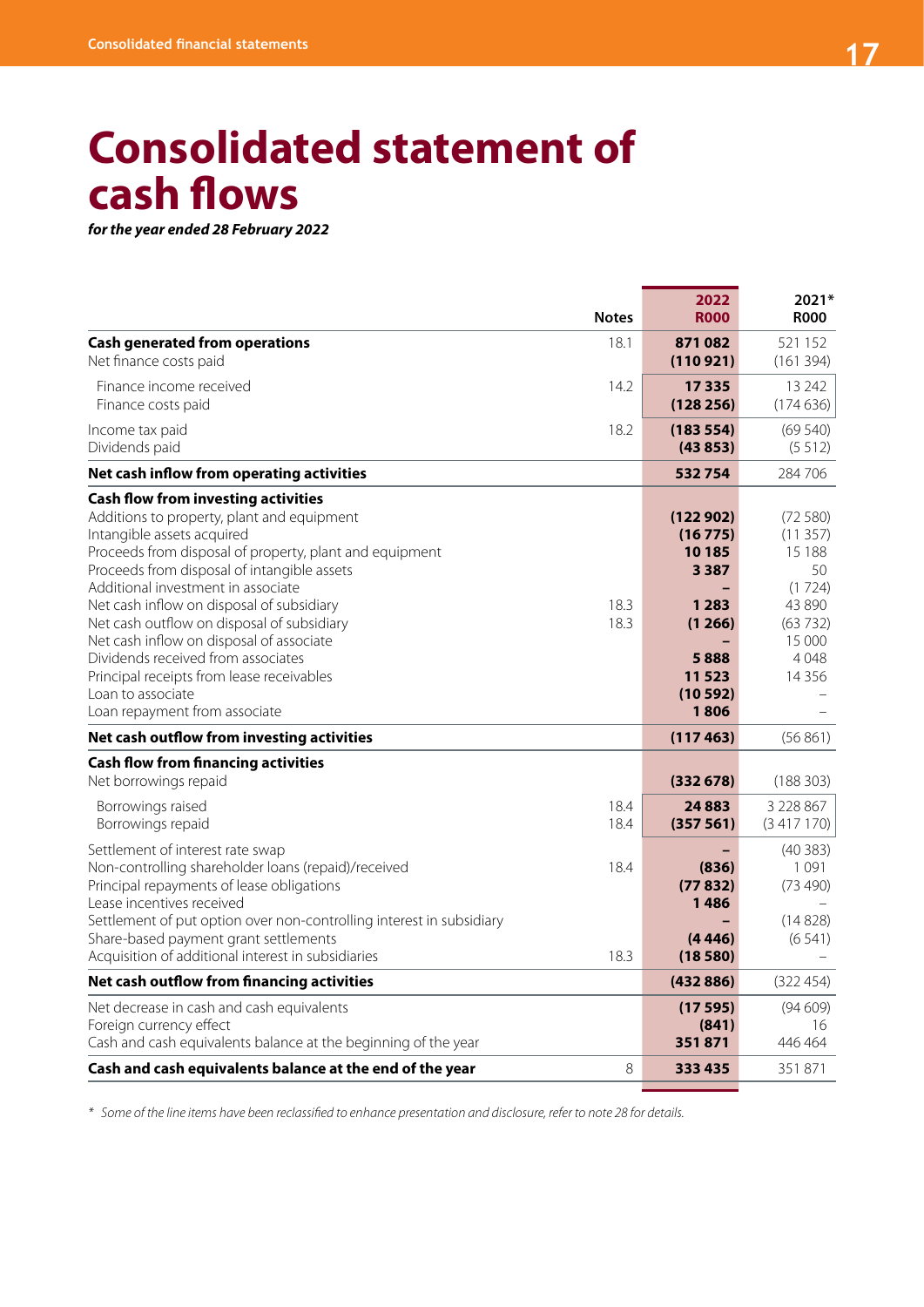# **Primary (business units) and secondary (geographical) segment report**

*for the year ended 28 February 2022*

## *Operating segments*

Operating segments are identified based on financial information regularly reviewed by the executive directors of the Group (identified as the Chief Operating Decision Maker (CODM)) for IFRS 8 – *Operating Segments*  for performance assessments and resource allocations. The Brands, Supply Chain and Corporate Business reportable segments are operating segments, differentiated by the activities that each undertakes. The AME and UK business reportable segments, which are franchise businesses, are differentiated by the regions in which they operate.

The principal activities of the segments are as follows:

### *Brands*

Leading Brands and Signature Brands are franchised and company-owned restaurants. The Leading (mainstream) brands portfolio is segmented into Quick Service and Casual Dining brands. Several of the Signature (niche) brands are partially owned subsidiaries of the Group and co-managed with the founders of the respective brands.

## *Supply chain*

The integrated supply chain consists of Manufacturing and Logistics operations which support the Brands business in South Africa and selected markets in the rest of Africa. Retail sells products to retailers.

## *Corporate*

The Corporate segment consists of costs related to central head office services and other administrative costs not relevant to operations. Corporate services support the entire Group.

## *United Kingdom (UK)*

This division comprises the Group's brand business in the UK (Wimpy). Gourmet Burger Kitchen (GBK) was reported as a discontinued operation in the previous financial year, refer to Note 16 *Discontinued operation.*

## *Rest of Africa and Middle East (AME)*

This division comprises the Group's brands in the AME region. The Group is represented in 16 countries in the region.

|                                                                          | 2022<br><b>R000</b>                        | 2021<br><b>R000</b>                            |
|--------------------------------------------------------------------------|--------------------------------------------|------------------------------------------------|
| <b>Revenue</b><br>Leading brands<br>Signature brands<br>Supply Chain     | 772614<br>145 251<br>4 4 9 5 5 3 6         | 490 540<br>75 973<br>3 349 104                 |
| Manufacturing<br>Logistics<br>Retail<br>Eliminations                     | 2769990<br>4051537<br>222 123<br>(2548114) | 2 117 718<br>2 994 081<br>151 209<br>(1913904) |
| Marketing funds<br>Corporate                                             | 583 277<br>1 2 7 4                         | 325 003<br>14874                               |
| South Africa<br>United Kingdom - Wimpy<br>Rest of Africa and Middle East | 5997952<br>132 586<br>345816               | 4 255 494<br>112 322<br>316012                 |
| <b>Continuing operations</b><br>Discontinued operation                   | 6476354                                    | 4 683 828<br>337 669                           |
| <b>Total operations</b>                                                  | 6476354                                    | 5 0 21 4 9 7                                   |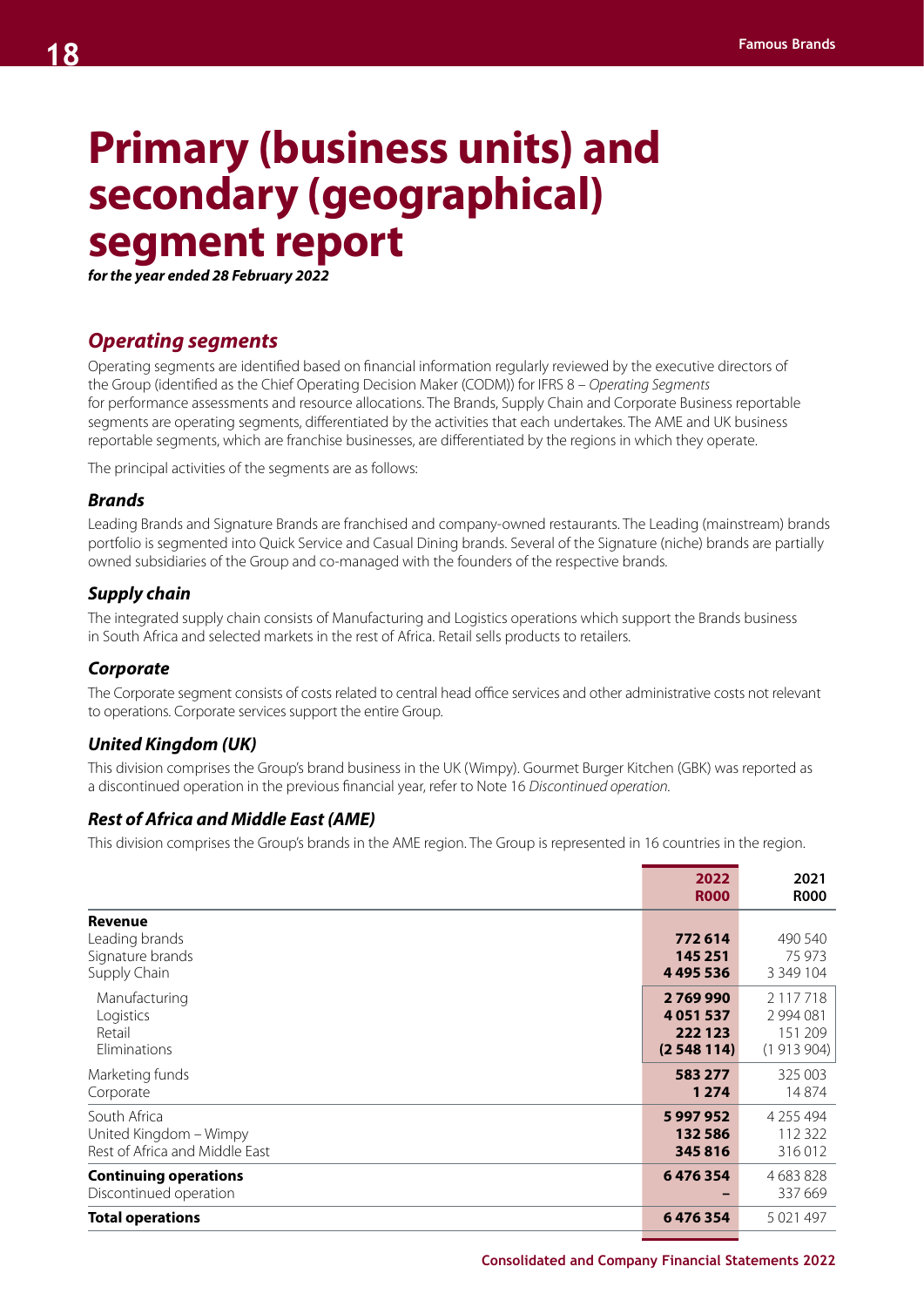|                                                                                                                                                                | 2022<br><b>R000</b>                             | 2021<br><b>R000</b>                                            |
|----------------------------------------------------------------------------------------------------------------------------------------------------------------|-------------------------------------------------|----------------------------------------------------------------|
| <b>Operating segments (continued)</b><br><b>Operating profit</b><br>Leading brands<br>Signature brands<br>Supply Chain                                         | 370761<br>(7748)<br>361 474                     | 200 416<br>(31246)<br>169 105                                  |
| Manufacturing<br>Logistics<br>Retail                                                                                                                           | 299 397<br>60442<br>1635                        | 181 177<br>(12883)<br>811                                      |
| Corporate                                                                                                                                                      | (120952)                                        | (87 877)                                                       |
| Share-based payment charge<br>Consolidation entries<br>Corporate administration costs                                                                          | (41098)<br>(8725)<br>(71129)                    | (41590)<br>2041<br>(48328)                                     |
| South Africa<br>United Kingdom - Wimpy<br>Rest of Africa and Middle East                                                                                       | 603 535<br>16982<br>34 131                      | 250 398<br>14 3 9 2<br>29 9 29                                 |
| Operating profit before impairment of intangible assets<br>Impairment of intangible assets                                                                     | 654 648<br>(25090)                              | 294719<br>(175485)                                             |
| Leading brands<br>Signature brands<br>Manufacturing<br>United Kingdom - Wimpy                                                                                  | (25090)                                         | (36624)<br>(95085)<br>(18575)<br>(25 200)                      |
| <b>Operating profit</b><br>Net finance cost<br>Share of profit of associates<br>Impairment of associate<br>Tax<br>Loss from discontinued operation before tax* | 629 558<br>(107501)<br>260<br>(8262)<br>(15855) | 119 234<br>(175667)<br>4862<br>(18000)<br>(35303)<br>(1111440) |
| Total profit/(loss) for the year                                                                                                                               | 355 500                                         | (1216314)                                                      |

*\* Prior year figure includes operating loss of R101.7 million.*

No segment assets or liabilities have been disclosed as such information is not regularly provided to the CODM.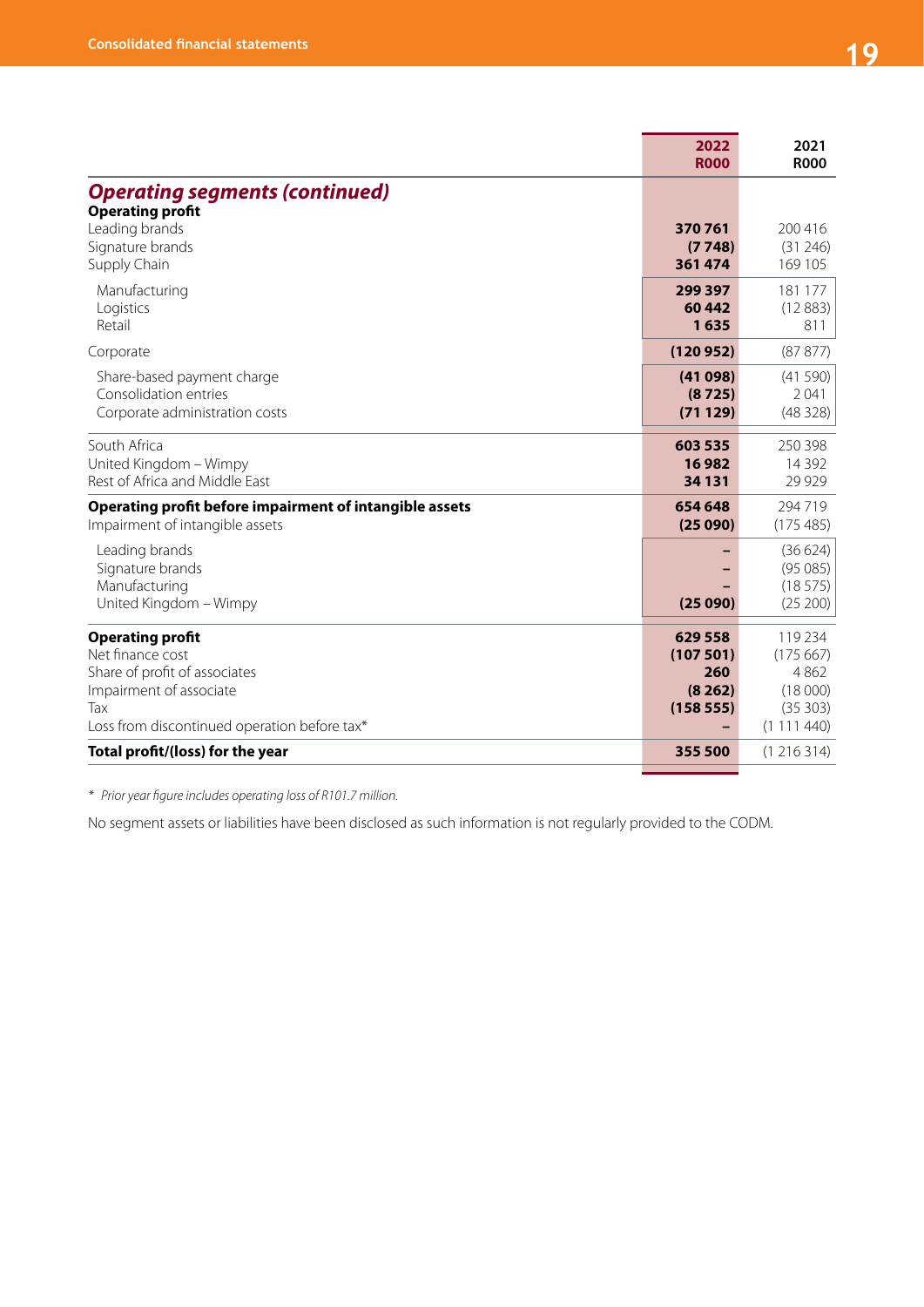### **PRIMARY (BUSINESS UNITS) AND SECONDARY (GEOGRAPHICAL) SEGMENT REPORT** continued

|                                                                                                                                                                                         | 2022<br><b>R000</b>                                | 2021<br><b>R000</b>                       |
|-----------------------------------------------------------------------------------------------------------------------------------------------------------------------------------------|----------------------------------------------------|-------------------------------------------|
| <b>Operating segments (continued)</b><br><b>Segmental operating margins after impairments</b><br>Leading brands<br>Signature brands<br>Supply Chain                                     | 48.0%<br>$(5.3\%)$<br>8.0%                         | 33.4%<br>(166.3%)<br>4.9%                 |
| Manufacturing<br>Logistics<br>Retail                                                                                                                                                    | 10.8%<br>1.5%<br>0.7%                              | 7.7%<br>(0.4% )<br>0.5%                   |
| South Africa<br>United Kingdom - Wimpy<br>Rest of Africa and Middle East                                                                                                                | 10.1%<br>$(6.1\%)$<br>9.9%                         | 1.8%<br>$(9.6\%)$<br>9.5%                 |
| <b>Continuing operations</b><br>Discontinued operation<br><b>Total operations</b>                                                                                                       | 9.7%<br>9.7%                                       | 2.5%<br>$(30.1\%)$<br>0.3%                |
| <b>Geographical allocation of revenue</b><br>United kingdom*<br>Botswana                                                                                                                | 132586<br>285 156                                  | 449 991<br>267 427                        |
| * Revenue for previous financial year includes GBK.<br>The table below sets out the geographical location of non-current assets excluding<br>deferred tax assets and lease receivables. |                                                    |                                           |
| <b>Geographical allocation of non-current assets</b><br>South Africa<br>United Kingdom<br><b>Botswana</b><br>Rest of Africa and Middle East (excluding Botswana)                        | 1 239 661<br>177729<br>96 0 26<br>19 277           | 1 300 642<br>208 892<br>80 966<br>15762   |
| <b>Total</b>                                                                                                                                                                            | 1532693                                            | 1 606 262                                 |
| Additions to non-current assets by segment*<br>Leading brands<br>Signature brands<br>Manufacturing<br>Logistics<br>Retail**<br>Corporate                                                | 23 3 5 5<br>20843<br>56 501<br>2629<br>137<br>5887 | 25 0 29<br>5832<br>20 031<br>4085<br>1507 |
| South Africa<br>Rest of Africa and Middle East<br>United Kingdom                                                                                                                        | 109 352<br>30 247<br>78                            | 56 484<br>25 097<br>2 3 5 6               |
| <b>Total</b>                                                                                                                                                                            | 139 677                                            | 83 937                                    |

*\* Relates to property, plant equipment and intangible assets.* 

*\*\* Additions relating to Retail were included under Logistics in the prior year.*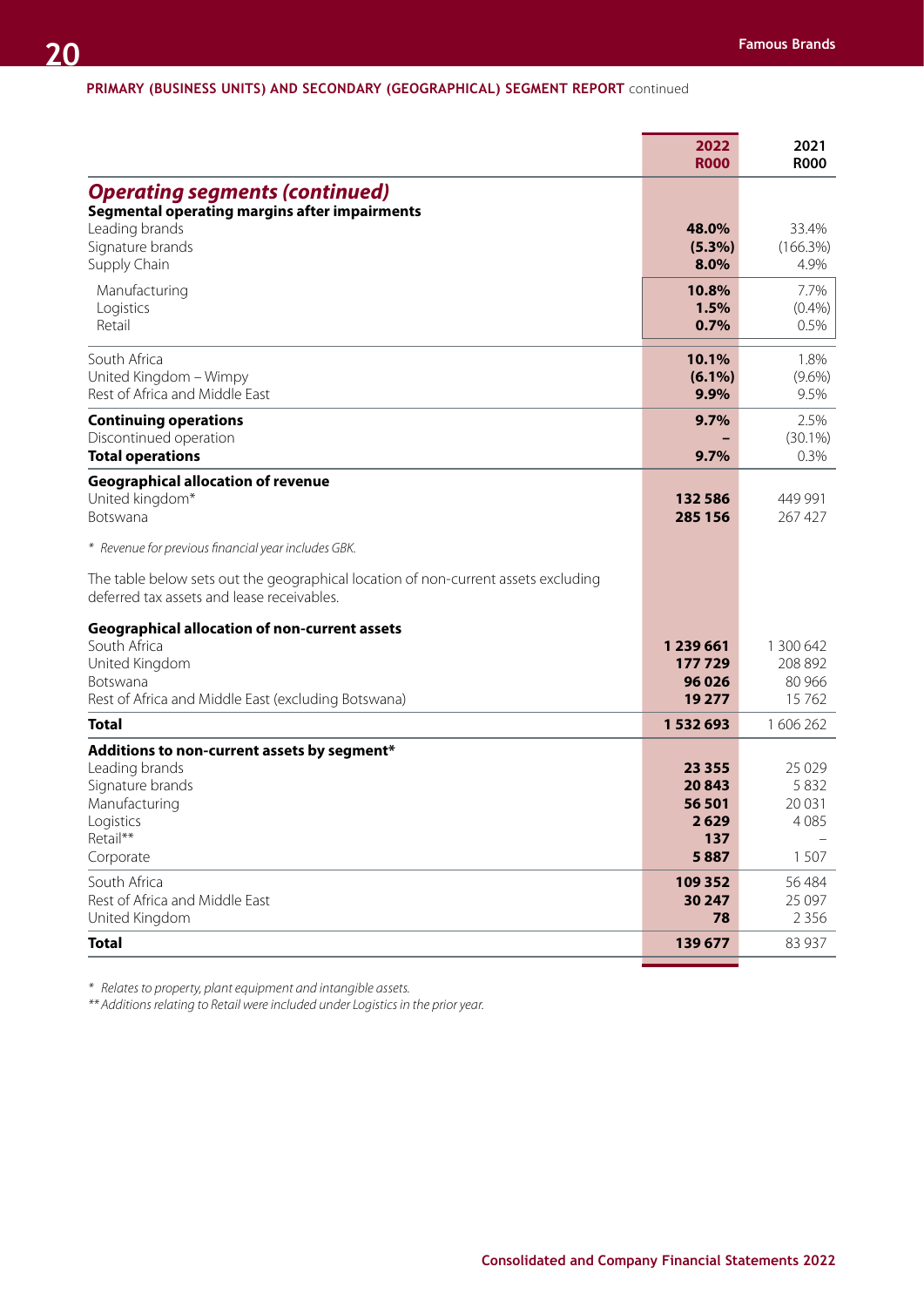# **Statement of compliance**

*for the year ended 28 February 2022*

# *Reporting entity*

Famous Brands Limited (Famous Brands or the company) is a holding company domiciled in South Africa and is listed on the JSE Limited under the category Consumer Services: Travel and Leisure. Famous Brands is Africa's leading quick service and casual dining restaurant franchisor. The consolidated financial statements (financial statements) of Famous Brands comprise the company and its subsidiaries (together referred to as the Group) and the Group's investments in associates.

Famous Brands owns brands which are represented by restaurants locally and internationally. The business model mainly consists of business relationships between Famous Brands as the franchisor and various franchise partners whereby the franchise partners use the Famous Brands intellectual property and sell menu items to consumers. Famous Brands earns sales-based royalty income ("Franchise fee revenue"), based on a percentage of these restaurant turnovers.

Our brands are supported by a vertically integrated business, in our supply chain division which comprises our manufacturing, logistics, and retail operations. The primary function of our supply chain division is to sell ingredients and products to franchise partners. Franchise fee revenue and manufacturing and logistics revenue is earned from our franchise partners, who are Famous Brands' customers. Retail operations (part of supply chain) earns revenue from product sales to retailers.

The nature of goods and services is detailed in the Operating Segment and revenue streams as detailed in Note 12 *Revenue*. Information on the Group's structure and information on related parties is provided in relevant notes to the consolidated financial statements.

## *Statement of compliance*

The financial statements have been prepared in accordance with IFRS and its interpretations adopted by the IASB in issue and effective for the Group at 28 February 2022, the SAICA Financial Reporting Guides as issued by the Accounting Practices Committee and Financial Reporting Pronouncements as issued by the Financial Reporting Standards Council, JSE Listings Requirements and the Companies Act of South Africa. The consolidated financial statements were approved by the Board of Directors on 31 May 2022.

# *Accounting policies*

These accounting policies are consistent with the previous year, except for the changes set out in Note 1.5 *Adoption of new standards, amendments to standards and interpretations.*

## *1.1 Basis of preparation*

## *Presentation currency*

The financial statements are presented in South African Rand (Rand), which is the Group's presentation currency. All financial information presented in Rand has been rounded to the nearest thousand (R000) except when otherwise indicated.

#### *Basis of measurement*

The financial statements have been prepared on the historical cost basis, except for the measurement of certain financial instruments at fair value or at amortised costs, and incorporate the principal accounting policies set out below and in the respective disclosure notes.

The going concern basis has been used in preparing the financial statements as the directors have a reasonable expectation that the Group will continue as a going concern for the foreseeable future, refer to Note 32 *Going Concern.*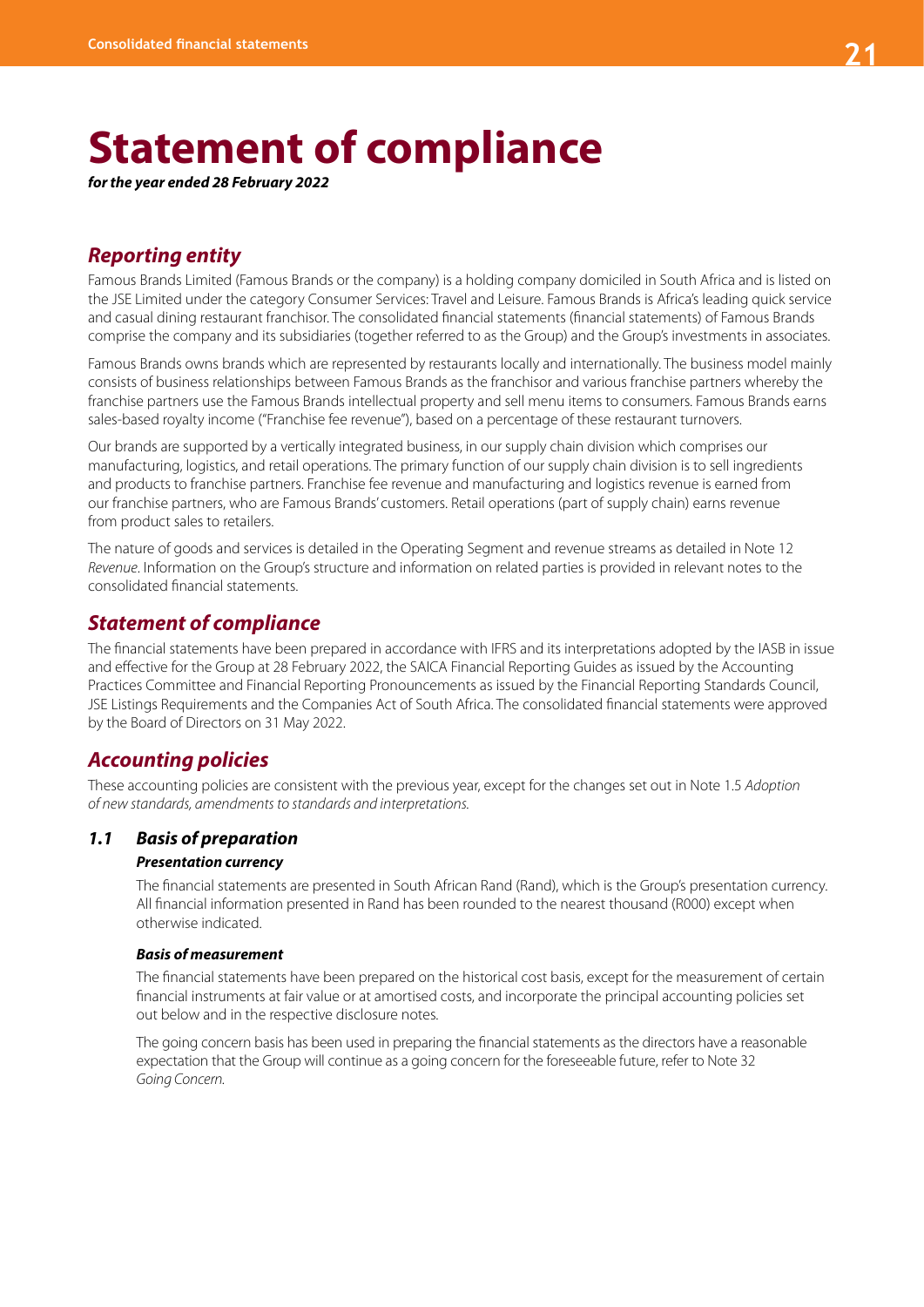## *1.2 Basis of consolidation*

The consolidated financial statements incorporate the financial statements of Famous Brands Limited and all subsidiaries and associates up to 28 February 2022.

The results of subsidiaries are included in the consolidated financial statements from the effective date of acquisition to the effective date of disposal. Adjustments are made when necessary to the financial statements of subsidiaries to bring their accounting policies in line with those of the Group. All intra-group transactions, balances, income and expenses are eliminated on consolidation.

Non-controlling interests in the net assets of consolidated subsidiaries are identified and recognised separately from the Group's interest therein, and are recognised within equity. Non-controlling interests are measured at the proportionate share of the fair value of the acquiree's identifiable net assets. Losses incurred by subsidiaries attributable to non-controlling interests are allocated to the non-controlling interest even if this results in a debit balance being recognised for non-controlling interests.

Transactions that result in changes in ownership levels, where the Group has control of the subsidiary both before and after the transaction, are regarded as equity transactions and are recognised directly in the statement of changes in equity. The difference between the fair value of consideration paid or received and the movement in non-controlling interest for such transactions is recognised in equity attributable to the owners of the parent.

Where a subsidiary is disposed of and a non-controlling shareholding is retained, and there is a loss of control, the remaining investment is measured to fair value with the adjustment to fair value recognised in profit or loss as part of the gain or loss on disposal of the controlling interest. The assets and liabilities of the subsidiary, and any related non-controlling interest and other components of equity are derecognised.

#### *Business combinations*

The Group accounts for business combinations using the acquisition method of accounting. The cost of the business combination is measured as the aggregate of the fair values of assets transferred, liabilities incurred or assumed and equity instruments issued. Acquisition costs directly attributable to the business combination are expensed in profit or loss.

Goodwill is determined as the consideration paid, plus the fair value of any shareholding held prior to obtaining control, plus non-controlling interest less the fair value of the identifiable assets and liabilities of the acquiree. Goodwill recognised on consolidation of foreign entities is considered an asset of that foreign group. In such cases, the goodwill is translated to the presentation currency of the Group at the end of each reporting period with the adjustment recognised in equity through other comprehensive income.

Contingent liabilities are only included in the identifiable assets and liabilities of the acquiree where there is a present obligation at the acquisition date. On acquisition, the Group assesses the classification of the acquiree's assets and liabilities and reclassifies them where the classification is inappropriate for Group purposes.

Business combinations in which all the combining entities or businesses are ultimately controlled by the same party/parties before and after the business combination (and where control is not transitory) are referred to as common control business combinations. The Group applies the predecessor value method (pooling of interest method). This requires accounting for the assets and liabilities of the acquired business using existing carrying values as reflected in the consolidated financial statements of the selling entity. No new goodwill is recorded. The difference between the acquirer's cost of investment and the acquiree's equity is presented as a separate reserve within equity on consolidation.

#### *Accounting for subsidiaries*

The acquiree's identifiable assets, liabilities and contingent liabilities which meet the recognition conditions of IFRS 3 *Business Combinations* are recognised at their fair values at acquisition date.

The results of subsidiaries are included in profit or loss from the effective date of acquisition up to the effective date of disposal.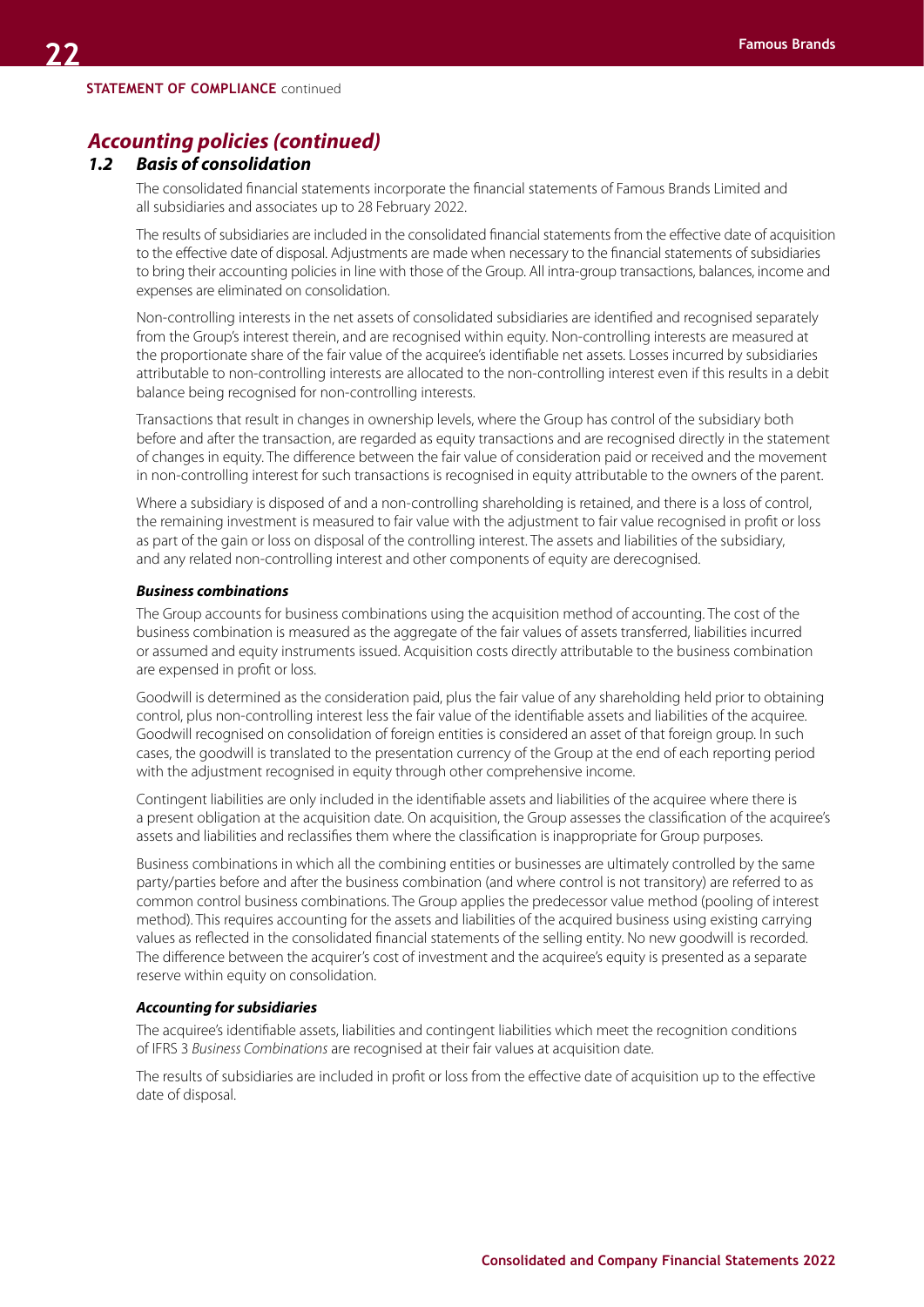## *1.2 Basis of consolidation (continued) Non-controlling interests*

Non-controlling interests that arise from a business combination, which are present ownership interests, and entitle their holders to a proportionate share of the entity's net assets in the event of liquidation, are measured either at the present ownership interests' proportionate share in the recognised amounts of the acquiree's identifiable net assets or at fair value. The treatment is not an accounting policy choice but is selected for each individual business combination.

In cases where the Group held a non-controlling shareholding in the acquiree prior to obtaining control, that interest is measured to fair value as at acquisition date. The measurement to fair value is included in profit or loss.

#### *Investment in associates*

An associate is an entity over which the Group has significant influence and which is neither a subsidiary nor a joint venture. Significant influence is the power to participate in the financial and operating policy decisions of the investee, but not control or joint control over those policies.

The results, assets and liabilities of associates are incorporated in these consolidated financial statements using the equity method of accounting, from date of acquisition, except when the investment is classified as held-for-sale in accordance with IFRS 5 *Non-current Assets Held-for-Sale and Discontinued Operations.*

An investment in an associate is accounted for using the equity method from the date on which the investee becomes an associate. On acquisition of the investment, an excess of the cost of the investment over the Group's share of the net fair value of the identifiable assets and liabilities of the investee is recognised as goodwill, which is included within the carrying amount of the investment. Any excess of the Group's share of the net fair value of the identifiable assets and liabilities over the cost of the investment, after reassessment, is recognised immediately in profit or loss as part of the equity-accounted profit of the associate in the period in which the investment is acquired.

Under the equity method, investments in associates are carried in the consolidated statement of financial position at cost, adjusted thereafter to recognise the Group's share of the profit or loss and other comprehensive income of the associate less any impairment losses and dividends received. When the Group's share of losses exceeds the Group's interest in that associate, the Group discontinues recognising its share of further losses. Additional losses are recognised only to the extent that the Group has incurred legal or constructive obligations or made payments on behalf of the associate. The Group in applying the equity method uses the most recent available financial statements and management accounts of the associate.

When the Group reduces its level of significant influence or loses significant influence, the Group proportionately reclassifies the related items which were previously accumulated in equity through other comprehensive income to profit or loss as a reclassification adjustment. In such cases, if an investment remains where significant influence is no longer applicable, that investment is measured to fair value and recognised in accordance with IFRS 9, with the fair value adjustment being recognised in profit or loss as part of the gain or loss on disposal.

## *1.3 Translation of foreign currencies*

### *Foreign currency transactions*

The Rand is the functional currency of the parent entity and the presentation currency of the Group. Cash flows arising from transactions in a foreign currency are recorded in Rand by applying to the foreign currency amount the exchange rate between the Rand and the foreign currency at the date of the cash flow.

A foreign currency transaction is recorded, on initial recognition in Rand, by applying to the foreign currency amount the spot exchange rate between the functional currency and the foreign currency at the date of the transaction.

At the end of the reporting period:

- foreign currency monetary items are translated using the closing exchange rate;
- non-monetary items that are measured in terms of historical cost in a foreign currency are translated using the exchange rate at the date of the transaction; and
- non-monetary items that are measured at fair value in a foreign currency are translated using the exchange rates at the date when the fair value was determined.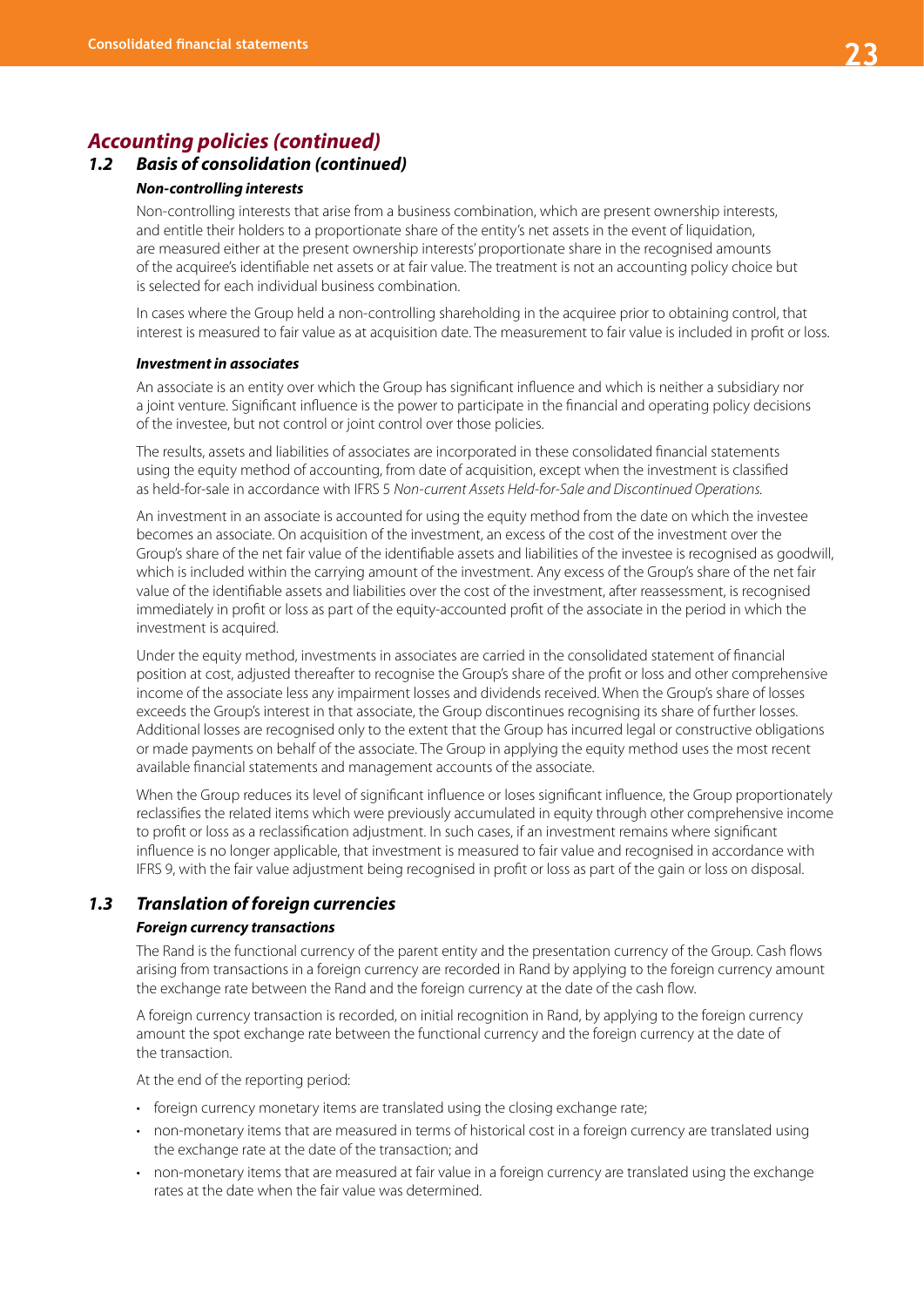## *1.3 Translation of foreign currencies (continued) Foreign currency transactions (continued)*

Exchange differences arising on the settlement of monetary items or on translating monetary items at rates different from those at which they were translated on initial recognition during the period or in previous consolidated financial statements, are recognised in profit or loss in the period in which they arise.

When a gain or loss on a non-monetary item is recognised to other comprehensive income and accumulated in equity, any exchange component of that gain or loss is recognised to other comprehensive income and accumulated in equity. When a gain or loss on a non-monetary item is recognised in profit or loss, any exchange component of that gain or loss is recognised in profit or loss.

#### *Foreign operations*

The results and financial position of a foreign operation are translated into the presentation currency using the following procedures:

- assets and liabilities for each statement of financial position presented are translated at the closing rate at the date of that statement of financial position;
- income and expenses for each item of profit or loss are translated at average exchange rates that approximate the foreign exchange rates prevailing at each of the transaction dates; and
- all resulting exchange differences are recognised to other comprehensive income and accumulated as a foreign currency translation reserve.

Exchange differences arising on a monetary item that forms part of a net investment in a foreign operation are recognised initially to other comprehensive income and accumulated in the foreign currency translation reserve. They are recognised in profit or loss as a reclassification adjustment through to other comprehensive income on disposal of the net investment.

The cash flows of a foreign subsidiary are translated at the exchange rates between the functional currency and the foreign currency at the average rate of the year or period.

When a foreign operation is disposed of in its entirety or partially such that control, significant influence is lost, the cumulative amount in the translation reserve related to that foreign operation is reclassified to profit or loss as part of the gain or loss on disposal. If the Group disposes of part of its interest in a subsidiary but retains control, then the relevant proportion of the cumulative amount is reattributed to non-controlling interest. When the Group disposes of only part of an associate while retaining significant influence, the relevant proportion of the cumulative amount is reclassified to profit or loss.

## *1.4 Significant judgements and estimation uncertainty*

In preparing the financial statements, management is required to make estimates and assumptions that affect the amounts represented in the financial statements and related disclosures. Use of available information and the application of judgement are inherent in the formation of estimates. Actual results in the future could differ from these estimates which may be material to the financial statements. The areas involving a higher degree of judgement or complexity, or areas where assumptions and estimates are significant to the financial statements are presented within each relevant disclosure note to the financial statements.

### *1.5 Adoption of new standards, amendments to standards and interpretations*

The Group adopted the following new, revised and amendments to standards applicable for the first time in the current financial year, which did not have a material impact on the financial statements:

Interest Rate Benchmark Reform – Phase 2 (Amendment, effective for financial years beginning on or after 1 January 2021 which amends): IFRS 4 *Insurance Contract*s, IFRS 7 *Financial Instruments: Disclosures,*  IFRS 9 *Financial Instruments,* IFRS 16 *Leases*, IAS 39 *Financial Instruments: Recognition and Measurement.* These amendments do not have an impact on the Group's financial results or position since the Group had no transactions for which the benchmark rate had been replaced with an alternative benchmark rate as at 28 February 2022, there is no impact on opening equity balances as a result of retrospective application.

IFRS 16 *Amendment* – the amendment extends, by one year, the May 2020 amendment that provides lessees with an exemption from assessing whether a COVID-19-related rent concession is a lease modification. The Group has assessed the impact, as an on-going process this is applicable on lease-by-lease, based on the concession granted by the lessor. The amendment does not have an impact as the Group has elected not to apply the concession. The change in lease term or payment is treated as a remeasurement.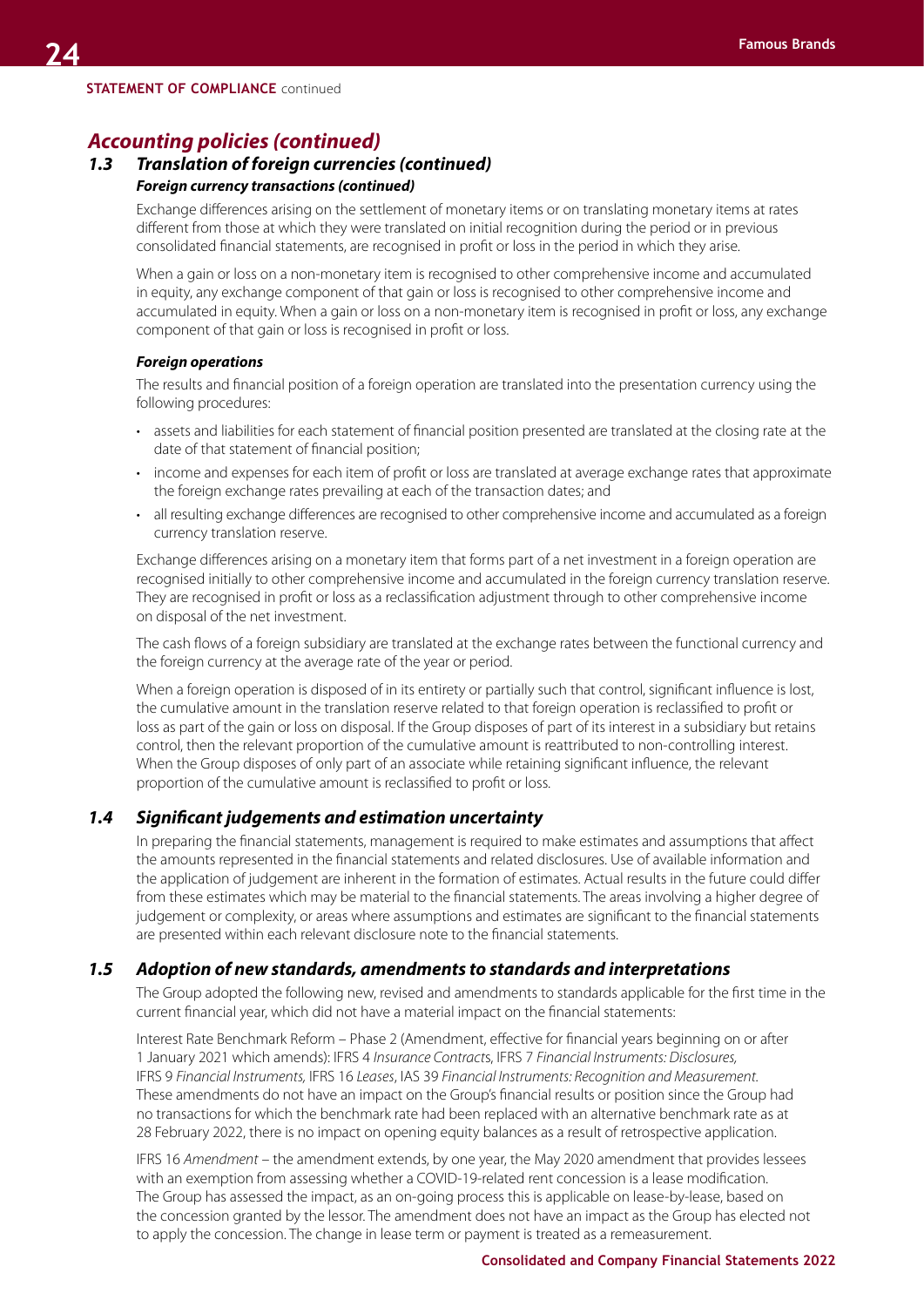# *1.6 New standards, amendments to standards and interpretations in issue not yet effective*

The Group has chosen not to early adopt the following amendments and interpretations, which have been published and are mandatory for the Group's accounting periods beginning on or after 1 March 2022 or later periods. Management is determining the impact of the standard on the financial statements however no significant impact is expected.

| <b>Standard</b>                                                                                                                                                                                                                                                                                                                                                                                                                         | <b>Effective date</b><br>(for financial years<br>beginning on<br>or after) |
|-----------------------------------------------------------------------------------------------------------------------------------------------------------------------------------------------------------------------------------------------------------------------------------------------------------------------------------------------------------------------------------------------------------------------------------------|----------------------------------------------------------------------------|
| <b>IFRS 3 Business Combination (Amendment)</b>                                                                                                                                                                                                                                                                                                                                                                                          |                                                                            |
| The amendment updates a reference in IFRS 3 to the Conceptual Framework<br>for Financial Reporting without changing the accounting requirements for<br>business combinations.                                                                                                                                                                                                                                                           | 1 January 2022                                                             |
| IAS 16 Property, plant, and equipment                                                                                                                                                                                                                                                                                                                                                                                                   |                                                                            |
| The amendments prohibit an entity from deducting from the cost of an item of<br>property, plant and equipment any proceeds from selling items produced while<br>bringing that asset to the location and condition necessary for it to be capable of<br>operating in the manner intended by management. Instead, an entity recognises the<br>proceeds from selling such items, and the cost of producing those items, in profit or loss. | 1 January 2022                                                             |
| IAS 37 Provisions, Contingent Liabilities and Contingent Assets (Amendments)                                                                                                                                                                                                                                                                                                                                                            |                                                                            |
| The amendments specify which costs an entity includes in determining the cost of<br>fulfilling a contract for the purpose of assessing whether the contract is onerous.                                                                                                                                                                                                                                                                 | 1 January 2022                                                             |
| <b>IAS 1 Presentation of Financial Statements</b>                                                                                                                                                                                                                                                                                                                                                                                       |                                                                            |
| Narrow-scope amendments to IAS 1 to clarify how to classify debt and other liabilities<br>as current or non-current. The amendment provides a more general approach to the<br>classification of liabilities under IAS 1 based on the contractual arrangements in place<br>at the reporting date.                                                                                                                                        | 1 January 2023                                                             |
| IAS 1 Presentation of Financial Statements and Practice Statement 2 (Amendment)                                                                                                                                                                                                                                                                                                                                                         |                                                                            |
| Amendments intended to help preparers in deciding which accounting policies to<br>disclose in their financial statements.                                                                                                                                                                                                                                                                                                               | 1 January 2023                                                             |
| IAS 8 Accounting Policies, Changes in Accounting Estimates and Errors<br>(Amendment)                                                                                                                                                                                                                                                                                                                                                    |                                                                            |
| The amendments clarify how companies should distinguish changes in accounting<br>policies from changes in accounting estimates, by replacing the definition of a change<br>in accounting estimates with a new definition of accounting estimates.                                                                                                                                                                                       | 1 January 2023                                                             |
| IAS 12 Deferred tax related to assets and liabilities arising from a single transaction<br>(Amendment)                                                                                                                                                                                                                                                                                                                                  |                                                                            |
| The amendments require companies to recognise deferred tax on transactions that,<br>on initial recognition, give rise to equal amounts of taxable and deductible temporary<br>differences.                                                                                                                                                                                                                                              | 1 January 2023                                                             |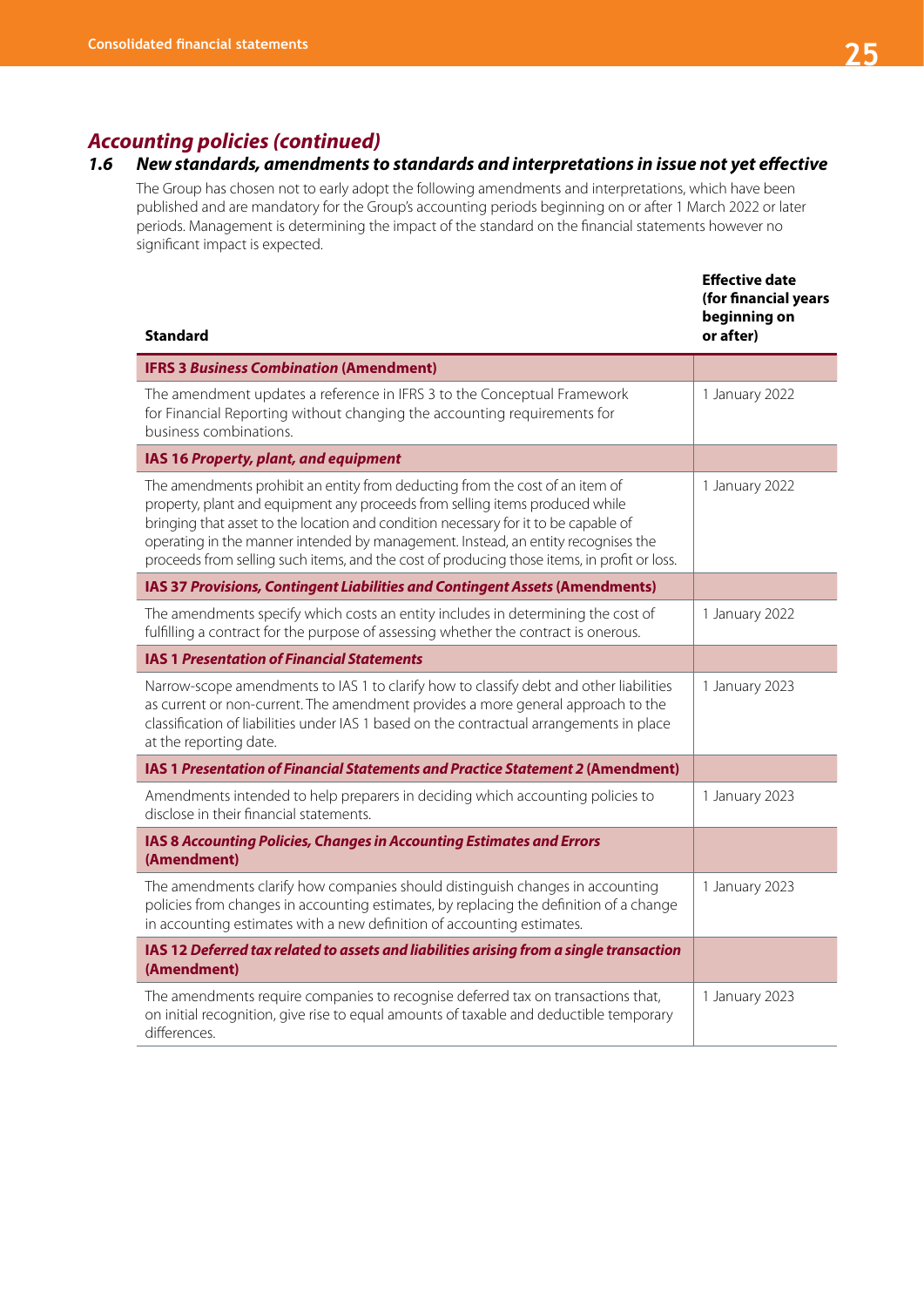# *1.7 Annual improvements to IFRS Standards*

| <b>Standard</b>                                                                                                                                                                                                                                                                                                                                                                                                                                                                                         | <b>Effective date</b><br>(for financial years<br>beginning on<br>or after) |
|---------------------------------------------------------------------------------------------------------------------------------------------------------------------------------------------------------------------------------------------------------------------------------------------------------------------------------------------------------------------------------------------------------------------------------------------------------------------------------------------------------|----------------------------------------------------------------------------|
| <b>IFRS 1 First-time Adoption of International Financial Reporting Standards</b>                                                                                                                                                                                                                                                                                                                                                                                                                        |                                                                            |
| The amendment simplifies the application of IFRS 1 for a subsidiary that becomes<br>a first-time adopter of IFRS Standards later than its parent - i.e. if a subsidiary adopts<br>IFRS Standards later than its parent and applies IFRS 1.D16(a), then a subsidiary<br>may elect to measure cumulative translation differences for all foreign operations<br>at amounts included in the consolidated financial statements of the parent, based<br>on the parent's date of transition to IFRS Standards. | 1 January 2022                                                             |
| <b>IFRS 9 Financial Instruments</b>                                                                                                                                                                                                                                                                                                                                                                                                                                                                     |                                                                            |
| This amendment clarifies that – for the purpose of performing the '10 per cent test' for<br>derecognition of financial liabilities - in determining those fees paid net of fees received,<br>a borrower includes only fees paid or received between the borrower and the lender,<br>including fees paid or received by either the borrower of lender on the other's behalf.                                                                                                                             | 1 January 2022                                                             |
| <b>IFRS 16 Leases, Illustrative Example 13</b>                                                                                                                                                                                                                                                                                                                                                                                                                                                          |                                                                            |
| The amendment removes the illustration of payments from the lessor relating to<br>leasehold improvements. As currently drafted, this example is not clear as to why<br>such payments are not a lease incentive.                                                                                                                                                                                                                                                                                         | 1 January 2022                                                             |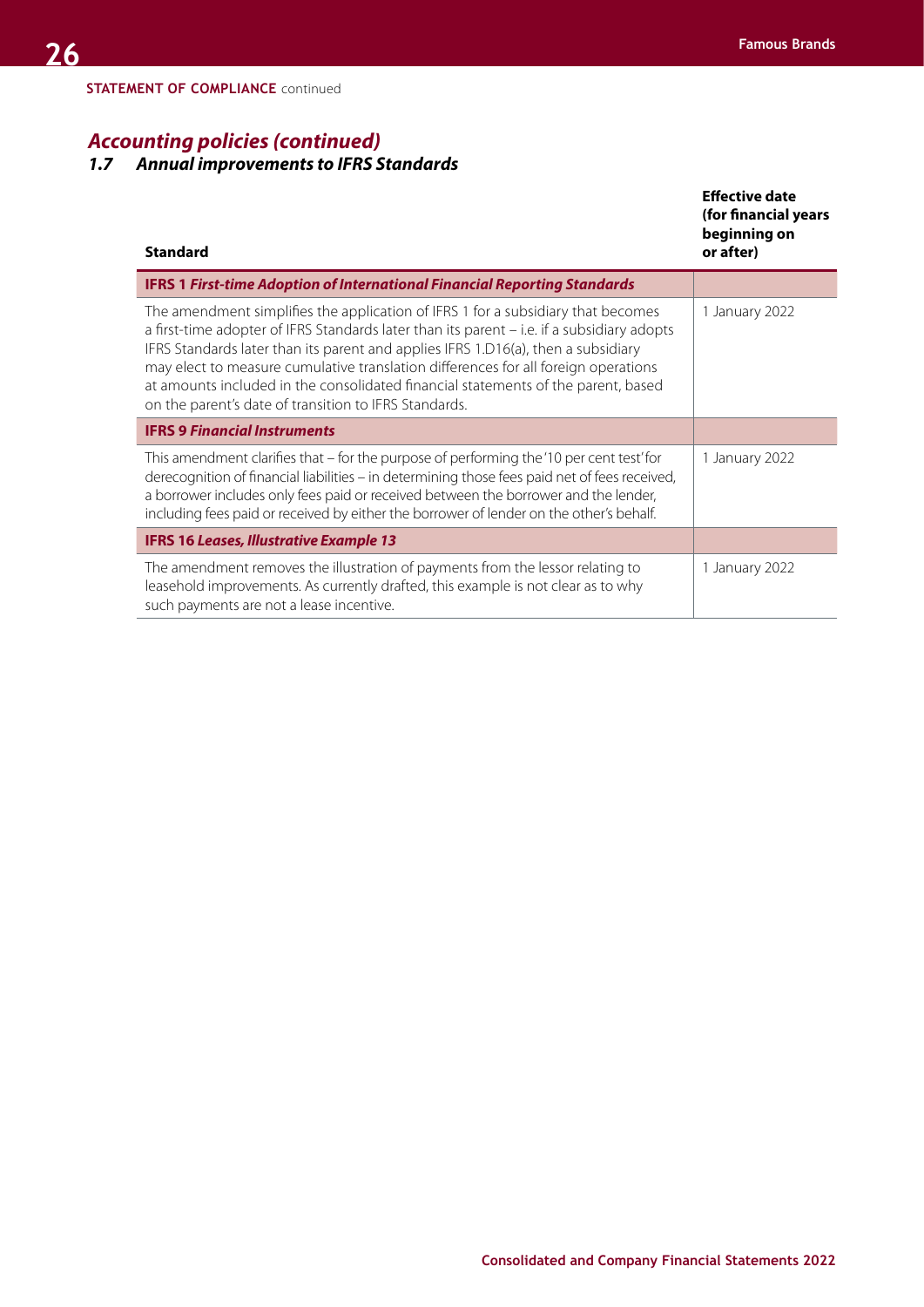# **Notes to the consolidated financial statements**

*for the year ended 28 February 2022*

|                                                                              | and<br>buildings<br><b>R000</b> | <b>Land Leasehold</b><br>improve-<br>ments<br><b>R000</b> | <b>Plant</b><br>and<br>equip-<br>ment<br><b>R000</b> | <b>Motor</b><br>vehicles<br><b>R000</b> | <b>Computer and office</b><br>equip-<br>ment<br><b>R000</b> | Furniture,<br>fittings<br>equip-<br>ment<br><b>R000</b> | <b>Right-</b><br>of-use<br>assets<br><b>R000</b> | <b>Total</b><br><b>R000</b>                             |
|------------------------------------------------------------------------------|---------------------------------|-----------------------------------------------------------|------------------------------------------------------|-----------------------------------------|-------------------------------------------------------------|---------------------------------------------------------|--------------------------------------------------|---------------------------------------------------------|
| <b>Property,</b><br>plant and<br>equipment                                   |                                 |                                                           |                                                      |                                         |                                                             |                                                         |                                                  |                                                         |
| <b>Carrying amount</b><br>at 1 March 2020                                    | 31 265                          | 556 050                                                   | 219739                                               | 53 681                                  | 36745                                                       | 99 7 96                                                 | 1 229 521                                        | 2 2 2 6 7 9 7                                           |
| Cost<br>Accumulated<br>depreciation                                          | 41 341                          | 1 082 683                                                 | 685 127                                              | 126 244                                 | 145 630                                                     | 231 364                                                 | 1 369 132                                        | 3 681 521                                               |
| and impairment                                                               | (10076)                         | (526633)                                                  | (465 388)                                            | (72563)                                 | (108885)                                                    | (131568)                                                | (139611)                                         | (1454724)                                               |
| Additions<br>Foreign currency                                                | 584                             | 17887                                                     | 28 1 23                                              | 4685                                    | 7409                                                        | 13893                                                   | 91 874                                           | 164 454                                                 |
| translation<br>Disposals<br>Disposals of GBK<br>Depreciation*<br>Impairment* | 3 3 7 3<br>(1994)<br>(2379)     | 44 840<br>(4110)<br>(221987)<br>(47059)<br>(286924)       | 316<br>(4459)<br>(13903)<br>(44255)                  | 6 3 2 3<br>(4034)<br>(13076)            | (4906)<br>(242)<br>(8403)<br>(12981)                        | 1 1 2 1<br>(2422)<br>(58947)<br>(16297)                 | 112 246<br>(8614)<br>(995 444)<br>(139936)       | 163 313<br>(25875)<br>(1298684)<br>(275983)<br>(286924) |
| <b>Carrying amount</b><br>at 1 March 2021                                    | 30850                           | 58 698                                                    | 185 561                                              | 47 578                                  | 17622                                                       | 37 143                                                  | 289 646                                          | 667098                                                  |
| Cost<br>Accumulated<br>depreciation                                          | 43 533                          | 104 331                                                   | 554 139                                              | 121 216                                 | 91 155                                                      | 82514                                                   |                                                  | 397 124 1 394 012                                       |
| and impairment                                                               | (12683)                         |                                                           | $(45633)$ $(368578)$ $(73638)$                       |                                         | (73533)                                                     |                                                         | $(45371)$ $(107478)$                             | (726914)                                                |
| Additions<br>Foreign currency<br>translation                                 | 32 145                          | 26 951<br>(688)                                           | 34 057<br>94                                         | 7797<br>(845)                           | 9 2 5 8<br>(156)                                            | 12 6 94<br>(1281)                                       | 66 209<br>(1667)                                 | 189 111<br>(4543)                                       |
| Disposals<br>Disposal of<br>subsidiaries                                     | (14)                            | (2206)<br>(690)                                           | (8125)<br>(3569)                                     | (2773)<br>(40)                          | (113)<br>(233)                                              | (325)<br>(362)                                          | (13912)<br>(3603)                                | (27468)<br>(8497)                                       |
| Depreciation<br>Remeasurements                                               | (3357)                          |                                                           | $(15867)$ $(43642)$ $(16055)$                        |                                         | (11 223)                                                    | (7875)                                                  | (248)                                            | $(76992)$ $(175011)$<br>(248)                           |
| <b>Carrying amount at</b>                                                    |                                 |                                                           |                                                      |                                         |                                                             |                                                         |                                                  |                                                         |
| 28 February 2022<br>Cost                                                     | 59 624<br>75 540                | 123 744                                                   | 66 198 164 376<br>550 129                            | 35 662<br>118848                        | 15 15 5<br>92412                                            | 39 9 94<br>90 612                                       | 259 433<br>432 081                               | 640 442<br>1483366                                      |
| Accumulated<br>depreciation                                                  |                                 |                                                           |                                                      |                                         |                                                             |                                                         |                                                  |                                                         |
| and impairment                                                               | (15916)                         |                                                           | $(57546)$ $(385753)$ $(83186)$                       |                                         | (77257)                                                     |                                                         | $(50618)$ $(172648)$                             | (842924)                                                |

The cost and net carrying amount of the land within land and buildings is R14 million (2021: R12 million).

*\* Gourmet Burger Kitchen (GBK) impact:*

*Included in the previous financial year depreciation and impairment is the impact of GBK of R112 million and R286.9 million, respectively. The impairment was at restaurant level based on the total calculated GBK cash generating unit before GBK was placed into administration, refer to note 16 for more information relating to the GBK discontinued operation.*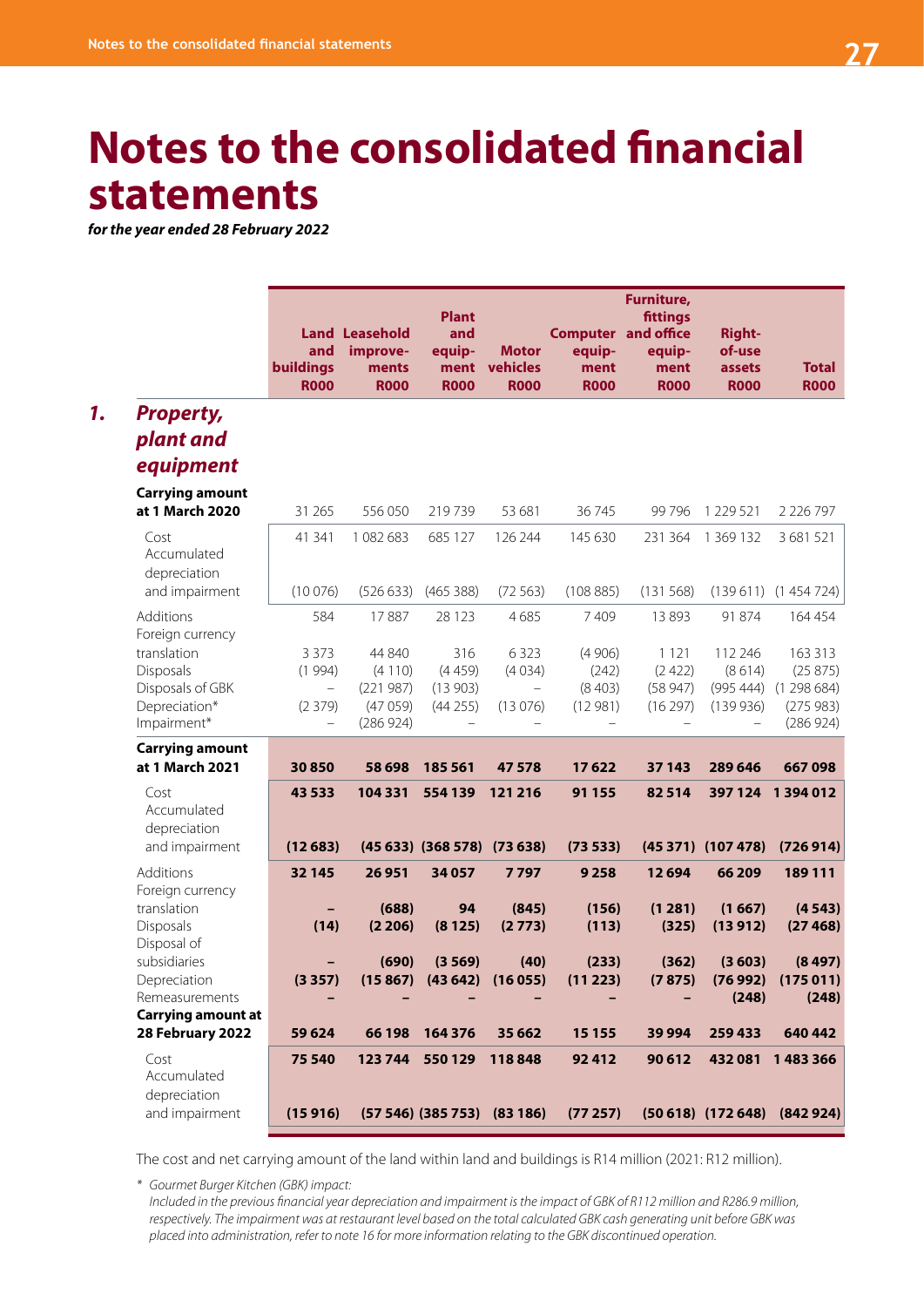## *1. Property, plant and equipment (continued)*

## *Significant judgements and estimation uncertainty*

The depreciation methods, estimated remaining useful lives and residual value of each asset are reviewed at the end of each year. The estimation of the useful lives of property, plant and equipment is based on historic performance as well as expectations about future use and therefore requires a degree of judgement to be applied by management. If the expectations differ from previous estimates, the change is accounted for as a change in accounting estimate.

| <b>Item</b>                              | <b>Useful life</b>                        |
|------------------------------------------|-------------------------------------------|
| <b>Buildings</b>                         | 50 years                                  |
| Leasehold improvements                   | Over expected remaining term of the lease |
| Right of Use assets                      | Over expected remaining term of the lease |
| Plant and equipment                      | 5 to 15 years                             |
| Furniture, fixtures and office equipment | 4 to 10 years                             |
| Motor vehicles                           | 5 to 8 years                              |
| Computer equipment                       | 3 to 5 years                              |

### *Accounting policy*

Property, plant and equipment is carried at cost less accumulated depreciation and any impairment losses and is depreciated on the straight-line basis over their expected useful lives. Land is not depreciated as it has an indefinite useful life.

#### *Cost*

Items of property, plant and equipment are initially measured at cost. Cost includes those costs incurred initially to acquire or construct an item of property, plant and equipment and costs incurred subsequently to add to or replace part of it. If a replacement cost is recognised in the carrying amount of an item of property plant and equipment, the carrying amount of the replaced part is derecognised.

#### *Depreciation*

Each part of an item of property, plant and equipment, with a cost that is significant in relation to the total cost of the item, is depreciated separately.

The depreciation charge for each period is recognised in profit or loss. Depreciation commences once the asset is available for use.

#### *Impairment*

Property, plant and equipment is assessed for impairment as non-financial assets in accordance with Note 13 *Profit/(loss) before tax.*

#### *Derecognition*

The gain or loss arising from the derecognition on disposal, when no further economic benefits are expected from use or disposal of an item of property, plant and equipment is included in profit or loss when the item is derecognised.

#### *Insurance compensation*

Any compensation from third parties for losses of items of property, plant and equipment is recognised as separate economic events from the derecognition and subsequent purchase of replacement assets. The compensation is recognised as income in profit or loss when it becomes receivable.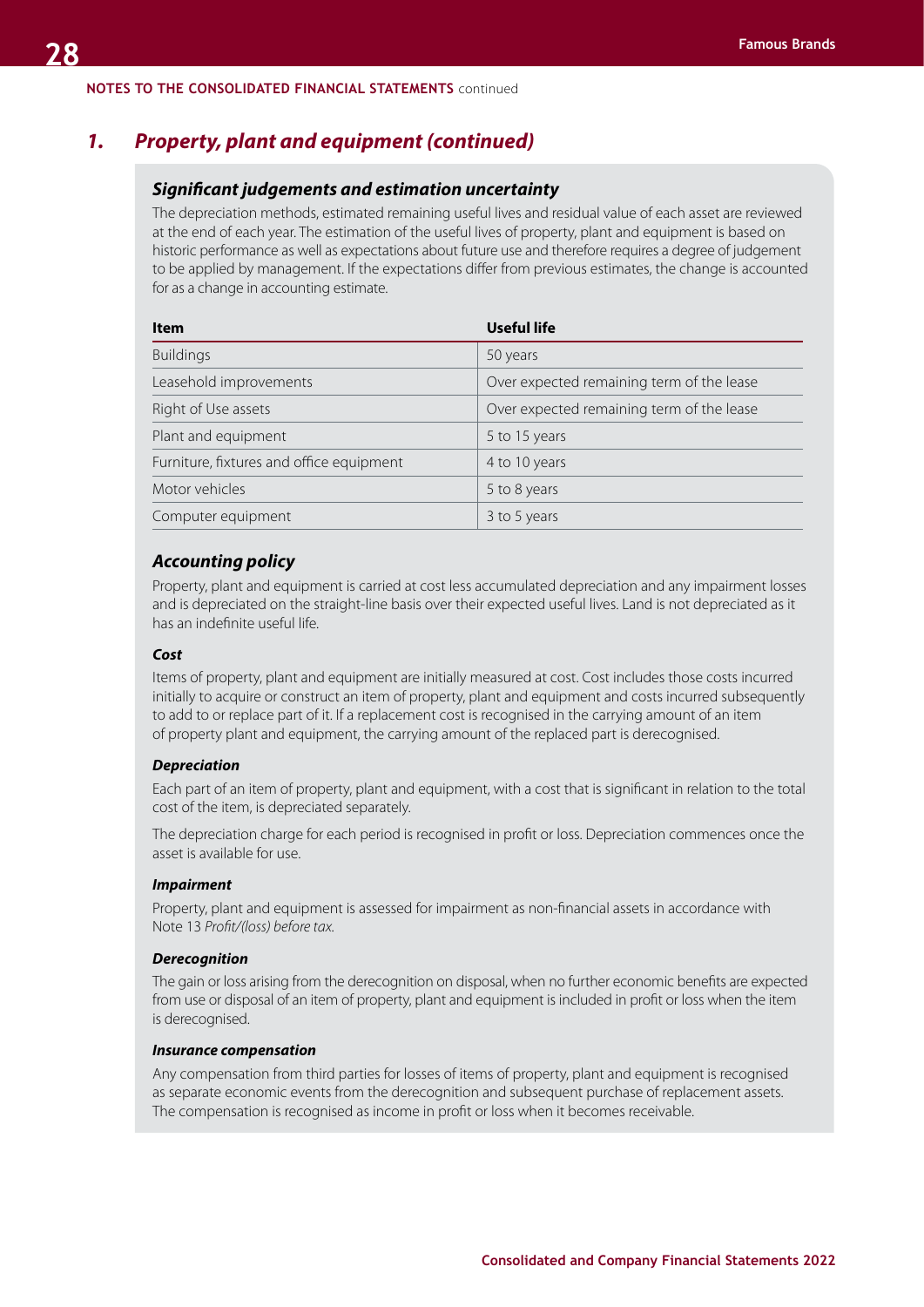|                                                                   | <b>Trademarks</b><br>and Brand<br>names<br><b>R000</b> | <b>Goodwill</b><br><b>R000</b> | <b>Franchise</b><br><b>incentives</b><br>and similar<br><b>R000</b> | <b>Computer</b><br>software<br><b>R000</b> | <b>Total</b><br><b>R000</b>  |
|-------------------------------------------------------------------|--------------------------------------------------------|--------------------------------|---------------------------------------------------------------------|--------------------------------------------|------------------------------|
| Intangible assets                                                 |                                                        |                                |                                                                     |                                            |                              |
| <b>Carrying amount at</b><br><b>1 March 2020</b>                  | 1 602 344                                              | 579886                         | 60 746                                                              | 31919                                      | 2 2 7 4 8 9 5                |
| Cost<br>Accumulated amortisation<br>and impairment                | 2 154 429<br>(552085)                                  | 1015 189<br>(435 303)          | 130 853<br>(70107)                                                  | 93 0 37<br>(61118)                         | 3 3 9 3 5 0 8<br>(1118613)   |
|                                                                   |                                                        |                                |                                                                     |                                            |                              |
| Additions<br>Foreign currency translation<br>Disposals            | 62 0 95<br>(23)                                        | 5 2 4 3<br>(13000)             | 9081<br>(4313)<br>(610)                                             | 2 2 7 6<br>(920)<br>(437)                  | 11 357<br>62 105<br>(14070)  |
| Amortisation<br>Impairment                                        |                                                        |                                | (9188)                                                              | (13659)                                    | (22847)                      |
| (Discontinued operation)<br>Impairment<br>(Continuing operations) | (1199844)<br>(111369)                                  | (64116)                        | (18661)                                                             |                                            | (1218505)<br>(175485)        |
| <b>Carrying amount at</b>                                         |                                                        |                                |                                                                     |                                            |                              |
| 1 March 2021                                                      | 353 203                                                | 508 013                        | 37055                                                               | 19 1 79                                    | 917450                       |
| Cost<br>Accumulated amortisation                                  | 464 572                                                | 584 129                        | 83760                                                               | 89801                                      | 1 222 262                    |
| and impairment                                                    | (111369)                                               | (76116)                        | (46705)                                                             | (70622)                                    | (304812)                     |
| Additions<br>Foreign currency translation<br>Disposals            | (1969)                                                 | 2076<br>(3471)                 | 9 2 9 0<br>(2053)<br>(4918)                                         | 5409<br>336<br>(505)                       | 16775<br>(7157)<br>(5423)    |
| Disposal of subsidiaries<br>Amortisation*<br>Impairment*          | (3750)                                                 | (25090)                        | (8375)                                                              | (95)<br>(12704)                            | (3845)<br>(21079)<br>(25090) |
| <b>Carrying amount at</b><br>28 February 2022                     | 347 484                                                | 481528                         | 30 999                                                              | 11 6 20                                    | 871631                       |
| Cost<br>Accumulated amortisation                                  | 455 075                                                | 583044                         | 84 505                                                              | 97753                                      | 1 2 2 0 3 7 7                |
| and impairment                                                    | (107591)                                               | (101516)                       | (53506)                                                             | (86133)                                    | (348746)                     |
|                                                                   |                                                        |                                |                                                                     |                                            |                              |

*\* The goodwill impairment loss of R25 million recognised in the current financial year relates to Venus (Wimpy UK), as a result of the changes in key assumptions and cash flows achieved compared to the forecast. The recoverable amount determined based on the value in use was R72 million. Intangible assets amortisation and impairment have been included in the selling and administrative expenses and impairment of intangible assets on the statement of profit or loss and other comprehensive income, respectively.*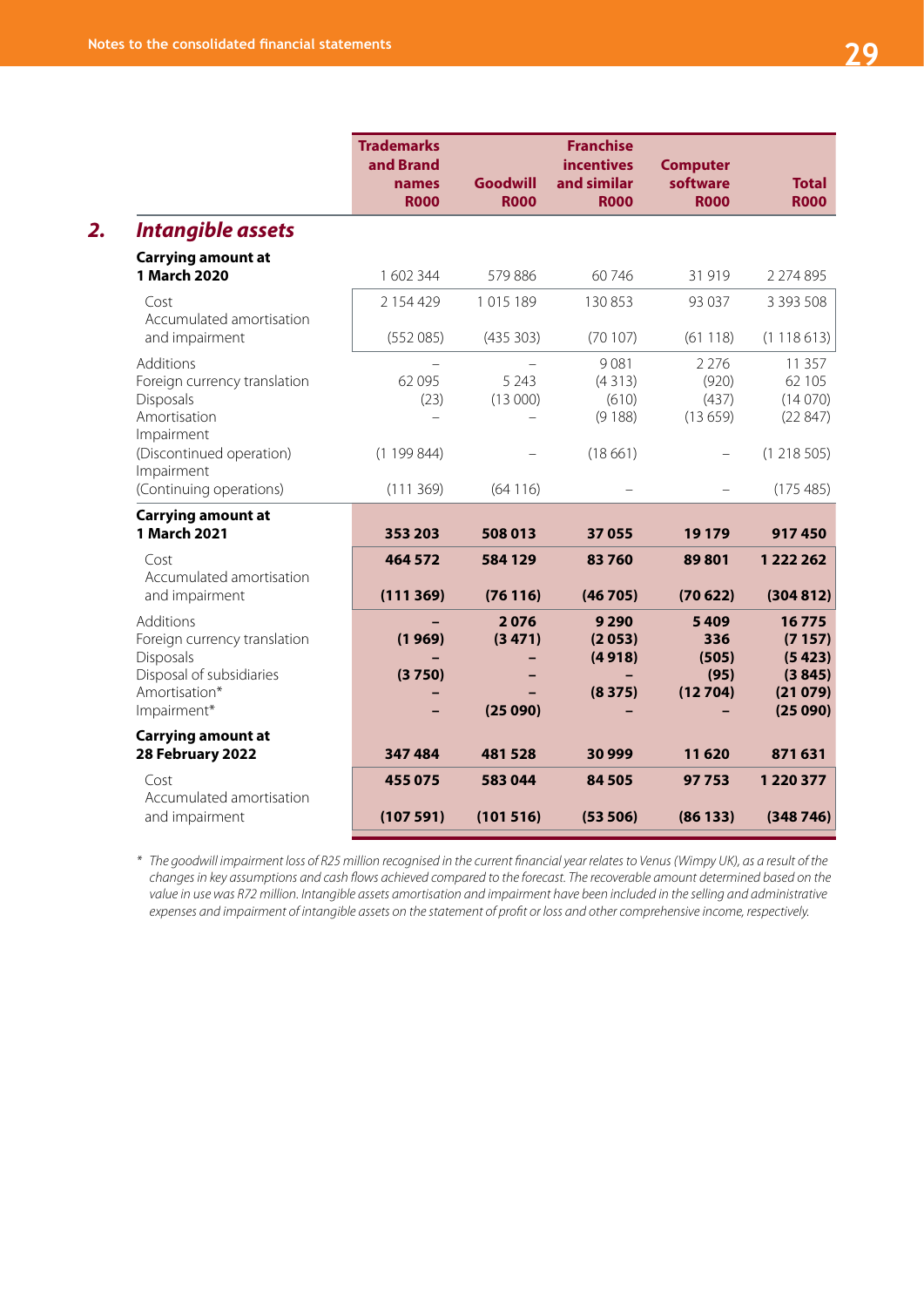## *2. Intangible assets (continued)*

### *Significant judgements and estimation uncertainty*

#### *Trademarks and brand names*

The Group's trademarks and brand names that have been assessed as indefinite life intangible assets and are disclosed above. In arriving at the conclusion that a brand has an indefinite life, management considers that the Group is a brands business and expects to acquire, hold and support brands for an indefinite period. The Group supports its brands through spending on consumer marketing and through significant investment in promotional support.

Indefinite life trademarks are assessed as such, as management believes there is no foreseeable limit over which the Group will continue to generate revenues from their continued use. Supporting this assumption is the fact that the brands held are established, well known, and can reasonably be expected to generate revenues beyond the Group's strategic planning horizon. In addition, the Group can continue to renew legal rights attached to such trademarks, without significant costs, and intends to do so beyond the foreseeable future.

#### *Franchise incentives and similar*

Franchise incentives or inducement are offered to franchise partners as a non returnable contribution underpinned by a franchise agreement of at least five years. Typically related to projects of a strategic nature.

#### *Computer software*

Computer software relates to mainly acquired computer software licences and systems.

#### *Impairment reviews of goodwill and intangible assets with indefinite useful life*

For the purposes of impairment testing, goodwill is allocated to cash-generating units. Carrying amounts of significant goodwill and intangible assets with indefinite useful life are detailed below.

|                                                                                                                                                                                                              | 2022<br><b>R000</b> | 2021<br><b>R000</b> |
|--------------------------------------------------------------------------------------------------------------------------------------------------------------------------------------------------------------|---------------------|---------------------|
| <b>Trademarks and brand names</b>                                                                                                                                                                            |                     |                     |
| <b>Domestic</b><br>Wimpy, Debonairs Pizza, Fishaways, Milky Lane, Steers, Vovo Telo, KEG,<br>Mugg & Bean, Europa, Fego Caffé, Bread Basket, Mythos, Wakaberry™,                                              |                     |                     |
| Cater Chain, Catch, Tru Fruit and Lamberts Bay Foods*                                                                                                                                                        | 249804              | 253 663             |
| <b>International</b><br>Venus (Wimpy UK)                                                                                                                                                                     | 97680               | 99 540              |
|                                                                                                                                                                                                              | 347484              | 353 203             |
| * Wakaberry trademark is fully impaired and Bread Basket was disposed.                                                                                                                                       |                     |                     |
| Goodwill                                                                                                                                                                                                     |                     |                     |
| <b>Domestic</b><br>Wimpy, Debonairs Pizza, Fishaways, Steers, Famous Brands Coffee Company,<br>Creative Coffee, Turn 'n Tender, Cater Chain, Lupa, Salsa, Tru Bev, Retail Group<br>Botswana and Dial n Dine* | 409 499             | 408729              |
|                                                                                                                                                                                                              |                     |                     |
| <b>International</b><br>Venus (Wimpy UK)                                                                                                                                                                     | 72029               | 99 284              |
|                                                                                                                                                                                                              | 481528              | 508 013             |

*\* Wakaberry goodwill is fully impaired.*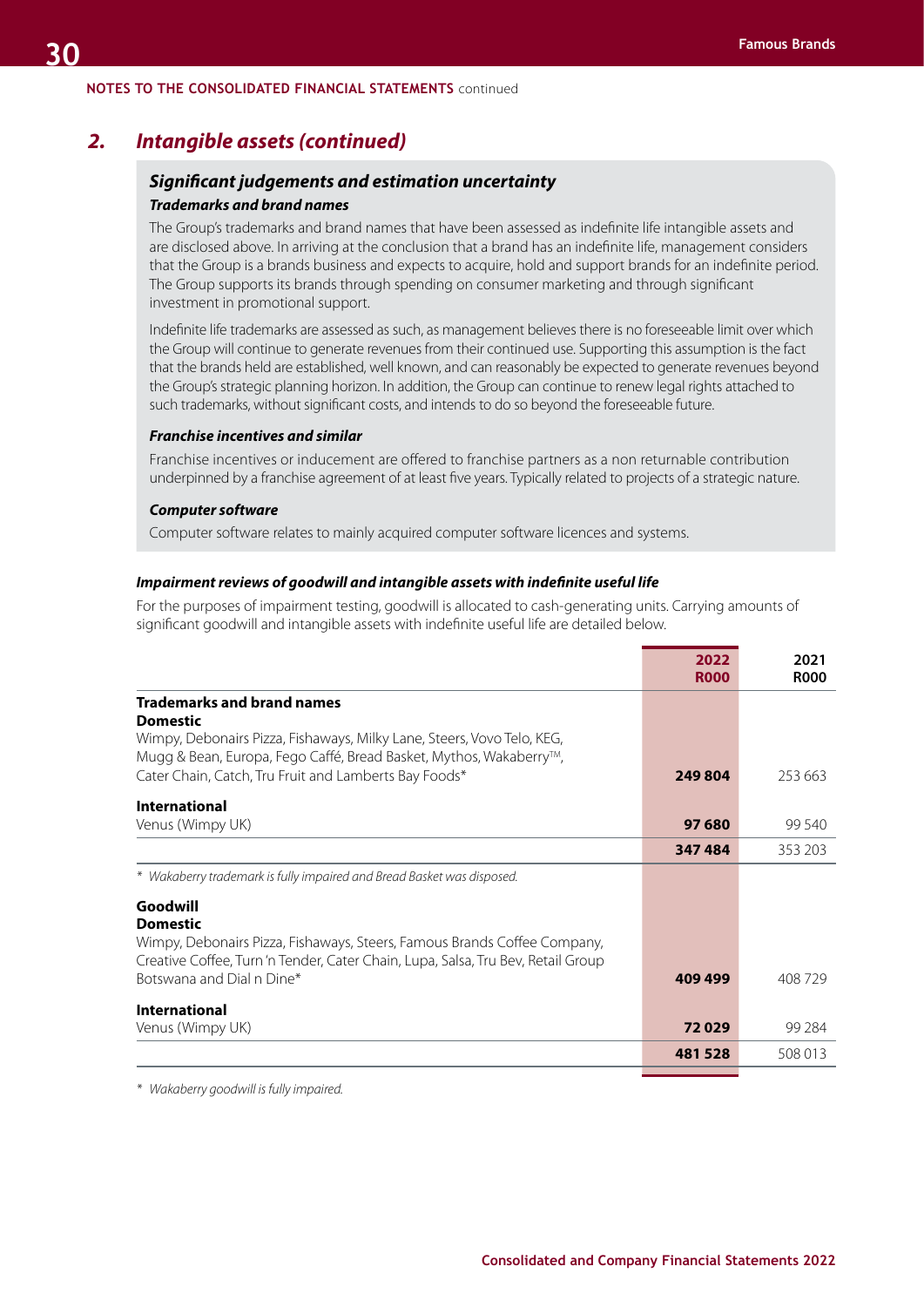# *2. Intangible assets (continued)*

## *Impairment calculations*

The recoverable amounts of trademarks, brand names and goodwill have been determined on the basis of value-in-use calculations. These intangible assets are considered on an individual basis for impairment assessment. Value in-use calculations use cash flow projections based on 2023 financial year budgets and projected future years, approved by management, refer to Note 13 *Profit/(loss) before tax* for details on impairment processed.

Significant inputs and assumptions are as follows:

|                                                | <b>UK-based intangibles</b> |               | <b>Domestic-based intangibles</b> |               |  |
|------------------------------------------------|-----------------------------|---------------|-----------------------------------|---------------|--|
|                                                | 2022                        | 2021          | 2022                              | 2021          |  |
| Royalty rates*                                 | $\overline{\phantom{0}}$    |               | $4.6\% - 5.7\%$                   | $4\% - 7\%$   |  |
| Discount rates applied to the projected future |                             |               |                                   |               |  |
| cash flows                                     | 13%                         | $10\% - 14\%$ | $14\% - 17\%$                     | $14\% - 19\%$ |  |
| Terminal growth rates                          | 2%                          | $1\% - 3\%$   | 2%                                | $2\% - 4\%$   |  |
| Forecast revenues and profits (goodwill)       | 5 years                     | 5 years       | 5 years                           | 5 years       |  |

*\* Wimpy is assessed centrally for domestic and international operations hence UK-based royalty rates are not applicable.*

## *Significant judgements and estimation uncertainty*

The amortisation methods, estimated remaining useful lives and residual value of each asset are reviewed at the end of each year. The estimation of the useful lives for intangible assets with definite life is based on historic performance as well as expectations about future use and therefore requires a degree of judgement to be applied by management. If the expectations differ from previous estimates, the change is accounted for as a change in accounting estimate.

Reassessing the useful life of an intangible asset with a finite useful life after it was classified as indefinite is an indicator that the asset may be impaired. As a result, the asset is tested for impairment and the remaining carrying amount is amortised over its useful life.

The useful lives of items of intangible assets have been assessed as follows:

| <b>Item</b>                     | Useful life           |
|---------------------------------|-----------------------|
| Trademarks                      | Indefinite            |
| Franchise incentives or similar | Agreement period      |
| Computer software               | 3 to 5 years          |
| Brand names                     | 3 years to indefinite |

## *Accounting policy*

Intangible assets are carried at cost less any accumulated amortisation and any impairment losses. The amortisation charge, if any, for each period, is recognised in profit or loss.

Internally generated brands, franchise agreements, recipes, customer lists and items similar in substance are not recognised as intangible assets.

#### *Amortisation*

Goodwill, trademarks and brand names are regarded as having an indefinite useful life when, based on all relevant factors, there is no foreseeable limit to the period over which the asset is expected to generate net cash inflows. However these assets are tested for impairment on an annual basis. If goodwill is assessed to be impaired, the impairment loss is recognised in profit or loss and is not subsequently reversed.

Amortisation is not provided for intangible assets with indefinite life. For all other intangible assets, amortisation is provided on a straight-line basis over their useful lives. The amortisation period and the amortisation method for intangible assets are reviewed every year-end.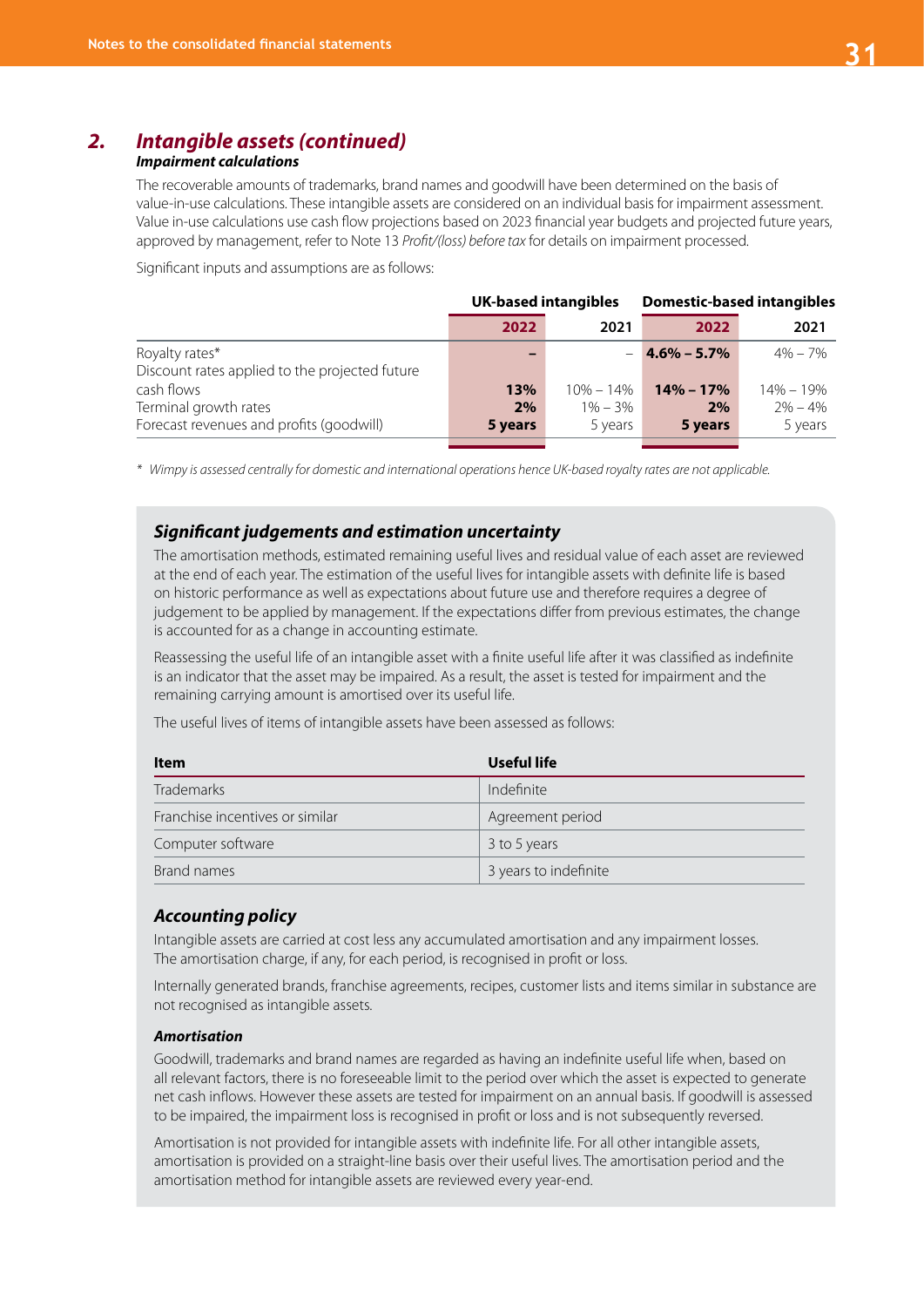# *2. Intangible assets (continued)*

# *Accounting policy (continued)*

## *Impairment*

Intangible assets are assessed for impairment as non-financial assets in accordance with Note 13 *Profit/(loss) before tax.*

## *Derecognition*

An intangible asset is derecognised on disposal, or when no future economic benefits are expected from use or disposal.

|                                                                                                                                                            | 2022<br><b>Carrying</b><br>amount<br><b>R000</b> | 2021<br>Carrying<br>amount<br><b>R000</b> |
|------------------------------------------------------------------------------------------------------------------------------------------------------------|--------------------------------------------------|-------------------------------------------|
| <b>Investments in associates</b>                                                                                                                           |                                                  |                                           |
| Name of associate<br>UAC Restaurants Ltd                                                                                                                   |                                                  | 15 6 65                                   |
| Sauce Advertising (Pty) Ltd                                                                                                                                | 5 1 4 1                                          | 4 9 6 0                                   |
| Famous Brands Design Studio (Pty) Ltd*                                                                                                                     | 2 1 3 5                                          |                                           |
| FoodConnect (Pty) Ltd                                                                                                                                      | 2075                                             | 1 0 8 9                                   |
| <b>Investments in associates</b>                                                                                                                           | 9351                                             | 21 7 14                                   |
| The Group shareholding changed to associate, refer to note 18.3 for change in<br>ownership interest.                                                       |                                                  |                                           |
| UAC Restaurants Ltd**                                                                                                                                      | 10592                                            |                                           |
| Famous Brands Design Studio (Pty) Ltd                                                                                                                      | 677                                              |                                           |
| <b>Loans to associates</b>                                                                                                                                 | 11 269                                           |                                           |
| The loan to UACR matures in December 2026 and accrues interest at 12% per annum.<br>Both shareholders have provided a letter of support in favour of UACR. |                                                  |                                           |
| Group's share on aggregated information of associates that are not<br>individually material:                                                               |                                                  |                                           |
| Profit for the year                                                                                                                                        | 7663                                             | 5608                                      |
| <b>Total comprehensive income</b>                                                                                                                          | 7663                                             | 5608                                      |
| Carrying amount of investments in associates                                                                                                               | 9351                                             | 6050                                      |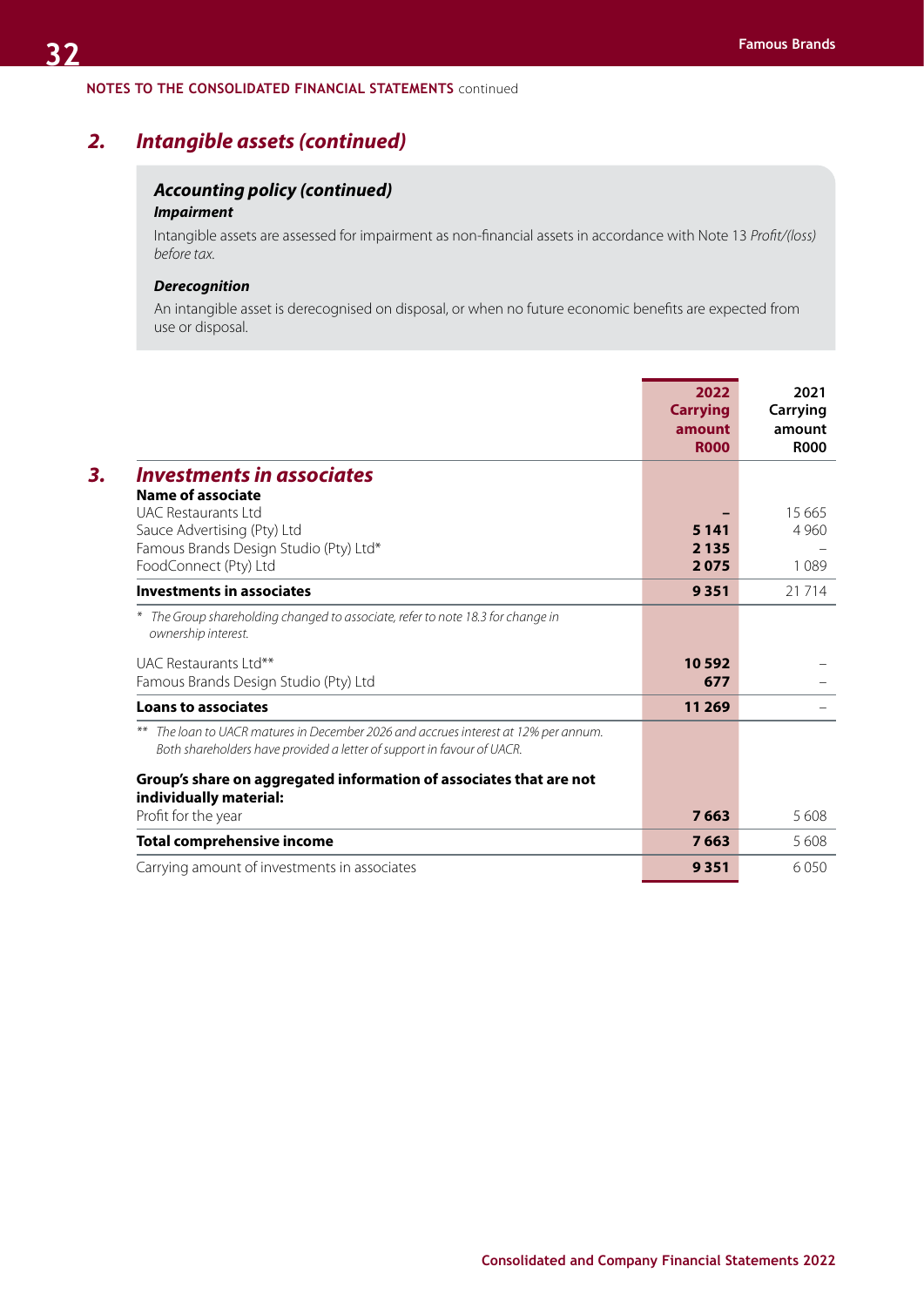# *3. Investments in associates (continued)*

Summarised financial information in respect of the Group's material associate is set out below. The summarised financial information below represents the associate's financial statements prepared in accordance with IFRS, in associate's functional currency.

## *UAC Restaurants Ltd (UACR)*

UACR is a subsidiary of UAC of Nigeria Plc, a leading diversified conglomerate with operations in foods, paints, logistics and real estate, listed on the Nigerian Stock Exchange.

|                                                                                                                                                      | 2021<br><b>31 December</b> 31 December<br><b>N000</b> | 2020<br><b>N000</b>                            |
|------------------------------------------------------------------------------------------------------------------------------------------------------|-------------------------------------------------------|------------------------------------------------|
| Percentage of ownership interest held by Famous Brands (%)<br>Current assets<br>Non-current assets<br>Current liabilities<br>Non-current liabilities | 49<br>932 574<br>506315<br>(622111)<br>(973324)       | 49<br>707 198<br>377066<br>(715456)<br>(10940) |
| Net (liabilities)/assets of the associate                                                                                                            | (156546)                                              | 357868                                         |
| Revenue<br>Loss from operations<br>Loss for the year                                                                                                 | 2 208 183<br>(508893)<br>(514415)                     | 1 527 878<br>(57115)<br>(61277)                |
| Total comprehensive loss for the year                                                                                                                | (514415)                                              | (61277)                                        |

| 28 February<br><b>ROOO</b> |
|----------------------------|
|                            |
|                            |
| 32 911                     |
| (532)                      |
| 1 7 2 4                    |
| (18000)                    |
| (438)                      |
| 15 665                     |
|                            |

An impairment loss of R8.3 million (2021: R18 million) was recognised against the investment in UACR. The recoverable amount of Rnil (2021: R16 million) was determined based on the value-in-use approach comprising a discounting of future cash flows.

Key assumptions used in the valuation includes the projected cashflow forecasts, future store growth and the discount rate. A discount rate of 20.9% (2021: 23.2%) was applied.

Changes in key assumptions, as well as the actual cash flows achieved compared to those forecast has resulted in impairments in the UACR business. The model was dependent on the achievement of the future store roll-out plan and the profits over the long term.

## *Sensitivity analysis on value-in-use assessment*

An increase/(decrease) of 1% in the discount rate will result in a decrease of R17 million (2021: R3.2 million) and an increase of R20.9 million (2021: R3.8 million) in the recoverable amount.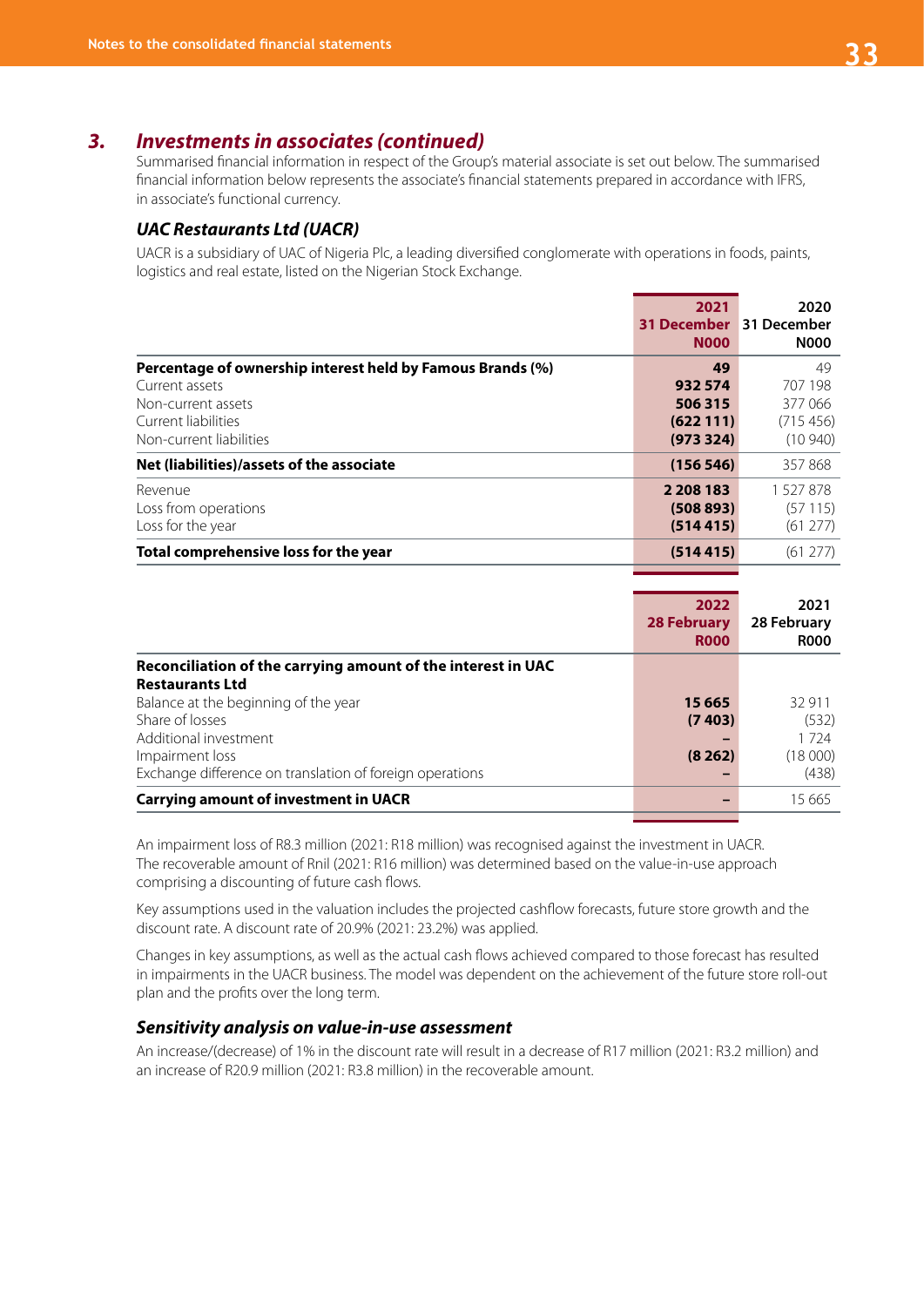#### **NOTES TO THE CONSOLIDATED FINANCIAL STATEMENTS** continued

## *4. Leases*

The Group has commitments arising from property leases for its own business operations and leases entered into to secure key sites for franchised outlets, refer to note 20. With regard to leases entered into to secure key sites, it is the Group's policy to enter into sub-lease agreements with the franchise partners on the same terms and conditions as those in the main lease.

Lease rentals for South African operations are negotiated on an average term of six years and escalated at an average rate of between 6% and 8% per annum. No contingent rent is payable.

Lease rentals for UK operations are negotiated on an average term of 20 years, with upward only rent reviews scheduled, on average, every five years based on market conditions existing at the time of the review. In addition to the base rent, a number of lease agreements include additional rent based upon turnover achieved in any set period, over an agreed threshold for that period. No other contingent rent is payable.

|                                                                                                                                                                                                                                           | 2022<br><b>R000</b>                    | 2021<br><b>R000</b>                        |
|-------------------------------------------------------------------------------------------------------------------------------------------------------------------------------------------------------------------------------------------|----------------------------------------|--------------------------------------------|
| <b>Amounts recognised in the Statement of</b><br><b>Financial Position</b><br><b>Lease liabilities</b>                                                                                                                                    |                                        |                                            |
| Balance at the beginning of the year<br><b>Disposals</b><br>Additions<br>Principal repayments of lease obligations                                                                                                                        | 345 076<br>(35759)<br>93711<br>(77832) | 1 383 240<br>(41650)<br>91 874<br>(73 490) |
| Accretion of interest<br>Payments                                                                                                                                                                                                         | 28 3 1 3<br>(106145)                   | 31 491<br>(104981)                         |
| Re-measurements<br>Foreign currency translation<br>Accretion of interest for discontinued operation<br>Derecognition of discontinued operation<br>Accrued rental for discontinued operation (reclassified to trade and<br>other payables) | (2081)<br>(1781)                       | 91 837<br>38 3 20<br>(1068677)<br>(76378)  |
| <b>Balance at the end of the year</b>                                                                                                                                                                                                     | 321 334                                | 345 076                                    |
| Maturity analysis (discounted cash flows)<br>Current liabilities<br>Non-current liabilities                                                                                                                                               | 89 2 25<br>232 109                     | 88 142<br>256 934                          |
| <b>Balance at the end of the year</b>                                                                                                                                                                                                     | 321 334                                | 345 076                                    |
| Maturity analysis (gross cash flows)<br>The gross future minimum rentals due are repayable as follows:<br>Payable within the next 12 months<br>Payable two to five years<br>Payable thereafter                                            | 98929<br>218811<br>44 25 6             | 105 947<br>261 658<br>62 003               |
| Total gross future minimum rentals<br>Less future finance charges                                                                                                                                                                         | 361996<br>(40662)                      | 429 608<br>(84532)                         |
| Present value of minimum lease payments                                                                                                                                                                                                   | 321 334                                | 345 076                                    |
|                                                                                                                                                                                                                                           |                                        |                                            |

Finance costs are disclosed under note 14.1.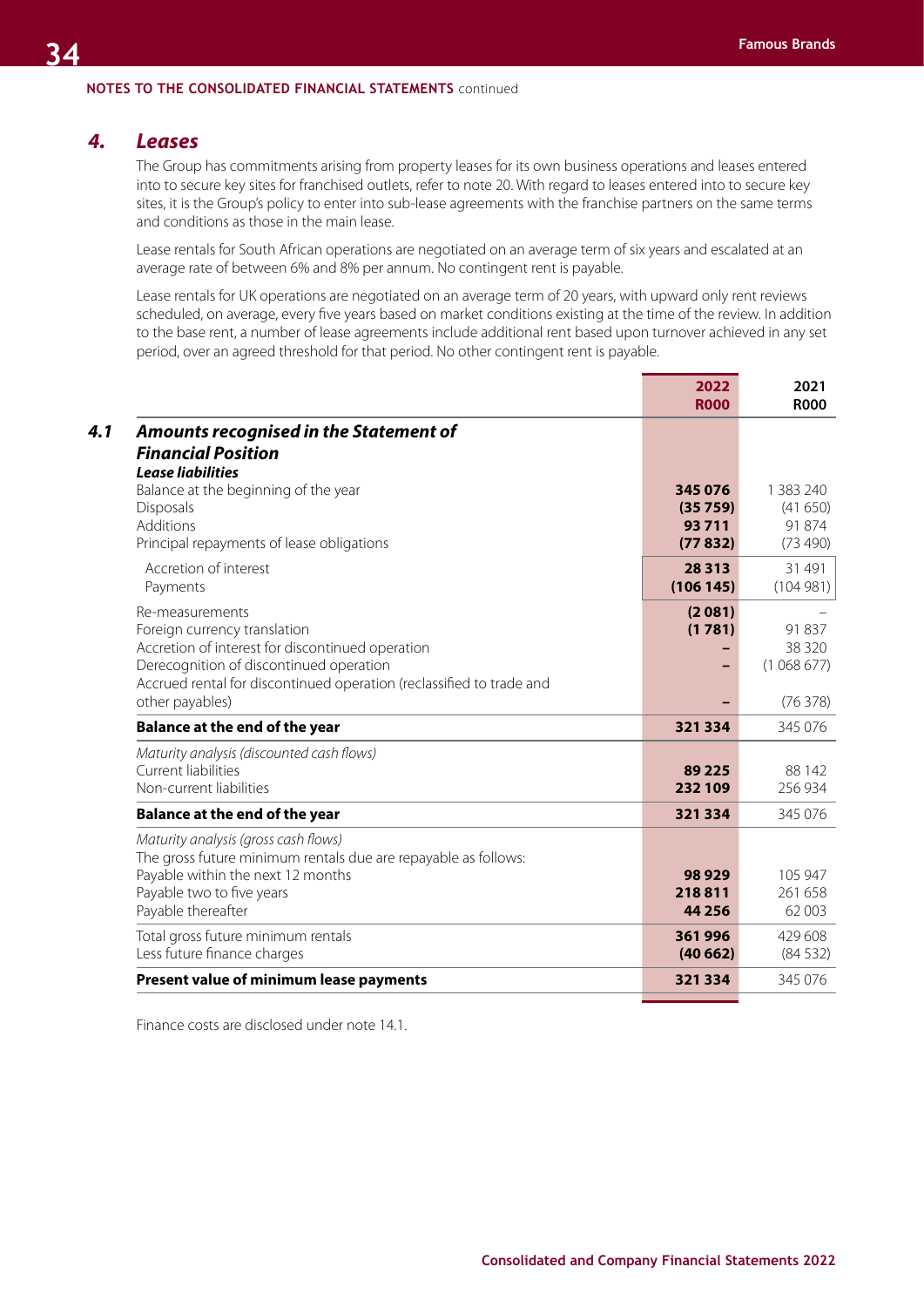|                                                                                                                                                                                                          | 2022<br><b>R000</b>       | 2021<br><b>R000</b>  |
|----------------------------------------------------------------------------------------------------------------------------------------------------------------------------------------------------------|---------------------------|----------------------|
| <b>Leases (continued)</b><br>4.1<br><b>Amounts recognised in the Statement of</b><br><b>Financial Position (continued)</b><br><b>Right of use assets</b><br>Carrying amount at the beginning of the year | 289 646                   | 1 229 521            |
| Land and buildings                                                                                                                                                                                       | 242827                    | 1 213 963            |
| Plant and equipment                                                                                                                                                                                      | 38922                     | 9 1 7 1              |
| Motor vehicles                                                                                                                                                                                           | 7897                      | 6387                 |
| Additions                                                                                                                                                                                                | 66 209                    | 91 874               |
| Foreign currency translation                                                                                                                                                                             | (1667)                    | 112 246              |
| Disposals                                                                                                                                                                                                | (13912)                   | (8614)               |
| Depreciation                                                                                                                                                                                             | (76992)                   | (139936)             |
| Land and buildings                                                                                                                                                                                       | (69732)                   | (135 121)            |
| Plant and equipment                                                                                                                                                                                      | (5501)                    | (2565)               |
| Motor vehicles                                                                                                                                                                                           | (1759)                    | (2 250)              |
| Derecognition of discontinued operation<br>Disposal of subsidiaries<br>Remeasurements<br>Carrying amount at the end of the year                                                                          | (3603)<br>(248)<br>259433 | (995 444)<br>289 646 |
| Land and buildings                                                                                                                                                                                       | 231 614                   | 242827               |
| Plant and equipment                                                                                                                                                                                      | 25 299                    | 38 9 22              |
| Motor vehicles                                                                                                                                                                                           | 2520                      | 7897                 |

### *Lease receivables – Head leases*

The Group enters into head-leases over strategic franchise sites which are sub-leased to franchisees. The average age of leases is five years. All lease contracts contain market review clauses in the event that the lessee exercises its option to renew. To manage the risk relating to the underlying assets, prospective franchisees are vetted thoroughly to ensure that they will be able to satisfy the financial obligations inherent to a franchise. Majority of the leased properties are situated in strategic locations, which makes it easy for the Group to run them as a company owned store in an instance where the franchise partner is unable to continue running the store.

|                                                                                                                                                                       | 2022<br><b>R000</b>                               | 2021<br><b>ROOO</b>                            |
|-----------------------------------------------------------------------------------------------------------------------------------------------------------------------|---------------------------------------------------|------------------------------------------------|
| Lease receivables - Head leases<br>Carrying amount at the beginning of the year<br><b>Additions</b><br><b>Disposals</b><br>Remeasurements<br>Principal lease receipts | 26 25 9<br>25704<br>(19636)<br>1 3 0 2<br>(11523) | 64 408<br>2047<br>(26337)<br>(2863)<br>(10996) |
| Lease receipts<br>Finance income<br>Carrying amount at the end of the year                                                                                            | (13873)<br>2 3 5 0<br>22 106                      | (14356)<br>3 3 6 0<br>26259                    |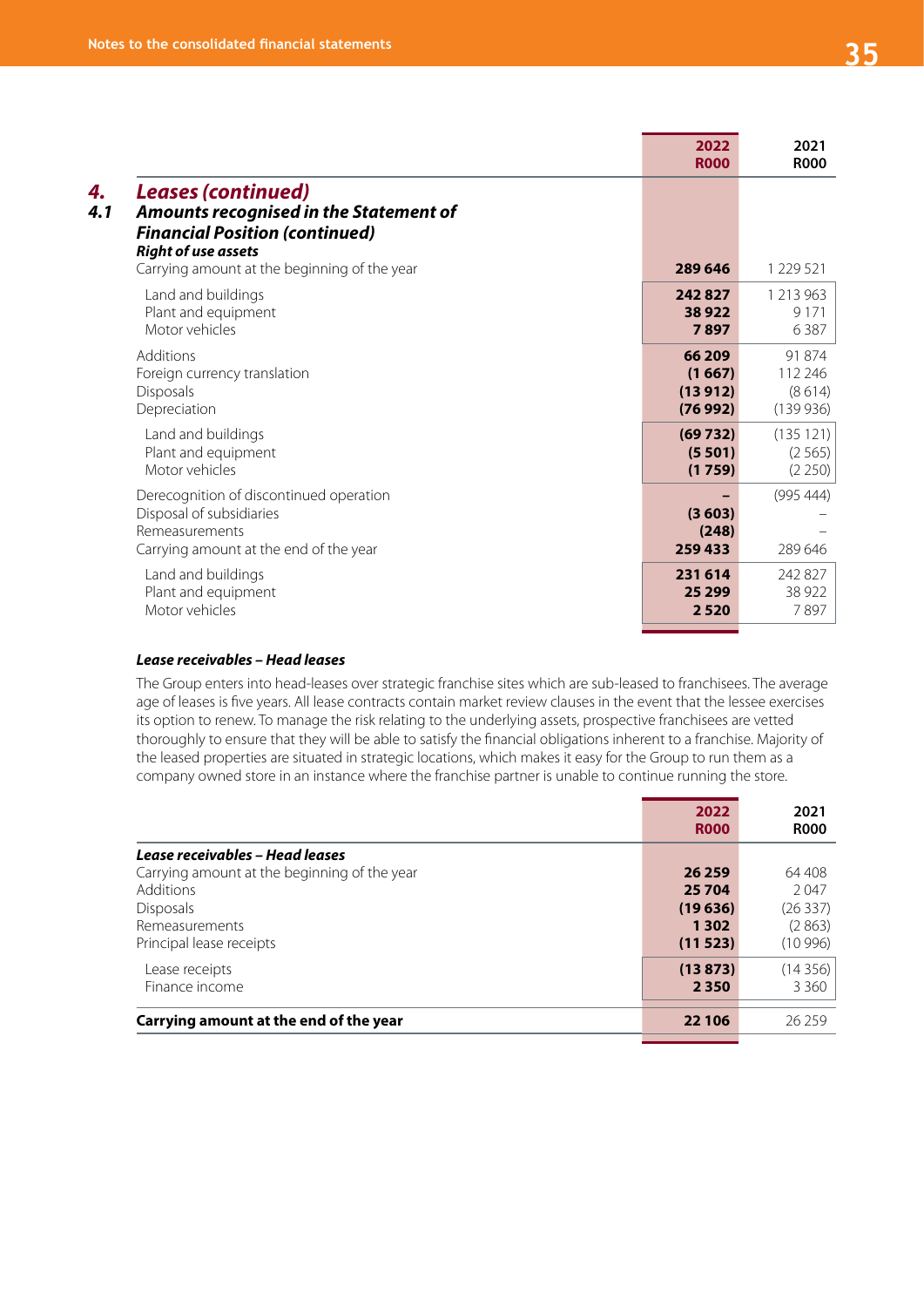|                                                                                                                                                                                                                                                                                                                                                                                                                                   | 2022<br><b>R000</b>                          | 2021<br><b>R000</b>            |
|-----------------------------------------------------------------------------------------------------------------------------------------------------------------------------------------------------------------------------------------------------------------------------------------------------------------------------------------------------------------------------------------------------------------------------------|----------------------------------------------|--------------------------------|
| <b>Leases (continued)</b><br>Amounts recognised in the Statement of Financial Position<br>(continued)<br>Lease receivables - Head leases (continued)<br>Net future minimum rentals due under leases are as follows:<br>Gross future minimum rentals receivable:<br>Receivable within the next 12 months<br>Receivable within one and two years<br>Receivable within two and three years<br>Receivable within three and four years | 10654<br>12 6 65<br>557<br>$12 \overline{ }$ | 14 196<br>7551<br>4926<br>2096 |
| <b>Total undiscounted lease receivables</b><br>Unearned finance income                                                                                                                                                                                                                                                                                                                                                            | 23888<br>(1782)                              | 28769<br>(2510)                |
| Net investment in lease receivables                                                                                                                                                                                                                                                                                                                                                                                               | 22 106                                       | 26 25 9                        |
| Maturity analysis (net investment)<br>Receivables within the next 12 months<br>Receivables within two to five years                                                                                                                                                                                                                                                                                                               | 8470<br>13636                                | 26 259                         |
| Net investment in lease receivables                                                                                                                                                                                                                                                                                                                                                                                               | 22 106                                       | 26 25 9                        |
|                                                                                                                                                                                                                                                                                                                                                                                                                                   |                                              |                                |

Finance income is disclosed under note 14.2

|                                                                                                                                                                     | 2022<br><b>R000</b> | 2021<br><b>ROOO</b> |
|---------------------------------------------------------------------------------------------------------------------------------------------------------------------|---------------------|---------------------|
| Amounts recognised in the statement of profit                                                                                                                       |                     |                     |
| or loss and other comprehensive income                                                                                                                              |                     |                     |
| The Group has elected not to recognise a lease liability for short-term leases (leases                                                                              |                     |                     |
| of expected term of 12 months or less) or for leases of low value assets. Payments<br>made under such leases are expensed on a straight-line basis during the year. |                     |                     |
| The expense relating to payments not included in the measurement of the<br>lease liability is as follows:                                                           |                     |                     |
| Short-term lease charges                                                                                                                                            | 27 783              | 15 017              |
| Low-value asset lease charges                                                                                                                                       | 6808                | 743                 |
| Variable lease charges                                                                                                                                              | 113                 | -91                 |
| Amounts recognised in the statement of cashflows                                                                                                                    |                     |                     |
| Principal payments on lease obligations                                                                                                                             | (77 832)            | (73, 490)           |
| Principal receipts from lease receivables                                                                                                                           | 11 523              | 14 3 5 6            |
|                                                                                                                                                                     |                     |                     |

## *Significant judgements and estimation uncertainty*

At the commencement date, a lease liability is measured at the present value of the lease payments that are not paid at that date. The lease payments are discounted using the interest rate implicit in the lease, if that rate can be readily determined. If that rate cannot be readily determined, the incremental borrowing rate (IBR) is used. IBR is the rate of interest that a lessee would have to pay to borrow over a similar term, and with a similar security, the funds necessary to obtain an asset of a similar value to the right-of-use asset in a similar economic environment. The determination of the discount rate considers various factors including forecasted yields, lease period, geographical location, credit spread of the entity and nature of asset being leased. Management judgement in determining which factors should be considered in calculating the IBR.

Extension and termination options are included in several leases across the Group. These terms are used to maximise operational flexibility in the management of contracts. The Group applied judgement to determine the lease term for some of the lease contracts, in which it is a lessee, that include renewal options. The assessment of whether the Group is reasonably certain to exercise such options impacts the lease term, which affects the amount of lease liabilities and right-of-use assets recognised.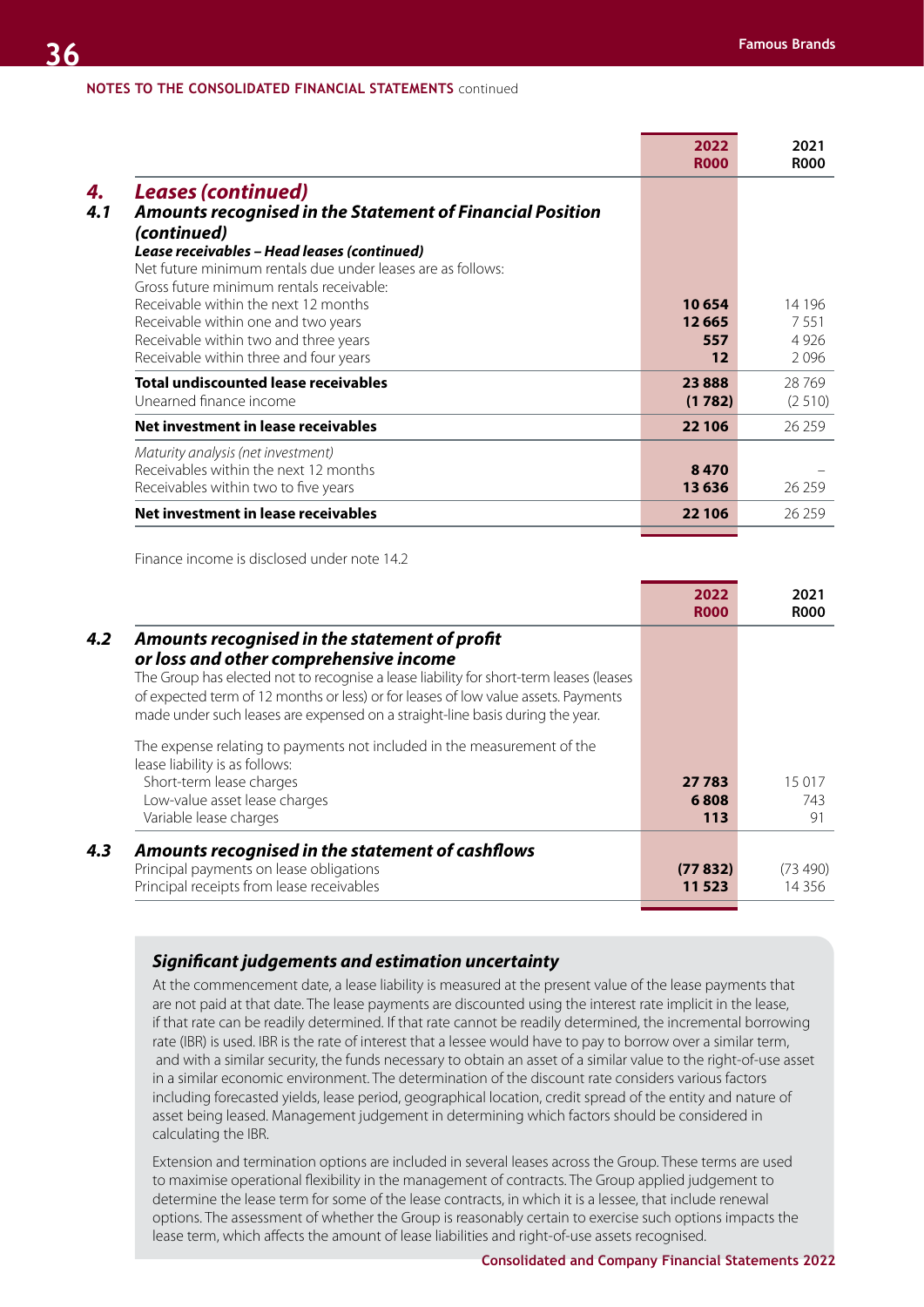# *4. Leases (continued)*

#### *Accounting policy Famous Brands as lessee*

To the extent that a right-of-control exists over an asset subject to a lease, with a lease term exceeding one year, a right-of-use asset, representing the Group's right to use the underlying leased asset, and a lease liability, representing the Group's obligation to make lease payments, are recognised in the consolidated statement of financial position at the commencement of the lease.

The Group recognises lease liabilities measured at the present value of lease payments to be made over the lease term. The lease payments include:

- fixed payments (including in-substance fixed payments) less any lease incentives receivable;
- variable lease payments that depend on an index or a rate;
- amounts expected to be paid under residual value guarantees;
- the exercise price of a purchase option reasonably certain to be exercised; and
- lease payments to be made under reasonably certain extension options.

Subsequent measurement for the lease liability is at amortised cost using the effective interest method and finance charge is recognised in profit or loss.

The lease liability is remeasured when there is a modification, change in lease term, lease payments arising from a change in an index or rate, estimate of the amount expected to be payable under residual value guarantee, assessment of whether it will exercise purchase, extension, or termination option or if there is a revised in-substance fixed lease payment. With the rent concession credits, the Group opted to adjust the carrying amount of the right of use asset and balance of the lease liability.

Lease expenses (costs related to leases with a duration of one year or less, variable lease payments (i.e., turnover rentals) and low-value assets (new assets less than R70 000 at inception date) are charged to profit or loss on a straight-line basis over the lease term.

The right-of-use asset is measured at cost, less any accumulated depreciation and impairment losses, and adjusted for remeasurement of lease liabilities. The cost includes:

- the amount of initial measurement of the lease liability;
- any initial direct costs incurred less lease incentives received;
- any advance lease payments; and
- an estimate of the dismantling, removal and restoration costs required in terms of the lease.

The right-of-use asset is depreciated to the earlier of the end of the useful life of the right-of-use asset or the end of the lease term and charged to profit or loss. The lease term shall include the period of an extension option where it is reasonably certain that the option will be exercised. Where the lease contains a purchase option the asset is written off over the useful life of the asset when it is reasonably certain that the purchase option will be exercised.

At inception or on modification of a contract that contains a lease component, the Group allocates the consideration in the contract to each lease component based on their relative stand-alone prices.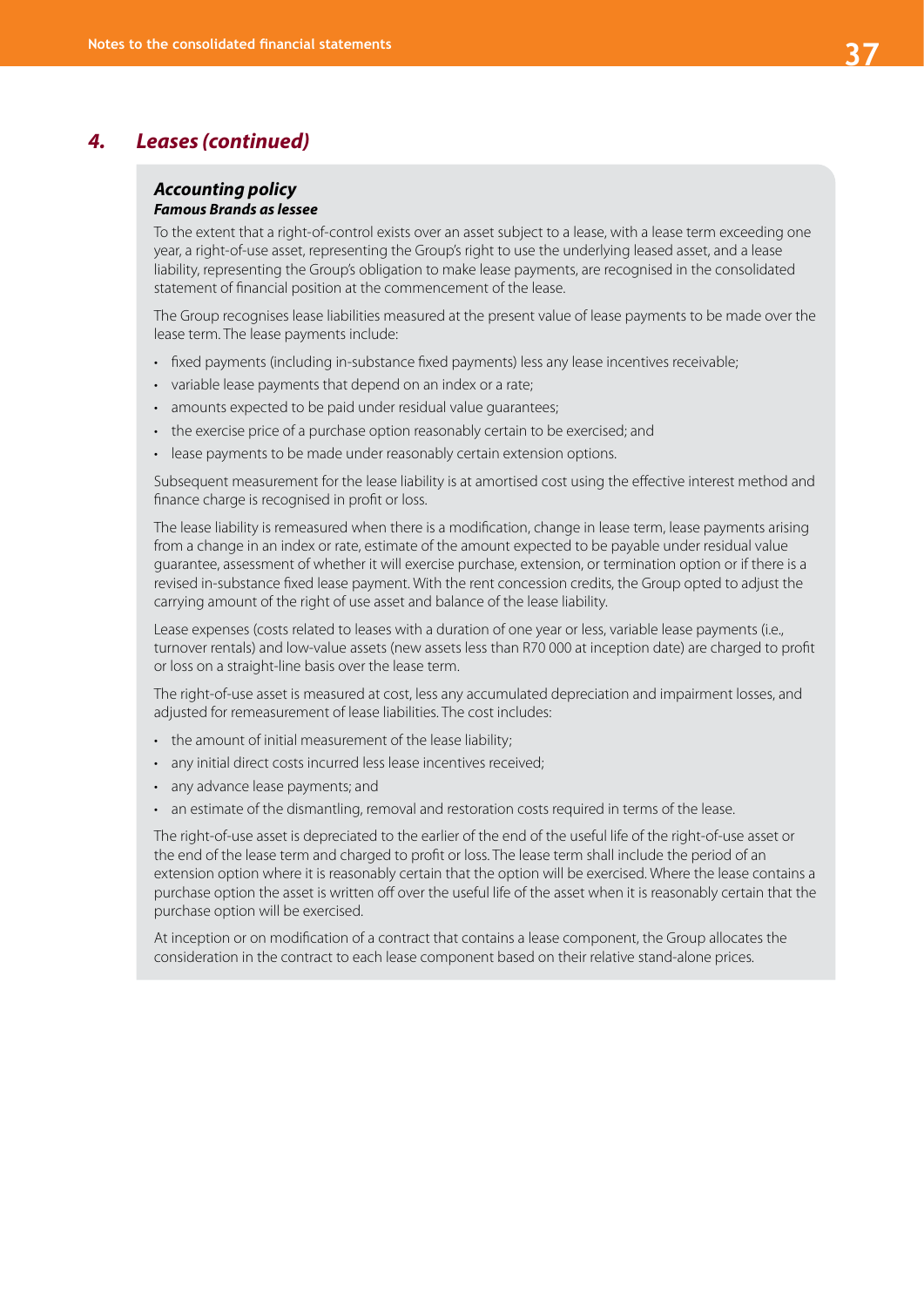## *4. Leases (continued)*

### *Accounting policy (continued) Famous Brands as lessor*

When the Group acts as a lessor, it determines at lease inception whether each lease is a finance lease or an operating lease.

To classify each lease, the Group makes an overall assessment of whether the lease transfers substantially all of the risks and rewards incidental to ownership of the underlying asset. If this is the case, then the lease is a finance lease; if not, then it is an operating lease. As part of this assessment, the Group considers certain indicators such as whether the lease is for the major part of the economic life of the asset.

When the Group is an intermediate lessor (leases entered into for key sites), it accounts for its interests in the head lease and the sub-lease separately. It assesses the lease classification of a sub-lease with reference to the right-of-use asset arising from the head lease, not with reference to the underlying asset. If a head lease is a short-term lease to which the Group applies the exemption described above, then it classifies the sub-lease as an operating lease.

The Group applies the derecognition and impairment requirements in IFRS 9 to the net investment in the lease.

|                                                                                                   | 2022<br><b>R000</b>            | 2021<br><b>R000</b>           |
|---------------------------------------------------------------------------------------------------|--------------------------------|-------------------------------|
| <b>Deferred tax</b><br><b>Reconciliation</b>                                                      |                                |                               |
| Balance at the beginning of the year (net)<br>Foreign currency effect<br>Disposal of subsidiaries | 25714<br>730<br>190            | 296 444<br>(21328)<br>(23734) |
| Movement through profit or loss                                                                   | (24599)                        | (204696)                      |
| Current year temporary differences<br>Change in rate<br>Prior year over provision                 | (21409)<br>(608)<br>(2582)     | (198729)<br>(5967)            |
| Movement through other comprehensive income<br>Current year temporary differences                 | 456                            | (20972)                       |
| Balance at the end of the year (net)                                                              | 2491                           | 25 7 14                       |
| <b>Analysis</b><br>Excess capital allowances over depreciation and amortisation                   | 145 985                        | 175 919                       |
| Property, plant and equipment<br>Right of use assets<br>Intangible assets                         | 40 348<br>46 331<br>59 306     | 52 956<br>61 158<br>61 805    |
| Lease receivables<br>Effect of tax losses<br>Prepayments                                          | 5 2 1 6<br>(1048)<br>3869      | 7 1 4 2<br>(4437)<br>6998     |
| Provisions<br>Lease liabilities<br>Marketing funds                                                | (20 226)<br>(59 508)<br>(3614) | (19948)<br>(74239)<br>(5395)  |
| Share-based payment scheme<br>Deferred income                                                     | (51817)<br>(19044)             | (43441)<br>(18 270)           |
| Other temporary differences                                                                       | 2678<br>2491                   | 1 3 8 5<br>25 7 14            |
| The balance comprises:                                                                            |                                |                               |
| aggregate of deferred tax assets<br>aggregate of deferred tax liabilities                         | (78519)<br>81010               | (60066)<br>85 780             |
|                                                                                                   | 2491                           | 25 7 14                       |

Tax losses of R5 million (2021: R14 million) have not been recognised.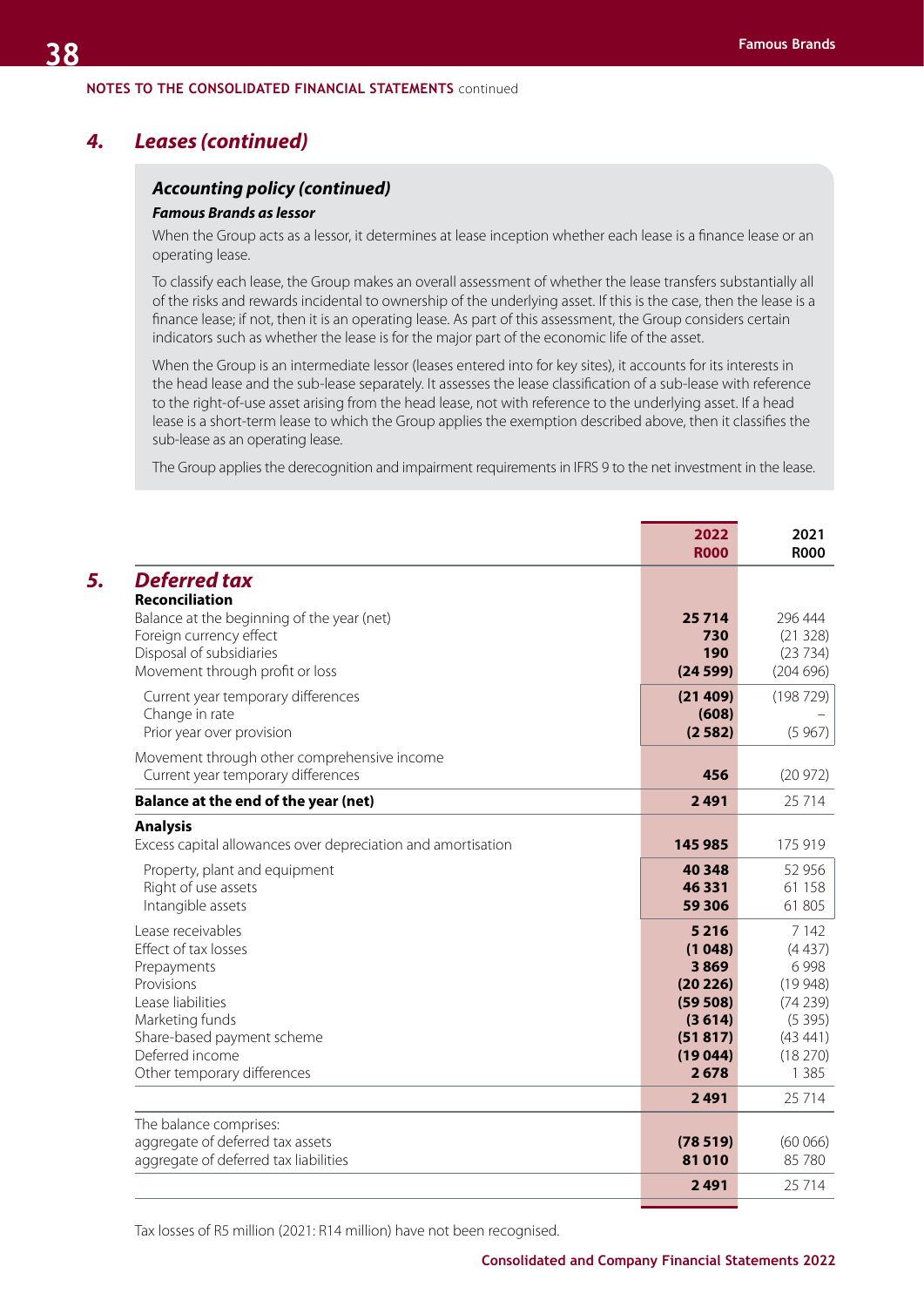# *5. Deferred tax (continued)*

### *Significant judgements and estimation uncertainty*

The Group recognises the net future tax benefit related to deferred tax assets to the extent that it is probable that the deductible temporary differences will reverse in the foreseeable future. Assessing the recoverability of deferred tax assets requires the Group to make estimates related to expectations of future taxable income. Estimates of future taxable income are based on forecast cash flows from operations and the application of existing tax laws in each jurisdiction.

To the extent that future cash flows and taxable income differ significantly from estimates, the ability of the Group to realise the net deferred tax assets recorded at the end of the reporting period could be impacted.

## *Accounting policy*

Deferred tax is recognised for temporary differences between the carrying amounts of assets and liabilities for financial reporting purposes and the tax base of the assets and liabilities at the reporting date.

Deferred tax is not recognised for the following temporary differences:

- the initial recognition of goodwill; or
- the initial recognition of an asset or liability in a transaction which is not a business combination; and at the time of the transaction, affects neither accounting or taxable profit (tax loss); and
- the parent can control the timing of the reversal of the temporary difference; and it is probable that the temporary difference will not reverse in the foreseeable future.

Deferred tax assets and liabilities are measured at the tax rates that are expected to apply to the period when the asset is realised or the liability is settled, based on tax rates (and tax laws) that have been enacted or substantively enacted by the end of the reporting period.

Deferred tax is recognised in profit or loss, except to the extent that it relates to a transaction that is recognised directly in equity or other comprehensive income, or a business combination.

A deferred tax asset is recognised for the carry forward of unused tax losses and/or unutilised capital allowances and recognised to the extent that it is probable that future taxable profit will be available against which the unused tax losses and unutilised capital allowances can be recovered. Unrecognised deferred tax assets are reassessed at each reporting date and recognised to the extent that it has become probable that future taxable profits will be available against which they can be used.

Deferred tax assets are reviewed at each reporting year and recognised to the extent that it has become probable that future taxable profits will be available against which they can be used.

Deferred tax assets and liabilities are measured at the tax rates that are expected to apply during the period when the asset is realised or the liability settled.

Deferred tax assets and liabilities are offset if there is a legally enforceable right to offset deferred tax liabilities and assets, and they relate to income taxes levied by the same tax authority on the same taxable entity, or on different tax entities but they intend to settle deferred tax liabilities and assets on a net basis or their tax assets and liabilities will be realised simultaneously.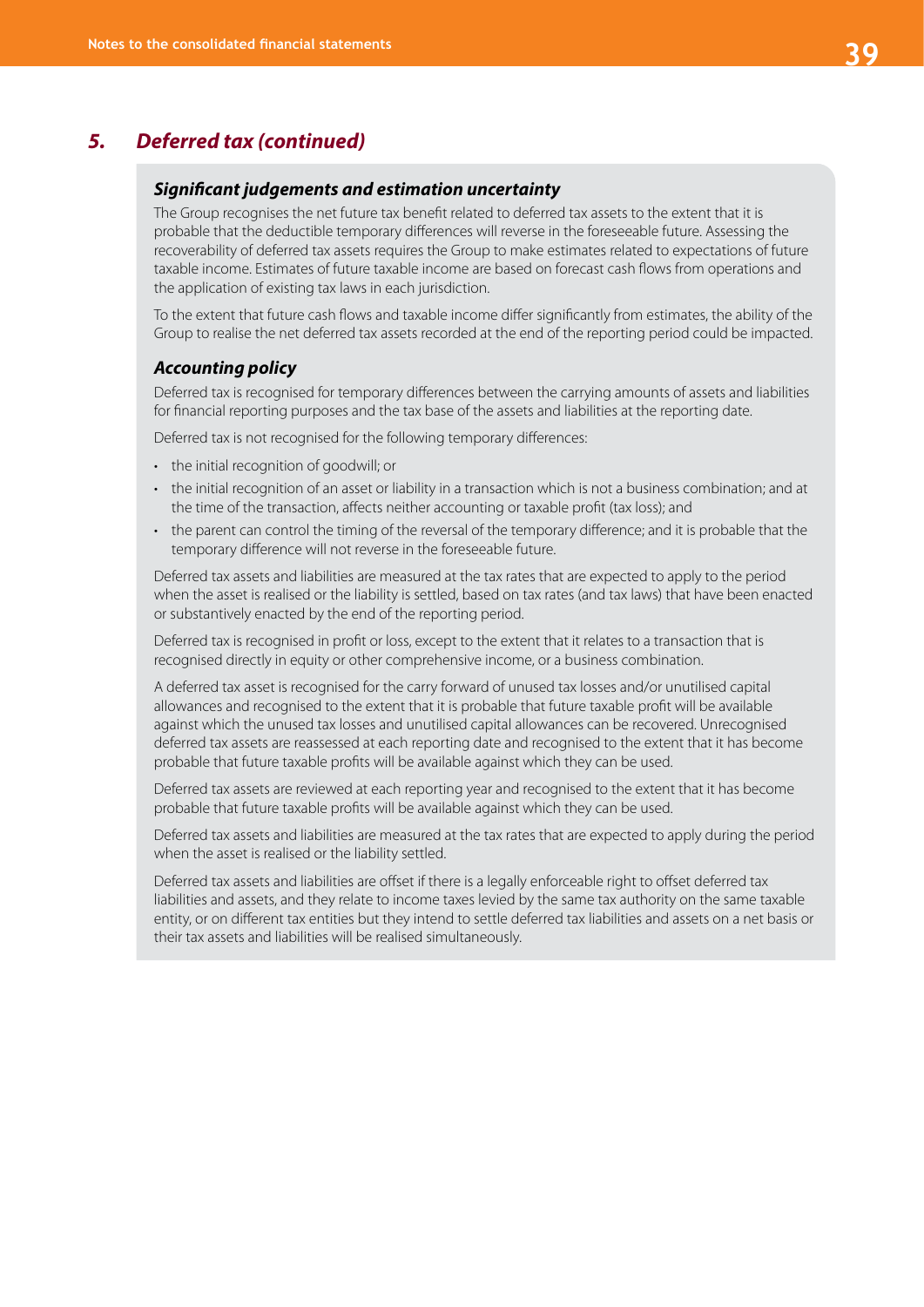|                    | 2022<br><b>ROOO</b> | 2021<br><b>R000</b> |
|--------------------|---------------------|---------------------|
| <b>Inventories</b> |                     |                     |
| Finished goods     | 257812              | 243 466             |
| Raw materials      | 122 681             | 82730               |
| Stock in transit   | 8 1 9 1             | 5765                |
| Consumables        | 19507               | 22 28 2             |
|                    | 408 191             | 354 243             |
|                    |                     |                     |

When inventories are sold, the cost incurred relating to that inventory is recognised as an expense in cost of sales, for the period in which the related revenue is recognised. Inventory with a carrying amount of R26.9 million was written down (2021: R1.7 million) to its net realisable value of Rnil. The write off mainly relates to finished goods. The write off for the current year increased due to R13.2 million losses related to the July 2021 civil unrest in South Africa, refer to note 29 for details of the impact on the Group.

The amount of any write-down of inventories to net realisable value and all losses of inventories are recognised as an expense in the period in which the write-down or loss occurs.

The amount of any reversal of any write-down of inventories, arising from an increase in net realisable value, is recognised as reduction to the write off expense.

The net cost of inventory sold reflected in cost of sales was R3.6 billion (2021: R2.7 billion).

## *Accounting policy*

The inventories in the Group primarily consist of the following:

- Finished goods which includes items such as beef and chicken patties, cheese and coffee;
- Raw materials which relate to unprocessed product such as beef and coffee beans;
- Stock in transit which relates to distribution of finished goods; and
- Consumables such as spare parts.

Inventories are measured at the lower of cost or net realisable value. Net realisable value is the estimated selling price in the ordinary course of business less the estimated costs of completion and the estimate costs necessary to make the sale. The cost of manufactured inventory and work in progress includes materials and parts, direct labour, other direct costs and includes an appropriate portion of overheads but excludes interest expenses.

The cost of inventories is assigned using the weighted average cost formula. The same cost formula is used for all inventories having a similar nature and use to the Group.

|                                                             | 2022<br><b>R000</b>       | 2021<br><b>R000</b>    |
|-------------------------------------------------------------|---------------------------|------------------------|
| <b>Trade and other receivables</b><br>Net trade receivables | 395332                    | 414 310                |
| Trade receivables<br>Impairment allowance                   | 418 209<br>(22877)        | 437 195<br>(22885)     |
| Other receivables<br>Prepayments<br>VAT receivable          | 27 267<br>14 140<br>10486 | 51823<br>19766<br>2606 |
|                                                             | 447 225                   | 488 505                |

The Group has a wide customer base and there is no significant concentration of credit risk. One debtor has a current balance in excess of 2% of the trade receivables balance amounting to R9 million (2021: R18 million).

The book value of trade and other receivables approximates the fair value due to the short-term nature of these receivables.

The Group measures the loss allowance for trade receivables at an amount equal to the lifetime expected credit losses based on the simplified approach, refer to note 26.4 for details on the impairment.

The Group does not hold any collateral as security.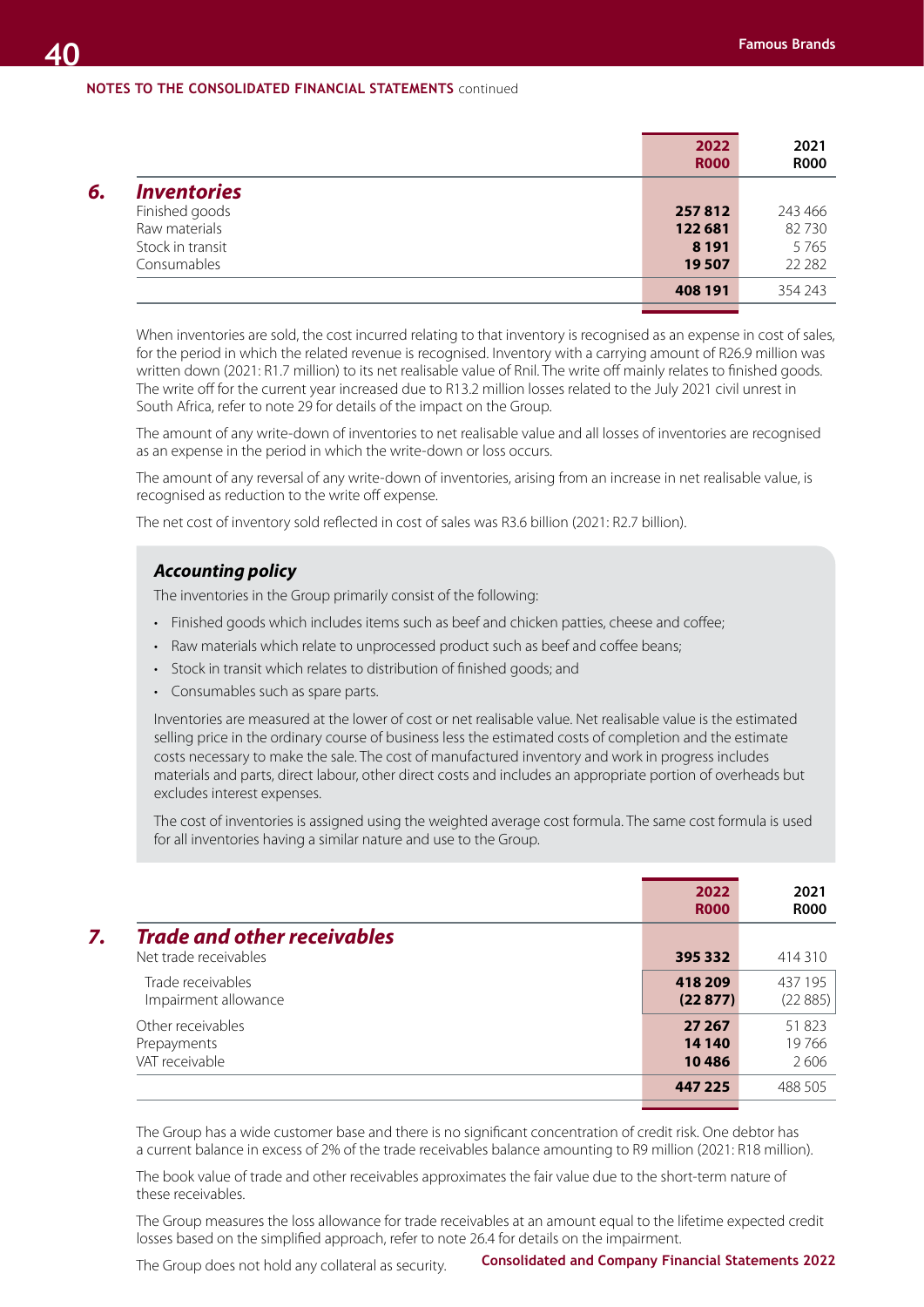|     |                                       | 2022<br><b>R000</b> | 2021<br><b>R000</b> |
|-----|---------------------------------------|---------------------|---------------------|
| 8.  | Cash                                  |                     |                     |
| 8.1 | <b>Cash and cash equivalents</b>      |                     |                     |
|     | Cash and cash equivalents             | 333 435             | 351871              |
| 8.2 | <b>Restricted cash</b>                |                     |                     |
|     | Restricted cash*                      | 122793              | 92 486              |
|     | <b>Cash on hand and bank balances</b> | 456228              | 444 357             |
|     |                                       |                     |                     |

*\* Restricted cash relates to cash used for a specific purpose. It is 'ring-fenced' for franchise marketing services and not available to use for any other business operations. Marketing funds in South Africa are governed by the Consumer Protection Act (CPA). The funds are managed in accordance with this law.* 

Contributions to the Marketing Fund are deposited into a separate Marketing Fund bank account, managed accordingly and used for purposes of the fund only.

The fair value approximates book value of cash and cash equivalents.

## *Accounting policy*

Cash and cash equivalents comprise cash on hand, demand deposits and other short-term, highly liquid investments that are readily convertible to a known amount of cash and are subject to an insignificant risk of changes in value. Cash and cash equivalents are measured at amortised costs and stated at carrying amount which reflects its fair value.

Bank overdrafts are viewed as part of cash and cash equivalents as they form an integral part of the Group's cash management.

Restricted cash relates to contributions from franchise partners for the marketing funds. The cash in the marketing funds is identified as restricted as it is not available for general use by the Group but is only available to fund future marketing costs in accordance with franchise agreements concluded between the Group and its franchisee partners.

|                                                                                                                                                   | 2022<br><b>R000</b> | 2021<br><b>R000</b> |
|---------------------------------------------------------------------------------------------------------------------------------------------------|---------------------|---------------------|
| <b>Equity reserves</b><br><b>Share capital</b><br><b>Authorised</b><br>200 000 000 (2021: 200 000 000) ordinary par value shares of one cent each | 2000                | 2000                |
| <b>Issued</b><br>Total shares in issue 100 202 284 (2021: 100 202 284) ordinary par value shares<br>of one cent each                              | 1002                | 1 0 0 2             |
| <b>Unissued</b><br>99 797 716 (2021: 99 797 716) ordinary par value shares of one cent each                                                       | 998                 | 998                 |
| 9.2<br><b>Share premium</b><br>Balance at the beginning of the year<br>Premium on shares issued                                                   | 163 441             | 162840<br>601       |
| <b>Balance at the end of the year</b>                                                                                                             | 163 441             | 163 441             |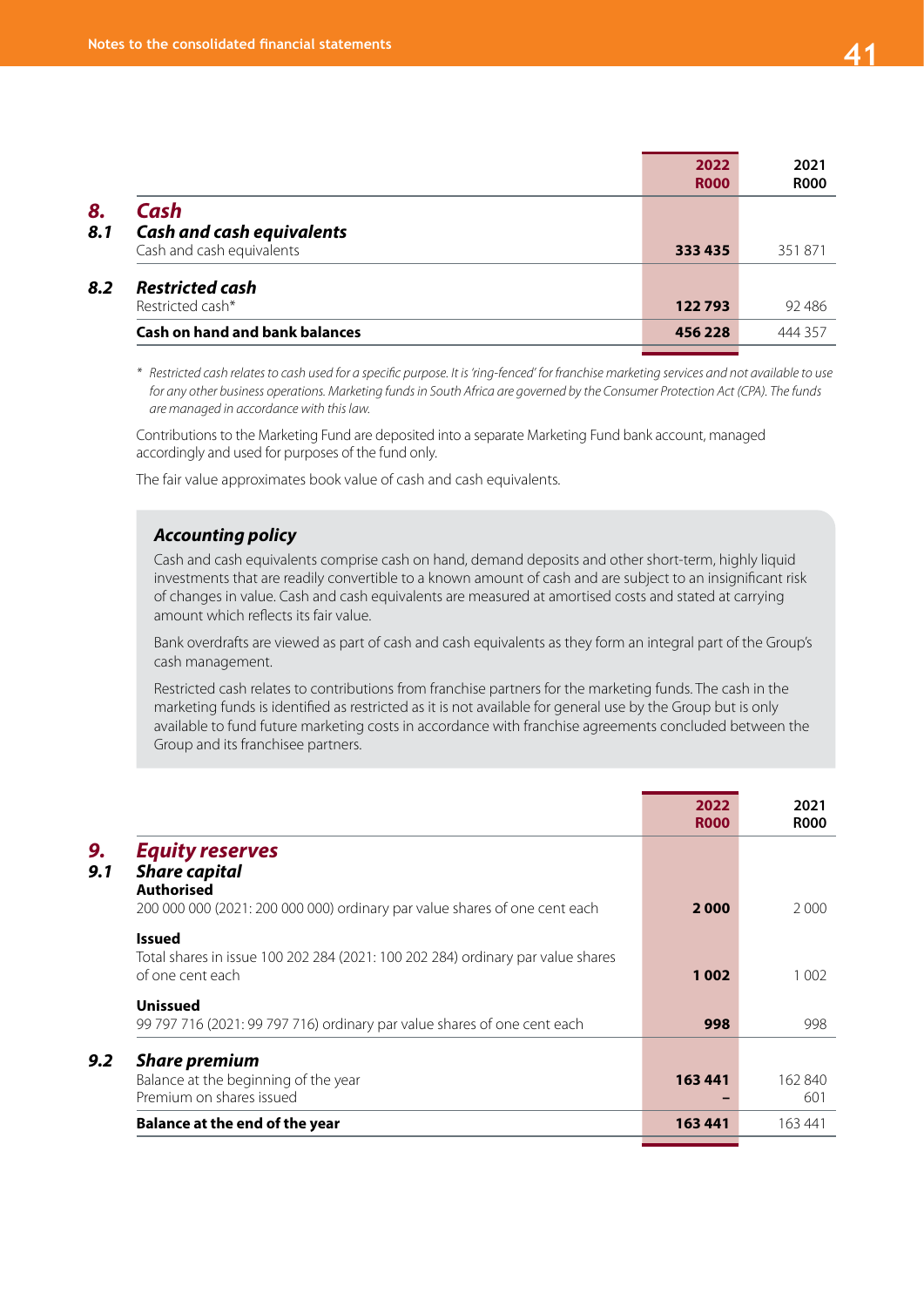|           |                                                                                                                                        | 2022<br><b>Number</b><br>of shares | 2021<br><b>Number</b><br>of shares |
|-----------|----------------------------------------------------------------------------------------------------------------------------------------|------------------------------------|------------------------------------|
| 9.<br>9.2 | <b>Equity reserves (continued)</b><br><b>Share premium (continued)</b><br>Reconciliation of movements in the number of ordinary shares |                                    |                                    |
|           | <b>Authorised</b><br><b>Issued</b>                                                                                                     | 200 000 000                        | 200 000 000                        |
|           | Shares in issue at the beginning of the year<br>Share based payment settlement                                                         | 100 202 284                        | 100 186 058<br>16 226              |
|           | Shares in issue at the end of the year                                                                                                 | 100 202 284                        | 100 202 284                        |

## *9.3 Cash flow hedge reserve*

When accounting for cash flow hedges, the designated effective portions of a hedging relationship are recognised in other comprehensive income. Any changes in excess of the fair value of the designated component are recognised as ineffectiveness through profit or loss. The use of interest rate swaps as hedging instruments is discussed in note 26.2.

The table below shows a reconciliation of the reserve:

|                                                                                 | 2022<br><b>R000</b> | 2021<br><b>R000</b> |
|---------------------------------------------------------------------------------|---------------------|---------------------|
| Balance at beginning of the year                                                | (6037)              | 12327               |
| Derecognition of interest swaps to profit or loss included in finance costs     |                     | (28877)             |
| Recognition of interest swaps in other comprehensive income                     | (1576)              | 23 050              |
| Reclassification from other comprehensive income to profit or loss (included in |                     |                     |
| finance costs)                                                                  | (53)                | (17413)             |
| Deferred tax                                                                    | 456                 | 4876                |
| <b>Balance at end of the year</b>                                               | (7210)              | (6037)              |
|                                                                                 |                     |                     |

### *Accounting policy Share capital and share premium*

Share capital and share premium represent shares held by holders who are entitled to dividends declared from time to time and who are entitled to voting rights at general meetings held for the companies within the Group.

### *Non-distributable reserves*

The reserve consists of share-based payment scheme recognised from share-based payments that are to be settled through equity once vesting conditions have been met, equity recognised for change in ownership interests when acquiring non-controlling interests as well as put option reserves arising from initial designation of equity investment reserves, see details in Note 29 *Share-based payments reserve.*

### *Foreign currency translation reserve*

The reserve includes all foreign currency differences arising from the translation of financial results included in the Group financial statements from foreign operations and exchange differences arising on a monetary item that forms part of a net investment in a foreign operation, refer to Statement of changes in equity for movements in the reserve.

### *Cash flow hedge reserve*

The reserve includes the effective portion of fair value changes arising from cash flow hedges related to interest rate swap financial instruments entered into relating to borrowings raised for Group funding requirements.

#### *Change in ownership interest*

Transactions with non-controlling interests that do not result in loss of control are accounted for as equity transactions – that is, as transactions with the owners in their capacity as owners. The difference between the fair value of any consideration paid and the relevant share acquired of the carrying value of net assets of the subsidiary is recognised in equity. Gains or losses on disposals to non-controlling interests are also recognised in equity, refer to Statement of changes in equity for movement.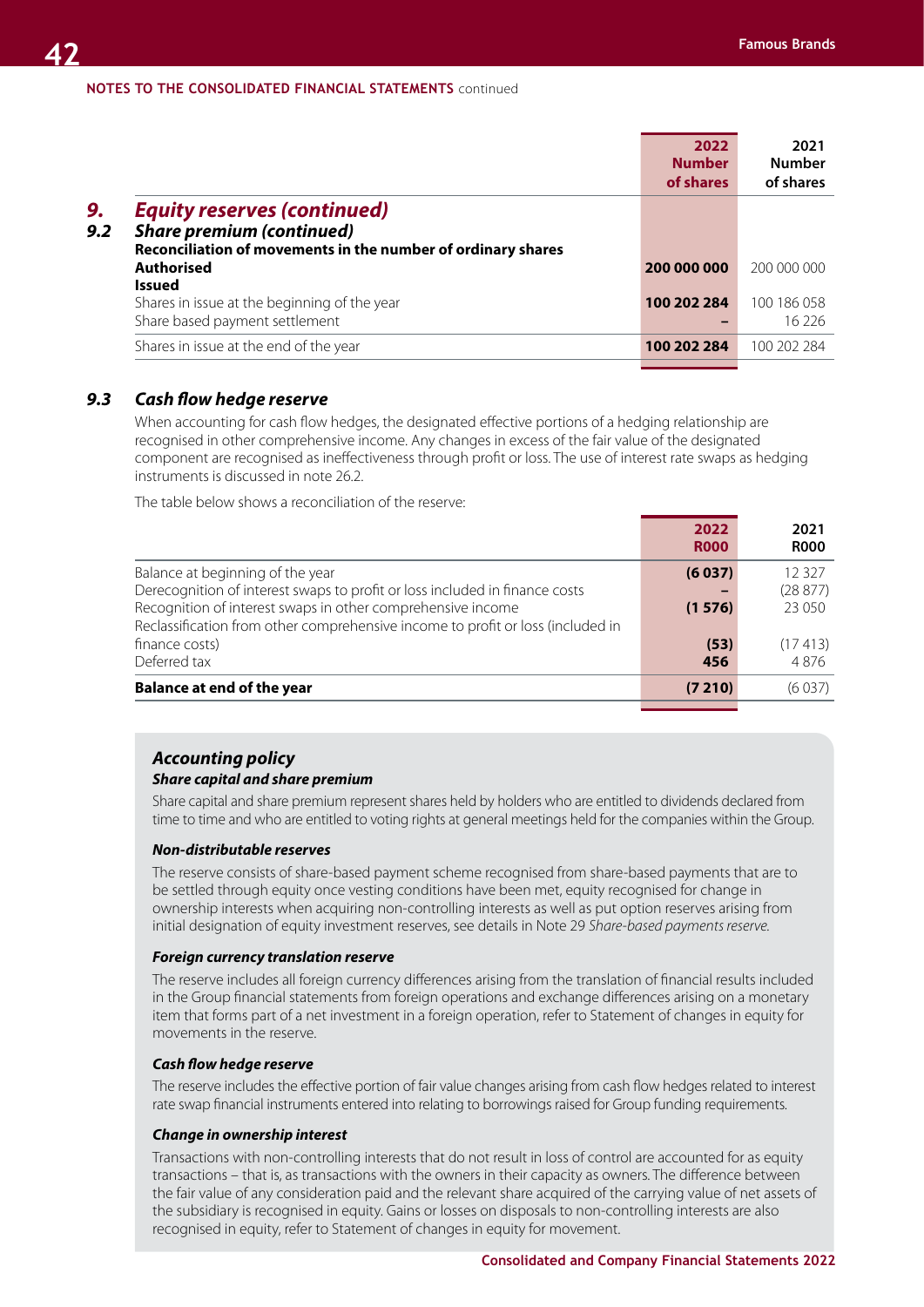|     |                                                                                 | 2022<br><b>R000</b> | 2021<br><b>R000</b> |
|-----|---------------------------------------------------------------------------------|---------------------|---------------------|
| 10. | <b>Borrowings</b><br>Unsecured<br>Long-term borrowings<br>Short-term borrowings | 881 670<br>256482   | 1462600<br>8 1 0 4  |
|     | Short-term portion of borrowings<br>Non-controlling shareholder loans           | 255 626<br>856      | 6412<br>1692        |
|     |                                                                                 | 1 138 152           | 1 470 704           |

|                                                                                          |          |                         |               | Interest rate            |                         |                       |           |                     |                     |
|------------------------------------------------------------------------------------------|----------|-------------------------|---------------|--------------------------|-------------------------|-----------------------|-----------|---------------------|---------------------|
|                                                                                          | Currency | <b>Maturity</b><br>date | <b>Nature</b> | <b>Margin</b><br>$\%$    | Rate                    | 2022<br>$\frac{9}{6}$ | 2021<br>% | 2022<br><b>R000</b> | 2021<br><b>R000</b> |
| Interest is paid quarterly in arrears.                                                   |          |                         |               |                          |                         |                       |           |                     |                     |
| The Group has unlimited borrowing powers in<br>terms of its Memorandum of Incorporation. |          |                         |               |                          |                         |                       |           |                     |                     |
| F2022<br>Loan facility:<br>Amortising<br>loan<br>Loan Facility:                          | ZAR      | Aug-23                  | variable      | 2.30                     | 3-month<br><b>JIBAR</b> | 6.17                  |           | 750 000             |                     |
| Revolving<br>Credit Facility<br>(RCF)<br>General<br>Banking                              | ZAR      | Feb-24                  | variable      | 2.50                     | 3-month<br><b>JIBAR</b> | 6.37                  |           | 350000              |                     |
| Facility (GBF)                                                                           | ZAR      | 364 days                | variable      |                          | Prime                   | 7.50                  |           |                     |                     |
| Loan Facility:<br>Term Loan                                                              | ZAR      | Aug-26                  | variable      | 0.10                     | Prime                   | 7.60                  |           | 4612                |                     |
| Loan Facility:<br>Term Loan                                                              | GBP      | Sep-25                  | fixed         | $\overline{\phantom{0}}$ | Fixed                   | 2.02                  |           | 11077               |                     |
| Loan Facility:<br>Term Loan<br>Loan Facility:                                            | ZAR      | Nov-26                  | variable      | 1.50                     | Prime                   | 9.00                  |           | 7403                |                     |
| Term Loan                                                                                | ZAR      | Jan-32                  | variable      |                          | Prime                   | 7.50                  |           | 14058               |                     |
| Non-<br>controlling<br>shareholders<br>loans<br>Dial and Dine<br>(Pty) Ltd*              | ZAR      |                         |               |                          |                         |                       |           | 606                 |                     |
| Marathon<br>Holdings (Pty)<br>Ltd*                                                       | ZAR      |                         |               |                          |                         |                       |           | 250                 |                     |

*\* Loans from non-controlling shareholders are unsecured, interest free and have no repayment terms.*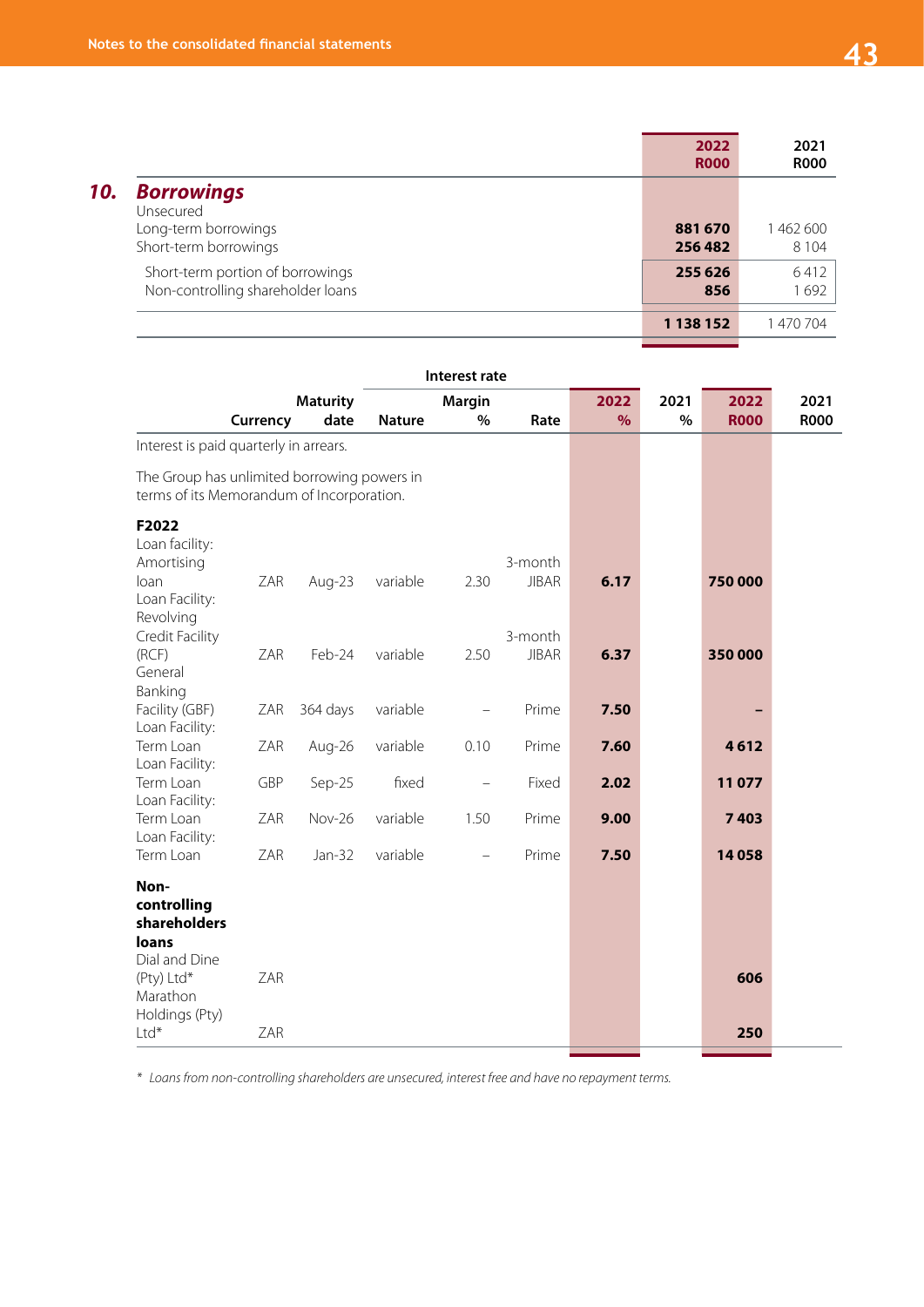|                                       |            |                         |               | Interest rate                     |              |                       |              |                     |                     |
|---------------------------------------|------------|-------------------------|---------------|-----------------------------------|--------------|-----------------------|--------------|---------------------|---------------------|
|                                       | Currency   | <b>Maturity</b><br>date | <b>Nature</b> | <b>Margin</b><br>%                | Rate         | 2022<br>$\frac{9}{6}$ | 2021<br>$\%$ | 2022<br><b>R000</b> | 2021<br><b>R000</b> |
| <b>Borrowings (continued)</b>         |            |                         |               |                                   |              |                       |              |                     |                     |
| <b>Terms of repayment F2021</b>       |            |                         |               |                                   |              |                       |              |                     |                     |
| Loan facility:                        |            |                         |               |                                   | 3-month      |                       |              |                     |                     |
| Amortising loan<br>Loan Facility:     | ZAR        | Aug-23                  | variable      | 2.95                              | <b>JIBAR</b> |                       | 6.44         |                     | 750 000             |
| Revolving Credit                      |            |                         |               |                                   | 3-month      |                       |              |                     |                     |
| Facility (RCF)<br>General Banking     | ZAR        | Feb-24                  | variable      | 3.20                              | <b>JIBAR</b> |                       | 6.69         |                     | 700 000             |
| Facility (GBF)<br>Loan Facility: Term | ZAR        | 364 days                | variable      | $\overbrace{\phantom{123221111}}$ | Prime        |                       | 7.00         |                     |                     |
| Loan<br>Loan Facility: Term           | <b>ZAR</b> | Jun-21                  | variable      | 0.10                              | Prime        |                       | 7.10         |                     | 6 2 6 6             |
| Loan                                  | GBP        | Sep-25                  | fixed         |                                   | Fixed        |                       | 2.02         |                     | 12600               |
| Non-controlling shareholder loans     |            |                         |               |                                   |              |                       |              |                     |                     |
| Dial and Dine (Pty)                   |            |                         |               |                                   |              |                       |              |                     |                     |
| $Ltd*$<br>Marathon<br>Holdings (Pty)  | ZAR        |                         |               |                                   |              |                       |              |                     | 518                 |
| $Ltd*$                                | ZAR        |                         |               |                                   |              |                       |              |                     | 1 1 7 4             |
|                                       |            |                         |               |                                   |              |                       |              |                     |                     |
| Interest accrued                      |            |                         |               |                                   |              |                       |              | 1 138 006<br>146    | 1470558<br>146      |
|                                       |            |                         |               |                                   |              |                       |              | 1 138 152 1 470 704 |                     |
|                                       |            |                         |               |                                   |              |                       |              |                     |                     |

*\* Loans from non-controlling shareholders are unsecured, interest free and have no repayment terms.*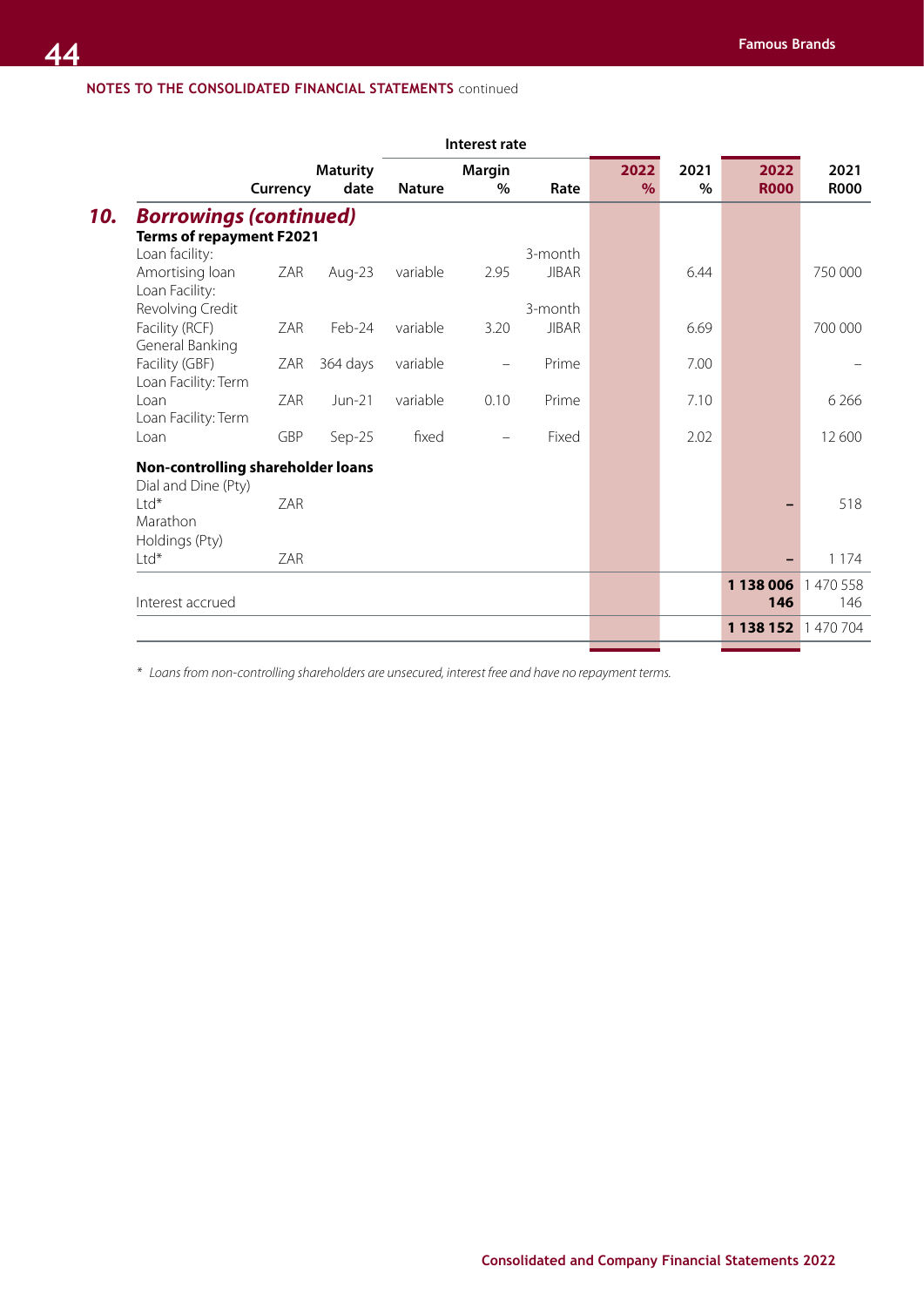# *10. Borrowings (continued)*

## *Sensitivity analysis*

A change of 1% in interest rates at the reporting date would have increased/(decreased) in profit or loss by R11 million (2021: R15 million).

### *Interest risk management*

The Group utilises interest rate swap contracts to hedge its exposure to the variability of cash flows arising from unfavourable movements in interest rates, refer Note 26 *Financial instruments and risk management* for further details.

## *Facilities*

- Total ZAR overdraft facility in place: R200 million (2021: R200 million). Unutilised portion at year-end: R200 million (2021: R200 million).
- The Group has a 5-year revolving loan facility of R1 100 million (2021: R1 100 million). Unutilised portion is R750 million (2021: R400 million) at year end.

### *Guarantees*

Famous Brands Limited, Famous Brands Management Company (Pty) Ltd, Mugg and Bean Franchising (Pty) Ltd, Lamberts Bay Foods (Pty) Ltd, Famous Brands Logistics Company (Pty) Ltd, Creative Coffee Franchising (Pty) Ltd, FB Signature Brands (Pty) Ltd and Vovo Telo Bakery and Cafe (Pty) Ltd are joint guarantors in terms of the loan agreement:

- Punctual performance by the Group of amounts due in the agreement;
- Immediate payment of amounts due which the Group has not paid; and
- To indemnify the lender against any cost, loss or liability it incurs as a result of the Group not paying amounts that are due.

|     |                                                                | 2022<br><b>R000</b> | 2021<br><b>R000</b> |
|-----|----------------------------------------------------------------|---------------------|---------------------|
| 11. | <b>Trade and other payables</b>                                |                     |                     |
|     | Trade payables                                                 | 296 093             | 280409              |
|     | <b>Accruals</b>                                                | 164767              | 189 177             |
|     | Employee benefits                                              | 88 1 53             | 83411               |
|     | Deferred income                                                | 15085               | 12648               |
|     | VAT payable                                                    | 35 6 60             | 22 613              |
|     | Put option written over the equity of non-controlling interest | 75478               | 85 510              |
|     |                                                                | 675236              | 673768              |

Accruals represent miscellaneous contractual liabilities that relate to expenses that were incurred, but not paid for at year-end.

Deferred income relates to income received in advance for services to franchise partners such as project management for new build or restaurant revamp or call centre services or any ad hoc services from time to time. An amount of R12.6 million (2021: R28 million) included in deferred income from prior year has been recognised as revenue based on the Group satisfying the relevant performance obligations over time.

The book value of trade payables and other payables approximates their fair values due to the short-term nature of the instruments.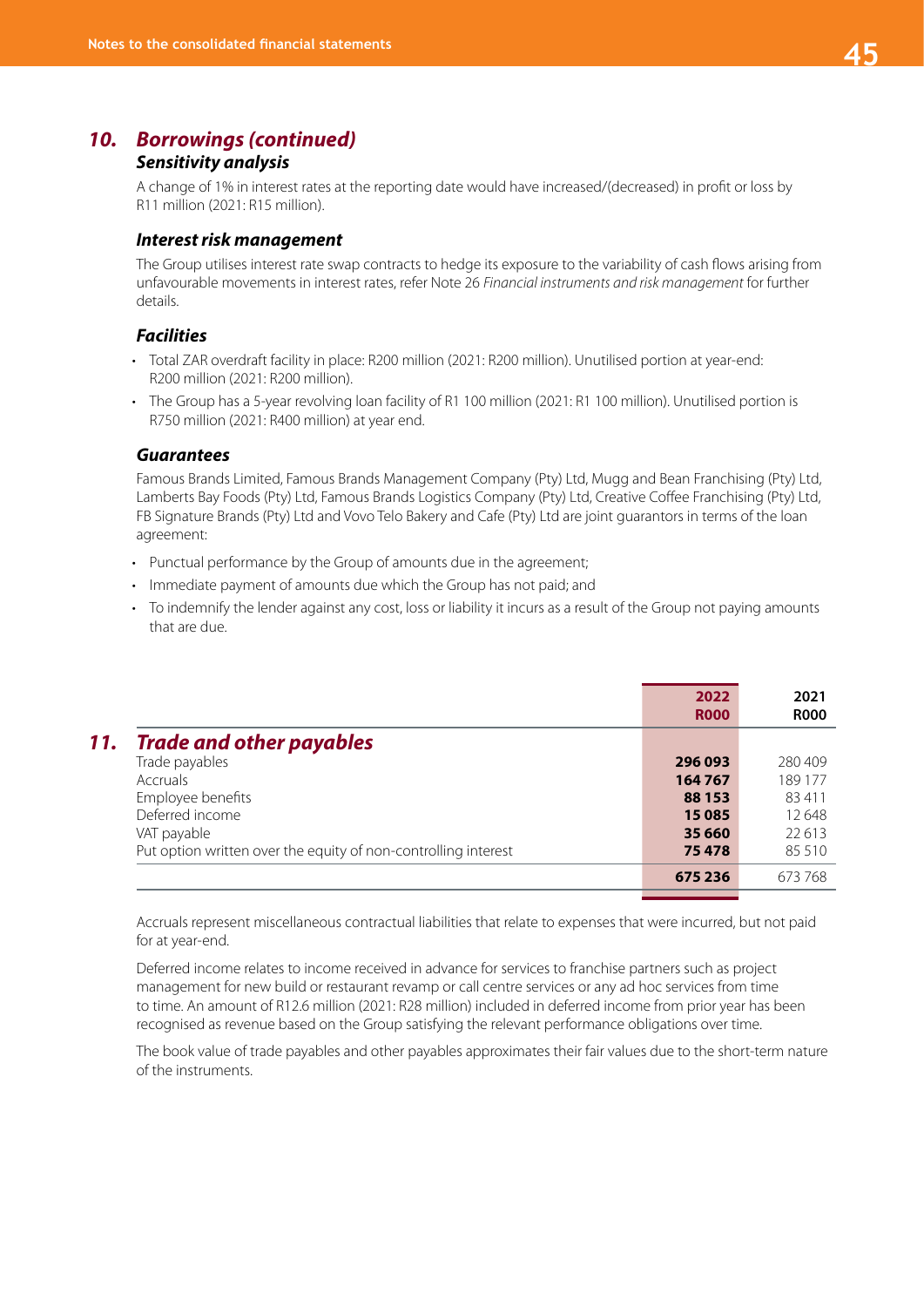|                                                                          | 2022<br><b>R000</b> | 2021<br><b>R000</b> |
|--------------------------------------------------------------------------|---------------------|---------------------|
| <b>Revenue</b><br><b>Sales-based royalties</b><br>Franchise fees revenue | 918 225             | 644 176             |
| Leading brands                                                           | 881774              | 622 199             |
| Signature brands                                                         | 36451               | 21 977              |
| Marketing fees revenue*                                                  | 583 277             | 325 003             |
| Leading brands                                                           | 518020              | 318311              |
| Signature brands                                                         | 65 257              | 6692                |
| <b>Revenue at point in time</b><br>Manufacturing revenue                 | 221876              | 203 814             |
| Owned                                                                    | 117938              | 141 391             |
| Subsidiary                                                               | 103938              | 62 4 23             |
| Logistics revenue                                                        | 4 0 5 1 5 3 7       | 2 994 081           |
| Retail revenue                                                           | 222 123             | 151 209             |
| Company-owned stores revenue                                             | 446 947             | 328 386             |
| Leading brands (SA and AME)                                              | 338 147             | 274 391             |
| Signature brands (SA)                                                    | 108800              | 53 995              |
| Joining fees<br><b>Revenue over time</b>                                 | 7723                | 5675                |
| Service revenue                                                          | 24 6 4 6            | 31 4 8 4            |
| Revenue from contracts with customers                                    | 6476354             | 4 683 828           |
|                                                                          |                     |                     |

*\* Marketing fees revenue relate to funds contributed by franchise partners for the various brands across the Group and are administered in line with the Consumer Protection Act ("CPA"). Additional analysis of revenue is provided in the primary (business units) and secondary (geographical) segment report based on the information reviewed by the CODM.*

### *Significant judgements and estimation uncertainty*

Famous Brands' vertically integrated business model comprises a portfolio of 19 brands represented by a franchise network of restaurants across South Africa (SA), the Rest of Africa and Middle East (AME), and the United Kingdom (UK), underpinned by substantial Logistics and Manufacturing operations.

The business model consists of business relationships between Famous Brands as the franchisor and franchise partners whereby the franchise partners make of use Famous Brands intellectual property and sell menu items to consumers. Revenue earned from the "Brands" is sales-based royalty income from supporting the franchise partners ("Franchise fees revenue") and managing the marketing, product development and related services ("Marketing fees revenue"). These are based on a percentage restaurant turnover, stipulated in the franchising agreements.

The manufacturing division supplies ingredients and products to the logistics division which onsells to franchise partners and company-owned restaurants who earn revenue from the sale of these goods. Retail also earns revenue from sale of products to retailers.

Throughout Famous Brands' business model, our main customer is the franchise partner rather than the end-consumer, except where Famous Brands sells manufactured products to its company owned stores and retailers.

Our categories of disaggregation of revenue depict the nature, amount, timing and cashflows based on business model i.e., where the franchise partner is our independent customer rather than the end-user consumer who is the franchise partner's customer.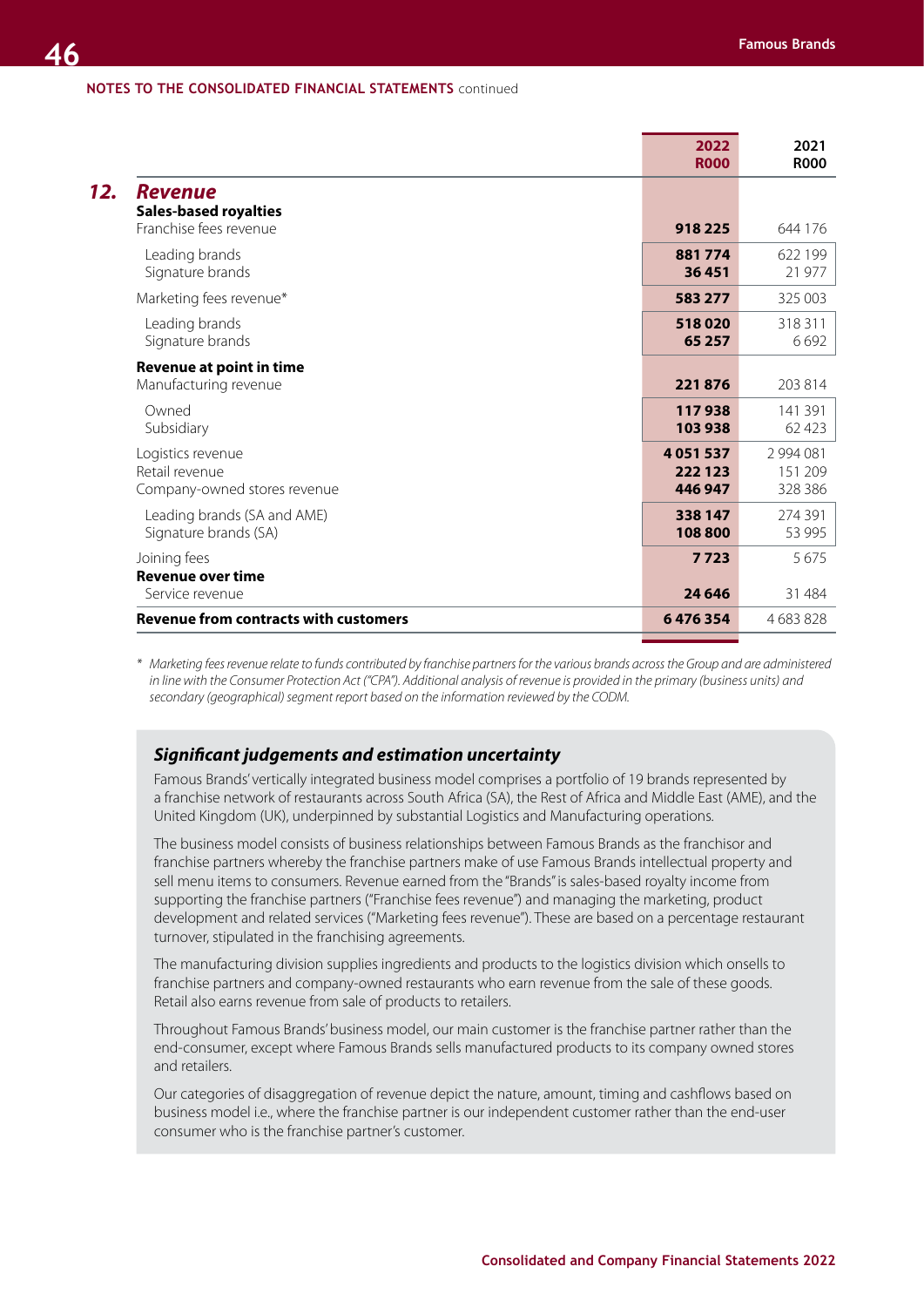# *12. Revenue (continued)*

### *Accounting policy*

Revenue from contracts with customers is recognised when the Group satisfies a performance obligation by transferring control over a product or service to a customer. Revenue is measured based on the consideration specified in the contract and excludes amounts collected on behalf of third parties. Revenue is recognised net of any discounts, returns, allowances, royalty breaks and rebates.

The Group does not have any revenue streams where the period between transfer of the promised goods or services to the franchise partner or customer and payment exceed a year. Thus, no adjustment is made to transaction prices for a financing component. The payment terms across the revenue streams does not generally exceed 90 days, and in some cases payment is before delivery.

Group performance obligations are satisfied at a point in time, over time and in relation to royalty-based income. Refer to the table below for further details.

| <b>Timing of</b><br>revenue<br>recognition | <b>Items</b>                                                                                                                                                                       | <b>Nature of activity</b>                                                                                                                                   | Customer<br>segment                                                                                 | <b>Performance obligation</b><br>and transaction price                                                                                                                                                                                                                                                                                                                                                                  |
|--------------------------------------------|------------------------------------------------------------------------------------------------------------------------------------------------------------------------------------|-------------------------------------------------------------------------------------------------------------------------------------------------------------|-----------------------------------------------------------------------------------------------------|-------------------------------------------------------------------------------------------------------------------------------------------------------------------------------------------------------------------------------------------------------------------------------------------------------------------------------------------------------------------------------------------------------------------------|
| <b>Point in</b><br>time                    | Sales of<br>$\bullet$<br>manufactured<br>and purchased<br>products<br>Logistics<br>٠<br>Sales of<br>$\bullet$<br>products to<br>retailers<br>Company-<br>$\bullet$<br>owned stores | The Group procures<br>or manufacturers to<br>supply food and/or<br>other products to<br>franchise partners,<br>retailers and/or<br>company-owned<br>stores. | Franchise<br>$\ddot{\phantom{0}}$<br>partners<br>Retailers<br>Company-<br>$\bullet$<br>owned stores | The performance obligation is<br>satisfied upon delivery and/or<br>sales of a product to the<br>franchise partner, retailers or<br>company-owned stores.<br>The Group also exports<br>manufactured and purchased<br>products to franchise partners.<br>The performance obligation is<br>satisfied upon delivery to the<br>customer.<br>The transaction price is based<br>on a standalone selling price<br>of the goods. |
|                                            | Joining fees                                                                                                                                                                       | The Group charges<br>franchise partners<br>a joining fee for<br>upfront training<br>and setting up the<br>business.                                         | Franchise<br>partners                                                                               | The performance obligation<br>is satisfied upon the<br>commencement date of the<br>franchise agreement.<br>The transaction price is<br>determined per the franchise<br>agreement.                                                                                                                                                                                                                                       |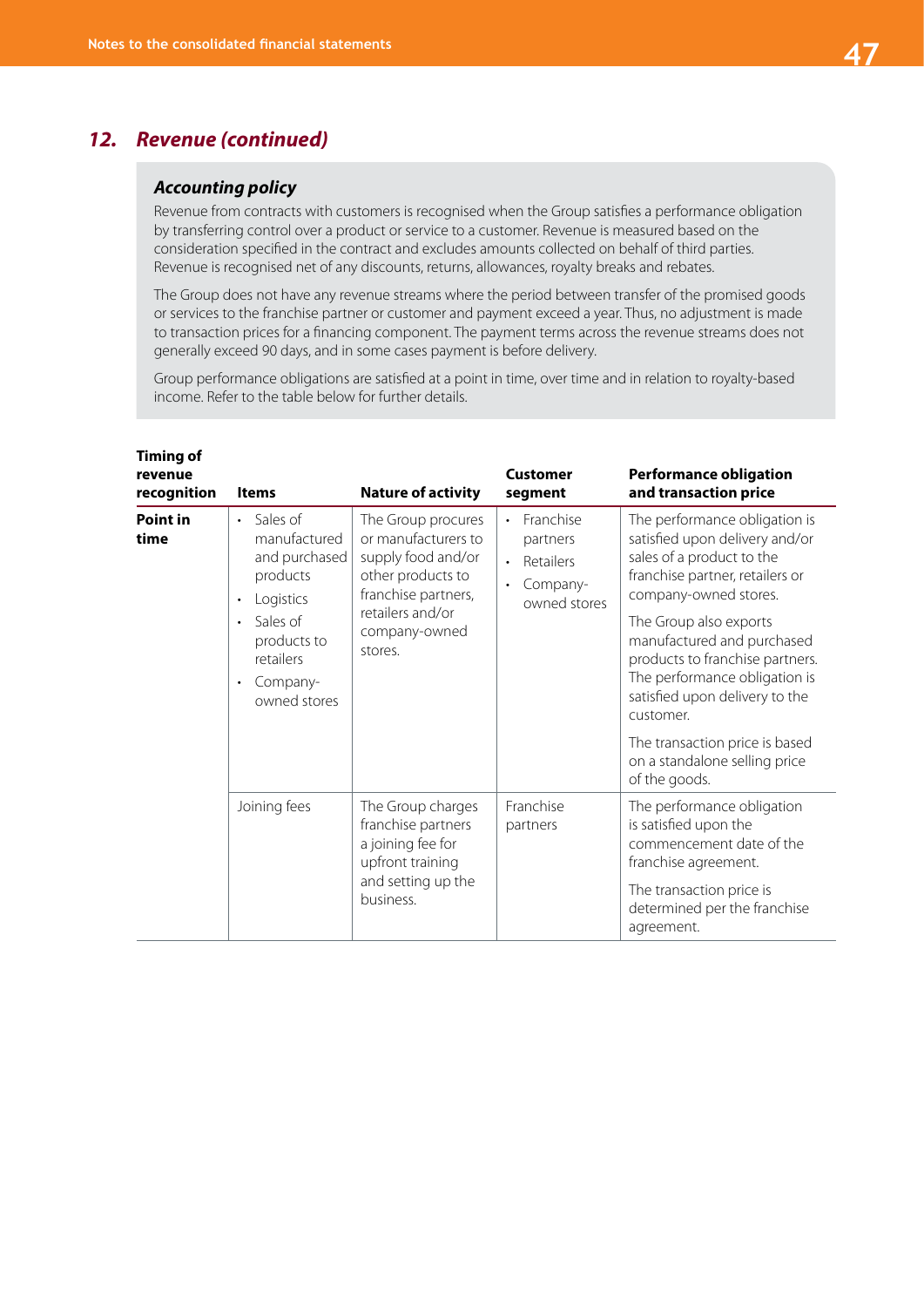# *12. Revenue (continued)*

| <b>Timing of</b><br>revenue<br>recognition | <b>Items</b>              | <b>Nature of activity</b>                                                                                                                                               | <b>Customer</b><br>segment | <b>Performance obligation</b><br>and transaction price                                                                                                                                                                                                     |  |  |
|--------------------------------------------|---------------------------|-------------------------------------------------------------------------------------------------------------------------------------------------------------------------|----------------------------|------------------------------------------------------------------------------------------------------------------------------------------------------------------------------------------------------------------------------------------------------------|--|--|
| <b>Over time</b>                           | Services revenue          | The Group provides<br>other services to                                                                                                                                 | Franchise<br>partners      | The performance obligation is<br>satisfied over time.                                                                                                                                                                                                      |  |  |
|                                            |                           | franchise partners<br>such as project<br>management for<br>new build or<br>restaurant revamp or<br>call centre services<br>or any ad hoc services<br>from time to time. |                            | The transaction price is based on<br>the price determined per<br>agreement and is non-<br>refundable.                                                                                                                                                      |  |  |
| Sales-based<br>royalties                   | Franchise fees<br>revenue | The Group provides<br>franchise partners<br>with access to the                                                                                                          | Franchise<br>partners      | The performance obligation is<br>satisfied over time.                                                                                                                                                                                                      |  |  |
|                                            |                           | intellectual property,<br>business processes<br>and trademark<br>linked to the brand                                                                                    |                            | The transaction price is based on<br>a percentage of the franchisee's<br>sales as stipulated in the<br>franchise agreement.                                                                                                                                |  |  |
|                                            |                           | throughout the<br>period of the<br>franchise agreement.                                                                                                                 |                            | In the case of Wimpy UK, the<br>transaction price is on occasion<br>based on a percentage of the<br>franchise partner's licensed<br>product purchases as stipulated<br>in the franchise agreement.                                                         |  |  |
|                                            |                           |                                                                                                                                                                         |                            | In an event where the Group<br>grants the franchisee a royalty<br>break, it accounts for the<br>contract modification as if it<br>were a part of the existing<br>contract and is recognised as<br>an adjustment to revenue<br>(as a reduction of revenue). |  |  |
|                                            | Marketing<br>fees revenue | The Group provides<br>the franchise partners                                                                                                                            | Franchise<br>partners      | The performance obligation is<br>satisfied over time.                                                                                                                                                                                                      |  |  |
|                                            |                           | with access to<br>marketing services<br>throughout the<br>period of the                                                                                                 |                            | The transaction price is in<br>the form of a sales-based<br>marketing fee.                                                                                                                                                                                 |  |  |
|                                            |                           | franchise agreement.                                                                                                                                                    |                            | There is no marketing fund in<br>the UK.                                                                                                                                                                                                                   |  |  |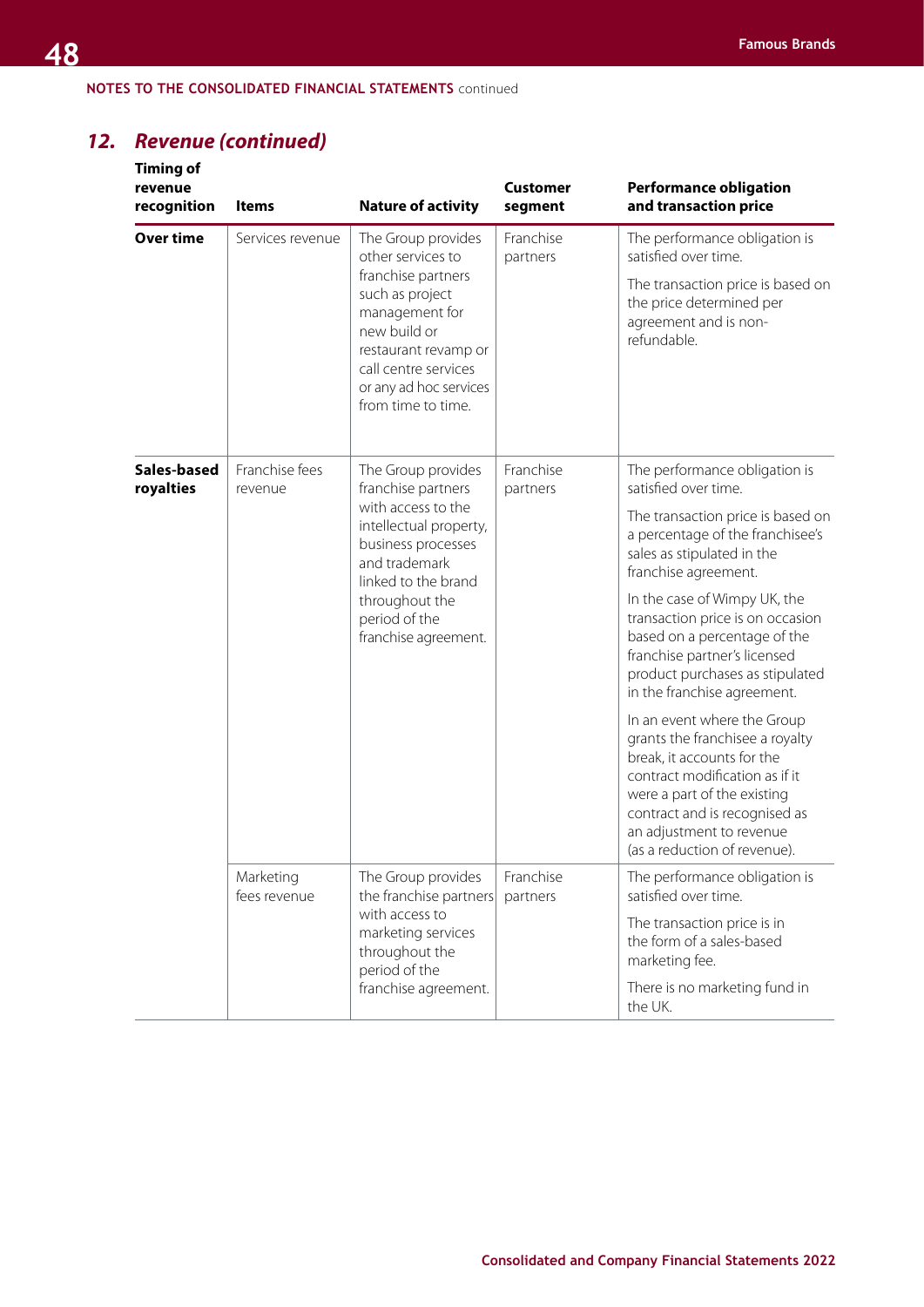|                                                                                                                                                            | <b>Notes</b>        | 2022<br><b>R000</b>                | 2021<br><b>R000</b>                   |
|------------------------------------------------------------------------------------------------------------------------------------------------------------|---------------------|------------------------------------|---------------------------------------|
| <b>Profit/(loss) before tax</b><br>Profit/(loss) before tax is arrived at after taking into account,<br>among other items, those detailed below:           |                     |                                    |                                       |
| Depreciation of property, plant and equipment<br>Amortisation of intangible assets<br>Impairment of trade and other receivables<br>Directors' remuneration | 1<br>$\overline{2}$ | 175 011<br>21079<br>10317<br>17470 | 163766<br>22 6 6 0<br>14 972<br>17613 |
| Executive directors                                                                                                                                        | 23                  | 11914                              | 13 2 8 2                              |
| Non-executive directors                                                                                                                                    | 23                  | 5556                               | 4331                                  |
| Auditors' remuneration                                                                                                                                     |                     | 11371                              | 13 0 37                               |
| Share-based payments - equity-settled                                                                                                                      |                     | 41 098                             | 41 590                                |
| Foreign exchange differences                                                                                                                               |                     | (23)                               | 1 3 8 7                               |
| Net finance costs                                                                                                                                          |                     | 107501                             | 175 667                               |
| Finance costs                                                                                                                                              | 14.1                | 124836                             | 192 269                               |
| Finance income                                                                                                                                             | 14.2                | (17335)                            | (16602)                               |
| Remeasurement of non-controlling interest put options                                                                                                      |                     | (10031)                            | (3957)                                |
| Other income                                                                                                                                               |                     | (20147)                            | (29 271)                              |
| Loss on disposal of property, plant, equipment                                                                                                             |                     | 3 3 7 1                            | 3 1 4 4                               |
| Loss on disposal of intangible assets                                                                                                                      |                     | 2036                               | 12 950                                |
| Loss/(profit) on sale of businesses                                                                                                                        |                     | 1771                               | (27675)                               |
| Sundry income*                                                                                                                                             |                     | (21724)                            | (14026)                               |
| Other**                                                                                                                                                    |                     | (5601)                             | (3664)                                |
| Impairment of intangible assets                                                                                                                            |                     | 25 0 90                            | 175 485                               |
| Impairment - Trademarks<br>Impairment - Goodwill                                                                                                           |                     | 25 0 90                            | 111 369<br>64 1 1 6                   |
| Share of profit of associates                                                                                                                              |                     | (260)                              | (4862)                                |
| Impairment of investment in associate                                                                                                                      |                     | 8 2 6 2                            | 18 000                                |
|                                                                                                                                                            |                     |                                    |                                       |

*\* Current year sundry income mainly relates to proceeds from insurance claim.*

*\*\* Current year other income mainly relates to discounts received and recoveries.*

## *Significant judgements and estimation uncertainty Impairment of non-financial assets*

The Group's non-financial assets, other than inventories and deferred tax assets, are reviewed for impairment at each year or whenever events or changes in circumstances indicate that the carrying value may not be recoverable. In addition, intangible assets with an indefinite useful life are tested on an annual basis for impairment. Recoverable amounts are estimated for individual assets or, where an individual asset cannot generate cash inflows independently, the recoverable amount is determined for the larger cash generating unit to which it belongs.

The recoverable amounts of cash-generating units and individual assets have been determined based on the higher of value-in-use calculations and fair values less costs to sell. The calculations for projected cash flows require the use of estimates and assumptions. These estimated cash flows are based on financial budgets over set years and extrapolated over the useful life of the asset using forecast growth rate. The forecast cash flows and discount rate are post-tax.

Expected future cash flows used to determine the value-in-use of intangible and tangible assets are inherently uncertain and could materially change over time. The accuracy of the impairment models will only be proved by the future performance of the related businesses. It is reasonably possible that the assumptions will change, which may then impact our estimations and may require a material adjustment to the carrying value of intangible and tangible assets. Management determined the fair values using their best estimates.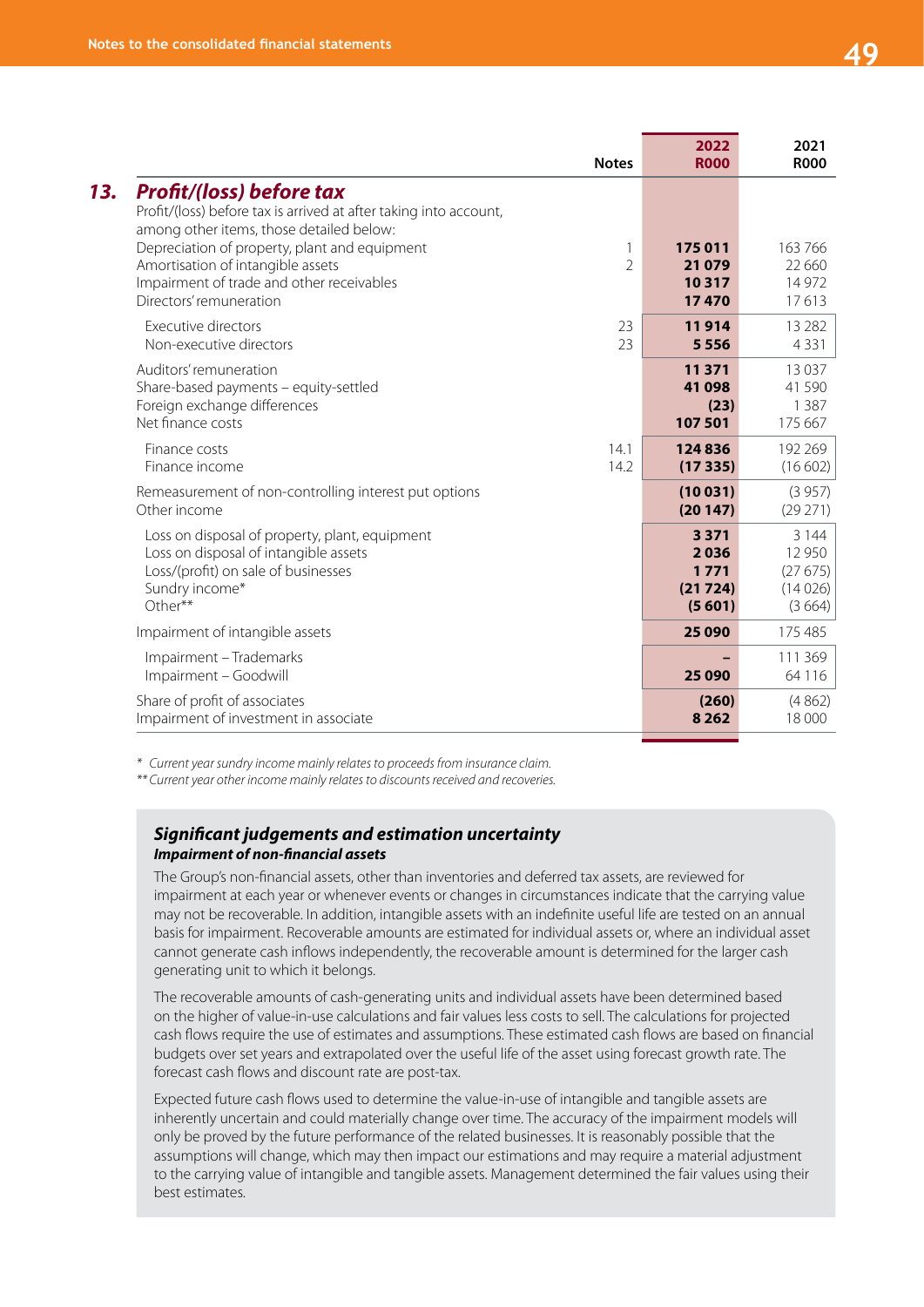## *13. Profit/(loss) before tax (continued)*

### *Significant judgements and estimation uncertainty (continued) Projected cash flows*

Management determines the expected performance of the assets based on past performance and its future expectations of market developments. By its very nature, cash flow projections involve uncertainties and the effect of COVID-19 creates additional risk. The Group adjusted cash flow projections to include the effects of the COVID-19 pandemic. These adjustments took into account recovery of the business post the pandemic period. The adjustments were on revenue and margins.

#### *Discount rate*

The weighted average cost of capital (WACC) rate is derived from a pricing model. The variables used in the model are established on the basis of management judgement and current market conditions.

### *Sensitivity analysis on value-in-use assessments*

It is unlikely that any reasonably possible change in the key assumptions will result in a different conclusion.

### *Accounting policy*

#### *Impairment of non-financial assets*

The Group assesses at the end of each year whether there is any indication that an asset may be impaired. If any such indication exists, the Group estimates the recoverable amount of the asset. Irrespective of whether there is any indication of impairment, the Group also:

- tests intangible assets with indefinite useful life or intangible assets not yet available for use for impairment annually by comparing their recoverable amounts; and
- tests goodwill acquired in a business combination for impairment annually.

If there is any indication that an asset may be impaired, the recoverable amount is estimated for the individual asset. If it is not possible to estimate the recoverable amount of the individual asset, the recoverable amount of the cash generating unit to which the asset belongs is determined.

The recoverable amount of an asset or a cash-generating unit is the higher of its fair value less costs to sell and its value in use. If the recoverable amount of an asset is less than its carrying amount, the carrying amount of the asset is reduced to its recoverable amount. That reduction is an impairment loss. An impairment loss of assets carried at cost less any accumulated depreciation or amortisation is recognised immediately in profit or loss.

Goodwill acquired in a business combination is, from the acquisition date, allocated to each of the cash-generating units, or groups of cash-generating units, that are expected to benefit from the synergies of the combination.

The impairment loss is allocated to reduce the carrying amount of the assets of the unit in the following order:

- first, to reduce the carrying amount of any goodwill allocated to the cash-generating unit; and then
- to the other assets of the unit, pro rata based on the carrying amount of each asset in the unit.

The Group assesses at each year whether there is any indication that an impairment loss recognised in prior years for assets other than goodwill may no longer exist or may have decreased. If any such indication exists, the recoverable amounts of those assets are estimated.

A reversal of an impairment loss of assets carried at cost less accumulated depreciation or amortisation other than goodwill is recognised immediately in profit or loss.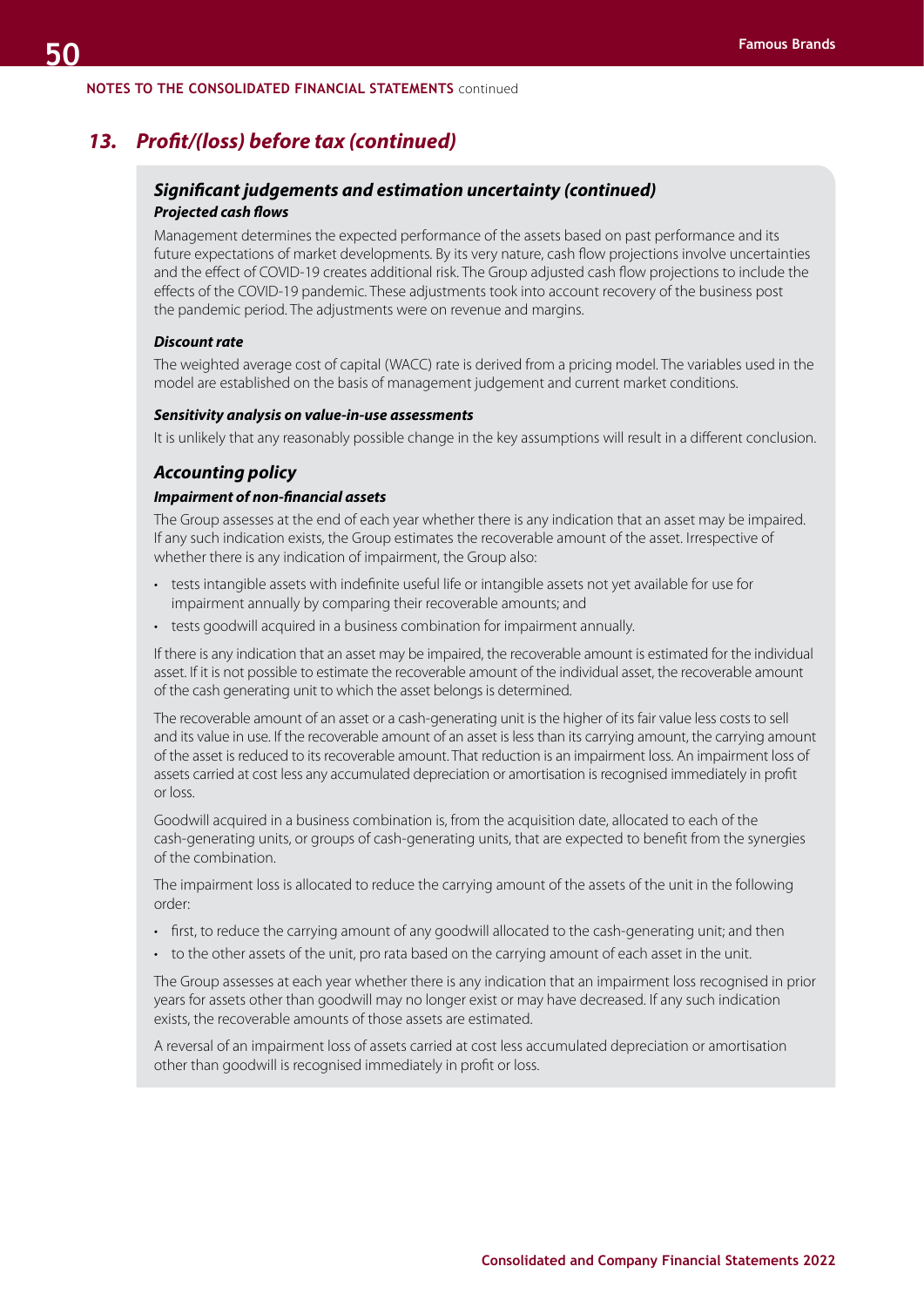|             |                                                                                                                          | 2022<br><b>R000</b>                 | 2021<br><b>R000</b>                     |
|-------------|--------------------------------------------------------------------------------------------------------------------------|-------------------------------------|-----------------------------------------|
| 14.<br>14.1 | <b>Net finance costs</b><br><b>Finance costs</b>                                                                         |                                     |                                         |
|             | Interest on borrowings<br>Interest on lease liabilities<br>Ineffective portion of cash flow hedge<br>Other finance costs | (95488)<br>(28313)<br>(53)<br>(982) | (143110)<br>(31491)<br>(17413)<br>(255) |
|             |                                                                                                                          | (124836)                            | (192269)                                |
|             | 14.2 Finance income<br>Interest from lease receivables<br>Interest from bank deposits<br>Other finance income            | 2 3 5 0<br>14984                    | 3 3 6 0<br>13097<br>145                 |
|             |                                                                                                                          | 17335                               | 16 602                                  |
|             | Net finance costs                                                                                                        | (107501)                            | (175667)                                |
|             |                                                                                                                          |                                     |                                         |

# *Accounting policy*

### *Finance costs*

Finance costs comprise interest payable on borrowings and lease liabilities using the effective interest method. All other finance costs are expensed in the period in which they incurred. For the purposes of the statement of cash flows finance costs is classified under operating activities due to the nature of the costs.

### *Finance income*

Finance costs comprise interest receivable on positive bank balances and lease receivables using the effective interest method. All other finance income are recognised in the period in which they earned. For the purposes of the statement of cash flows finance income is classified under operating activities due to the nature of the income.

|     |                                                                              | 2022<br><b>R000</b>        | 2021<br><b>R000</b> |
|-----|------------------------------------------------------------------------------|----------------------------|---------------------|
| 15. | <b>Tax</b><br><b>Normal tax</b><br>Current tax                               | 183 154                    | 90 0 39             |
|     | Current year<br>Prior year underprovision                                    | 181014<br>2 1 4 0          | 88 5 7 6<br>1463    |
|     | Deferred tax                                                                 | (24599)                    | (54736)             |
|     | Current temporary differences<br>Tax rate change<br>Prior year overprovision | (21409)<br>(608)<br>(2582) | (48769)<br>(5967)   |
|     |                                                                              | 158 555                    | 35 30 3             |
|     |                                                                              |                            |                     |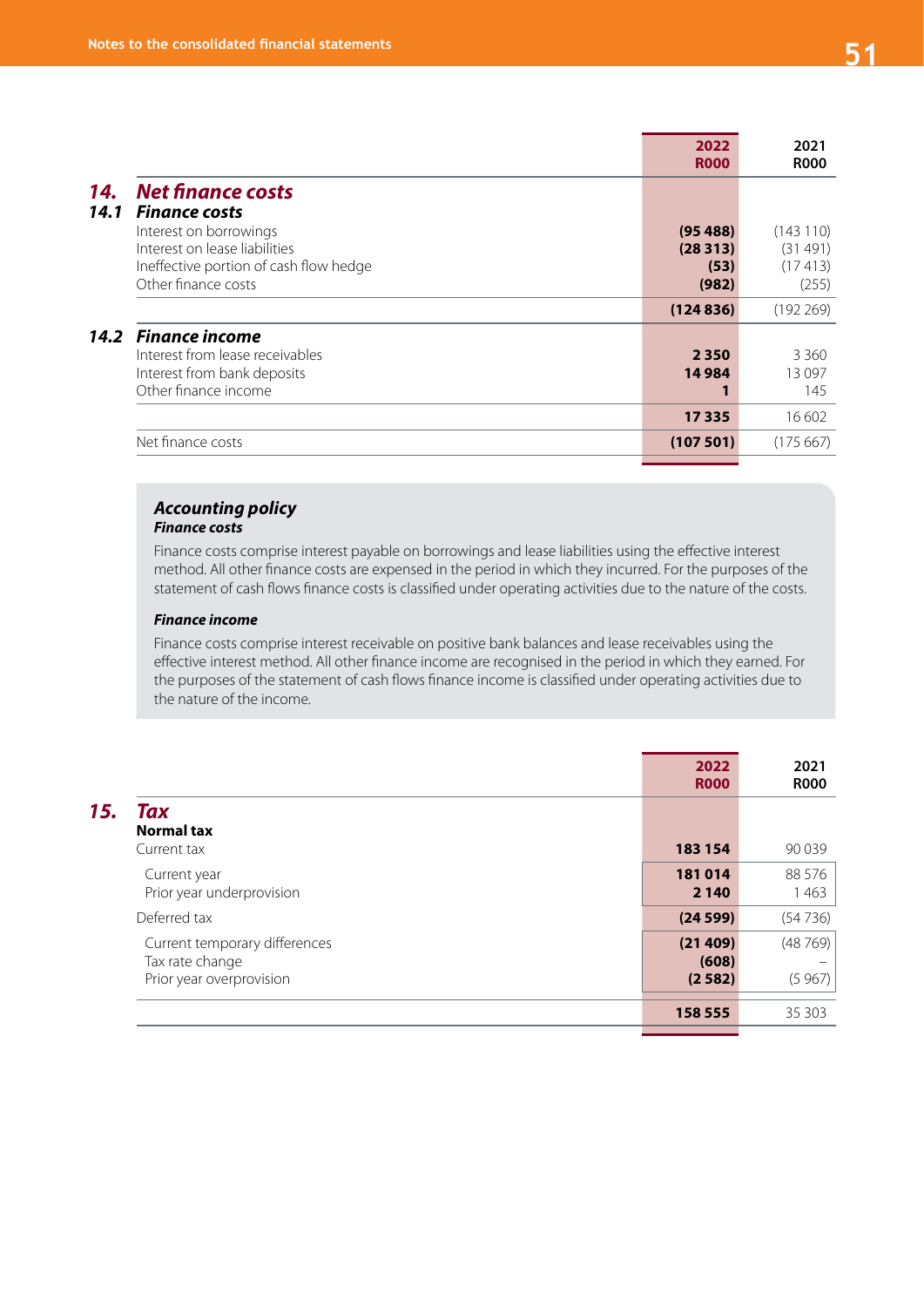|                                            | $\%$  | $\%$   |
|--------------------------------------------|-------|--------|
| <b>Tax (continued)</b>                     |       |        |
| <b>Reconciliation of rate of tax</b>       |       |        |
| South African normal rate of tax           | 28.0  | 28.0   |
| Adjustments in rate for year due to:       |       |        |
| Share of profits of associates             |       | 2.0    |
| Prior year under provision deferred tax    | (0.5) | 8.6    |
| Other non-taxable income                   | (0.5) | 2.1    |
| Foreign exchange gains                     |       | 37.8   |
| Sale of businesses                         | (0.3) | 11.3   |
| Learnership allowances                     | (0.4) | 2.8    |
| Change in tax rate                         | (0.1) |        |
| Rate change differential                   | 0.2   |        |
| Other disallowable expenditure             | 0.3   | (1.3)  |
| Depreciation on leasehold improvements     | 0.4   | (2.4)  |
| Loss on sale of assets                     |       | (7.0)  |
| Interest on termination of cash flow hedge |       | (21.8) |
| Impairments                                | 1.8   | (82.2) |
| Prior year underprovision                  | 0.4   | (2.1)  |
| Tax losses not recognised                  | 1.1   | (19.7) |
| Foreign tax differential                   | 0.4   | (6.8)  |
| <b>Effective rate of tax</b>               | 30.8  | (50.7) |

### *Accounting policy*

Current and deferred taxes are recognised in profit or loss for the financial year, except to the extent that the tax arises from items related to other comprehensive income, equity or business combination, in which case it is recognised directly in other comprehensive income, equity or business combination.

Current tax liabilities or assets for the current and prior financial years are measured at the amount expected to be paid to or recovered from the tax authorities, using the tax rates (and tax laws) that have been enacted or substantially enacted by the end of the year.

Current tax assets and liabilities are offset if there is a legally enforceable right to offset current tax liabilities and assets, and they relate to income taxes levied by the same tax authority on the same taxable entity, or on different tax entities but they intend to settle current tax liabilities and assets on a net basis or their tax assets and liabilities will be realised simultaneously.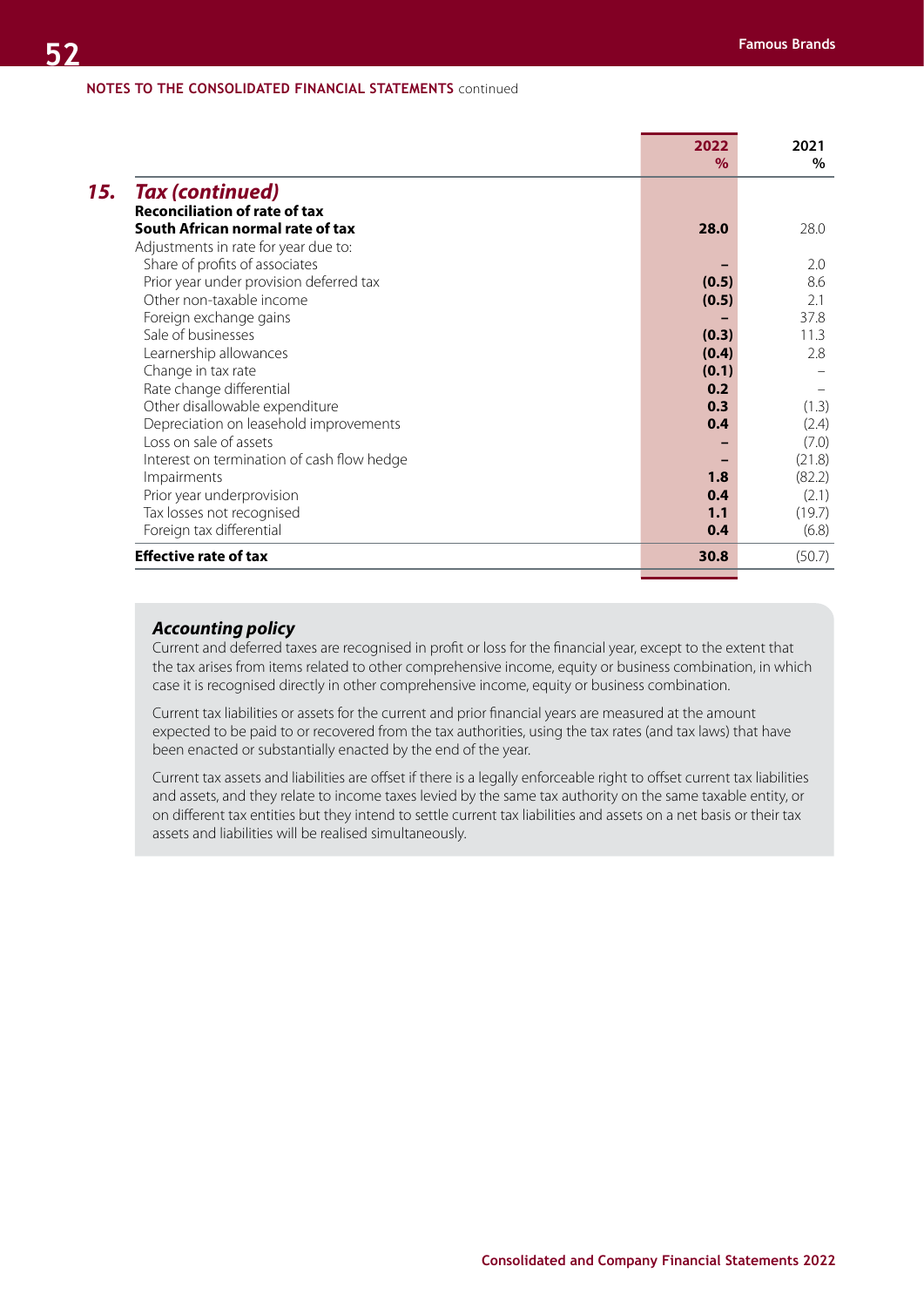# *16. Discontinued operation*

Famous Brands Limited acquired GBK in October 2016. GBK was placed under administration on the 14th October 2020 in accordance with the insolvency legislation in the UK. The financial results have been disclosed as a discontinued operation as a result of the disposal.

The table below sets out GBK's results which have been included in the Group's 2021 results:

|                                                                                                                                                                                                                        | 2022<br><b>R000</b> | 2021<br><b>R000</b>                  |
|------------------------------------------------------------------------------------------------------------------------------------------------------------------------------------------------------------------------|---------------------|--------------------------------------|
| Revenue<br>Cost of sales                                                                                                                                                                                               |                     | 337 669<br>(65281)                   |
| Gross profit<br>Selling and administrative expenses <sup>^</sup>                                                                                                                                                       |                     | 272 388<br>(374088)                  |
| Operating loss before impairment and realised foreign exchange<br>Impairment and realised foreign exchange <sup>^^</sup>                                                                                               |                     | (101700)<br>(1121698)                |
| Operating loss<br>Net finance costs                                                                                                                                                                                    |                     | (1223398)<br>(38320)                 |
| Loss before tax<br>Tax                                                                                                                                                                                                 |                     | (1261718)<br>150 278                 |
| Loss from discontinued operation                                                                                                                                                                                       |                     | (1111440)                            |
| GBK was wholly owned by Famous Brands limited. Therefore, the entire loss<br>is attributable to the Group.                                                                                                             |                     |                                      |
| <b>'Selling and administrative expenses include:</b><br>Depreciation of property, plant and equipment<br>Amortisation of intangible assets<br>Audit fee<br>"Impairment and realised foreign exchange                   |                     | 112 217<br>187<br>1534<br>(1121698)  |
| Impairment<br>Realised foreign exchange on disposal                                                                                                                                                                    |                     | (1489247)<br>367 549                 |
| Loss for the year                                                                                                                                                                                                      |                     | (1111440)                            |
| Other comprehensive income, net of tax:<br>Exchange differences on translating foreign operation                                                                                                                       |                     | 88078                                |
| Pre-tax foreign exchange differences on translating foreign operation<br>Tax effect on exchange differences on translating foreign operation                                                                           |                     | 127850<br>(39772)                    |
| Post-tax foreign exchange differences realised on discontinued foreign operation                                                                                                                                       |                     | (299664)                             |
| Pre-tax foreign exchange differences realised on discontinued foreign operation<br>Tax impact on realised foreign exchange differences on discontinued                                                                 |                     | (367549)                             |
| foreign operation                                                                                                                                                                                                      |                     | 67885                                |
| Total comprehensive loss for the year                                                                                                                                                                                  |                     | (1323026)                            |
| Basic loss per share (cents) from discontinued operations<br>Basic<br>Diluted<br>Net cash inflow from operating activities<br>Net cash outflow from investing activities<br>Net cash outflow from financing activities |                     | (1110)<br>(1107)<br>17329<br>(63732) |
| Net decrease in cash and cash equivalents                                                                                                                                                                              |                     | (46 403)                             |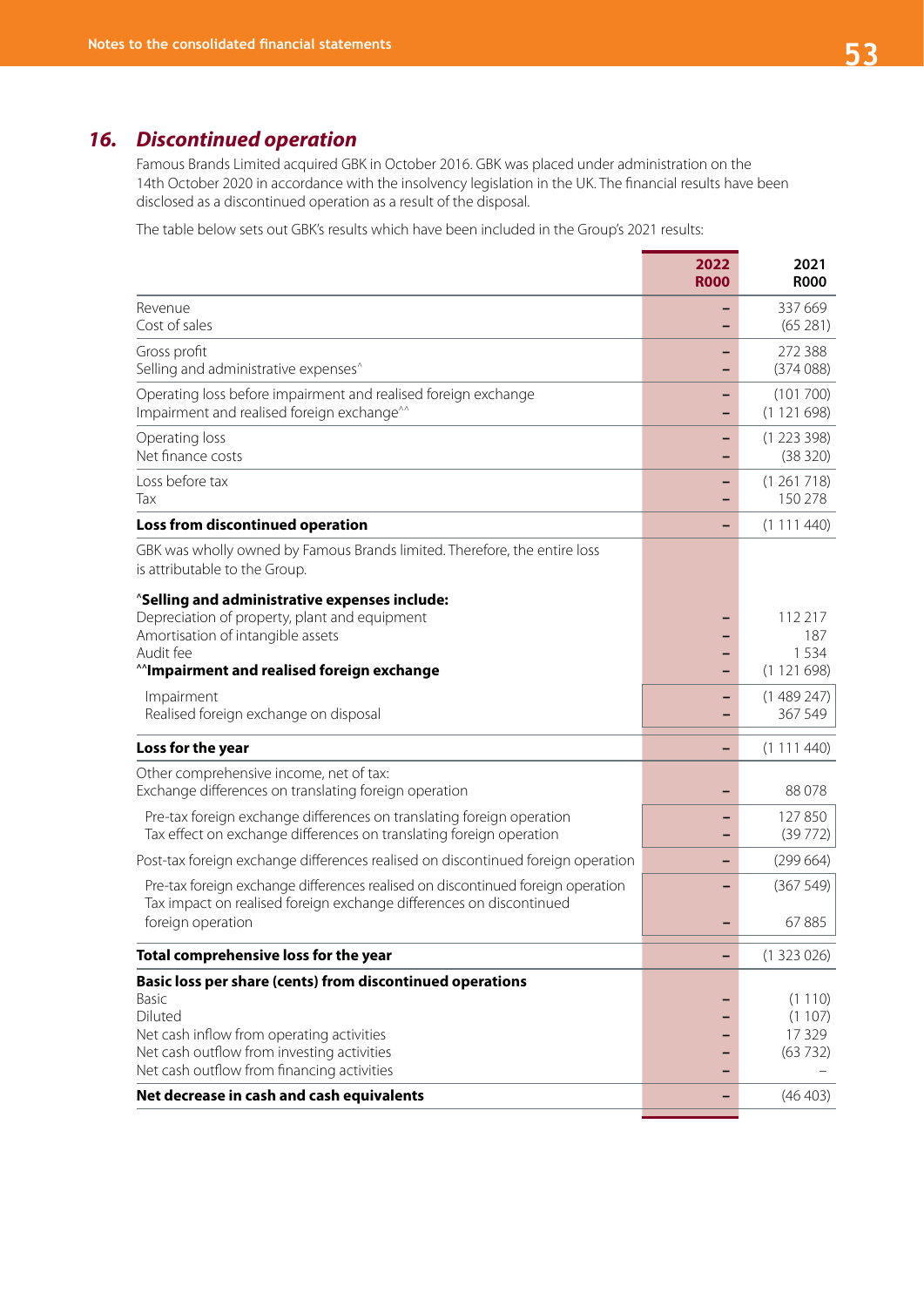|     |                                                                                                                                                                                                                                            | 2022<br><b>Cents</b><br>per share | 2021<br><b>Cents</b><br>per share  |
|-----|--------------------------------------------------------------------------------------------------------------------------------------------------------------------------------------------------------------------------------------------|-----------------------------------|------------------------------------|
| 17. | <b>Basic and headline earnings/(loss) per share</b><br><b>Total operations</b><br>Basic earnings/(loss) per share<br>Headline earnings/(loss) per share<br>Diluted earnings/(loss) per share<br>Diluted headline earnings/(loss) per share | 317<br>356<br>317<br>356          | (1 237)<br>(86)<br>(1 234)<br>(86) |
|     | <b>Continuing operations</b><br>Basic earnings/(loss) per share<br>Headline earnings per share<br>Diluted earnings/(loss) per share<br>Diluted headline earnings per share                                                                 | 317<br>356<br>317<br>356          | (127)<br>53<br>(127)<br>53         |
|     | <b>Discontinued operations</b><br>Basic loss per share<br>Diluted loss per share                                                                                                                                                           |                                   | 109)<br>(1)<br>(1107)              |
|     |                                                                                                                                                                                                                                            | วกวว                              | วกว1                               |

|      |                                                                                                                     | 2022<br><b>Number</b><br>of shares | 2021<br><b>Number</b><br>of shares |
|------|---------------------------------------------------------------------------------------------------------------------|------------------------------------|------------------------------------|
| 17.1 | Reconciliation of weighted average number of shares to<br>diluted weighted average number of shares                 |                                    |                                    |
|      | Weighted average number of shares in issue<br>Possible issue of ordinary shares in the future relating to the share | 100 202 284                        | 100 196 875                        |
|      | incentive scheme                                                                                                    | 125885                             | 179 225                            |
|      | Diluted weighted average number of shares in issue                                                                  | 100 328 169                        | 100 376 100                        |
|      |                                                                                                                     |                                    |                                    |

|                                                                                                                                                                    | 2022<br><b>ROOO</b>      | 2021<br><b>R000</b>          |
|--------------------------------------------------------------------------------------------------------------------------------------------------------------------|--------------------------|------------------------------|
| 17.2 Basic and headline earnings/(loss)<br><b>Total operations</b>                                                                                                 |                          |                              |
| Basic earnings/(loss)<br><b>Adjusted for:</b>                                                                                                                      | 317 657<br>39 0 16       | (1239079)<br>1 152 444       |
| Loss on disposal of property, plant and equipment<br>Tax on loss on disposal of property, plant and equipment<br>Loss on disposal of intangible assets             | 3 3 7 1<br>(944)<br>2036 | 3 144<br>(880)<br>12 950     |
| Tax on loss on disposal of intangible assets<br>Loss/(profit) on sale of businesses<br>Realised foreign exchange differences on disposal of discontinued operation | (570)<br>1771            | (27675)<br>(367549)          |
| Tax on realised foreign exchange differences on disposal of discontinued<br>operation<br>Impairments<br>Tax on impairments                                         | 33 352                   | 67885<br>1682732<br>(218163) |
| <b>Headline earnings/(loss)</b>                                                                                                                                    | 356 673                  | (86635)                      |
|                                                                                                                                                                    |                          |                              |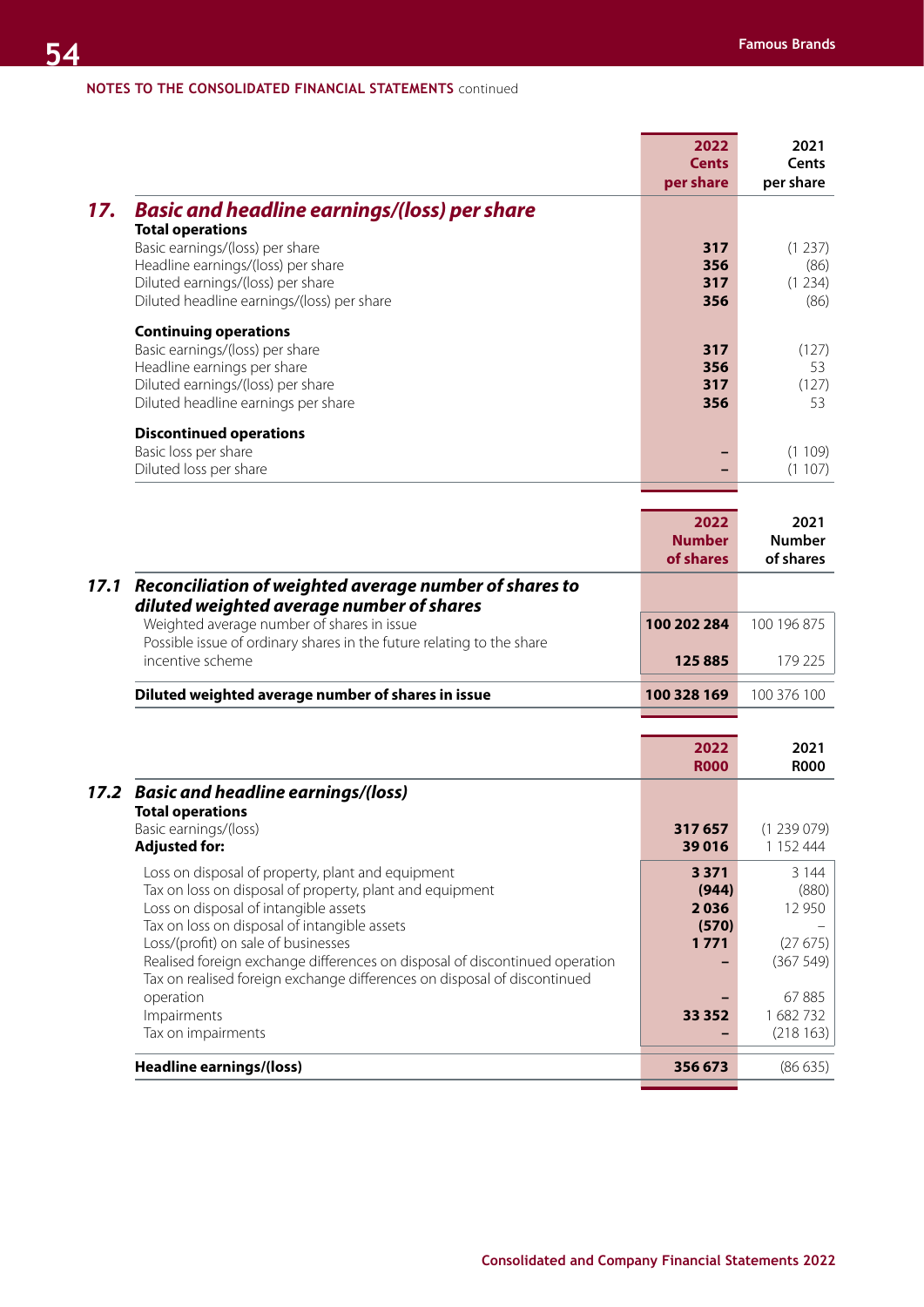|                                                                                                                                                                                                        | 2022<br><b>ROOO</b>               | 2021<br><b>ROOO</b>        |
|--------------------------------------------------------------------------------------------------------------------------------------------------------------------------------------------------------|-----------------------------------|----------------------------|
| <b>Basic and headline earnings/(loss) per share</b><br>17.<br>(continued)                                                                                                                              |                                   |                            |
| <b>Basic and headline earnings/(loss) (continued)</b><br>17.2<br><b>Continuing operations</b>                                                                                                          |                                   |                            |
| Basic earnings/(loss)<br><b>Adjusted for:</b>                                                                                                                                                          | 317657<br>39016                   | (127639)<br>181024         |
| Loss on disposal of property, plant and equipment<br>Tax on loss on disposal of property, plant and equipment<br>Loss on disposal of intangible assets<br>Tax on loss on disposal of intangible assets | 3 3 7 1<br>(944)<br>2036<br>(570) | 3 1 4 4<br>(880)<br>12 950 |
| Loss/(profit) on sale of businesses<br>Impairments                                                                                                                                                     | 1 7 7 1<br>33 3 5 2               | (27675)<br>193 485         |
| <b>Headline earnings</b>                                                                                                                                                                               | 356 673                           | 53 385                     |
| <b>Discontinued operation</b><br>Basic loss                                                                                                                                                            |                                   | (1 111 440)                |
|                                                                                                                                                                                                        |                                   |                            |

|                                                                      | 2022<br><b>R000</b> | 2021<br><b>R000</b> |
|----------------------------------------------------------------------|---------------------|---------------------|
| <b>Cash flow information</b><br>18.                                  |                     |                     |
| Reconciliation of profit/(loss) before tax to cash generated<br>18.1 |                     |                     |
| by operations                                                        |                     |                     |
| Profit/(loss) before tax                                             | 514054              | (1331290)           |
| Adjusted for:                                                        |                     |                     |
| Depreciation of property, plant and equipment                        | 175 011             | 275 983             |
| Amortisation of intangible assets                                    | 21 0 79             | 22847               |
| Impairment of goodwill and investment in associate                   | 33 352              | 1682732             |
| Realised foreign exchange difference on disposal of GBK              |                     | (367549)            |
| Net finance costs expense                                            | 107 501             | 213 987             |
| Loss on disposal of property, plant and equipment                    | 3 3 7 1             | 3 1 4 4             |
| Loss on disposal of intangible assets                                | 2036                | 12 9 50             |
| Loss/(profit) on sale of businesses                                  | 1771                | (27675)             |
| Share of profits from associates                                     | (260)               | (4862)              |
| Share-based payments expense                                         | 41 098<br>10317     | 41 590<br>9 2 3 3   |
| Movement in trade receivables impairment allowance                   |                     |                     |
| Non-controlling interests put option remeasurement                   | (10031)<br>13676    | (3957)<br>475       |
| Inventory write down<br>Other non-cash items <sup>^</sup>            | 5 1 7 5             | (48204)             |
| Cash generated before changes in working capital                     | 918 150             | 479 404             |
| Working capital changes                                              | (47068)             | 41748               |
| (Increase)/decrease in inventories                                   | (71 470)            | 45 275              |
| Decrease in receivables                                              | 25 062              | 91 0 26             |
| Increase in restricted cash                                          | (30305)             | (52693)             |
| Increase/(decrease) in payables                                      | 29 645              | (41860)             |
| <b>Cash generated from operations</b>                                | 871082              | 521 152             |

*^ Primarily related to foreign currency translation reserve.*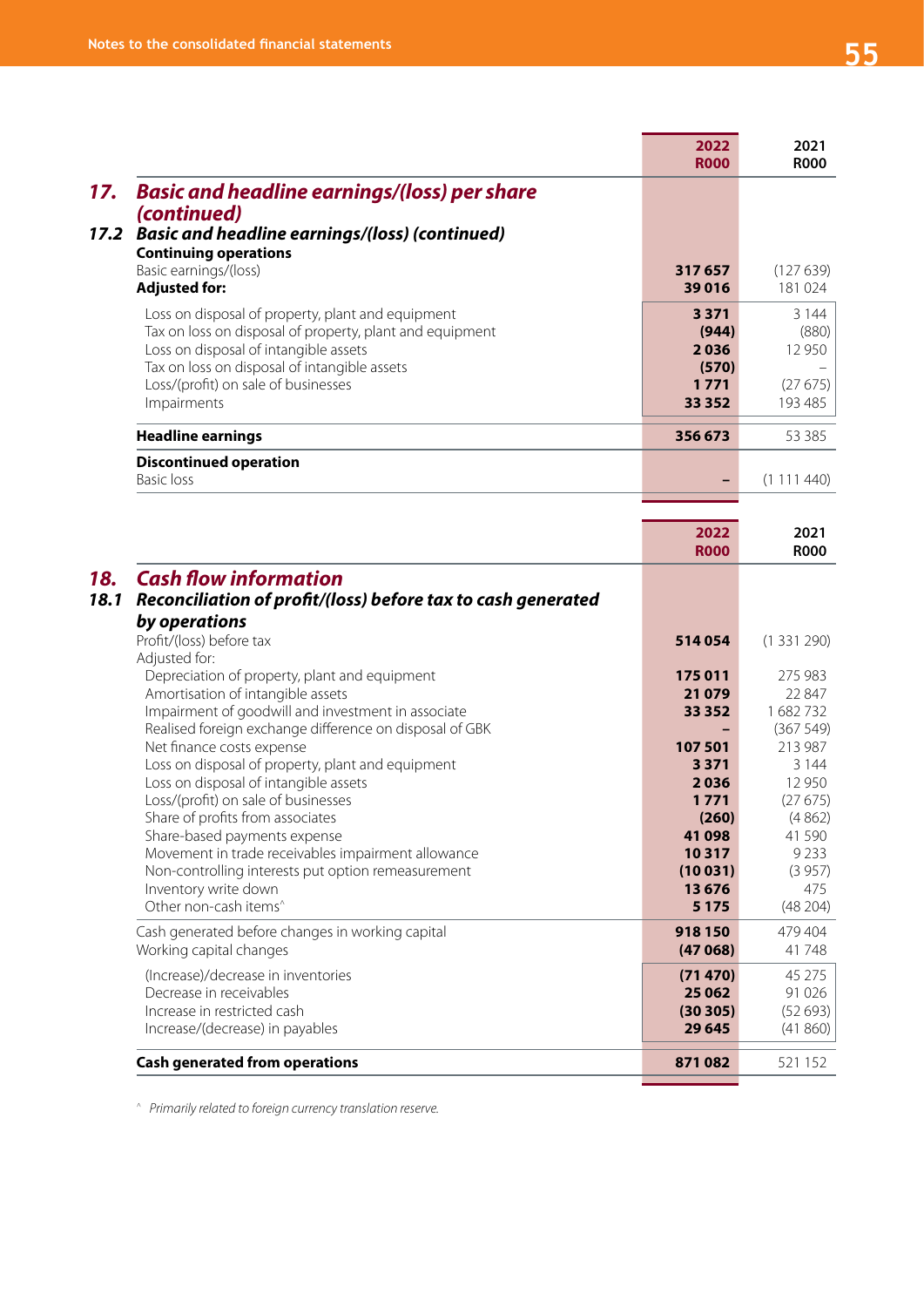|             |                                                                                                                                                                                                                                                                  | 2022<br><b>R000</b>                          | 2021<br><b>R000</b> |
|-------------|------------------------------------------------------------------------------------------------------------------------------------------------------------------------------------------------------------------------------------------------------------------|----------------------------------------------|---------------------|
| 18.<br>18.2 | <b>Cash flow information (continued)</b><br>Reconciliation of tax paid during the year                                                                                                                                                                           |                                              |                     |
|             | Net amount (payable)/receivable at the beginning of the year<br>Amounts charged to profit or loss                                                                                                                                                                | (16830)<br>(183154)                          | 1 2 7 9<br>(90039)  |
|             | Disposal of subsidiary<br>Foreign currency effect<br>Net amount payable at the end of the year                                                                                                                                                                   | (43)<br>1 1 2 0<br>15 3 5 3                  | 2 3 9 0<br>16830    |
|             | <b>Tax paid</b>                                                                                                                                                                                                                                                  | (183554)                                     | (69540)             |
| 18.3        | Summary of cash flows on disposals and changes in<br>ownership interests<br>Cash inflow on disposal of interests in subsidiaries                                                                                                                                 |                                              |                     |
|             | Mountain Rush Trading 4 (Pty) Ltd<br>Famous Brands Great Bakery (Pty) Ltd                                                                                                                                                                                        | 1 2 8 3                                      | 43 890              |
|             | Cash inflow on disposal of subsidiaries                                                                                                                                                                                                                          | 1 2 8 3                                      | 43 890              |
|             | Cash outflow on disposal of interests in subsidiaries<br>Gourmet Burger Kitchen ("GBK")<br>Famous Brands Design Studio (Pty) Ltd                                                                                                                                 | (1266)                                       | (63732)             |
|             | Cash outflow on disposal of subsidiaries                                                                                                                                                                                                                         | (1266)                                       | (63732)             |
|             | Cash outflow on acquisition of interests in subsidiaries<br>BC Hospitality (Pty) Ltd<br>Pink Potato (Pty) Ltd                                                                                                                                                    | (7918)<br>(10662)                            |                     |
|             | Cash outflow on acquisition of additional interest in subsidiaries                                                                                                                                                                                               | (18580)                                      |                     |
|             | F2022<br><b>Famous Brands Design Studio (Pty) Ltd</b><br>Effective 1 March 2021, the Group partly disposed of its interest in<br>Famous Brands Design Studio (Pty) Ltd, resulting in a change from a subsidiary<br>to an associate, for a consideration of Rnil. |                                              |                     |
|             | Property, plant and equipment<br>Trade and other receivables<br>Amount payable to Group company<br>Cash and cash equivalents<br>Deferred tax                                                                                                                     | 1883<br>3 5 9 9<br>(2484)<br>1 2 6 6<br>(16) |                     |
|             | Lease liability<br>Trade and other payables<br>Current tax asset                                                                                                                                                                                                 | (1487)<br>(363)<br>43                        |                     |
|             | <b>Net assets disposed</b>                                                                                                                                                                                                                                       | 2441                                         |                     |
|             | Consideration<br>Cash and cash equivalents                                                                                                                                                                                                                       | (1266)                                       |                     |
|             | Cash outflow on disposal of subsidiary                                                                                                                                                                                                                           | (1266)                                       |                     |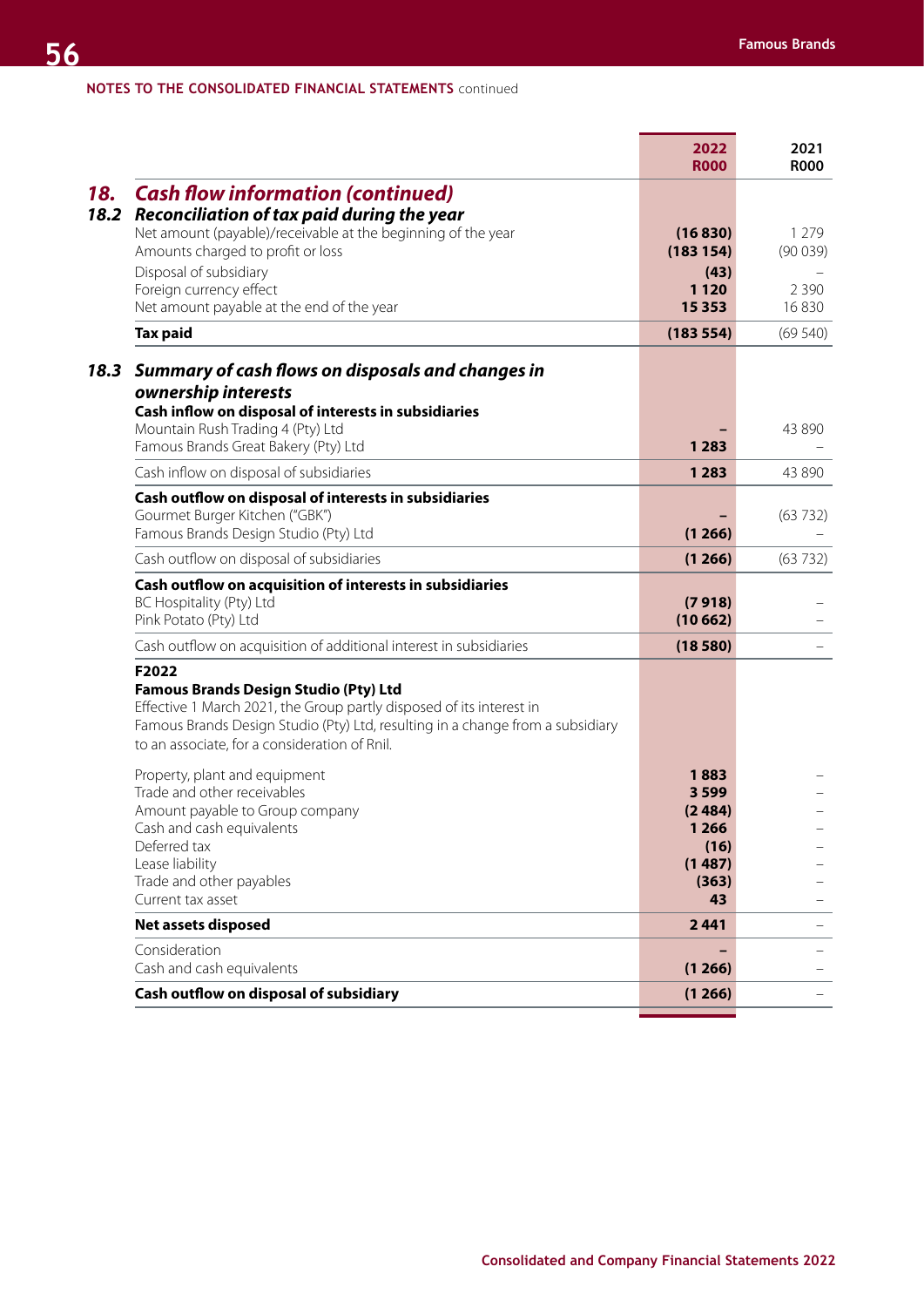|                                                                                                                                                                                                                 | 2022<br><b>R000</b> | 2021<br><b>R000</b> |
|-----------------------------------------------------------------------------------------------------------------------------------------------------------------------------------------------------------------|---------------------|---------------------|
| <b>Cash flow information (continued)</b>                                                                                                                                                                        |                     |                     |
| Summary of cash flows on disposals and changes in<br>ownership interests (continued)<br><b>Famous Brands Great Bakery (Pty) Ltd</b>                                                                             |                     |                     |
| Effective 1 May 2021, the Group disposed of its interest in Famous Brands<br>Great Bakery (Pty) Ltd, for a consideration of R3.6 million.                                                                       |                     |                     |
| Property, plant and equipment<br>Intangible assets                                                                                                                                                              | 6614<br>3845        |                     |
| Trade and other receivables                                                                                                                                                                                     | 1040                |                     |
| Inventory                                                                                                                                                                                                       | 503<br>2 2 8 7      |                     |
| Cash and cash equivalents<br>Deferred tax                                                                                                                                                                       | (174)               |                     |
| Amount payable to Group company                                                                                                                                                                                 | (1165)              |                     |
| Lease liability                                                                                                                                                                                                 | (2190)              |                     |
| Trade and other payables<br><b>Net assets disposed</b>                                                                                                                                                          | (403)<br>10357      |                     |
| Consideration                                                                                                                                                                                                   | 3570                |                     |
| Cash and cash equivalents                                                                                                                                                                                       | (2287)              |                     |
| Cash inflow on disposal of subsidiary                                                                                                                                                                           | 1 2 8 3             |                     |
| <b>BC Hospitality (Pty) Ltd</b><br>Effective 1 May 2021, the Group acquired additional interest in BC Hospitality<br>(Pty) Ltd, for a consideration of R7.9 million.                                            |                     |                     |
| Initial interest acquired<br>Additional interest acquired                                                                                                                                                       | 51%<br>49%          |                     |
|                                                                                                                                                                                                                 | 100%                |                     |
| Non-controlling interest acquired<br>Changes in ownership                                                                                                                                                       | (1568)<br>(6350)    |                     |
| Cash outflow on acquisition of subsidiary                                                                                                                                                                       | (7918)              |                     |
| <b>Pink Potato (Pty) Ltd</b><br>Effective 1 July 2021, the Group acquired additional interest in Pink Potato<br>(Pty) Ltd, for a consideration of R10.7 million.                                                |                     |                     |
| Initial interest acquired<br>Additional interest acquired                                                                                                                                                       | 78%<br>22%          |                     |
|                                                                                                                                                                                                                 | 100%                |                     |
| Non-controlling interest acquired<br>Changes in ownership                                                                                                                                                       | (4420)<br>(6242)    |                     |
| Cash outflow on acquisition of subsidiary                                                                                                                                                                       | (10662)             |                     |
| F2021<br><b>Mountain Rush Trading 4 (Pty) Ltd</b><br>Effective 1 August 2020, the Group disposed of its interest in Mountain Rush<br>Trading 4 (Pty) Ltd.                                                       |                     |                     |
| Cash inflow on disposal of subsidiary                                                                                                                                                                           |                     | 43 890              |
| <b>Gourmet Burger Kitchen (GBK)</b><br>Effective 14 October 2020, GBK was placed into administration in accordance with<br>the insolvency legislation in the UK. The financial results have been disclosed as a |                     |                     |
| discontinued operation as a result of the disposal, detail is provided in note 16.                                                                                                                              |                     |                     |
| Cash outflow on disposal of subsidiary                                                                                                                                                                          |                     | (63732)             |
|                                                                                                                                                                                                                 |                     |                     |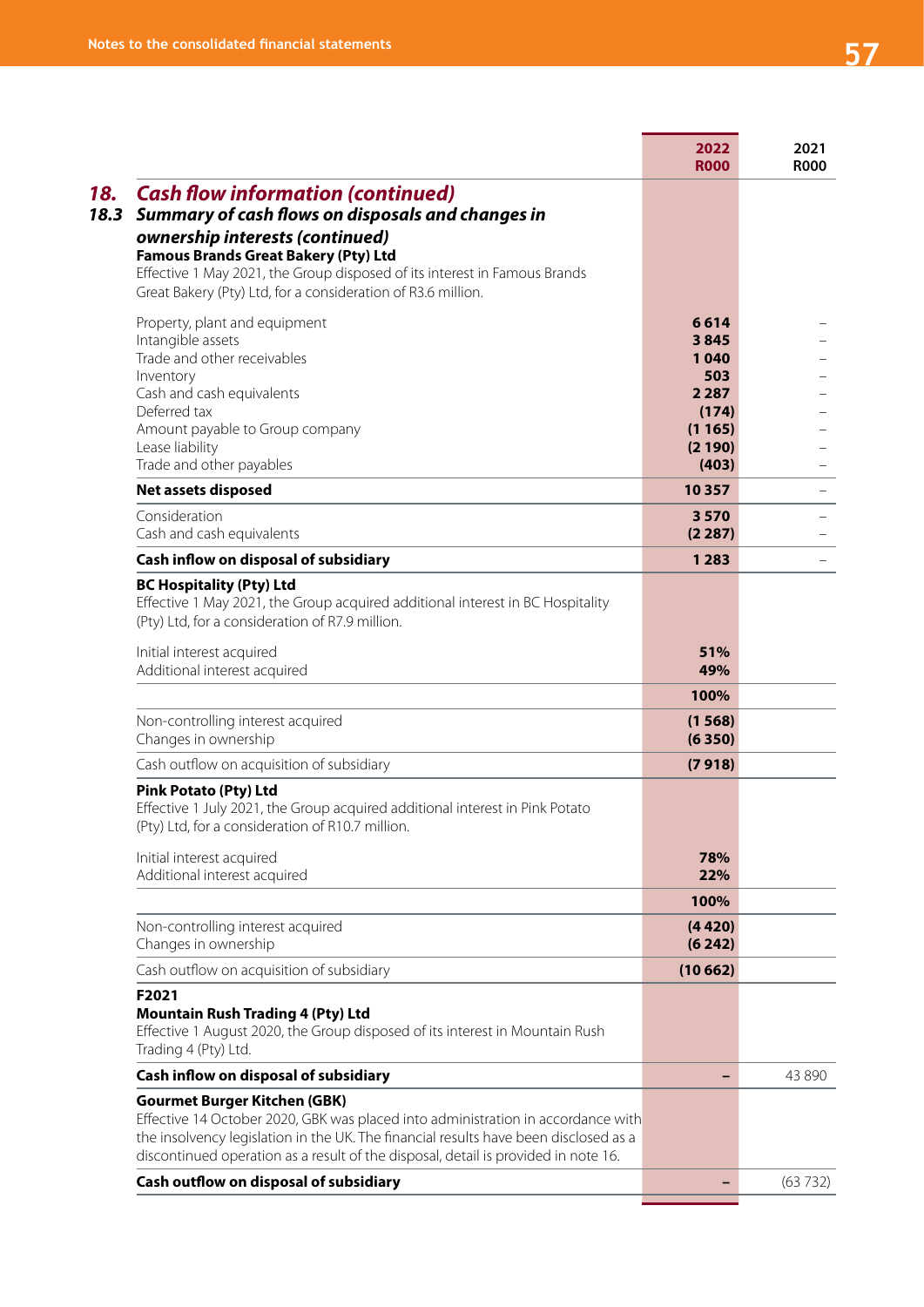|                                                                                                                                      | 2022<br><b>R000</b>                     | 2021<br><b>ROOO</b>                            |
|--------------------------------------------------------------------------------------------------------------------------------------|-----------------------------------------|------------------------------------------------|
| <b>Cash flow information (continued)</b><br>18.<br>Liabilities from financing activities reconciliation<br>18.4<br><b>Borrowings</b> |                                         |                                                |
| Carrying value at beginning of the year<br>Borrowings raised<br>Borrowings repaid<br>Other changes*                                  | 1469012<br>24 8 8 3<br>(357 561)<br>962 | 1 677 437<br>3 228 867<br>(3417170)<br>(20122) |
| <b>Balance at end of the year</b>                                                                                                    | 1 137 296                               | 1469012                                        |
| * Other changes include movement in non-cash movements and interest payments included<br>in finance costs.                           |                                         |                                                |
| Non-controlling shareholder loans<br>Carrying value at beginning of the year<br>Loan (repaid)/received                               | 1692<br>(836)                           | 601<br>1091                                    |
| <b>Balance at end of the year</b>                                                                                                    | 856                                     | 1692                                           |

# *19. Contingent liabilities*

Refer to Note 10 *Borrowings* for other guarantees and facilities in the Group.

The Group has issued R20 million (2021: R20 million) suretyship in favour of First Rand Bank Limited to secure the banking facilities entered into by certain subsidiary companies.

|      |                                                                           | 2022<br><b>ROOO</b> | 2021<br><b>ROOO</b> |
|------|---------------------------------------------------------------------------|---------------------|---------------------|
| 20.  | <b>Commitments</b>                                                        |                     |                     |
| 20.1 | <b>Operating leases</b>                                                   |                     |                     |
|      | The net future minimum rentals due under operating leases are as follows: |                     |                     |
|      | The gross minimum rentals due under short-term leases                     | 1666                |                     |
|      |                                                                           | 1666                |                     |
|      | The gross future minimum rentals due are repayable as follows:            |                     |                     |
|      | Payable within the next 12 months                                         | 898                 |                     |
|      | Payable within $2 - 5$ years                                              | 768                 |                     |
|      |                                                                           | 1666                |                     |
|      |                                                                           |                     |                     |

*Refer to note 4 for more information relating to commitments related to leases accounted for in terms of IFRS 16.*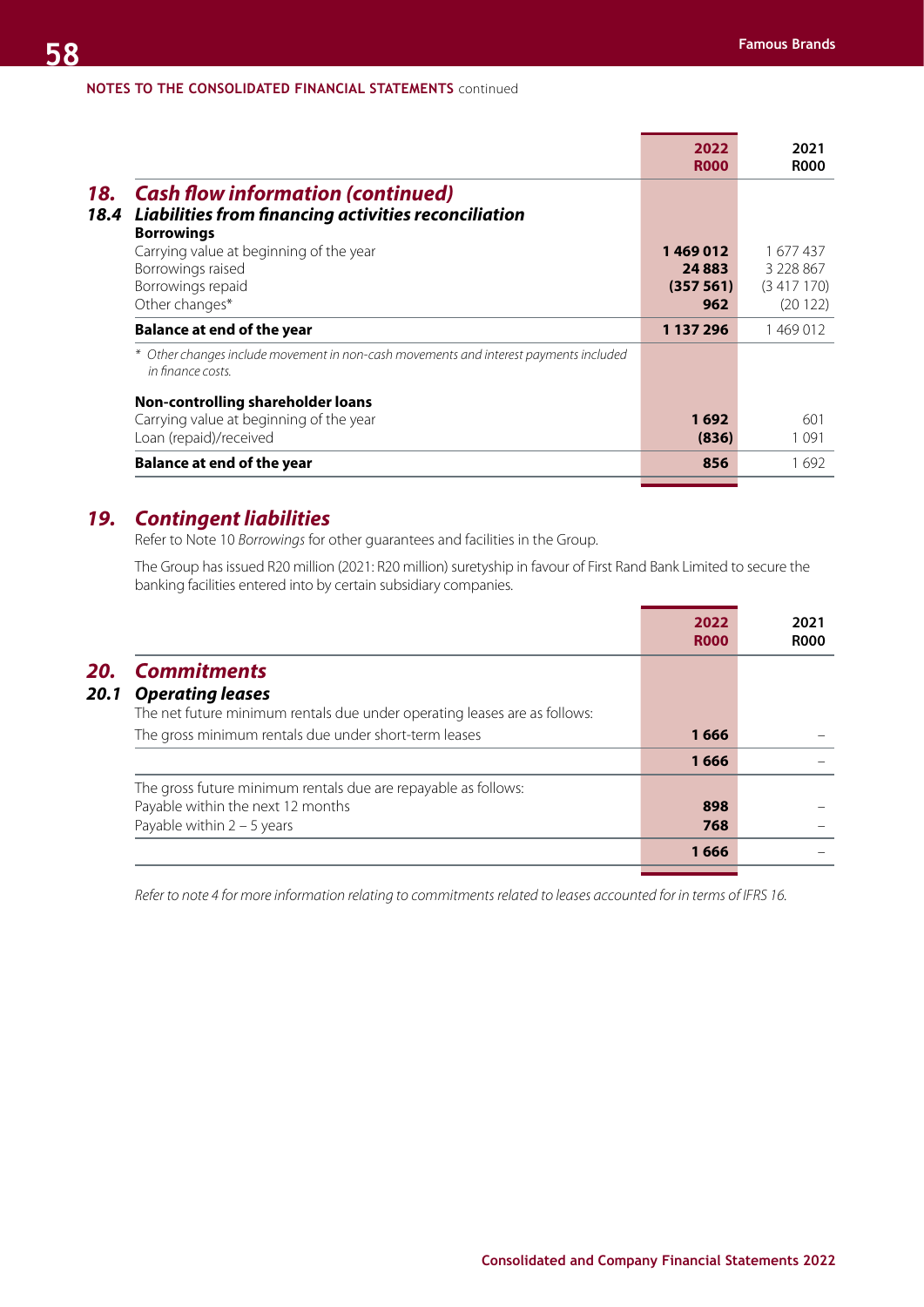|                                                   | 2022<br><b>R000</b>             | 2021<br><b>R000</b> |
|---------------------------------------------------|---------------------------------|---------------------|
| <b>Commitments (continued)</b>                    |                                 |                     |
|                                                   |                                 |                     |
| Approved by the directors but not contracted for* | 238896                          | 167 599             |
|                                                   | 20.<br>20.2 Capital expenditure |                     |

This capital expenditure relates to additions and improvements to production facilities, motor vehicles, franchise incentives, computer equipment and furniture and fittings.

This expenditure will be financed by existing borrowing facilities and internally generated funds.

*\* Prior year figure revised to exclude right-of-use assets.*

## *21. Retirement benefit plans*

Employees within the Group are members of 22 (2021: 13) provident funds and 1 pension fund (2021: 1). 15 funds are administered by Sygnia Group, 1 fund by Borwa Financial Services and 6 by Sanlam. Each fund provides benefits on a defined contribution basis. The funds are subject to the Pension Funds Act of 1956, as amended. All employees of the Group are eligible to be members of the funds. As at 28 February 2022, the membership of the funds was 1 826 (2021: 1 840) employees. The Group's contribution to the provident funds for the year was R44 million (2021: R15 million). The Group applied for a contribution holiday in the prior financial year from May 2020 to February 2021, and in the current financial year from July 2021 to September 2021, hence the significant increase in contributions in the current year when compared to the prior year. The market value of the investments of the various funds as at 28 February 2022 was R303 million (2021: R278 million).

|     |                                                                        | <b>Beneficial</b><br>direct<br>interest<br>'000' | 2022<br><b>Beneficial</b><br><i>indirect</i><br><i>interest</i><br>'000' | <b>Total</b><br>'000' | <b>Beneficial</b><br>direct<br>interest<br>'000 | 2021<br><b>Beneficial</b><br>indirect<br>interest<br>'000' | <b>Total</b><br>'000' |
|-----|------------------------------------------------------------------------|--------------------------------------------------|--------------------------------------------------------------------------|-----------------------|-------------------------------------------------|------------------------------------------------------------|-----------------------|
| 22. | Directors'<br><i>interests</i><br><i>in shares</i><br><b>Executive</b> |                                                  |                                                                          |                       |                                                 |                                                            |                       |
|     | Mr DP Hele<br>Ms K Ntlha*                                              | 89<br>-                                          |                                                                          | 89<br>-               | 89<br>8                                         |                                                            | 89<br>8               |
|     | <b>Non-executive</b><br>Mr N Halamandaris<br>Mr JL Halamandres         | 606<br>1908                                      | 6829<br>6                                                                | 7435<br>1914          | 616<br>1870                                     | 6829<br>5                                                  | 7445<br>1875          |
|     |                                                                        | 2603                                             | 6835                                                                     | 9438                  | 2 5 8 3                                         | 6834                                                       | 9417                  |

*\* Ms K Ntlha resigned in November 2021.*

No director has any non-beneficial interest in the ordinary shares of the company.

The Group has not been advised of any changes in the above interests of the directors between the end of the financial year and date of approval of the report.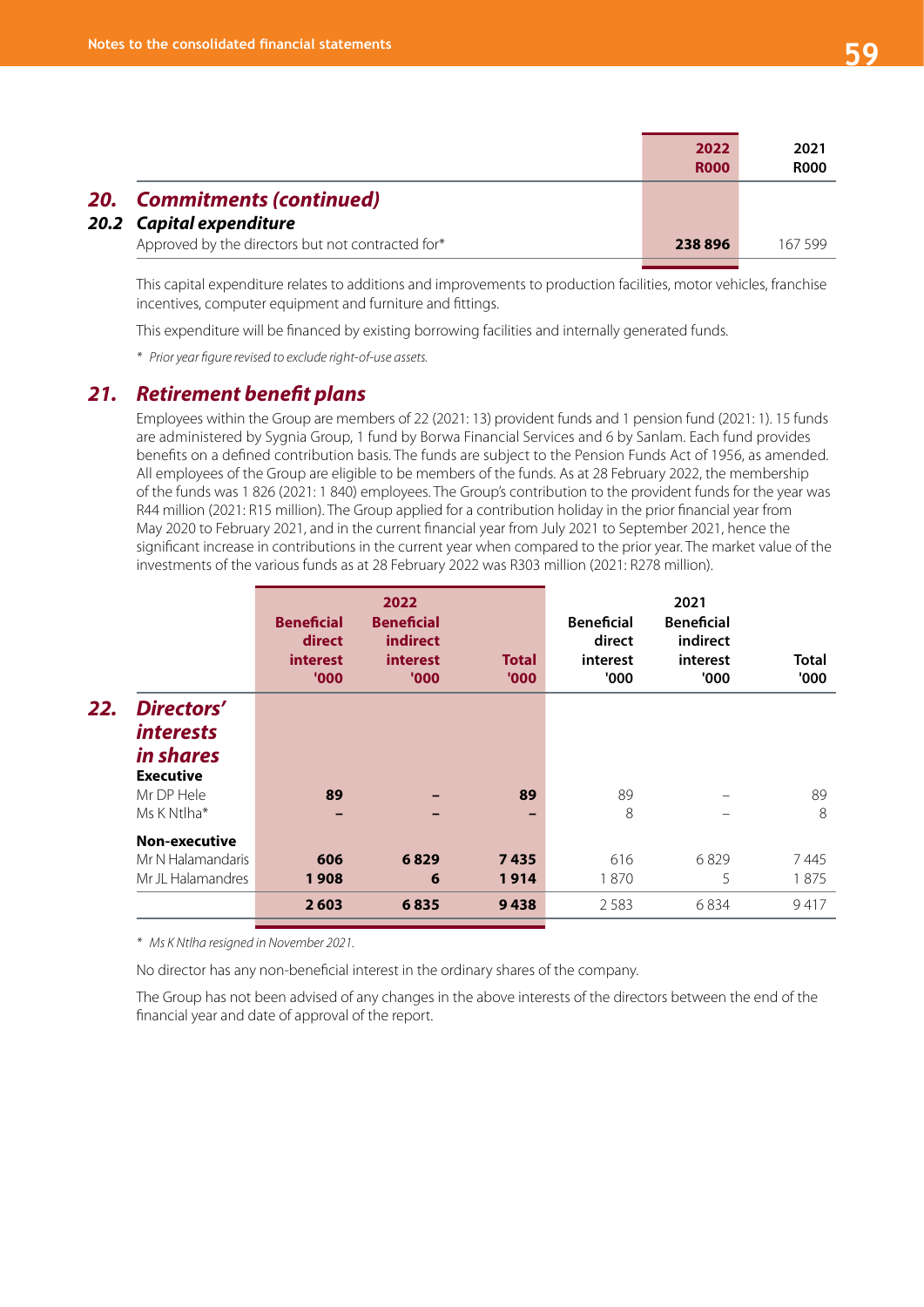|                                                              |                   |                                     |                               | <b>Provident</b>              | <b>Other</b>             |                             |
|--------------------------------------------------------------|-------------------|-------------------------------------|-------------------------------|-------------------------------|--------------------------|-----------------------------|
|                                                              | For               |                                     |                               | fund                          | benefits                 |                             |
|                                                              | services as       | Re-                                 |                               | contri-                       | and                      |                             |
|                                                              | <b>R000</b>       | directors muneration<br><b>R000</b> | <b>Bonuses</b><br><b>R000</b> | <b>butions</b><br><b>R000</b> | payments<br><b>R000</b>  | <b>Total</b><br><b>R000</b> |
|                                                              |                   |                                     |                               |                               |                          |                             |
| <b>Directors'</b><br><b>remuneration</b><br>28 February 2022 |                   |                                     |                               |                               |                          |                             |
| <b>Executive</b>                                             |                   | 9947                                | 1068                          | 513                           | 386                      | 11914                       |
| Mr DP Hele                                                   |                   | 4861                                | 1068                          | 348                           | 343                      | 6620                        |
| Ms K Ntlha*                                                  |                   | 3 0 4 4                             |                               | 165                           | 43                       | 3 2 5 2                     |
| Mr DJ Fredericks*                                            |                   | 2042                                |                               |                               |                          | 2042                        |
| <b>Non-executive</b>                                         | 5 5 3 4           |                                     | -                             |                               | 22                       | 5 5 5 6                     |
| Mr NJ Adami                                                  | 632               |                                     |                               |                               | -                        | 632                         |
| Mr CH Boulle                                                 | 853               |                                     |                               |                               |                          | 853                         |
| Ms SL Botha                                                  | 1009              |                                     |                               |                               |                          | 1009                        |
| Mr DJ Fredericks                                             | 314               |                                     |                               |                               |                          | 314                         |
| Mr AK Maditse                                                | 652               |                                     |                               |                               |                          | 652                         |
| Mr N Halamandaris                                            | 672               |                                     |                               |                               |                          | 672                         |
| Mr JL Halamandres<br>Ms F Petersen-Cook**                    | 389<br>505        |                                     |                               |                               | 22                       | 389<br>527                  |
| Ms B Mathe**                                                 | 183               |                                     |                               |                               |                          | 183                         |
| Ms TE Mashilwane***                                          | 325               |                                     |                               |                               |                          | 325                         |
|                                                              |                   |                                     |                               |                               |                          |                             |
|                                                              | 5 5 3 4           | 9947                                | 1068                          | 513                           | 408                      | 17470                       |
| Less: Paid by subsidiaries                                   |                   | (9947)                              | (1068)                        | (513)                         | (386)                    | (11914)                     |
|                                                              | 5 5 3 4           |                                     |                               |                               | 22                       | 5 5 5 6                     |
| 29 February 2021                                             |                   |                                     |                               |                               |                          |                             |
| <b>Executive</b>                                             |                   | 6972                                | 3 8 0 8                       | 495                           | 2 0 0 7                  | 13 2 8 2                    |
| Mr DP Hele                                                   |                   | 4 3 7 1                             | 2938                          | 419                           | 1563                     | 9291                        |
| Ms K Ntlha                                                   |                   | 2601                                | 870                           | 76                            | 444                      | 3 9 9 1                     |
| <b>Non-executive</b>                                         | 4331              |                                     | $\overline{\phantom{0}}$      | $\qquad \qquad -$             | $\overline{\phantom{0}}$ | 4 3 3 1                     |
|                                                              |                   |                                     |                               |                               |                          |                             |
| Mr NJ Adami                                                  | 567               |                                     |                               |                               |                          | 567                         |
| Mr CH Boulle                                                 | 585<br>911        |                                     |                               |                               |                          | 585                         |
| Ms SL Botha<br>Mr DJ Fredericks                              | 445               |                                     |                               |                               |                          | 911<br>445                  |
| Mr AK Maditse                                                | 507               |                                     |                               |                               |                          | 507                         |
| Mr N Halamandaris                                            | 502               |                                     |                               |                               |                          | 502                         |
| Mr JL Halamandres                                            | 238               |                                     |                               |                               |                          | 238                         |
| Ms TE Mashilwane                                             | 576               |                                     |                               |                               |                          | 576                         |
|                                                              |                   |                                     |                               |                               |                          |                             |
|                                                              | 4331              | 6972                                | 3 8 0 8                       | 495                           | 2007                     | 17613                       |
| Less: Paid by subsidiaries                                   | $\qquad \qquad -$ | (6972)                              | (3808)                        | (495)                         | (2007)                   | (13 282)                    |
|                                                              | 4331              |                                     |                               |                               |                          | 4 3 3 1                     |

*\* Ms K Ntlha resigned in November 2021 and Mr DJ Fredericks was appointed thereafter.* 

*\*\* Ms F Petersen-Cook was appointed in June 2021 and Ms B Mathe was appointed in October 2021.* 

*\*\*\*Ms TE Mashilwane resigned in July 2021.*

Directors' remuneration is only reflected from the date upon which an appointment commences and up to the date of resignation. Performance bonuses are disclosed in relation to the bonus paid during the review period.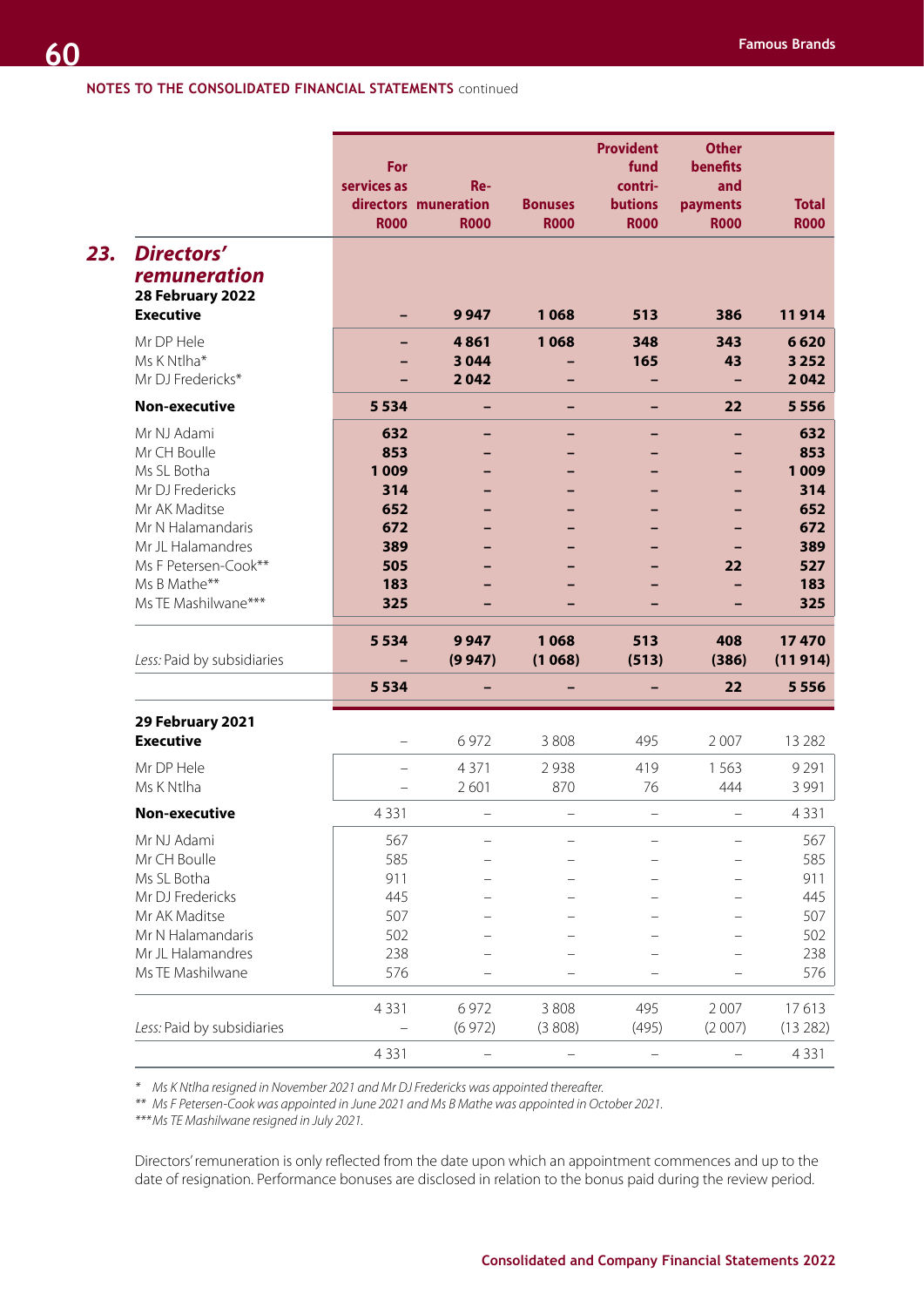# *23. Directors' remuneration (continued)*

The following amounts, which have not been included in the remuneration above, were recognised in line with IFRS 2 S*hare-based payments:*

|                          | <b>Share</b><br><b>Appreciation</b><br><b>Rights</b> | <b>Retention</b><br><b>Shares</b><br>2022 | <b>Total</b> | <b>Share</b><br>Appreciation<br><b>Rights</b> | Retention<br><b>Shares</b><br>2021 | <b>Total</b> |
|--------------------------|------------------------------------------------------|-------------------------------------------|--------------|-----------------------------------------------|------------------------------------|--------------|
|                          | <b>ROOO</b>                                          | <b>R000</b>                               | <b>ROOO</b>  | <b>ROOO</b>                                   | <b>ROOO</b>                        | <b>ROOO</b>  |
| Mr DP Hele<br>Ms K Ntlha | 3816<br>-                                            | 1052                                      | 4868         | 2 2 6 9<br>996                                | 1589<br>576                        | 3858<br>1572 |
|                          | 3816                                                 | 1052                                      | 4868         | 3 2 6 5                                       | 2 1 6 5                            | 5430         |

## *24. Related party transactions*

The Group, in the ordinary course of business, entered into various transactions with related parties.

### *24.1 Franchise agreements*

A non-executive director of Famous Brands Limited, has interests in 1 (2021: 1) franchised outlet (Mythos Waterfall). Franchise fees and product sales have been charged under terms and conditions no more favourable than those entered into with third parties.

### *24.2 Lease agreements*

The Group has entered into a lease agreement with an entity, Steers Properties, of which one of the non-executive directors serves as a director. The transaction was concluded at market-related rates prevailing at the time of entering into the transaction.

### *24.3 Supply agreements*

The Group has entered into a supply agreement with an entity, New Style Pork, of which one of the non-executive directors serves as a director. All products purchased were concluded at market-related prices.

### *24.4 Advertising fees*

Advertising fees have been paid to an associate, Sauce Advertising. The transactions were conducted at marketrelated fees prevailing at the time of entering into the transactions.

## *24.5 Design fees paid to associate*

Design fees for the restaurant layout have been paid to an associate, Famous Brands Design Studio. The transactions were conducted at market-related fees prevailing at the time of entering into the transactions.

| Details of transactions and balances with related party entities | 2022<br><b>ROOO</b> | 2021<br><b>R000</b> |
|------------------------------------------------------------------|---------------------|---------------------|
| <b>Transactions for the year</b>                                 |                     |                     |
| Franchise fee revenue                                            | 777                 | 572                 |
| Sale of products                                                 | 24 0 34             |                     |
| Lease payments                                                   | 19 2 9 0            | 17944               |
| Purchase of product                                              | 13508               | 14 5 9 3            |
| Advertising fees paid to associate                               | 86 193              | 76.590              |
| Design fees paid to associate                                    | 15475               |                     |
| Dividends declared by associate companies                        | 5888                | 4070                |
| <b>Balances with related parties</b>                             |                     |                     |
| Loans receivable from related parties*                           | 11 269              |                     |
| Trade payables to related parties                                | 14 3 8 8            | 4722                |
| Trade receivables from related parties                           | 1087                |                     |

*\* The loans have no fixed repayment period and are interest free.*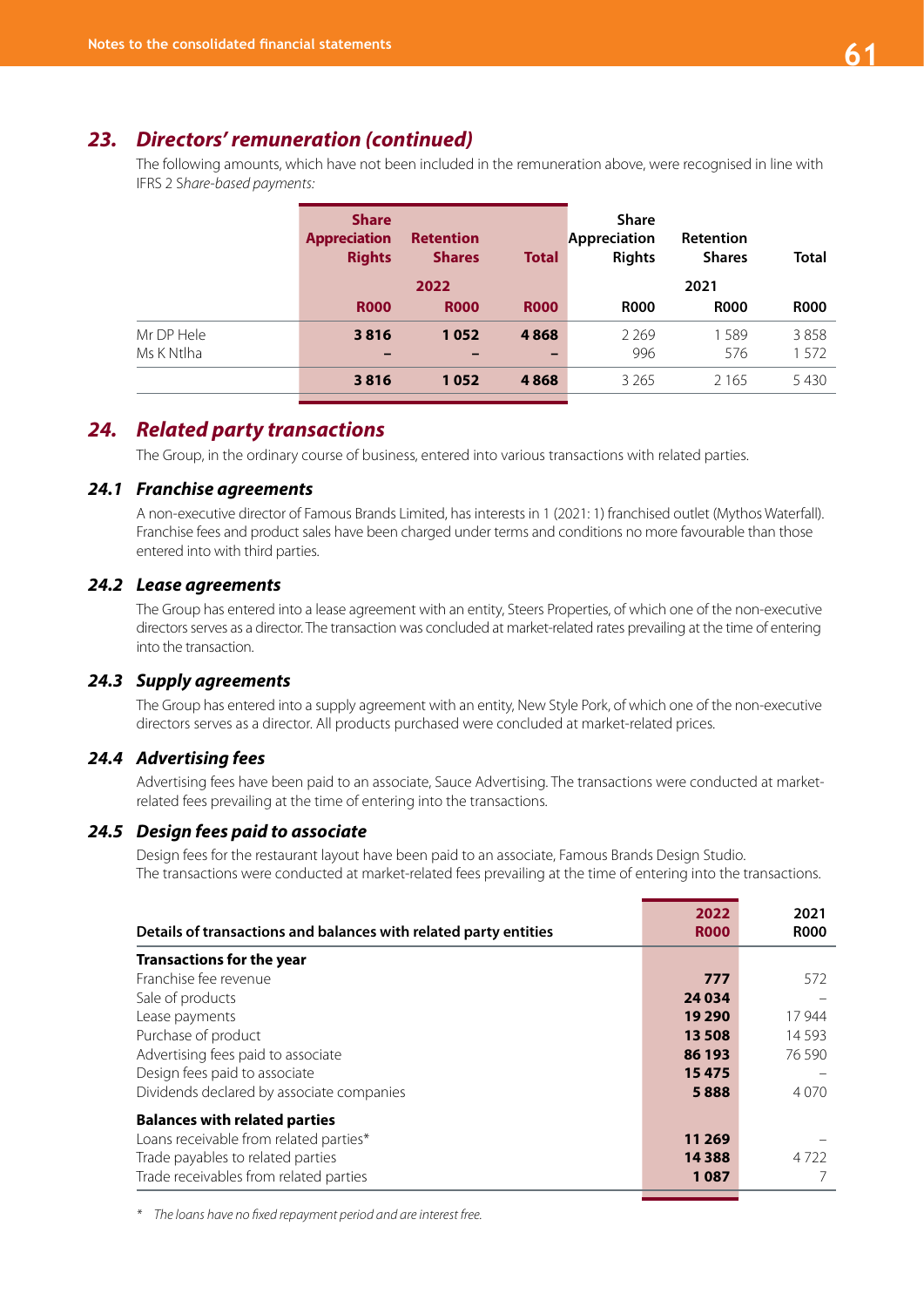|     |                                                                                      | 2022<br><b>R000</b> | 2021<br><b>ROOO</b> |
|-----|--------------------------------------------------------------------------------------|---------------------|---------------------|
| 24. | <b>Related party transactions (continued)</b><br>24.6 Commitments to related parties |                     |                     |
|     | The aggregate future commitments to related parties are as follows:                  | 56 582              | 75873               |
|     | Payable within the next twelve months<br>Payable within two to five years            | 20736<br>35846      | 19 290<br>56 583    |

### *24.7 Remuneration Directors' remuneration*

The remuneration for directors of the holding company paid during the year by subsidiaries within the Group has been disclosed in Note 23 *Directors remuneration*. Executive directors are defined as key management.

|      |                                                                                                                             | Share capital<br>Interest |                    | <b>Cost of investment</b><br>in shares |                   | <b>Amounts owing</b><br>by/(to) subsidiaries |                     |                     |                     |
|------|-----------------------------------------------------------------------------------------------------------------------------|---------------------------|--------------------|----------------------------------------|-------------------|----------------------------------------------|---------------------|---------------------|---------------------|
|      |                                                                                                                             | 2022<br>R                 | 2021<br>R          | 2022<br>$\frac{9}{6}$                  | 2021<br>$\%$      | 2022<br><b>R000</b>                          | 2021<br><b>R000</b> | 2022<br><b>R000</b> | 2021<br><b>R000</b> |
| 25.  | <b>Schedule of</b><br><i>investments</i><br>in subsidiaries<br>and associates                                               |                           |                    |                                        |                   |                                              |                     |                     |                     |
| 25.1 | <b>Direct subsidiaries</b><br>Debonairs Pizza (Pty) Ltd <sup>3</sup><br>Famous Brands Management                            | 100                       | 100                | 100                                    | 100               | 110                                          | 110                 |                     |                     |
|      | Company (Pty) Ltd <sup>1</sup>                                                                                              | 100                       | 100                | 100                                    | 100               | 260 182                                      | 219 084             | (273826)            | (266 734)           |
|      | Fishaways (Pty) Ltd <sup>3</sup><br>Mugg & Bean Franchising (Pty) Ltd <sup>3</sup><br>Pleasure Foods (Pty) Ltd <sup>4</sup> | 2000<br>101<br>800        | 2000<br>101<br>800 | 100<br>100<br>100                      | 100<br>100<br>100 | 2 2 6 9<br>100 000                           | 2269<br>100 000     |                     |                     |
|      | Pleasure Foods Intellectual<br>Property Company (Pty) Ltd <sup>3</sup>                                                      | 800                       | 800                | 100                                    | 100               | 107499                                       | 107499              |                     |                     |
|      | Pleasure Foods Property<br>Holdings 1 (Pty) Ltd <sup>1</sup><br>Steers (Pty) Ltd <sup>3</sup>                               | 100<br>200                | 100<br>200         | 100<br>100                             | 100<br>100        | 6 2 4 3                                      | 6 2 4 3             | (16698)             | (16698)             |
|      | The Famous Brands Share<br>Incentive Trust <sup>1</sup>                                                                     |                           | $\qquad \qquad -$  | 100                                    | 100               |                                              |                     |                     | 6118                |

*Main business:*

*1. Franchisor, product manufacture, distribution, management and/or administration*

*2. Offshore holding company*

*3. Trademark owner*

*4. Dormant*

*5. Deregistered or sold or administration*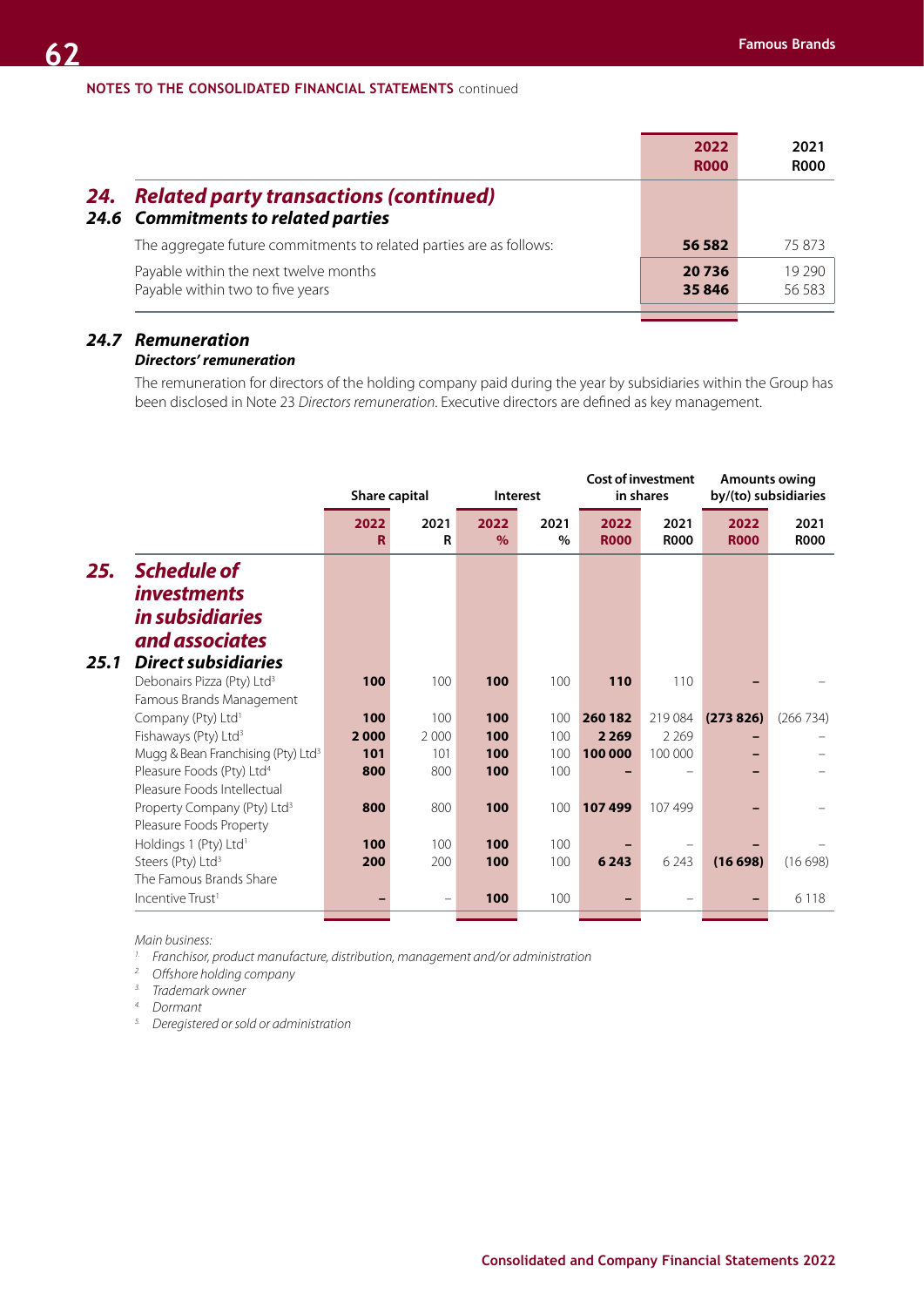|      |                                                 | Share capital<br>Interest |                          | Cost of investment<br>in shares |              | <b>Amounts owing</b><br>by/(to) subsidiaries |                     |                     |                     |
|------|-------------------------------------------------|---------------------------|--------------------------|---------------------------------|--------------|----------------------------------------------|---------------------|---------------------|---------------------|
|      |                                                 | 2022<br>$\mathbf R$       | 2021<br>R                | 2022<br>$\%$                    | 2021<br>$\%$ | 2022<br><b>R000</b>                          | 2021<br><b>R000</b> | 2022<br><b>R000</b> | 2021<br><b>R000</b> |
| 25.  | <b>Schedule of</b><br><i>investments in</i>     |                           |                          |                                 |              |                                              |                     |                     |                     |
|      | <b>subsidiaries</b><br>and associates           |                           |                          |                                 |              |                                              |                     |                     |                     |
|      | (continued)                                     |                           |                          |                                 |              |                                              |                     |                     |                     |
| 25.2 | <b>Indirect subsidiaries</b>                    |                           |                          |                                 |              |                                              |                     |                     |                     |
|      | 4 E Holdings (Pty) Ltd <sup>3</sup>             | 120                       | 120                      | 100                             | 100          |                                              |                     |                     |                     |
|      | BC Hospitality (Lupa) <sup>1</sup>              | 100                       | 100                      | 100                             | 51           |                                              |                     |                     |                     |
|      | Cater Chain Foodservices (Pty) Ltd <sup>1</sup> | 100                       | 100                      | 75                              | 75           |                                              |                     |                     |                     |
|      | Dial n Dine (Pty) Ltd <sup>1</sup>              | 4900000                   | 4 900 000                | 60                              | 60           |                                              |                     |                     |                     |
|      | Famous Brands Cheese                            |                           |                          |                                 |              |                                              |                     |                     |                     |
|      | Company (Pty) Ltd <sup>1</sup>                  | 100                       | 100                      | 51                              | 51           |                                              |                     |                     |                     |
|      | Famous Brands Design                            |                           |                          |                                 |              |                                              |                     |                     |                     |
|      | Studio (Pty) Ltd <sup>5</sup>                   |                           | 182 768                  |                                 | 60           |                                              |                     |                     |                     |
|      | Famous Brands Franchising                       |                           |                          |                                 |              |                                              |                     |                     |                     |
|      | Kenya Limited <sup>1</sup>                      | 19 385 867                | 3750000                  | 100                             | 100          |                                              |                     |                     |                     |
|      | Famous Brands Group                             |                           |                          |                                 |              |                                              |                     |                     |                     |
|      | (Zambia) Limited <sup>1</sup>                   | 11 373                    | $\overline{\phantom{0}}$ | 100                             | 100          |                                              |                     |                     |                     |
|      | Famous Brands Lilongwe <sup>1</sup>             |                           |                          | 100                             | 100          |                                              |                     |                     |                     |
|      | Famous Brands Logistics                         |                           |                          |                                 |              |                                              |                     |                     |                     |
|      | Company (Pty) Ltd <sup>4</sup>                  |                           |                          | 100                             | 100          |                                              |                     |                     |                     |
|      | Coolsite Trading (Pty) Ltd <sup>4</sup>         | 7418466                   | 7 418 466                | 70                              | 70           |                                              |                     |                     |                     |
|      | Chilango (Pty) Ltd <sup>1</sup>                 | 1 000                     | 1 0 0 0                  | 51                              | 51           |                                              |                     |                     |                     |
|      | Creative Coffee Franchise                       |                           |                          |                                 |              |                                              |                     |                     |                     |
|      | Systems (Pty) Ltd <sup>1</sup>                  | 750 100                   | 100                      | 100                             | 100          |                                              |                     |                     |                     |
|      | Famous Brands Coffee                            |                           |                          |                                 |              |                                              |                     |                     |                     |
|      | Company (Pty)Ltd <sup>1</sup>                   | 100                       | 100                      | 62                              | 62           |                                              |                     |                     |                     |
|      | Famous Brands Great Bakery                      |                           |                          |                                 |              |                                              |                     |                     |                     |
|      | Company (Pty) Ltd <sup>5</sup>                  |                           | 100                      |                                 | 51           |                                              |                     |                     |                     |
|      | Gorilla Holdings Limited <sup>2</sup>           |                           |                          | 100                             | 100          |                                              |                     |                     |                     |
|      | FB Signature Brands (Pty) Ltd <sup>1</sup>      | 32 000 000                | 32 000 000               | 100                             | 100          |                                              | $\equiv$            |                     |                     |
|      | Lamberts Bay Foods (Pty) Ltd <sup>1</sup>       | 52700                     | 52 700                   | 100                             | 100          |                                              |                     |                     |                     |
|      | Lunar Thought Trading (Pty) Ltd <sup>1</sup>    |                           |                          | 100                             | 100          |                                              |                     |                     |                     |
|      | Marble Olympia Trading (Pty) Ltd <sup>1</sup>   |                           |                          | 100                             | 100          |                                              |                     |                     |                     |
|      | Marathon Holdings (Pty) Ltd <sup>1</sup>        | 32 595 715 32 595 715     |                          | 92.5                            | 92.5         |                                              |                     |                     |                     |

*Main business:*

*1. Franchisor, product manufacture, distribution, management and/or administration*

*2. Offshore holding company*

*3. Trademark owner*

*4. Dormant*

*5. Deregistered or sold or administration*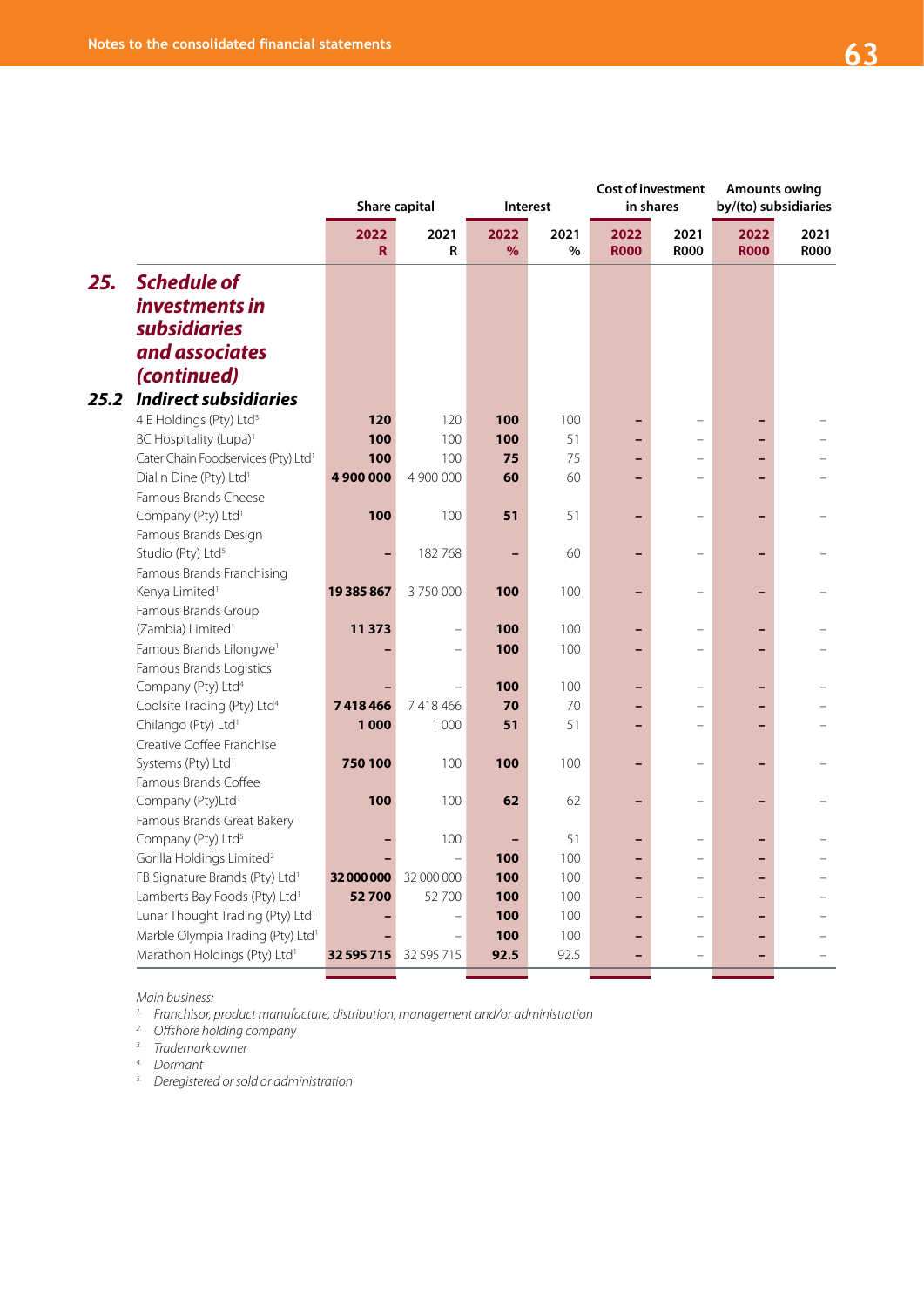|      |                                                                                                     |                |                |              |              | <b>Cost of investment</b> |                     | <b>Amounts owing</b> |                      |
|------|-----------------------------------------------------------------------------------------------------|----------------|----------------|--------------|--------------|---------------------------|---------------------|----------------------|----------------------|
|      |                                                                                                     |                | Share capital  |              | Interest     |                           | in shares           |                      | by/(to) subsidiaries |
|      |                                                                                                     | 2022<br>R.     | 2021<br>R      | 2022<br>$\%$ | 2021<br>$\%$ | 2022<br><b>R000</b>       | 2021<br><b>R000</b> | 2022<br><b>R000</b>  | 2021<br><b>R000</b>  |
| 25.  | <b>Schedule of</b><br><i>investments in</i><br><b>subsidiaries</b><br>and associates<br>(continued) |                |                |              |              |                           |                     |                      |                      |
| 25.2 | <b>Indirect subsidiaries</b>                                                                        |                |                |              |              |                           |                     |                      |                      |
|      | (continued)                                                                                         |                |                |              |              |                           |                     |                      |                      |
|      | Mountain Rush Trading 4 (Pty) Ltd <sup>5</sup>                                                      |                |                |              |              |                           |                     |                      |                      |
|      | Opal Octopus Trading (Pty) Ltd <sup>1</sup>                                                         |                |                | 100          | 100          |                           |                     |                      |                      |
|      | Pink Potato Trading 103 (Pty) Ltd <sup>1</sup>                                                      | 87             | 100            | 75           | 78           |                           |                     |                      |                      |
|      | Quickstep Investment 10 (Pty) Ltd <sup>4</sup>                                                      | 1 0 0 0        | 1 0 0 0        | 100          | 100          |                           |                     |                      |                      |
|      | Retail Group Botswana <sup>1</sup>                                                                  | 122            | 122            | 51           | 51           |                           |                     |                      |                      |
|      | Rising Rapids Trade and<br>Invest (Pty) Ltd <sup>1</sup>                                            |                |                | 100          | 100          |                           |                     |                      |                      |
|      | Sapphire Stag Trade and<br>Invest (Pty) Ltd <sup>1</sup>                                            | 3 296 507      |                | 100          | 100          |                           |                     |                      |                      |
|      | Souldance Holdings 11 (Pty) Ltd <sup>1</sup>                                                        | 100            | 100            | 100          | 100          |                           |                     |                      |                      |
|      | Vovo Telo Bakery and Café (Pty) Ltd <sup>1</sup>                                                    | 1 0 0 0        | 1 0 0 0        | 100          | 100          |                           |                     |                      |                      |
|      | Venus Solutions Ltd <sup>2</sup>                                                                    | 42613784       | 42 613 784     | 100          | 100          |                           |                     |                      |                      |
|      | Wakaberry™ Holdings (Pty) Ltd <sup>4</sup>                                                          | 1 0 0 0        | 1 0 0 0        | 100          | 100          |                           |                     |                      |                      |
|      | Wimpy Marketing Fund (Pty) Ltd <sup>4</sup>                                                         | $\overline{2}$ | $\overline{2}$ | 100          | 100          |                           |                     |                      |                      |
|      |                                                                                                     |                |                |              |              | 476 303                   | 435 205             | (290524)             | (277314)             |
|      |                                                                                                     |                |                |              |              |                           |                     |                      |                      |

All the above subsidiaries are incorporated in South Africa, except for Famous Brands UK Limited and Venus Solutions Limited (incorporated in the United Kingdom), Retail Group Botswana (incorporated in Botswana), Famous Brands Lilongwe (incorporated in Malawi), Gorilla Holdings Limited (incorporated in Mauritius) and Famous Brands Franchising Kenya Limited (Incorporated in Kenya).

*Main business:*

- *2. Offshore holding company*
- *3. Trademark owner*
- *4. Dormant*
- *5. Deregistered or sold or administration*

|      |                             |                           | Place of      |             | Effective      | 2022            | 2021     |
|------|-----------------------------|---------------------------|---------------|-------------|----------------|-----------------|----------|
|      |                             | Principal                 | incorporation |             | date of        | <b>Interest</b> | Interest |
|      |                             | activity                  | and operation | Year end    | acquisition    | $\%$            | $\%$     |
| 25.3 | <b>Associates</b>           |                           |               |             |                |                 |          |
|      | UAC Restaurants I td        | Ouick service restaurants | Nigeria       | 31 December | 1 October 2013 | 49              | 49       |
|      | Sauce Advertising (Pty) Ltd | Advertising               | South Africa  | 28 February | 1 March 2013   | 37              | 37       |
|      | Famous Brands Design        |                           |               |             |                |                 |          |
|      | Studio (Pty) Ltd            | Store design              | South Africa  | 28 February | 1 March 2021   | 48.5            |          |
|      | FoodConnect (Pty) Ltd       | <b>Distribution</b>       | South Africa  | 28 February | June 2018      | 49              | 49       |
|      |                             |                           |               |             |                |                 |          |

*<sup>1.</sup> Franchisor, product manufacture, distribution, management and/or administration*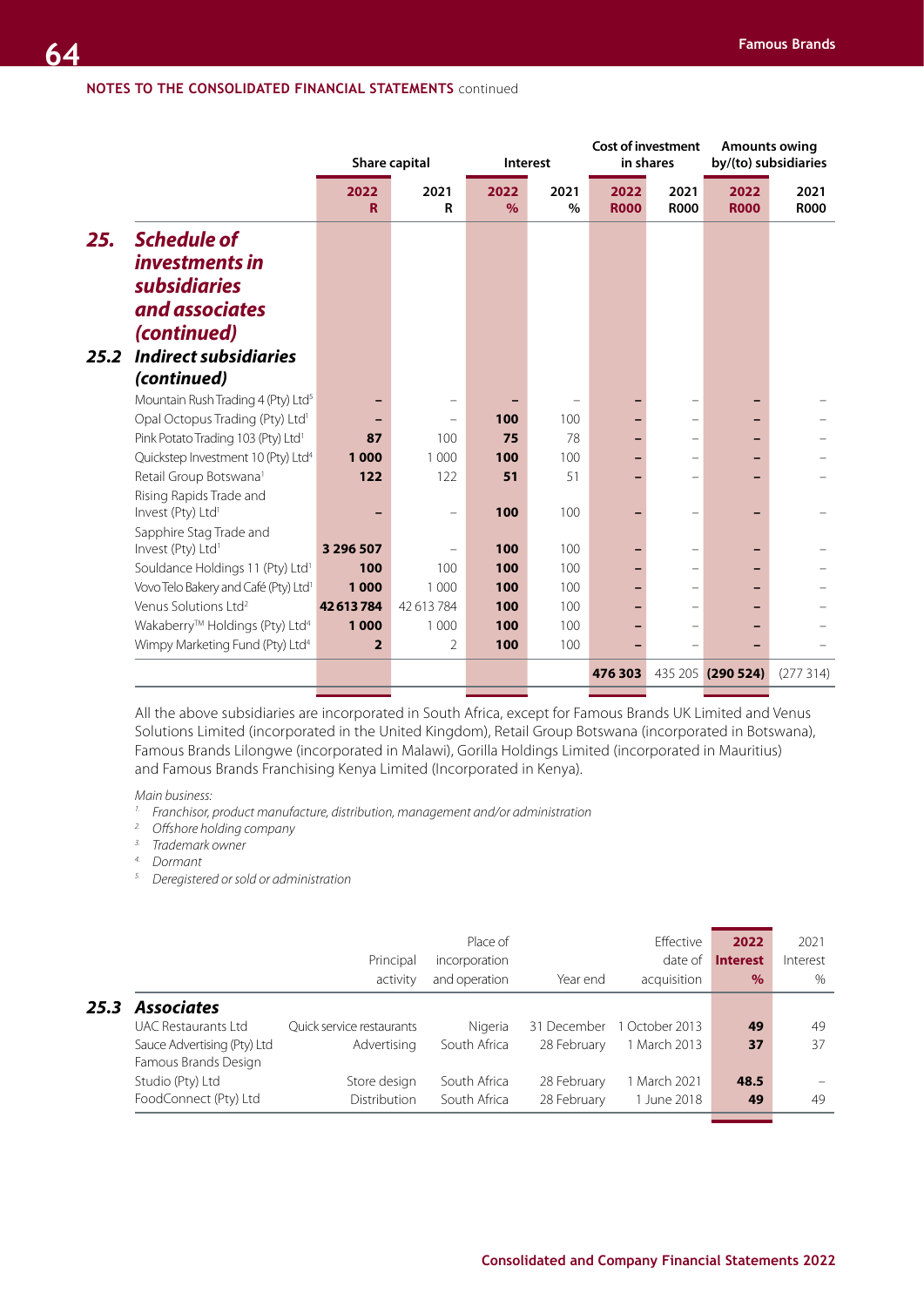# *25. Schedule of investments in subsidiaries and associates (continued)*

## *25.4 Investment in subsidiaries with material non-controlling interests (continued) Famous Brands Coffee Company (Pty) Ltd*

Famous Brands Limited has an indirect interest of 62% in Famous Brands Coffee Company (Pty) Ltd, a company involved in the production of coffee. The company's principal place of business is 38 Rietspruit St, Sunderland Ridge, Centurion, Gauteng. The information below summarises the financial position and performance of the subsidiary:

|                                                           | 2022<br><b>ROOO</b> | 2021<br><b>R000</b> |
|-----------------------------------------------------------|---------------------|---------------------|
| Current assets                                            | 45 473              | 53 310              |
| Non-current assets                                        | 24 08 2             | 6762                |
| Current liabilities                                       | (7228)              | (4781)              |
| Non-current liabilities                                   | (15160)             | (2031)              |
| Net assets of the subsidiary                              | 47 167              | 53 260              |
| Revenue                                                   | 110402              | 78096               |
| Profit before tax                                         | 15 148              | 5 5 4 5             |
| Profit for the year                                       | 10 905              | 4 2 7 6             |
| Total comprehensive income for the year                   | 10 905              | 4 2 7 6             |
| Profit for the year allocated to non-controlling interest | 4 1 4 4             | 1625                |
| Accumulated non-controlling interests                     | 18 13 5             | 20451               |
| Dividends paid to non-controlling interests               | 6460                |                     |

### *Famous Brands Cheese Company (Pty) Ltd*

Famous Brands Limited has an indirect interest of 51% in Famous Brands Cheese Company (Pty) Ltd, a company involved in the production of cheese. The company's principal place of business is Cable Road, Zone 3, Coega, Eastern Cape. The information below summarises the financial position and performance of the subsidiary:

|                                                           | 2022<br><b>ROOO</b> | 2021<br><b>ROOO</b> |
|-----------------------------------------------------------|---------------------|---------------------|
| Current assets                                            | 147 665             | 142 969             |
| Non-current assets                                        | 74439               | 75 778              |
| Current liabilities                                       | (55920)             | (62782)             |
| Non-current liabilities                                   | (16140)             | (30804)             |
| Net assets of the subsidiary                              | 150 044             | 125 161             |
| Revenue                                                   | 639 513             | 513928              |
| Profit before tax                                         | 75419               | 62 3 98             |
| Profit for the year                                       | 55 062              | 44 650              |
| Total comprehensive income for the year                   | 55 062              | 44 650              |
| Profit for the year allocated to non-controlling interest | 26 981              | 21878               |
| Accumulated non-controlling interests                     | 73 610              | 61329               |
| Dividends paid to non-controlling interests               | 14700               | 9800                |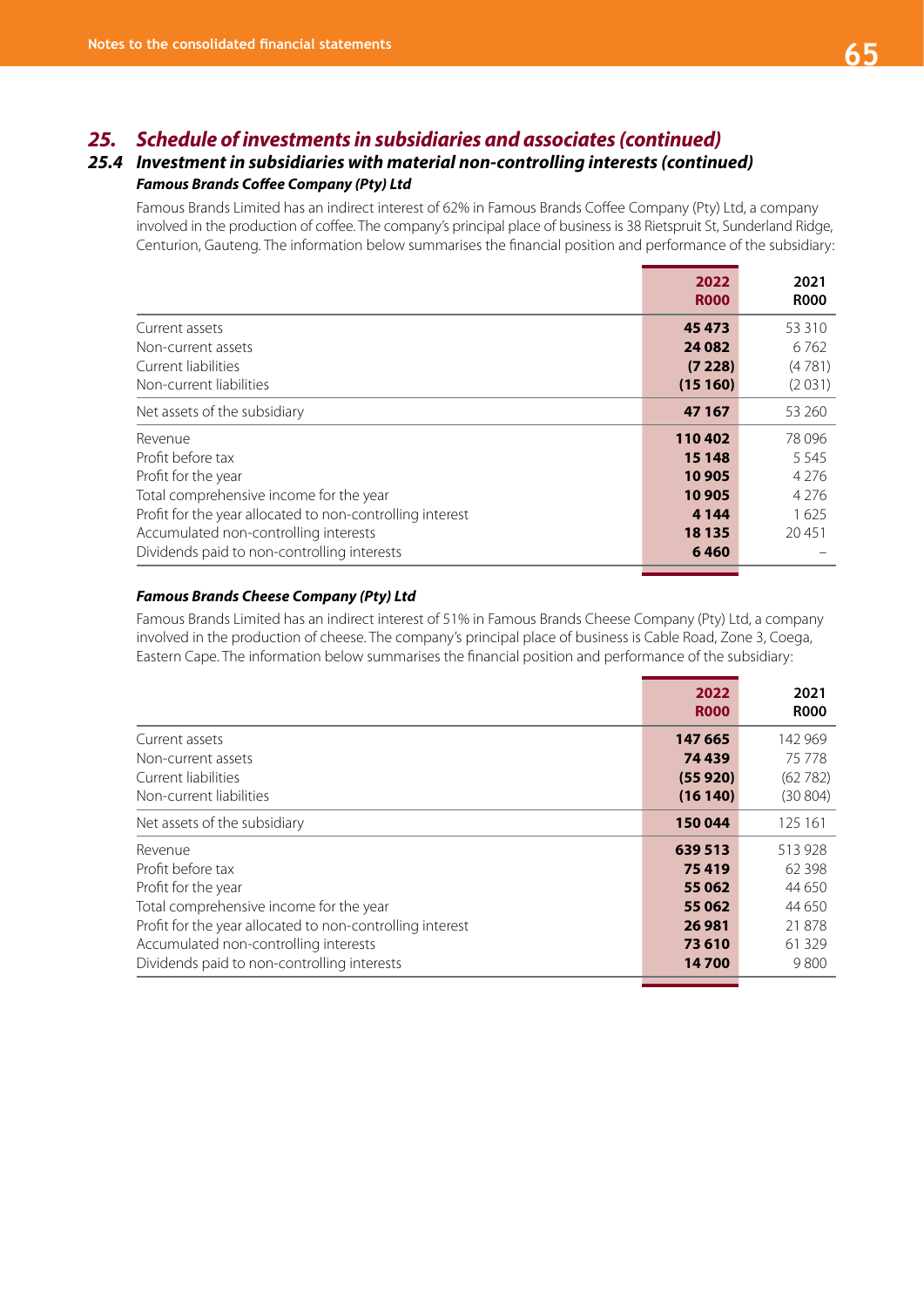## *25. Schedule of investments in subsidiaries and associates (continued)*

## *25.4 Investment in subsidiaries with material non-controlling interests (continued) Cater Chain Food Services (Pty) Ltd*

Famous Brands Limited has an indirect interest of 75% in Cater Chain Food Services (Pty) Ltd, a company involved in general meat trading. The company's principal place of business is 30 Angus Rd, City Deep, Johannesburg, Gauteng. The information below summarises the financial position and performance of the subsidiary:

|                                                           | 2022<br><b>R000</b> | 2021<br><b>ROOO</b> |
|-----------------------------------------------------------|---------------------|---------------------|
| Current assets                                            | 94 403              | 114 938             |
| Non-current assets                                        | 47 060              | 37888               |
| Current liabilities                                       | (26 676)            | (26824)             |
| Non-current liabilities                                   | (14698)             | (22577)             |
| Net assets of the subsidiary                              | 100 089             | 103 425             |
| Revenue                                                   | 481583              | 357 527             |
| Profit before tax                                         | 31 155              | 8828                |
| Profit for the year                                       | 22 3 8 3            | 5846                |
| Total comprehensive income for the year                   | 22 3 8 3            | 5846                |
| Profit for the year allocated to non-controlling interest | 5 5 9 6             | 1462                |
| Accumulated non-controlling interests                     | 25 201              | 25855               |
| Dividends paid to non-controlling interests               | 6 2 5 0             |                     |

# *26. Financial instruments and risk management*

## *Financial risk management*

The Group has exposure to the following risks from its use of financial instruments: market risk (foreign exchange, interest rate), liquidity risk, credit risk and capital risk. This note presents information about the Group's exposure to each of the above risks, the Group's objectives, policies and processes for measuring and managing financial risk, and the Group's management of capital.

The Board of Directors has approved strategies for the management of financial risks which are in line with corporate objectives. These guidelines set up the short-term and long-term objectives and actions to be taken in order to manage the financial risk exposure of the Group.

The major guidelines of this policy are the following:

- to minimise interest rate, currency and market risk for all transactions;
- to ensure that all financial risk management activities are carried out and monitored at a central level; and
- to ensure that all financial risk management activities are carried out on a prudent and consistent basis.

The Group audit committee oversees how management monitors compliance with the risk management policies and procedures, and reviews the adequacy of the risk management framework in relation to the risks faced by the Group. The audit committee is assisted in its oversight role by internal audit. Internal audit undertakes both regular and ad hoc reviews of the risk management controls and procedures. The results are reported to the audit committee and management for remediation.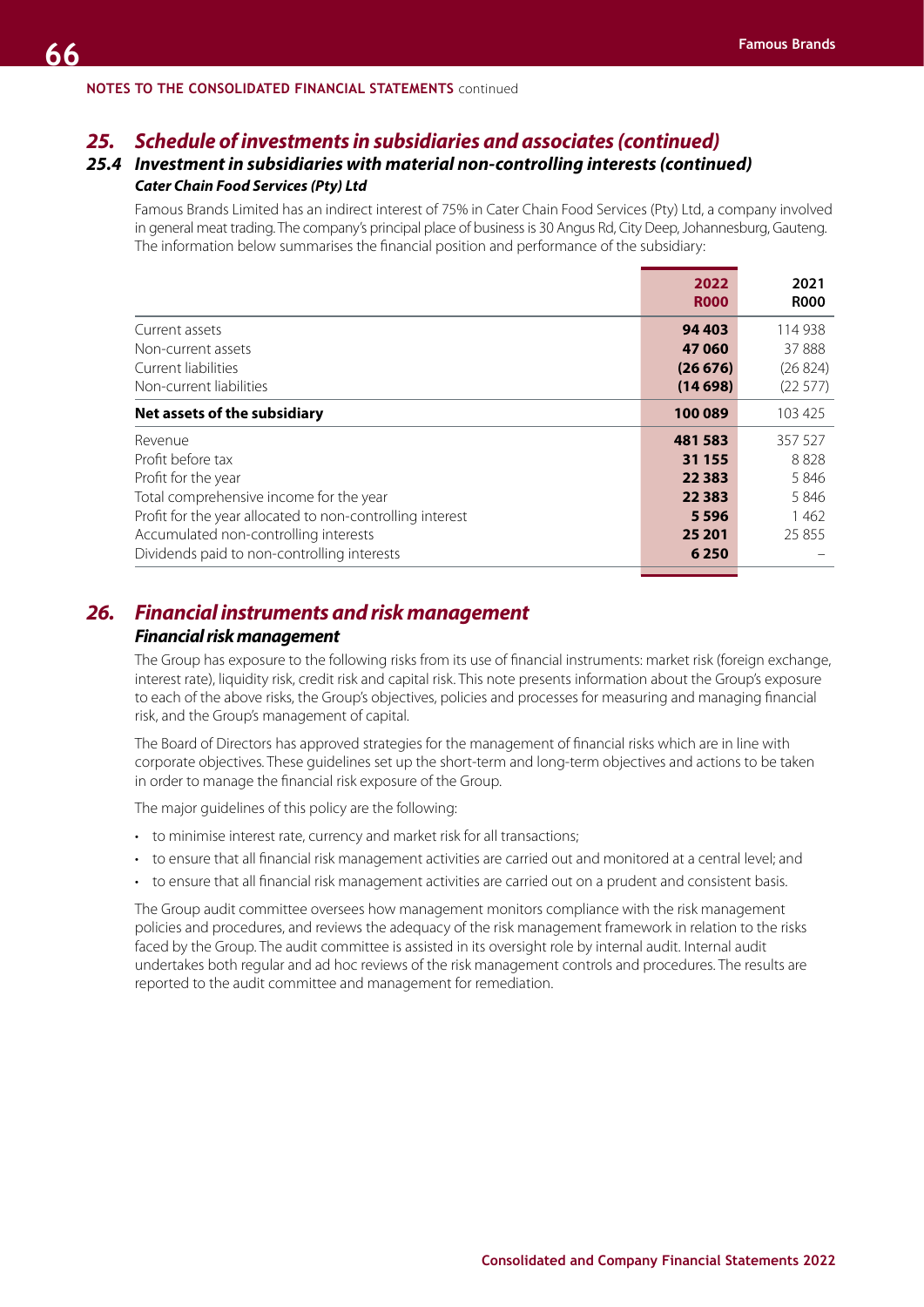# *26. Financial instruments and risk management (continued)*

## *26.1 Accounting classifications and fair values*

The table below sets out the classification of financial assets and liabilities carrying amounts as well as a comparison to their fair values. The different fair value levels are described below:

Level 1: Quoted prices (adjusted) in active markets for identical assets or liabilities that the Group can access at the measurement date.

Level 2: Inputs other than quoted prices included within level 1 that are observable for the asset or liability, either directly or indirectly.

Level 3: Unobservable inputs for the asset or liability.

Level 2 financial instruments: the fair value of all external over-the-counter derivatives is calculated based on the discount rate adjustment technique. The discount rate used is derived from observable rates of return for comparable assets or liabilities traded in the market. The credit risk of the external counterparty is incorporated into the calculation of fair values of financial assets and credit risk is incorporated in the measurement of financial liabilities. The change in fair value is therefore impacted by movements in interest rate curves, the volatility of the applied credit spreads, and changes to the credit profile of the involved parties.

|                                                                                         | 2022<br><b>Carrying</b><br>amount<br><b>R000</b> | 2021<br>Carrying<br>amount<br><b>ROOO</b> |
|-----------------------------------------------------------------------------------------|--------------------------------------------------|-------------------------------------------|
| <b>Financial assets</b>                                                                 |                                                  |                                           |
| <b>Measured at amortised cost:</b>                                                      |                                                  |                                           |
| Trade and other receivables                                                             | 422 599                                          | 466 133                                   |
| Lease receivables                                                                       | 22 106                                           | 26259                                     |
| Restricted cash                                                                         | 122793                                           | 92 48 6                                   |
| Cash and cash equivalents*                                                              | 333 435                                          | 351871                                    |
|                                                                                         | 900 933                                          | 936749                                    |
| * Cash and cash equivalents for prior year has been revised to exclude restricted cash. |                                                  |                                           |
| <b>Financial liabilities</b>                                                            |                                                  |                                           |
| <b>Measured at amortised cost:</b>                                                      |                                                  |                                           |
| Trade and other payables                                                                | 536338                                           | 555 096                                   |
| Shareholders for dividends                                                              | 2418                                             | 2418                                      |
| Lease liabilities                                                                       | 321335                                           | 345 076                                   |
| Borrowings*                                                                             | 1 138 152                                        | 1 470 705                                 |
|                                                                                         | 1998243                                          | 2 3 7 3 2 9 5                             |

*\* Borrowings of the prior year have been revised to include non-controlling interest shareholder loans.*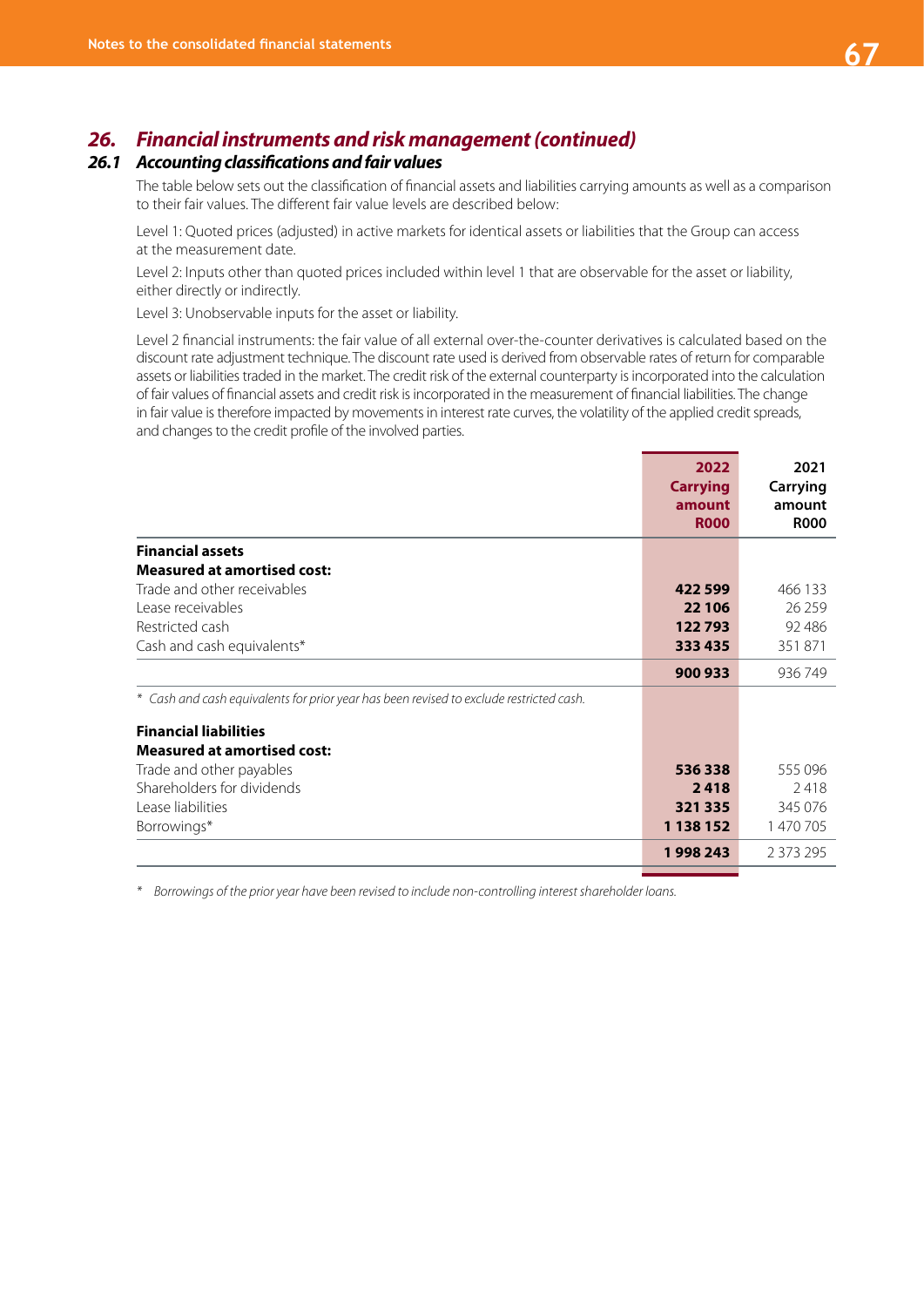## *26. Financial instruments and risk management (continued)*

## *26.1 Accounting classifications and fair values (continued)*

The carrying amounts of financial assets and liabilities classified at amortised cost are considered to approximate the fair values.

|                                               | 2022<br><b>Carrying</b> | 2021<br>Carrying      |
|-----------------------------------------------|-------------------------|-----------------------|
| Level                                         | amount<br><b>R000</b>   | amount<br><b>ROOO</b> |
| <b>Derivative financial instruments</b>       |                         |                       |
| <b>Assets</b>                                 |                         |                       |
| Fair value through other comprehensive income |                         |                       |
| $\overline{2}$<br>Interest-rate swaps         | 9 5 6 3                 | 8011                  |
|                                               | 9563                    | 8011                  |
| <b>Liabilities</b>                            |                         |                       |
| Fair value through profit or loss:            |                         |                       |
| Foreign exchange contracts<br>2               | 476                     | 2 3 6 3               |
|                                               | 476                     | 2 3 6 3               |
|                                               |                         |                       |

# *26.2 Market risk*

### *Interest rate risk*

The following table analyses the breakdown of liabilities by type of interest rate.

| <b>Notes</b>                        | 2022<br><b>Carrying</b><br>amount<br><b>R000</b> | 2021<br>Carrying<br>amount<br><b>ROOO</b> |
|-------------------------------------|--------------------------------------------------|-------------------------------------------|
| Variable rate instruments           |                                                  |                                           |
| Derivative financial instruments    |                                                  |                                           |
| Interest-rate swap assets           | 9563                                             | 8011                                      |
| 10<br><b>Borrowings</b>             | (1125363)                                        | (1454720)                                 |
| <b>Fixed rate instruments</b>       |                                                  |                                           |
| 10<br><b>Borrowings</b>             | (11933)                                          | (14292)                                   |
| Lease liabilities<br>$\overline{4}$ | (321335)                                         | (345076)                                  |
|                                     | (1449068)                                        | (1806077)                                 |

### *Sensitivity analysis*

A hypothetical increase/(decrease) in interest rates by 100 basis points, with all other variables remaining constant, would decrease/(increase) profit after tax by R14.5 million (2021: R18 million).

The analysis has been performed for variable interest rate financial liabilities. The impact of a change in interest rates on floating interest financial liabilities has been assessed in terms of the changing of their cash flows and net expenses.

The Group's operating income and operating cash flows are substantially independent of changes in market interest rates.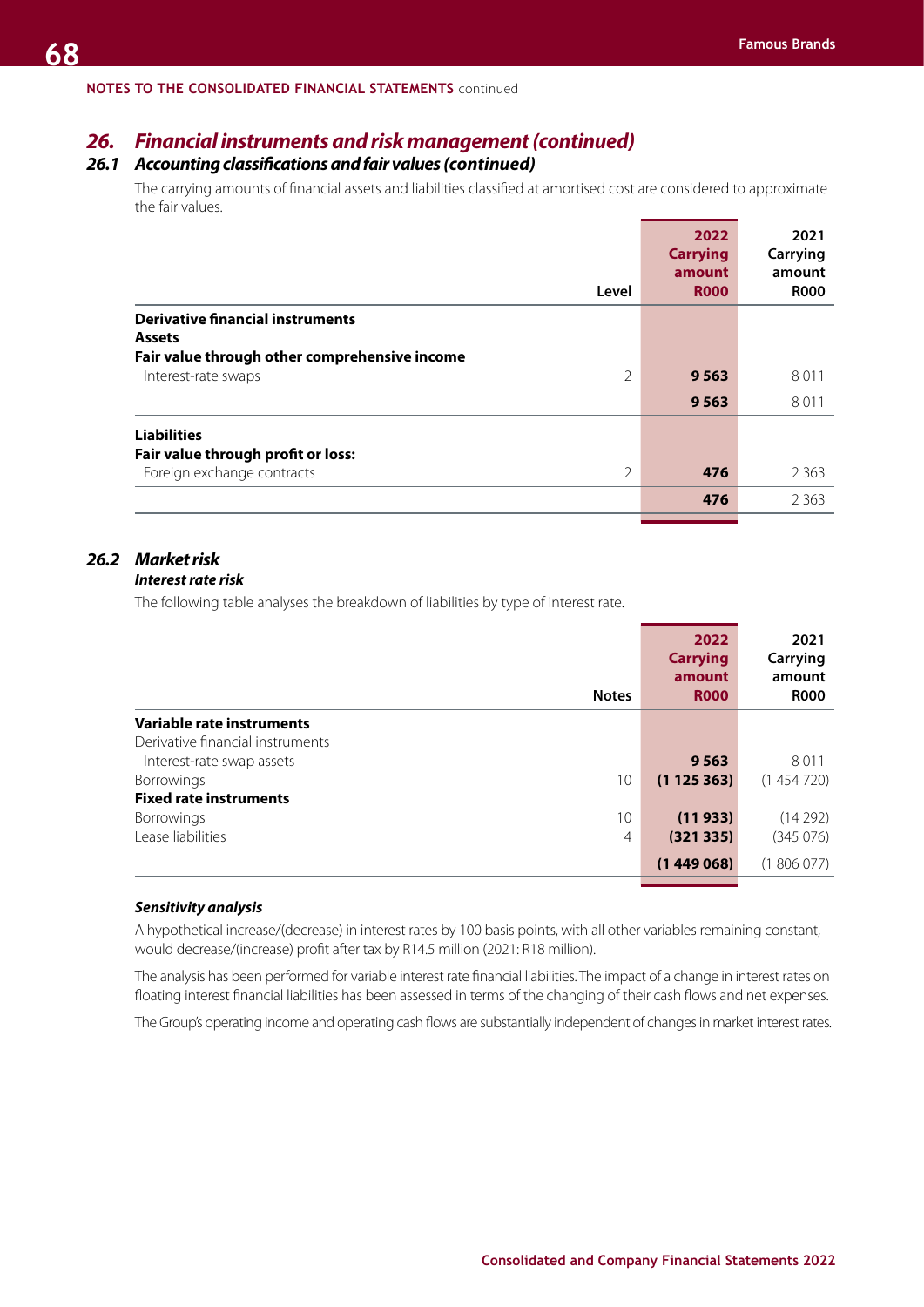# *26. Financial instruments and risk management (continued)*

## *26.2 Market risk (continued)*

### *Interest-rate swaps*

The Group has entered into interest rate swap contracts that entitle it to pay fixed interest rates on notional principal amounts relating to interest-bearing borrowings raised at floating interest rates (refer Note 10 *Borrowings*). Derivatives are only used for economic hedging purposes and not as speculative investments. The hedging objective is to achieve cash flow certainty regarding interest payments. In order to mitigate against the risk of not benefiting from potential decreases in interest rates, the Group's policy is to hedge between 40% and 60% of the underlying interest bearing instrument, with the aim of matching the critical terms of the hedging instrument to that of the underlying debt.

The Group assesses prospective hedge effectiveness by ensuring the critical terms (including interest reset dates and term of the loan facility) are matched, thus the hedge is expected to be highly effective. The Group assesses the hedge effectiveness by comparing the changes in fair value of hypothetical derivatives reflecting the terms of the interest bearing borrowings' movement in interest with the changes in fair value of the interest rate swaps. The Group uses the hypothetical derivative method to determine the change in fair value of the hedged item on a cumulative basis.

The Group determines the hedge ratio by comparing the notional amount of the derivative with the notional principal debt of the interest bearing borrowings. If the loan granted has an amortising principal, the Group enters into interest rate swaps with an equivalent amortising notional amount.

The Group has identified the following possible sources of ineffectiveness in its cash flow hedge relationships:

- The use of derivatives as a protection against interest rate risk creates an exposure to the derivative counterparty's credit risk which is not offset by the hedged item. This risk is minimised by entering into derivatives with high credit quality counterparties;
- Difference in tenor of hedged items and hedging instruments;
- Use of different discounting curves for hedged items and hedging instruments, because for interest rate swaps the discounting curve used depends on collateralisation and the type of collateral used;
- Difference in timing of settlement of the hedging instrument and hedged item; and
- Designation of off-market hedging instruments.

The tables below sets out the details of the interest rate swap contracts including the notional amounts, fair values and base variables:

|                                             |                         | 2022                                     |                                                 | 2021                                     |                                       |
|---------------------------------------------|-------------------------|------------------------------------------|-------------------------------------------------|------------------------------------------|---------------------------------------|
|                                             | <b>Maturity</b><br>date | <b>Notional</b><br>amount<br><b>R000</b> | <b>Fixed</b><br><b>interest</b><br>rate<br>$\%$ | <b>Notional</b><br>amount<br><b>R000</b> | <b>Fixed</b><br>interest<br>rate<br>% |
| Term loans (swap from variable<br>to fixed) |                         |                                          |                                                 |                                          |                                       |
| Amortising loan                             | Aug-23                  | 450 000                                  | 3.75                                            | 450 000                                  | 3.75                                  |

The table below sets out the details of the fair values of the financial instruments, fair value for determining hedge ineffectiveness and line impacted in the statement of financial position:

|                                                                                                                                               | 2022<br><b>R000</b> | 2021<br><b>R000</b> |
|-----------------------------------------------------------------------------------------------------------------------------------------------|---------------------|---------------------|
| Fair value changes in determining hedge ineffectiveness (included in finance costs)<br>Derivative financial instruments (interest rate swaps) | (53)<br>9 5 6 3     | (17413)<br>8011     |
|                                                                                                                                               |                     |                     |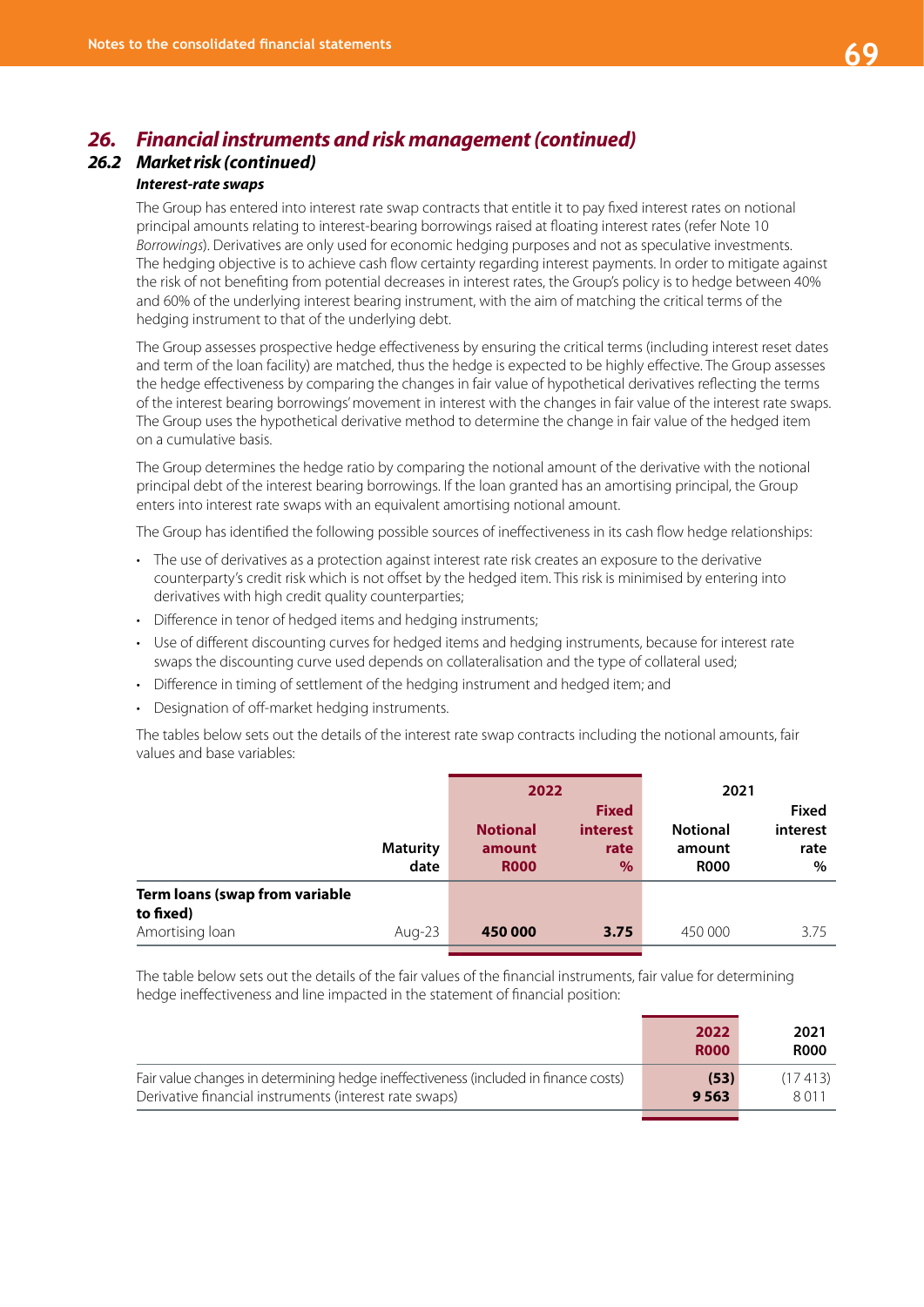# *26. Financial instruments and risk management (continued)*

# *26.2 Market risk (continued)*

### *Foreign currency risk*

Since the Group operates internationally, it is exposed to foreign currency risk in its normal industrial and commercial businesses. On occasion, the Group hedges transactional foreign exchange exposures.

The Group has certain investments in foreign operations whose net assets are exposed to foreign currency translation risk.

Financial assets and financial liabilities are analysed by currency as follows:

|                                                                                                                                                                                                                                                                 | <b>GB Pound*</b> | 2022<br><b>Zambian</b><br>Kwacha* | <b>Botswana</b><br>Pula*   |
|-----------------------------------------------------------------------------------------------------------------------------------------------------------------------------------------------------------------------------------------------------------------|------------------|-----------------------------------|----------------------------|
| <b>Financial assets</b><br>Trade and other receivables<br>Cash and cash equivalents                                                                                                                                                                             | 438<br>4094      | 2780<br>9 2 1 8                   | 7472<br>18547              |
| <b>Financial liabilities</b><br><b>Borrowings</b><br>Trade and other payables<br>Lease liabilities                                                                                                                                                              | (487)<br>(393)   | (7163)                            | (21)<br>(12836)<br>(31183) |
|                                                                                                                                                                                                                                                                 | 3652             | 4835                              | (18021)                    |
| * Currency unit in thousands<br>Exchange rates used for conversion of foreign amounts to the<br>South African Rand were (R):                                                                                                                                    | 20.61            | 1.15                              | 1.31                       |
| Sensitivity analysis<br>At reporting date, if the Rand had weakened/strengthened by 10%<br>against any currency above, with all other variables held constant,<br>total comprehensive income for the year would have decreased/<br>increased as follows (R000): | 7526             | 556                               | (2363)                     |

|                                                                                               |           | Zambian<br>Kwacha* | <b>Botswana</b><br>Pula* |
|-----------------------------------------------------------------------------------------------|-----------|--------------------|--------------------------|
|                                                                                               | GB Pound* |                    |                          |
| <b>Financial assets</b>                                                                       |           |                    |                          |
| Trade and other receivables                                                                   | 441       | 2 2 8 7            | 3687                     |
| Cash and cash equivalents                                                                     | 3 1 2 5   | 8805               | 23 008                   |
| <b>Financial liabilities</b>                                                                  |           |                    |                          |
| <b>Borrowings</b>                                                                             | (600)     |                    |                          |
| Trade and other payables                                                                      | (426)     | (3451)             | (20349)                  |
| Lease liabilities                                                                             | (477)     |                    | (24087)                  |
|                                                                                               | 2063      | 7641               | (17741)                  |
| * Currency unit in thousands                                                                  |           |                    |                          |
| Exchange rates used for conversion of foreign amounts to the                                  |           |                    |                          |
| South African Rand were (R):                                                                  | 21.00     | 1.44               | 1.36                     |
| <b>Sensitivity analysis</b>                                                                   |           |                    |                          |
| At reporting date, if the Rand had weakened/strengthened by 10%                               |           |                    |                          |
| against any currency above, with all other variables held constant,                           |           |                    |                          |
| total comprehensive income for the year would have decreased/<br>increased as follows (R000): | 4 3 3 6   | 1 1 0 1            | (2421)                   |
|                                                                                               |           |                    |                          |

**Consolidated and Company Financial Statements 2022**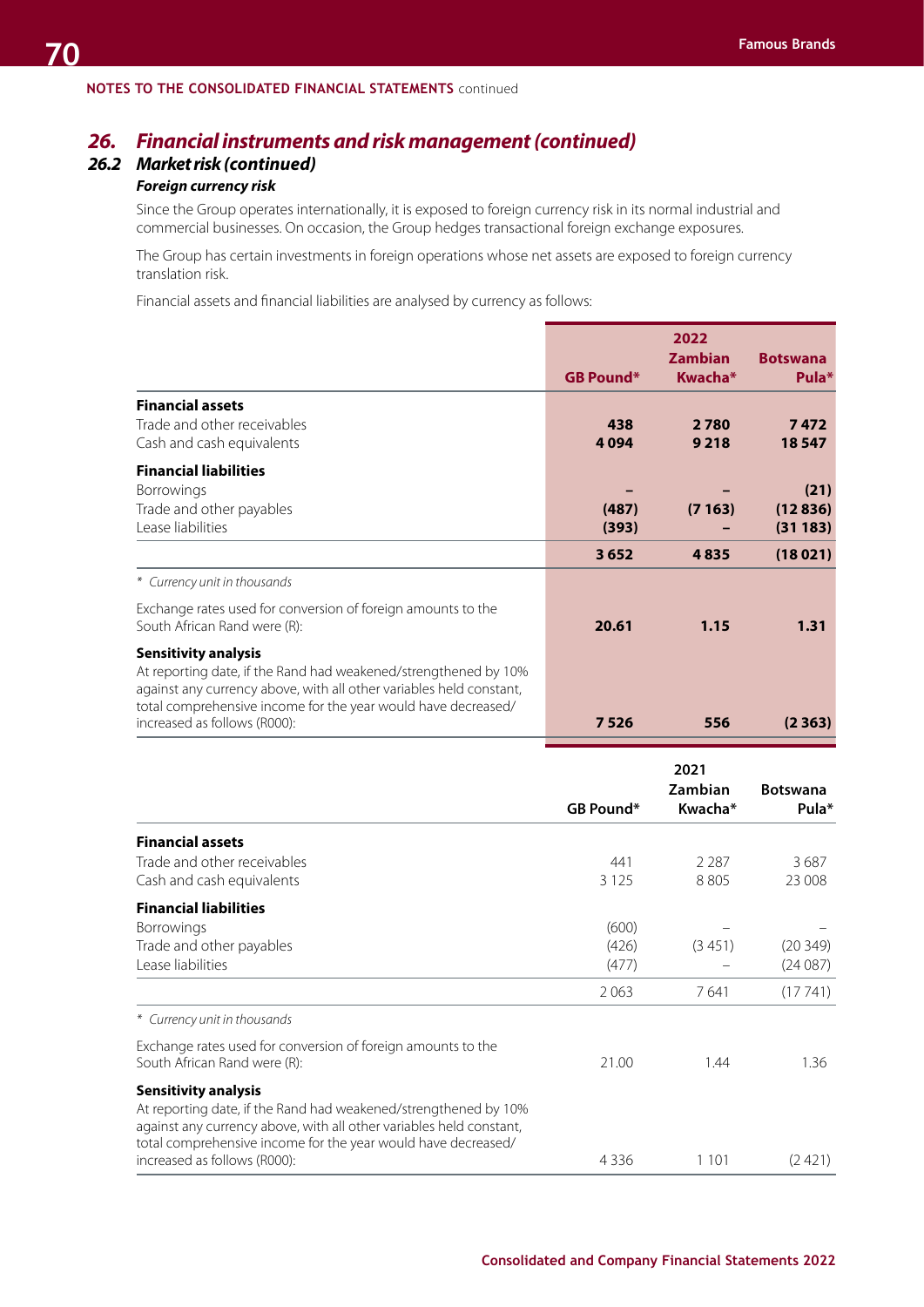# *26. Financial instruments and risk management (continued)*

# *26.3 Liquidity risk*

The Group manages liquidity risk on the basis of expected maturity dates, through an ongoing review of future commitments and credit facilities managed centrally. Cash flow forecasts are prepared to monitor inflows and outflows, adequate borrowing facilities are secured and utilisation monitored. The borrowings are subject to financial covenants per Note 27 *Capital management* and any non-compliance with financial covenants could trigger early settlement of the facilities.

The Group maintains its liquidity position by conserving the Group's cash resources through continued focus on working capital improvement, cost savings and capital reprioritisation also considering our recovery and growth plan from COVID-19. Group treasury prepares regular cash flow forecasts, monitors cash holdings, negotiates with financiers and oversees compliance with treasury policies.

The Group meets its financing requirements through a combination of cash generated from its operations and, short and long-term borrowings and strives to maintain adequate banking facilities and borrowings.

The following table analyses financial liabilities by remaining contractual maturity (contractual and undiscounted cash flows).

|                                  | <b>Carrying</b>       | <b>Less than</b>      | 2022                         |                                  |                             |
|----------------------------------|-----------------------|-----------------------|------------------------------|----------------------------------|-----------------------------|
|                                  | amount<br><b>R000</b> | 1 year<br><b>R000</b> | $2 - 5$ years<br><b>ROOO</b> | <b>Thereafter</b><br><b>R000</b> | <b>Total</b><br><b>R000</b> |
|                                  |                       |                       |                              |                                  |                             |
| <b>Borrowings</b>                | 1 138 152             | 323 412               | 889 467                      |                                  | 1 212 879                   |
| Trade and other payables         | 536338                | 536338                |                              |                                  | 536338                      |
| Shareholders for dividends       | 2418                  | 2418                  |                              |                                  | 2418                        |
| Lease liabilities                | 321 334               | 98 9 29               | 218811                       | 44 25 6                          | 361996                      |
| Derivative financial instruments |                       |                       |                              |                                  |                             |
| (foreign currency options)       | 476                   | 476                   |                              |                                  | 476                         |
| Derivative financial instruments |                       |                       |                              |                                  |                             |
| (interest rate swaps)            | (9563)                | (9563)                |                              |                                  | (9563)                      |
|                                  | 1989155               | 952010                | 1 108 278                    | 44 2 5 6                         | 2 104 544                   |
|                                  |                       |                       |                              |                                  |                             |

|                                  |                                   |                                    | 2021                         |                                  |                      |
|----------------------------------|-----------------------------------|------------------------------------|------------------------------|----------------------------------|----------------------|
|                                  | Carrying<br>amount<br><b>R000</b> | Less than<br>1 year<br><b>R000</b> | $2 - 5$ years<br><b>ROOO</b> | <b>Thereafter</b><br><b>ROOO</b> | Total<br><b>R000</b> |
| <b>Borrowings</b>                | 470 704                           | 108 909                            | 1624821                      |                                  | 1733730              |
| Trade and other payables         | 555 096                           | 555 096                            |                              |                                  | 555096               |
| Shareholders for dividends       | 2418                              | 2418                               |                              |                                  | 2418                 |
| Lease liabilities                | 345 076                           | 105 947                            | 261 658                      | 62 003                           | 429 608              |
| Derivative financial instruments |                                   |                                    |                              |                                  |                      |
| (foreign currency options)       | 2 3 6 3                           | 2 3 6 3                            |                              |                                  | 2 3 6 3              |
| Derivative financial instruments |                                   |                                    |                              |                                  |                      |
| (interest rate swaps)            | (8011)                            |                                    | (8011)                       |                                  | (8011)               |
|                                  | 2 367 646                         | 774 733                            | 1878468                      | 62 003                           | 2 7 1 5 2 0 4        |

The carrying amount of the financial liabilities approximates the fair value at the reporting date.

At present the Group expects to pay all liabilities at their contractual maturity. In order to meet such cash commitments the Group expects operating activities to generate sufficient cash inflows. In addition, the Group holds financial assets for which there is a liquid market and that are readily available to meet liquidity needs.

Restricted cash balances of R122.8 million (2021: R92.5 million), as detailed in Note 8 *Cash and cash equivalents,*  are not available for general use and excluded when assessing liquidity.

The Group has sufficient undrawn facilities to manage shortfalls in operational cash flows. Refer to Note 10 *Borrowings* for details on the facilities. The Group expects to meet its obligations from operating cash flows.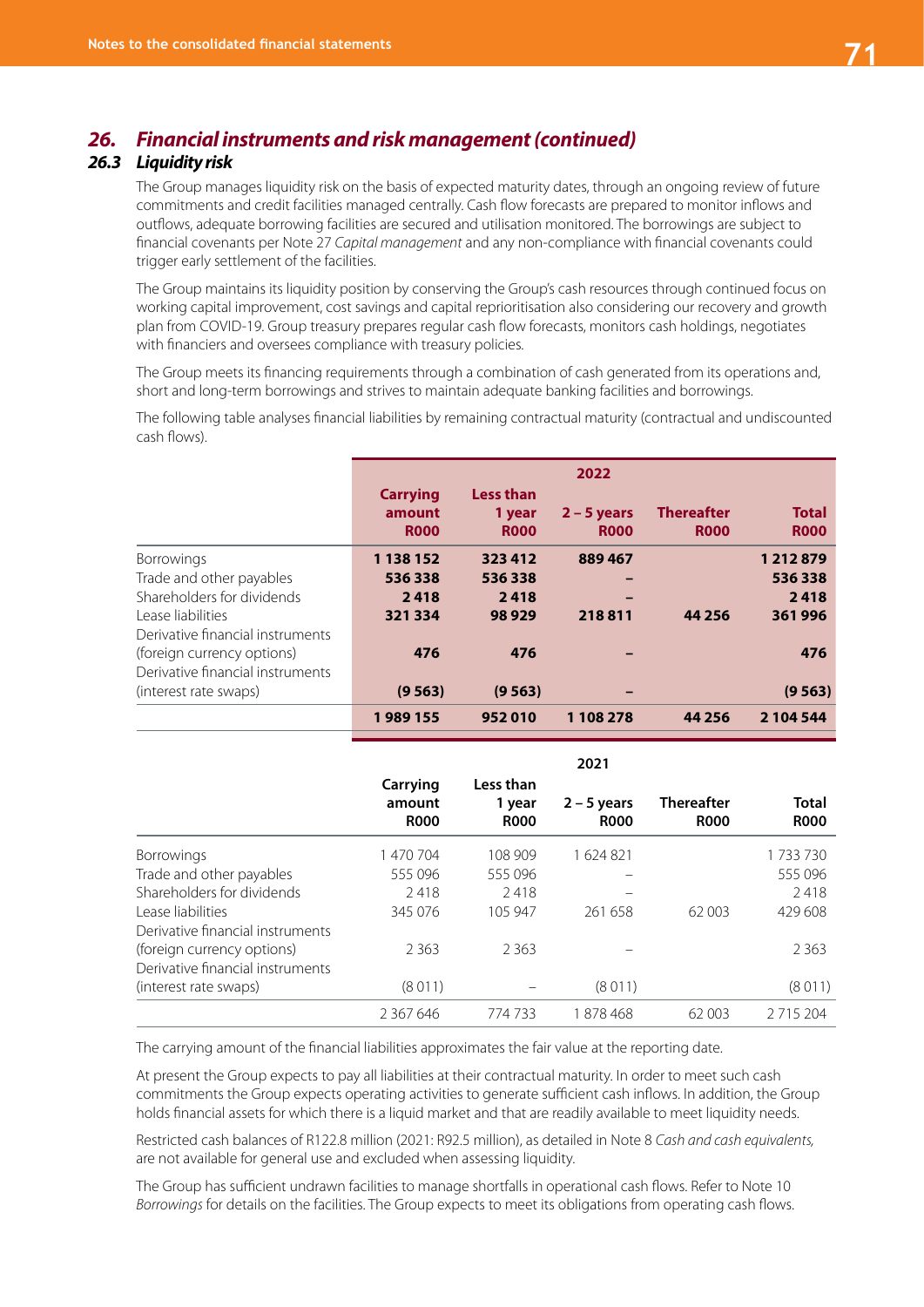#### **NOTES TO THE CONSOLIDATED FINANCIAL STATEMENTS** continued

# *26. Financial instruments and risk management (continued)*

### *26.4 Credit risk*

Credit risk is managed on a Group-wide basis. Credit risk mainly relates to cash deposits, cash equivalents and trade receivables. The Group only deposits cash with major banks with high-quality credit standing and limits exposure to any one counterparty.

In assessing whether the credit risk on a financial instrument has increased significantly since initial recognition, the Group compares the risk of default occurring on the financial instrument at the reporting date against the risk of default occurring on the financial instrument at the date of initial recognition. In making this assessment, the Group considers both quantitative and qualitative information that is reasonable and supportable, including historical experience and forward-looking information that is available without undue cost or effort. Forward looking information considered includes the future prospects of the industries in which the Group's debtors operate, obtained from economic reports, financial analysts, governmental bodies as well as consideration of various external sources of actual and forecast economic information that relate to the Group's core operations.

In particular, the following information is taken into account when assessing whether credit risk has increased significantly since initial recognition:

- an actual or expected significant deterioration in the financial instrument's external (if available) or internal credit rating;
- significant deterioration in external market indicators of credit risk for a particular financial instrument, e.g. a significant increase in the credit spread, the credit default swap prices for the debtor, or the length of time or the extent to which the fair value of a financial asset has been less than its amortised cost;
- existing or forecast adverse changes in business, financial or economic conditions that are expected to cause a significant decrease in the debtor's ability to meet its debt obligations; and
- an actual or expected significant deterioration in the operating results of the debtor.

The maximum exposure to credit risk at the reporting date is the carrying amount of the financial assets below.

#### *Cash and cash equivalents*

Cash and cash equivalents are held with financial institution counterparties, with a local currency deposit rating "B", based on Standard & Poor's. These financial institutions also have a stable outlook. The Group considers that its cash and cash equivalents have low credit risk based on the external credit ratings of the counterparties. The expected credit loss on cash and cash equivalents have been assessed to be insignificant.

#### *Derivative financial instruments*

Derivatives financial instruments relate to interest rate swaps contracts entered into with Nedbank and Standard Bank. The banks are rated "B and BB+", based on Standard & Poor's and Fitch rating agencies. The Group considers its derivate assets to have low credit risk based on the external credit ratings of the counterparties.

#### *Trade and other receivables*

Trade receivables comprise a widespread customer base, mainly franchise partners and some retailers. Management evaluates credit risk relating to customers on an ongoing basis. If customers are independently rated through a credit rating agency, these ratings are used. If there is no independent credit rating, management assesses the credit quality of the customer, taking into account the customer's financial position, past experience and other factors. Individual risk limits are set based on internal ratings.

Customers have been segmented into groupings. The franchise partners are credit risk is assessed on product and leasing activities. Management regularly reviews the receivables age analysis and follows up on outstanding receivables.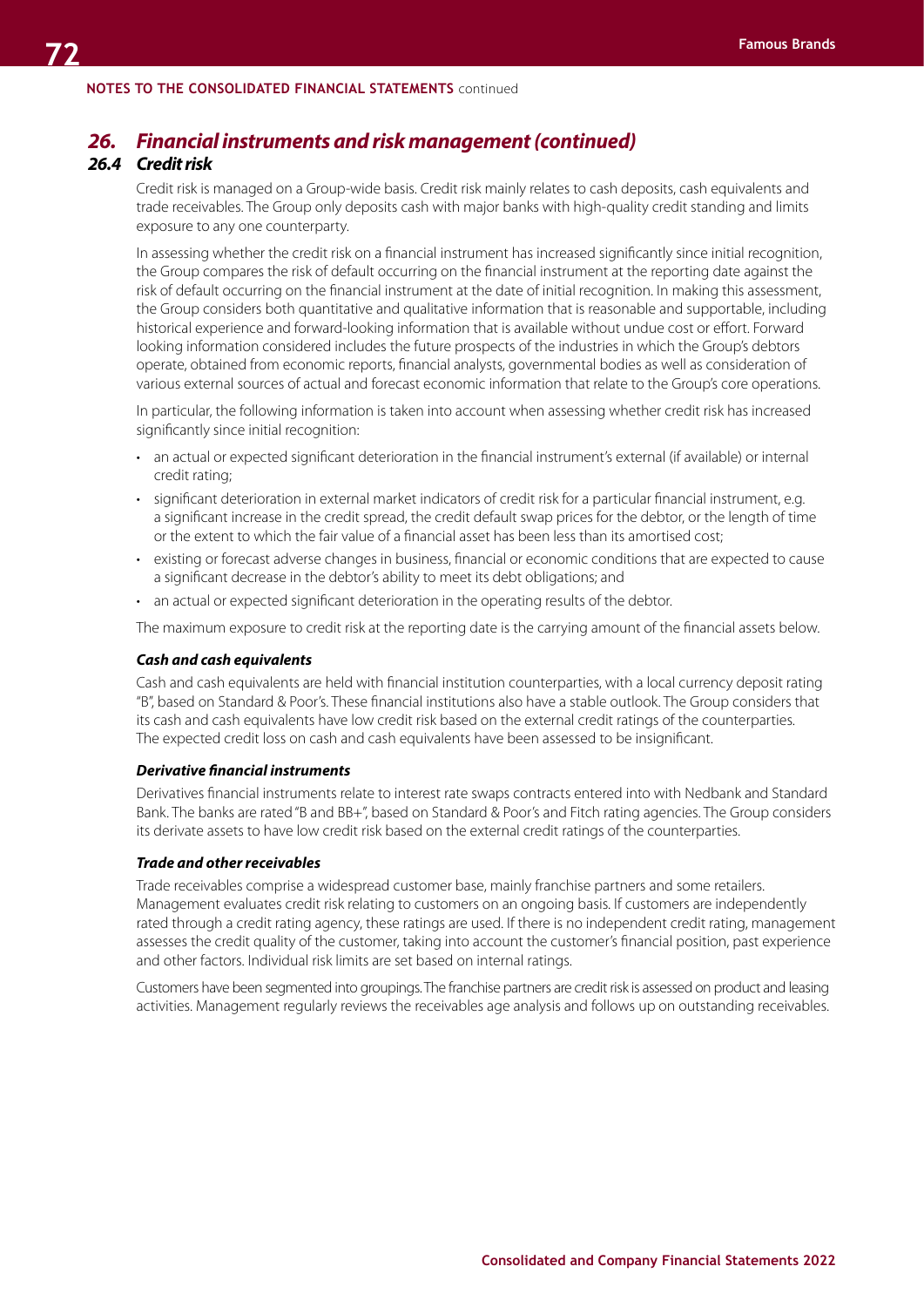# *26. Financial instruments and risk management (continued)*

# *26.4 Credit risk (continued)*

#### *Expected credit losses*

The Group applies the simplified IFRS 9 approach to measure expected credit loss. The simplified approach considers the lifetime expected loss allowance for all trade receivables. The Group calculates expected losses based on consideration of a portfolio of customers, and where necessary at customer-specific and actual credit loss experienced over the past three years. The Group also conducts qualitative assessments on trade receivables. The impact of qualitative assessments was immaterial and the results were aligned to the impairment calculation.

To measure the expected credit losses, trade receivables are grouped based on the date of initial recognition and similar credit risk characteristics.

Default on a financial occurs when:

- a franchise has closed and there is an amount outstanding in the trade receivables related to the franchise;
- a customer fails to make contractual payments within 90 days after they past due; or
- a franchise partner is bankrupt or under business rescue or under liquidation.

Under the provision matrix, the expected credit loss is calculated by applying a loss ratio to the aged balance of trade receivables at each reporting date. A loss rate is then applied for determining the impairment allowance. The historical loss rate is determined based on impairment trends identified in previous years. The loss ratio is calculated according to the ageing profile of sales by applying write-offs to the payment profile of customers. To ensure that the loss rate used to determine impairment is relevant to the current financial year, forward looking information, such as, macroeconomic developments are taken into account in arriving to the loss rate, including the impact of COVID-19, where relevant. The impairment allowance of R 22.9 million (2021: R 22.9 million) approximates 6% (2021: 5%) of the gross trade receivables, was mainly against past due portfolio of debtors.

Irrespective of the outcome of the excepted credit loss assessment, the Group presumes that exposure to trade receivables credit risk has increased significantly since initial recognition when contractual payments are more than 30 days past due, unless the Group has reasonable and supportable information that demonstrates otherwise.

The table below illustrates the trade receivables ageing analysis:

|                                                                                                                                   | 2022                        |                                  |                           |                                                          |  |
|-----------------------------------------------------------------------------------------------------------------------------------|-----------------------------|----------------------------------|---------------------------|----------------------------------------------------------|--|
|                                                                                                                                   | <b>Gross</b><br><b>R000</b> | <b>Impairment</b><br><b>R000</b> | <b>Net</b><br><b>ROOO</b> | <b>Average ECL/</b><br><b>Impairment</b><br>ratio<br>(%) |  |
| The following table details the risk profile of trade<br>receivables based on the Group's expected credit<br>loss reconciliation. |                             |                                  |                           |                                                          |  |
| Performing<br>Past due                                                                                                            | 373804<br>44 4 05           | (133)<br>(22744)                 | 373 671<br>21 661         | 51                                                       |  |
| $31 - 60$ days                                                                                                                    | 7551                        | (96)                             | 7455                      |                                                          |  |
| $61 - 90$ days<br>91 days and beyond                                                                                              | 2872<br>33 982              | (101)<br>(22547)                 | 2771<br>11435             | $\overline{4}$<br>66                                     |  |
| Total                                                                                                                             | 418209                      | (22877)                          | 395 332                   | 6                                                        |  |

|                                  |                      | 2021                             |                           |                                                   |
|----------------------------------|----------------------|----------------------------------|---------------------------|---------------------------------------------------|
|                                  | Gross<br><b>R000</b> | <b>Impairment</b><br><b>ROOO</b> | <b>Net</b><br><b>ROOO</b> | <b>Average ECL/</b><br>Impairment<br>ratio<br>(%) |
| Performing<br>Past due           | 341 160<br>96 0 36   | (22885)                          | 341 160<br>73 150         | 24                                                |
| $31 - 60$ days<br>$61 - 90$ days | 13 2 8 3             |                                  | 13 2 8 3                  |                                                   |
| 91 days and beyond               | 82753                | (22885)                          | 59868                     | 28                                                |
| <b>Total</b>                     | 437 195              | (22885)                          | 414310                    | 5                                                 |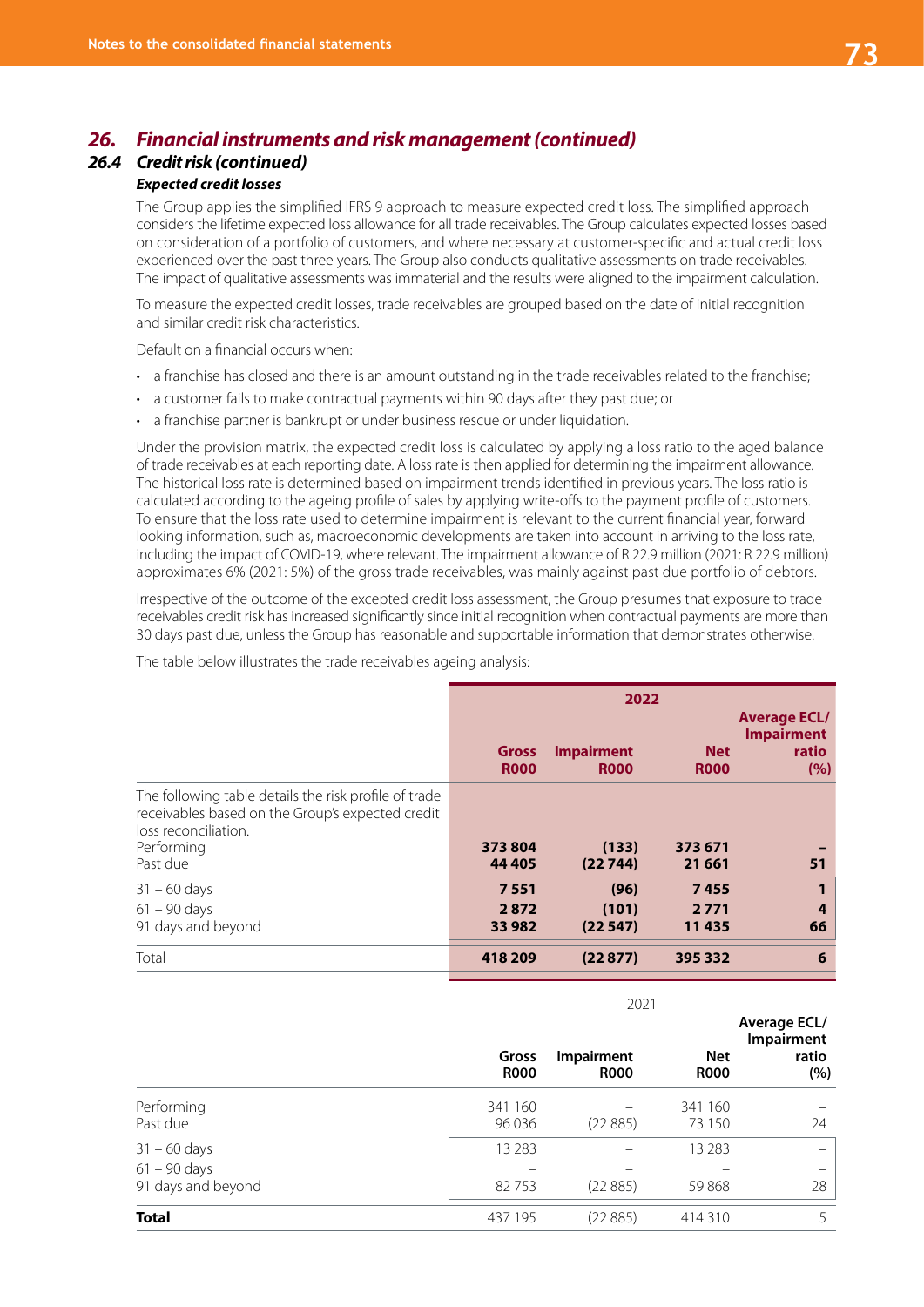#### **NOTES TO THE CONSOLIDATED FINANCIAL STATEMENTS** continued

# *26. Financial instruments and risk management (continued)*

# *26.4 Credit risk (continued)*

#### *Expected credit losses (continued)*

Trade receivables are written off when there is no reasonable expectation of recovery. Indicators that there is no reasonable expectation of recovery include, amongst others, the failure of a debtor to engage in a repayment plan with the Group, debtors experiencing significant financial difficulties, and probability that the debtor will enter bankruptcy, business rescue, liquidation or financial reorganisation.

Trade receivables of R10.3 million (2021: R5.7 million) written off during the financial year are still subject to enforcement activity.

The following table details the Group's trade receivables impairment allowance reconciliation based on the Group's expected credit loss computation.

|                                                          | 2022<br><b>ROOO</b> | 2021<br><b>R000</b> |
|----------------------------------------------------------|---------------------|---------------------|
| Reconciliation of trade receivables impairment allowance |                     |                     |
| Balance at the beginning of the year                     | 22885               | 13652               |
| Amounts raised during the year                           | 10317               | 14 9 72             |
| Amounts written off as uncollectible                     | (10325)             | (5739)              |
| <b>Balance at the end of the year</b>                    | 22877               | 22885               |

#### *Accounting policy Classification*

The Group classifies financial assets into the following categories:

- amortised cost:
- fair value through other comprehensive income; or
- fair value through profit or loss (FVTPL).

Classification is based on the contractual cash flow characteristics and the Group's business model for managing financial assets and cash flow characteristics of the financial asset.

Financial liabilities are classified and measured at amortised cost or FVTPL. A financial liability is classified as at FVTPL if it is a derivative or it is designated as such on initial recognition. Financial liabilities at FVTPL are measured at fair value and net gains and losses, including any interest expense, are recognised in profit or loss. Other financial liabilities are subsequently measured at amortised cost using the effective interest method. Interest expense and foreign exchange gains and losses are recognised in profit or loss. Any gain or loss on derecognition is also recognised in profit or loss.

The Group makes an assessment of the objective of the business model in which a financial asset is held at a portfolio level because this best reflects the way the business is managed and information is provided to management. The information considered includes:

- how the performance of the portfolio is evaluated and reported to the Group's management;
- the risks that affect the performance of the business model (and the financial assets held within that business model) and how those risks are managed;
- how managers of the business are compensated e.g. whether compensation is based on the fair value of the assets managed or the contractual cash flows collected; and
- the frequency, volume and timing of sales of financial assets in prior periods, the reasons for such sales and expectations about future sales activity.

Transfers of financial assets to third parties in transactions that do not qualify for derecognition are not considered sales for this purpose, consistent with the Group's continuing recognition of the assets.

Financial assets that are managed and whose performance is evaluated on a fair value basis are measured at FVTPL.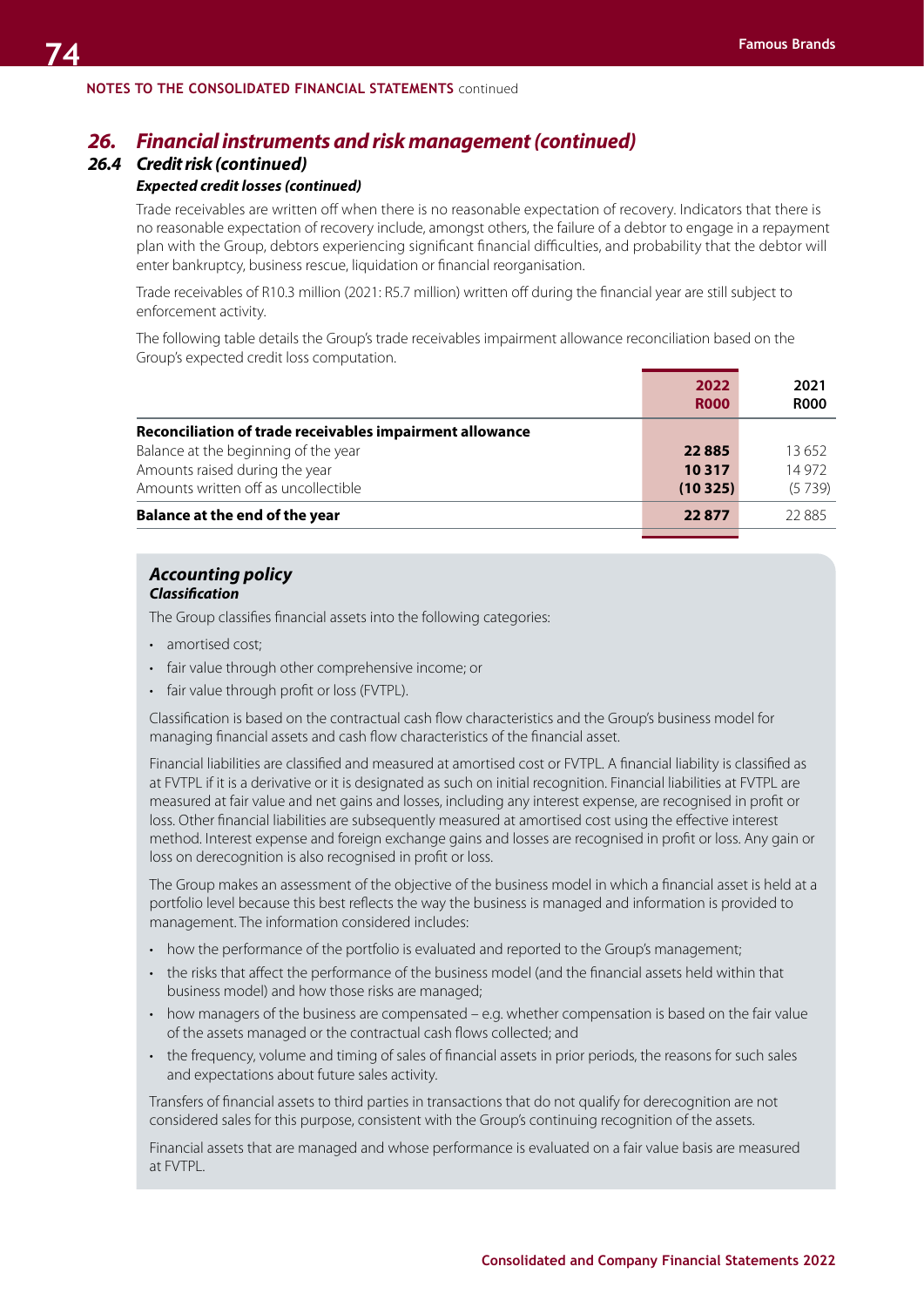# *26. Financial instruments and risk management (continued)*

#### *Accounting policy (continued) Initial recognition and measurement*

Financial instruments are recognised initially when the Group becomes a party to the contractual provisions of the instruments.

The Group classifies financial instruments, or their component parts, on initial recognition as a financial asset, a financial liability or an equity instrument in accordance with the substance of the contractual arrangement.

Financial instruments are measured initially at fair value plus, in the case of financial instruments not at fair value through profit or loss, transaction costs that are directly attributable to the acquisition, or issue of the financial asset or liability. Transaction costs of financial instruments carried at fair value through profit or loss are expensed in profit or loss.

#### *Subsequent measurement*

Financial instruments at fair value through other comprehensive income are measured at fair value. Movements in the carrying amount of these instruments are taken to other comprehensive income, except for impairment, interest income and foreign exchange gains or losses that are recognised in profit or loss.

Financial instruments at fair value through profit or loss are subsequently measured at fair value. Gains or losses arising on remeasurement of these assets are recognised in profit or loss. These include the following:

• Derivatives (including interest rate swaps and foreign exchange contracts)

Financial assets at amortised cost are subsequently measured at amortised cost using the effective interest method less impairment. Interest income, foreign exchange gains or losses and impairment are recognised in profit or loss. These include the following:

- Trade and other receivables;
- Lease receivables; and
- Cash and cash equivalents.

Financial liabilities at amortised cost are subsequently measured at amortised cost, using the effective interest rate method. These include the following:

- Trade and other payables;
- Borrowings;
- Bank overdraft;
- Non-controlling shareholder loans; and
- Lease liabilities

#### *Derecognition*

Financial assets are derecognised when the contractual rights to the cash flows from the financial asset expire or the Group transfers the financial asset and the transfer qualifies for derecognition.

The cumulative gain or loss previously recognised in other comprehensive income is reclassified from equity to profit or loss except for equity investments, where the Group has made an election to present fair value gains or losses on equity investments in other comprehensive income. There is no subsequent reclassification on derecognition of the investment.

Any gain or loss on derecognition of financial assets at amortised cost is recognised in profit or loss.

Financial liabilities are derecognised when the obligation specified in the contract is discharged, cancelled or expires.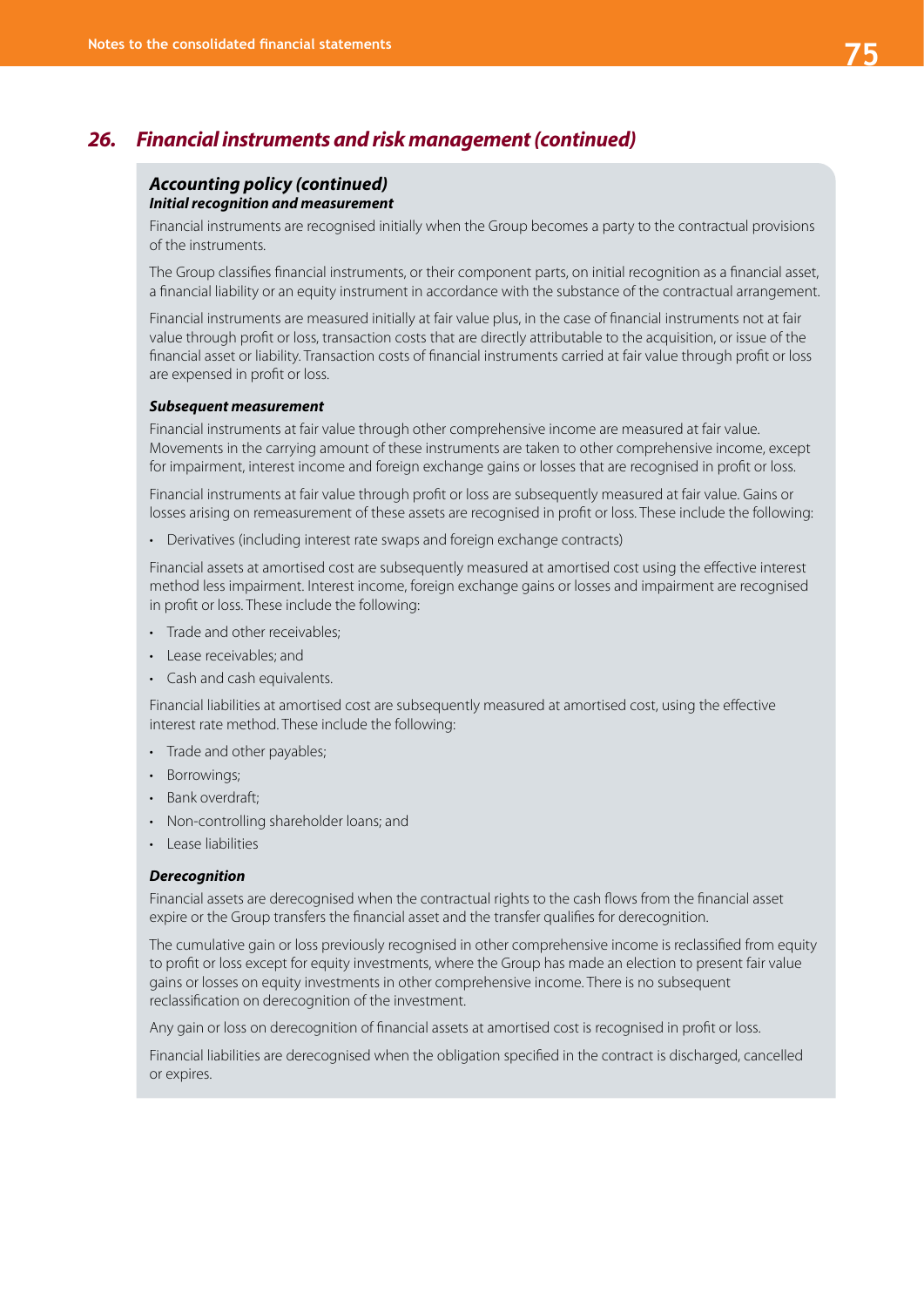# *26. Financial instruments and risk management (continued)*

#### *Accounting policy (continued) Modification of financial liabilities*

A substantial modification of the terms of an existing debt instrument or part of it is accounted for as an extinguishment of the original debt instrument and the recognition of a new debt instrument.

Gains or losses arising from the modification of the terms of a debt instrument are recognised immediately in profit or loss where the modification does not result in the derecognition of the existing instrument.

#### *Offsetting financial instruments*

Offsetting of financial assets and liabilities is applied when there is a legally enforceable right to offset the recognised amounts and there is an intention to settle on a net basis or realise the asset and settle the liability simultaneously. The net amount is reported in the statement of financial position.

#### *Impairment of financial assets*

The impairment allowance represents the Group's estimate of lifetime expected credit losses, which are the present value of the cash shortfalls over the expected life of the financial assets. The Group applies the simplified approach in determining credit losses for all trade and lease receivables. The determination of the impairment allowance requires the expected lifetime losses to be recognised from initial recognition of the receivables calculated using a provision matrix. This takes into account past events, current conditions, reasonable and supportable forward-looking information that is available without undue cost or effort, probability weighted scenarios and impact of the time value of money.

The impairment allowance for the financial assets measured at amortised cost are deducted from the gross carrying amount of the asset. This is recognised in profit or loss. The Group reassess the life-time expected credit losses at each reporting date and recognises any changes in profit or loss.

#### *Hedge accounting*

The Group enters into forward exchange contracts, currency option contracts and interest rate swap contracts to hedge its exposure to foreign exchange and interest rate risk.

Changes in the fair value of derivative instruments that are not formally designated in a hedging relationship are recognised immediately in profit or loss.

For qualifying cash flow hedges, the fair value gain or loss on the hedging instrument associated with the effective portion of the cash flow hedge is recognised initially in other comprehensive income within hedge accounting reserve, limited to the cumulative change in the fair value of the hedged item since inception of the hedge, and then recycled to profit or loss in the reporting periods when the hedged item affects profit or loss. Any ineffective portion of the gain or loss on the hedging instrument is recognised in profit or loss immediately. When a hedging instrument expires or is sold, or when a hedge no longer meets the criteria for hedge accounting, any cumulative gain or loss existing in equity at that time remains in equity and is recognised when the hedged item is ultimately recognised in profit or loss.

When a forecast transaction is no longer expected to occur, the cumulative gain or loss that was recognised in equity is immediately transferred to profit or loss.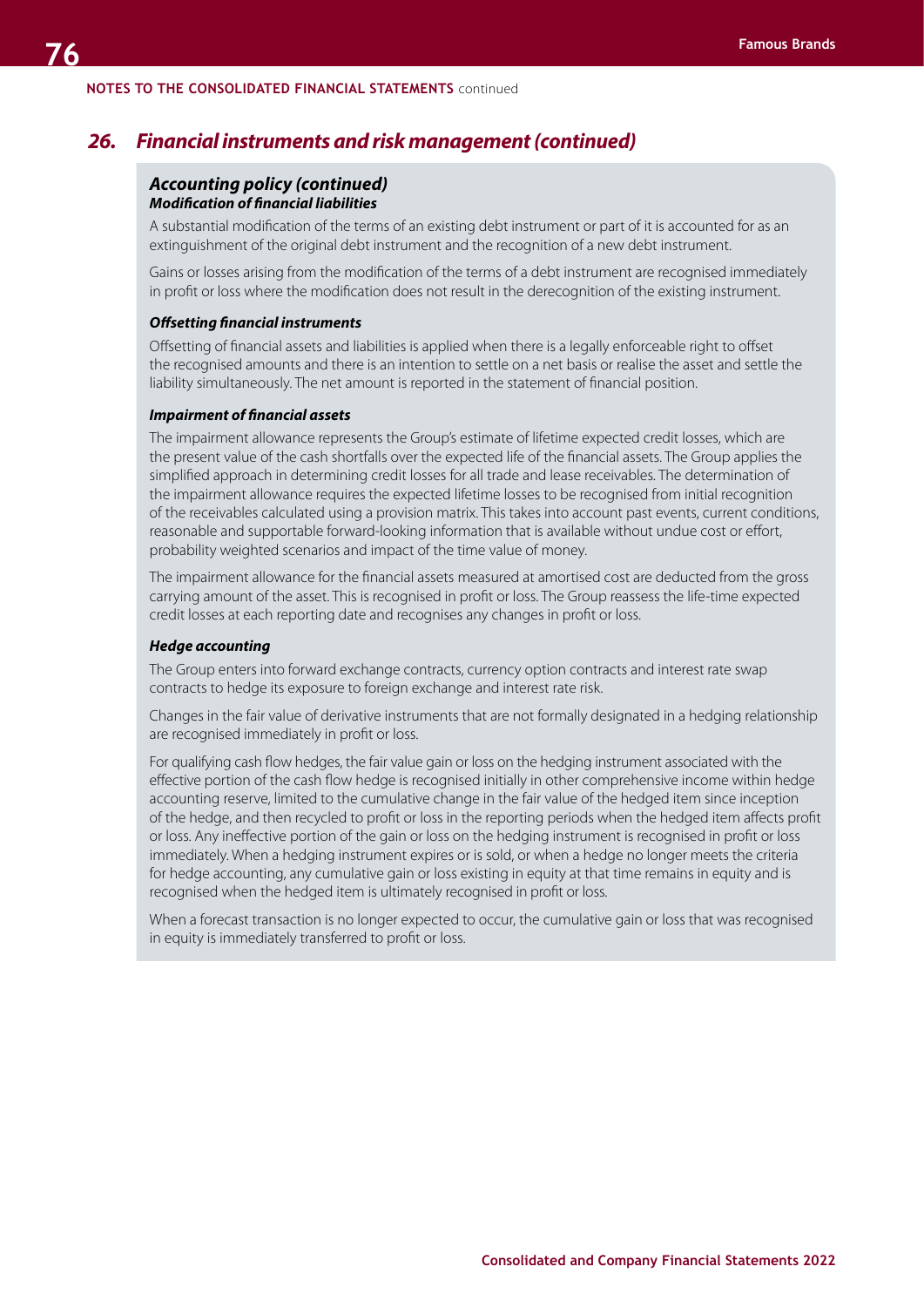# *27. Capital management*

The Group's objectives when managing capital are to safeguard the Group's ability to continue as a going concern, to provide sustainable returns for shareholders, benefits for other stakeholders and to maintain, over time, an optimal structure to reduce the cost of capital.

The capital structure of the Group consists of Note 8 *Cash and cash equivalents*, Note 10 *Borrowings*, Note 4 *Leases* and Note 9 *Equity* as disclosed in the statement of financial position.

#### **Financial covenants**

The Group's borrowings (refer Note 10 *Borrowings*) are subject to financial covenants. Management regularly monitors and reviews compliance of these ratios in line with the funding agreement. These financial covenants are based on the contractual terms of each facility. The covenants are limited to the SA business.

| <b>Dates</b> | <b>Leverage</b><br>ratio | <b>Interest</b><br>cover ratio | <b>Liquidity</b>                     |
|--------------|--------------------------|--------------------------------|--------------------------------------|
| Feb-21       | Not required             | Not required                   | R250 m <sup><math>\land</math></sup> |
| Aug-21       | 3.75x                    | 2.75x <sub>0</sub>             | R250 m <sup><math>\land</math></sup> |
| Feb-22       | 3.25x                    | 3.00x <sub>0</sub>             | R250 m <sup><math>\land</math></sup> |
| Aug-22       | 2.60x                    | 3.00x                          | R <sub>250</sub> m                   |
| Feb-23       | 2.50x                    | 3.00x                          | R <sub>250</sub> m                   |
| Aug-23       | 2.50x                    | 3.00x                          | R250 m                               |
| Feb-24       | 2.50x                    | 3.00x                          | R <sub>250</sub> m                   |

*^ All covenant ratios were satisfied for the past three years, except where not required to measure as per the Group's primary lender.*

|                                                 | 2022<br><b>R000</b> | 2021<br><b>R000</b> |
|-------------------------------------------------|---------------------|---------------------|
| <b>Net debt to Total equity (Gearing ratio)</b> |                     |                     |
| Borrowings                                      | 1 138 152           | 1 470 704           |
| Lease liabilities                               | 321 335             | 345 076             |
| Cash and cash equivalents                       | (333 435)           | (351 871)           |
| Net debt                                        | 1 1 2 6 0 5 2       | 1463909             |
| Total equity                                    | 720 545             | 390 764             |
| Net debt to Total equity                        | 1.56                | 3.75                |
| <b>Net debt to EBITDA (Leverage ratio)</b>      |                     |                     |
| Net debt                                        | 1 1 2 6 0 5 2       | 1463909             |
| <b>EBITDA</b>                                   | 850739              | 481 145             |
| Net debt to EBITDA ratio                        | 1.32                | 3.04                |
| Net asset value per share                       |                     |                     |
| Total equity                                    | 720 545             | 390 764             |
| Issued shares                                   | 100 202 284         | 100 202 284         |
| Net asset value per share (cents)               | 719                 | 390                 |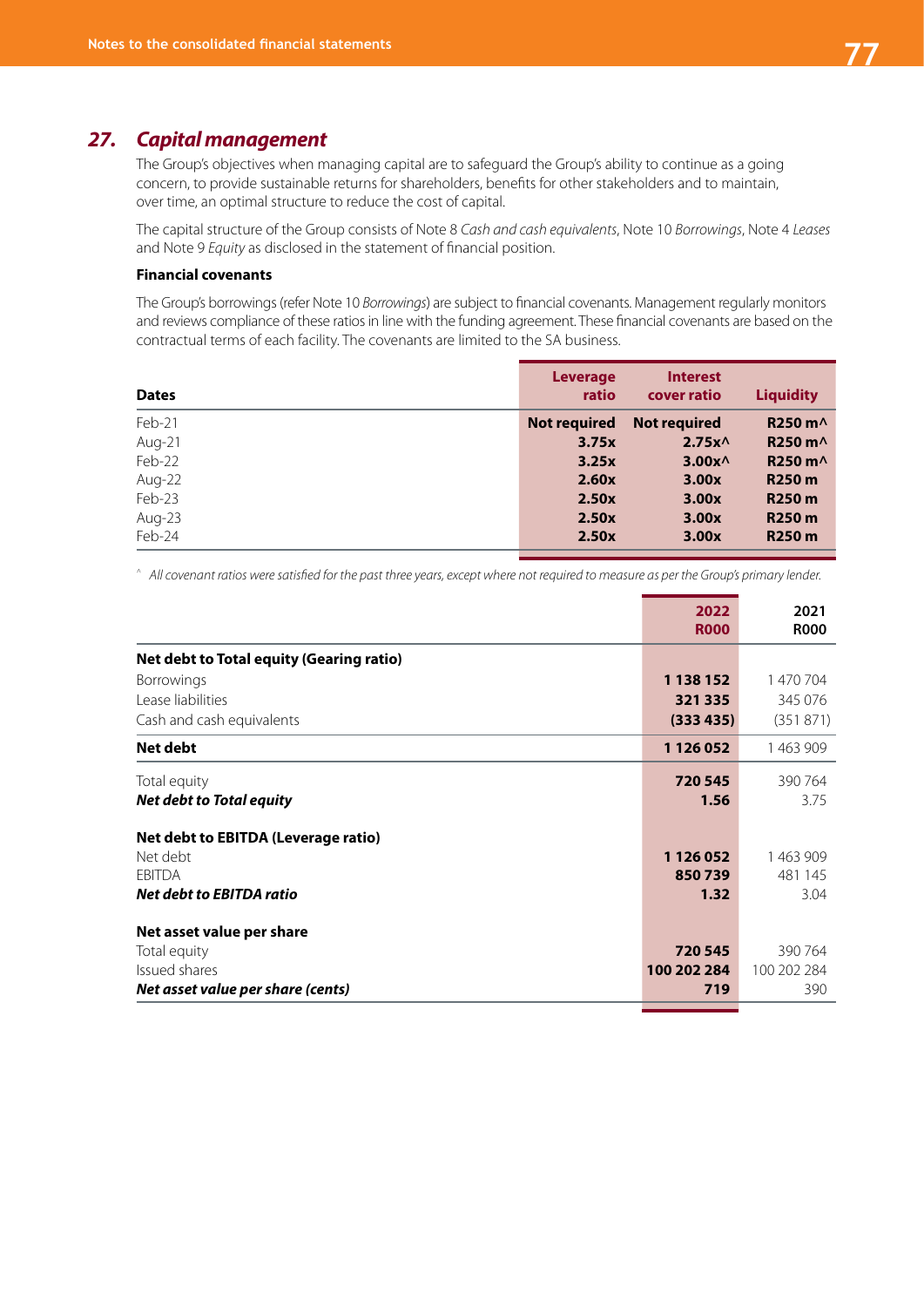#### **NOTES TO THE CONSOLIDATED FINANCIAL STATEMENTS** continued

# *28. Reclassifications within the financial statements*

As part of the Group's continued assessment of its financial statement presentation, we have updated certain of our disclosures to enhance our presentation of financial statements. The accounting policies have been updated to reflect the changes, where necessary and management is of the view that these changes will provide better disclosures.

|                                                                                                                                                                                                                                                                                                       | As<br>previously<br>stated<br>2021<br><b>R000</b> | Reclassifi-<br>cation<br><b>R000</b> | <b>Notes</b> | As<br>currently<br>stated<br>2021<br><b>R000</b> |
|-------------------------------------------------------------------------------------------------------------------------------------------------------------------------------------------------------------------------------------------------------------------------------------------------------|---------------------------------------------------|--------------------------------------|--------------|--------------------------------------------------|
| <b>Statement of financial position</b>                                                                                                                                                                                                                                                                |                                                   |                                      |              |                                                  |
| <b>ASSETS</b><br><b>Non-current assets</b>                                                                                                                                                                                                                                                            |                                                   |                                      |              |                                                  |
| Lease receivables                                                                                                                                                                                                                                                                                     | 29 1 22                                           | (2863)                               | (a)          | 26 259                                           |
| <b>Current assets</b>                                                                                                                                                                                                                                                                                 |                                                   |                                      |              |                                                  |
| Trade and other receivables                                                                                                                                                                                                                                                                           | 485 642                                           | 2863                                 | (a)          | 488 505                                          |
| Restricted cash                                                                                                                                                                                                                                                                                       |                                                   | 92 48 6                              | (b)<br>(b)   | 92 48 6                                          |
| Cash and cash equivalents                                                                                                                                                                                                                                                                             | 444 357                                           | (92, 486)                            |              | 351871                                           |
| <b>EQUITY AND LIABILITIES</b>                                                                                                                                                                                                                                                                         |                                                   |                                      |              |                                                  |
| <b>Current liabilities</b><br>Non-controlling shareholder loans                                                                                                                                                                                                                                       | 1692                                              | (1692)                               | (c)          |                                                  |
| Borrowings                                                                                                                                                                                                                                                                                            | 6412                                              | 1692                                 | (c)          | 8 1 0 4                                          |
| Opening balances for 2021 were R64.4 million for Lease<br>receivables, R602.6 million for Trade and other receivables,<br>R39.8 million for Restricted cash, R446.5 million for Cash and<br>cash equivalents, R0.6 million for Non-controlling shareholder<br>loans and R21.8 million for Borrowings. |                                                   |                                      |              |                                                  |
| Statement of profit or loss and other                                                                                                                                                                                                                                                                 |                                                   |                                      |              |                                                  |
| comprehensive income                                                                                                                                                                                                                                                                                  |                                                   |                                      |              |                                                  |
| Gross profit<br>Other income                                                                                                                                                                                                                                                                          | 2 006 034                                         | 29 271                               | (d)          | 2 006 034<br>29 271                              |
| Expected credit loss                                                                                                                                                                                                                                                                                  |                                                   | (14972)                              | (e)          | (14972)                                          |
| Selling and administrative expenses                                                                                                                                                                                                                                                                   | (1711315)                                         | (14299)                              | (d), (e)     | (1725614)                                        |
| Operating profit before impairment of intangible                                                                                                                                                                                                                                                      |                                                   |                                      |              |                                                  |
| assets*                                                                                                                                                                                                                                                                                               | 294 719                                           |                                      |              | 294 719                                          |
| Impairment of intangible assets**                                                                                                                                                                                                                                                                     | (193485)                                          | 18 000                               | (f)          | (175485)                                         |
| <b>Operating profit</b>                                                                                                                                                                                                                                                                               | 101 234                                           | 18 000                               | (f)          | 119 234                                          |
| Impairment of associate                                                                                                                                                                                                                                                                               |                                                   | (18000)                              |              | (18000)                                          |
|                                                                                                                                                                                                                                                                                                       | 101 234                                           |                                      |              | 101 234                                          |
| In F2021 the item was labelled "Operating profit before<br>non-operational items".<br>** In F2021 the item was labelled "Non-operational items".                                                                                                                                                      |                                                   |                                      |              |                                                  |
| <b>Statement of cash flows</b>                                                                                                                                                                                                                                                                        |                                                   |                                      |              |                                                  |
| Net cash inflow from operating activities                                                                                                                                                                                                                                                             | 337 399                                           | (52693)                              | (b)          | 284 706                                          |
| Net cash outflow from investing activities                                                                                                                                                                                                                                                            | (71217)                                           | 14 3 5 6                             | (g)          | (56861)                                          |
| Net cash outflow from financing activities                                                                                                                                                                                                                                                            | (308098)                                          | (14356)                              | (g)          | (322454)                                         |
| Net decrease in cash and cash equivalents                                                                                                                                                                                                                                                             | (41916)                                           | (52693)                              | (b)          | (94609)                                          |
| Foreign currency effect                                                                                                                                                                                                                                                                               | 16                                                |                                      |              | 16                                               |
| Cash and cash equivalents at the beginning of the year                                                                                                                                                                                                                                                | 486 257                                           | (39793)                              | (b)          | 446 464                                          |
| Cash and cash equivalents at the end of the year                                                                                                                                                                                                                                                      | 444 357                                           | (92486)                              | (b)          | 351871                                           |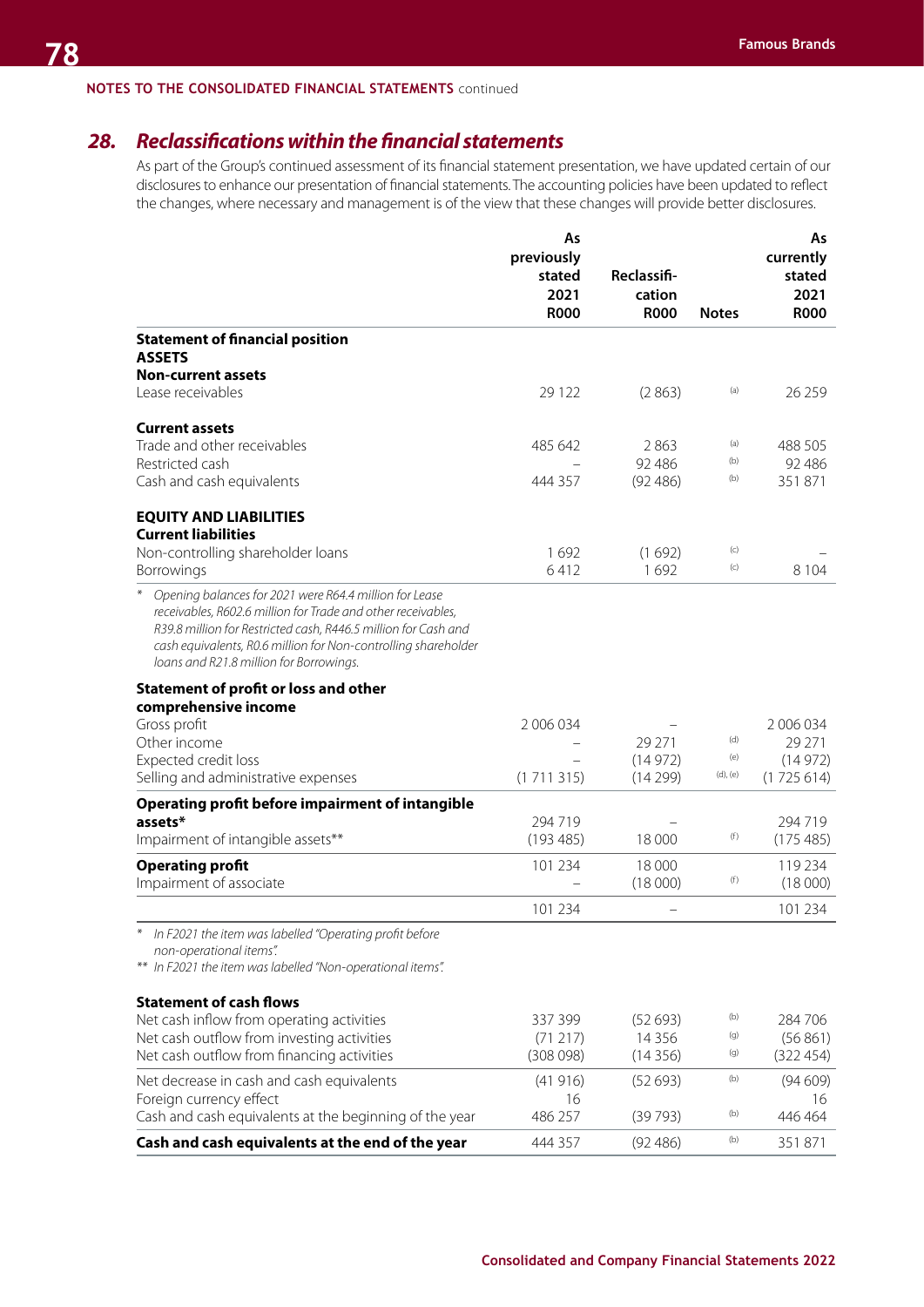

# *28. Reclassifications within the financial statements (continued)*

- (a) Lease receivables were previously disclosed as part of Trade and other receivables and named Other receivables. To enhance compliance with IFRS 16 *Leases*, this item has been disclosed separately and renamed accordingly.
- (b) Restricted cash balances held for marketing activities were previously reported within Cash and cash equivalents. The cash is used for a specific purpose i.e., 'ring-fenced' and not available to use for any other business use. Marketing funds in South Africa are governed by the Consumer Protection Act (CPA). The funds are managed in accordance with this law. The CPA and its regulations are our legal baseline against which we ensure compliance.

Any contribution to the Marketing Fund must be deposited into a separate Marketing Fund bank account and managed accordingly and used for purposes of the fund only.

Following the publication of the IFRIC *Agenda Decision Demand Deposits with Restrictions on Use arising from a Contract with a Third Party* released in April 2022, the Group performed an assessment of whether the restricted cash meets the definition of cash in IAS 7. The Committee observed that paragraph 6 of IAS 7 defines cash by stating that it 'comprises cash on hand and demand deposits' and that there are no requirements on whether an item qualifies as cash beyond the definition itself. The Committee noted that restrictions on the use of a demand deposit arising from a contract with a third party do not result in the demand deposit no longer being cash, unless those restrictions change the nature of the demand deposit in a way that it would no longer meet the definition of cash in IAS 7.

Based on the guidance in this IFRIC Agenda Decision, the Group has assessed that restricted cash should be presented separately from cash and cash equivalents.

The Group has applied this change as a change in accounting policy retrospectively in accordance with IAS 8.

- (c) Non-controlling interest shareholder loans were previously reported as a separate line on the SFP. While considering the usefulness of the disclosure, both quantitatively and qualitatively, the balance was assessed as immaterial and reclassified to Borrowings under current liabilities. This reclassification still maintains fair presentation of the financial statements and affects the SFP.
- (d) Other income was historically reported within "Selling and administrative expenses" and offset against expenses. To enhance compliance with IAS 1 Presentation of Financial Statements, "Other income" will be split from "Selling and administrative expenses". This affects the statement of profit or loss and other comprehensive income (SPLOCI).
- (e) Expected credit loss was previously disclosed within "Selling and administrative expenses". To enhance compliance with IAS 1 *Presentation of Financial Statement*, it is disclosed separately. This affects the SPLOCI.
- (f ) The Group's continued assessment of its financial statement presentation has resulted in renaming 'Non-operational items' historically presented on the SPLOCI to 'Impairment of intangible assets'. This resulted in updating subtotals which were previously referred to as 'Non-operational items'.

To further enhance compliance with IFRS, the "impairment in associate" has been reclassified out of 'Operating profit' and has been disclosed below the "Operating profit" line.

(g) Gross receipts from sub-leases were historically reported in "Financing activities" as opposed to "Investing activities" in the Statement of Cash Flows. This presentation has been amended to enhance compliance with IAS 7 *Statement of Cash Flows*. This affects the SCF.

### *29. Share-based payments reserve*

Famous Brands operates the Famous Brands Share Incentive Scheme (Scheme), which comprises the following equity-settled share based payments arrangements:

- (a) Share options;
- (b) Share Appreciation Rights (SARs); and
- (c) Retention Shares.

The Share Incentive Scheme enables executive directors and management and specified directors of subsidiaries to benefit from Famous Brands' share price performance. The Group's remuneration philosophy is contained in the IAR which is available on the company's website at www.famousbrands.co.za.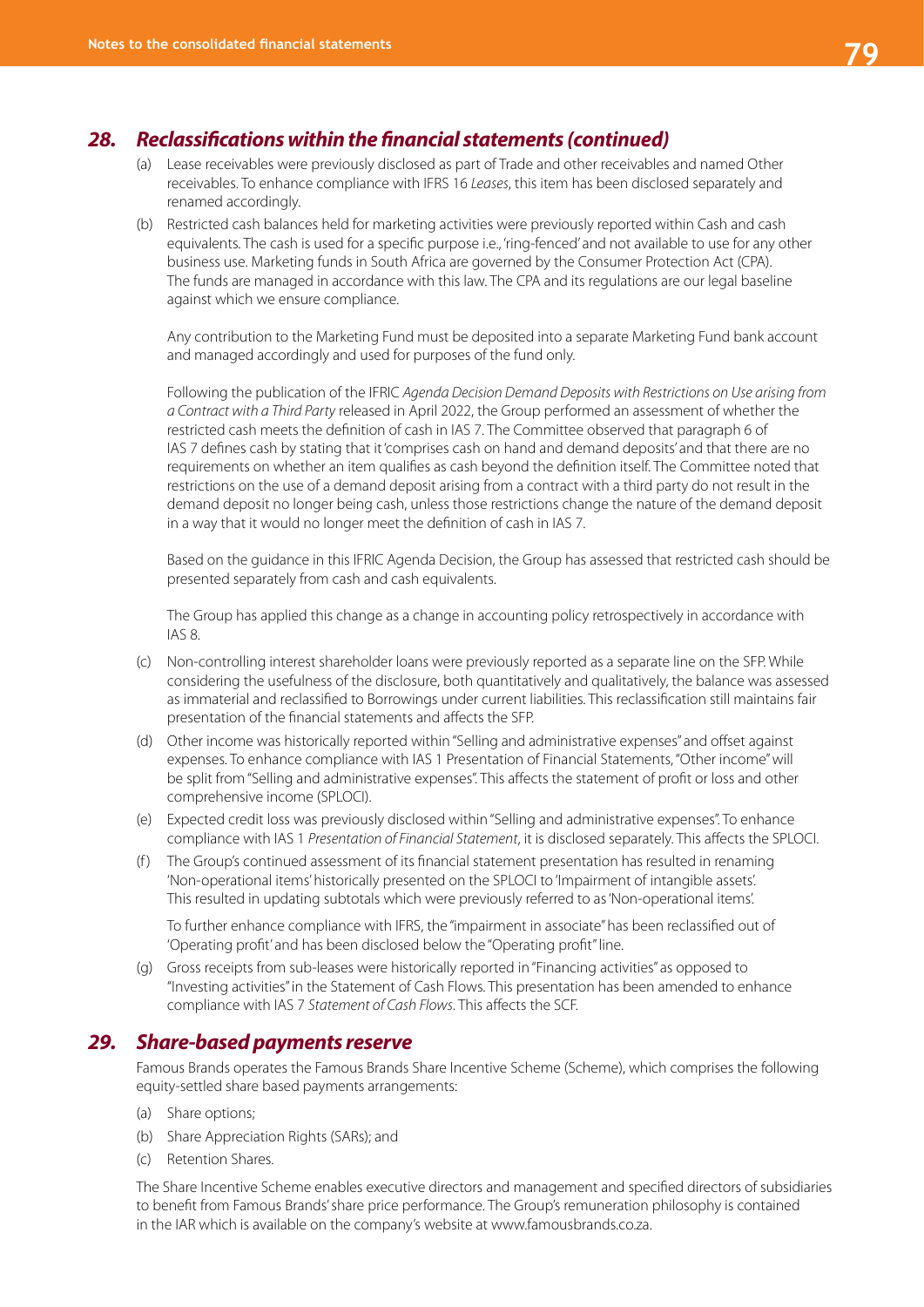#### **NOTES TO THE CONSOLIDATED FINANCIAL STATEMENTS** continued

# *29. Share-based payments reserve (continued)*

# *29.1 Share options*

This Scheme confers the right to participants to acquire ordinary shares at the value of Famous Brands' share at the date that the option is granted. On acceptance of the option, the participant has the right to exercise the option at any time, after vesting, during the option life, in as many tranches as the participant may elect. To receive shares, participants must be either employed by or be retirees of the company when the rights to the shares vest. The directors of the company may amend the vesting period of the options by board resolution.

The total expense recognised for employee services received during the year ended 28 February 2022 is R41.2 million (2021: R41.6 million). The expense recognised relates the share appreciation rights and retention shares transactions, reduced by a credit of R4.7 million resulting from forfeitures (2021: R4.1 million).

The scheme has a single type of vesting category which comprises a three-year vesting period and seven-year expiry period subsequent to grant date.

A reconciliation of the movement of all share options is detailed below:

|                                                                 |                                        | <b>Option exercise</b><br>price range (Rand) |         | Number of shares   |
|-----------------------------------------------------------------|----------------------------------------|----------------------------------------------|---------|--------------------|
|                                                                 | 2022                                   | 2021                                         | 2022    | 2021               |
| Opening balance<br>Forfeited                                    | 101.20<br>$\qquad \qquad \blacksquare$ | 101.20<br>101.20                             | 300 000 | 350 000<br>(50000) |
| Options granted, shares not issued up<br>to the end of the year | 101.20                                 | 101.20                                       | 300 000 | 300 000            |
|                                                                 |                                        |                                              |         |                    |

The last options were granted in November 2014.

The following options vested, but not yet exercised. Delivery of shares will only take place in the future.

|                                  | <b>Grant date</b> | <b>Option fair</b><br>value at<br>grant date<br>(Rand) | <b>Option</b><br>exercise<br>price<br>(Rand) | <b>Year in which</b><br>options vested |
|----------------------------------|-------------------|--------------------------------------------------------|----------------------------------------------|----------------------------------------|
| <b>Number of ordinary shares</b> |                   |                                                        |                                              |                                        |
| 300 000                          | November 2014     | 16.21                                                  | 101.20                                       | <b>February 2018</b>                   |

An analysis of share options granted to executive directors is detailed below:

|                           | <b>Option</b><br>vesting date | <b>Subscription</b><br>price<br>(Rand) | <b>Outstanding</b><br>as at<br>1 March<br>2021 | exercised<br>period | <b>Granted/ Outstanding</b><br>as at<br>during the 28 February<br>2022 |
|---------------------------|-------------------------------|----------------------------------------|------------------------------------------------|---------------------|------------------------------------------------------------------------|
| <b>Executive director</b> |                               |                                        |                                                |                     |                                                                        |
| Mr DP Hele*               | November 2017                 | 101.20                                 | 80 000                                         | -                   | 80 000                                                                 |
|                           |                               |                                        |                                                |                     |                                                                        |

*\* Options granted, shares not issued up to the end of the year.*

#### *Significant judgements and estimation uncertainty*

The share options granted were valued, at grant date, using the Black-Scholes-Merton model which takes account of the vesting period (European style option). Expected volatility of the share price was determined by giving consideration to the historical volatility of Famous Brands' share price.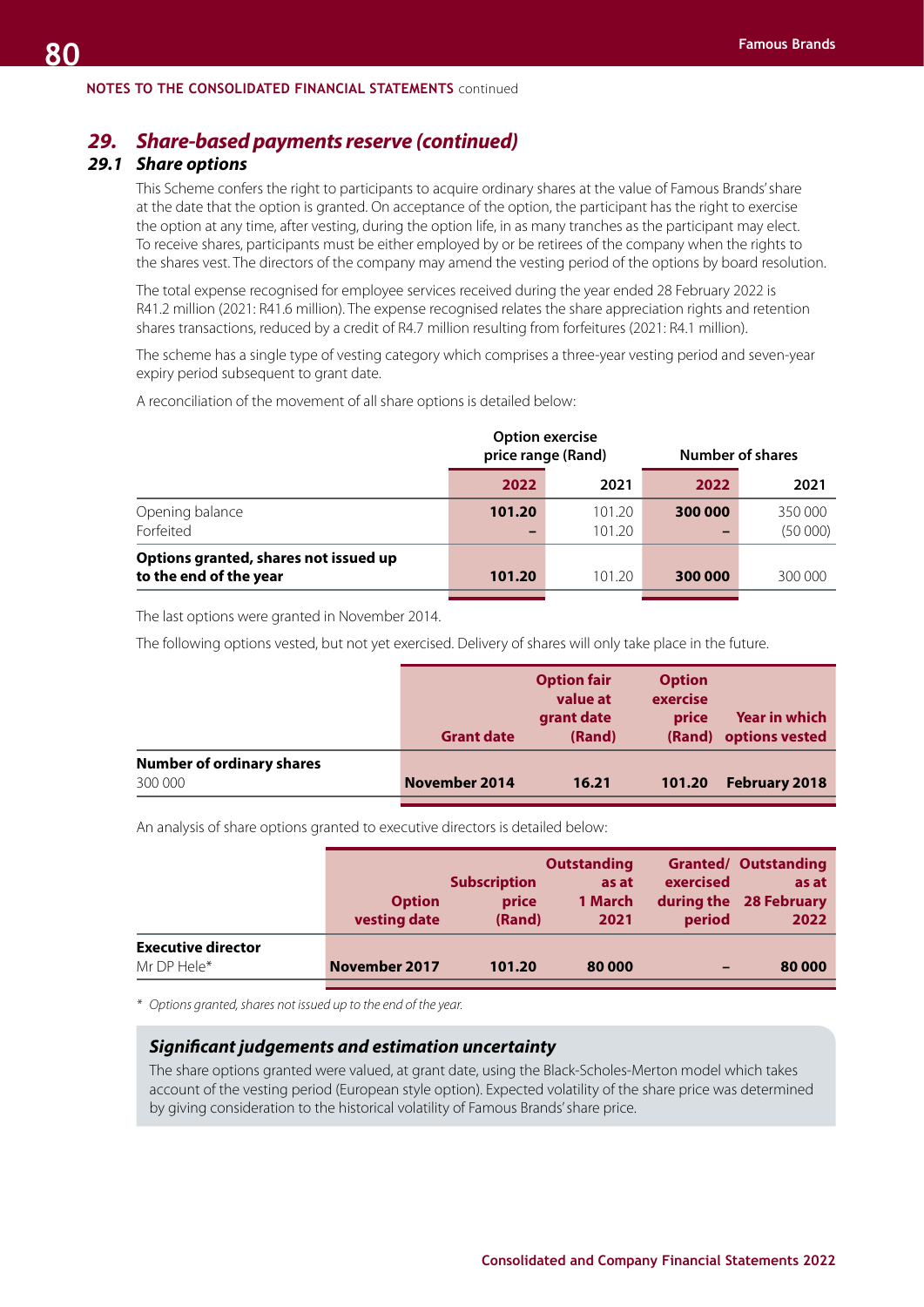# *29.2 Share Appreciation Rights (SARs)*

In 2015, Famous Brands revised it's Long Term Incentive scheme by introducing SARs and Retention Shares. The SARs represent the right participants have to be paid the difference between the share price on grant date and the share price on the date on which the SARs vest. The Group has the option to settle in equity or cash, however historically the options have been equity-settled. The SARs have performance conditions attached to KPI's of the Group and individual participant. The vesting is in three equal tranches, with the first tranche vesting at the end of the third year and dependent on service and performance conditions being met, subject to the discretion of the Group's remuneration committee, within the scheme rules. Refer to *Annexure A* for further details on grants.

A reconciliation of the movement of all SARs granted is detailed below:

|                                         | <b>Number of SARs</b> |                          |  |
|-----------------------------------------|-----------------------|--------------------------|--|
|                                         | 2022                  | 2021                     |  |
| Opening balance<br>Granted              | 4 185 709<br>1793987  | 1883259<br>2 5 5 7 7 7 1 |  |
| Management<br>Executive directors       | 1588456<br>205 531    | 2 069 480<br>488 292     |  |
| Forfeited<br>Settled                    | (1253942)<br>(16027)  | (255 321)                |  |
| SARs outstanding at the end of the year | 4709727               | 4 185 709                |  |

### *Significant judgements and estimation uncertainty*

The SARs granted in the current year have been valued, at grant date, using the Black-Scholes-Merton model which takes account of the vesting period (American style option) and 10 year exercise period. Expected volatility of the share price was determined by giving consideration to the historical volatility of the Famous Brands share price.

Details of the weighted average fair value of the SARs granted during the year and the related assumptions utilised are as set out below:

|                                                                                | 2022            | 2021            |
|--------------------------------------------------------------------------------|-----------------|-----------------|
| Number of SARs granted                                                         | 1793987         | 2 5 5 7 7 7 1   |
| The principal inputs are as follows:                                           |                 |                 |
| Range of the weighted average fair value at grant date for the respective      |                 |                 |
| tranches (Rand)                                                                | $13.19 - 22.76$ | $26.15 - 27.98$ |
| Weighted average grant price (Rand)                                            | 56.66           | 34.96           |
| Closing share price at grant date (Rand)                                       | 61.99           | 34.00           |
| Expected life (years)                                                          | 10              | 10              |
| Expected volatility (%)                                                        | 40.1            | 36.6            |
| Range of the risk-free interest rates utilised for the respective tranches (%) | $4.98 - 7.35$   | $9.80 - 10.4$   |
|                                                                                |                 |                 |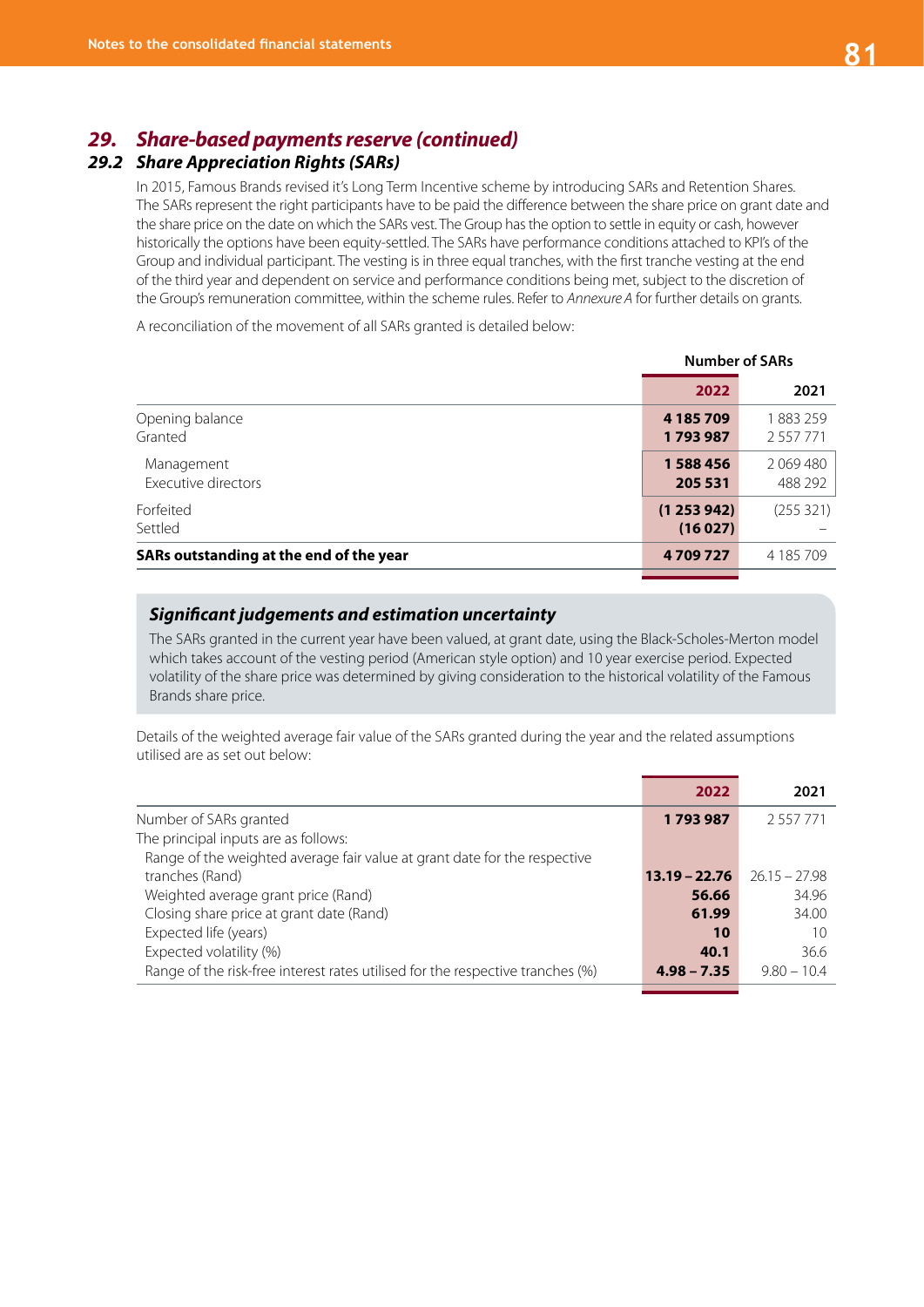# *29.3 Retention shares*

Retention Shares represent the right participants have to be paid the value of the company's 30 day Volume Weighted Average Price immediately preceding the vesting date. The Group has the option to settle in equity or cash, however historically the options have been equity-settled. The Retention Shares vest in three equal tranches, with the first tranche vesting at the end of the third year. Refer to Annexure A for further details on grants.

A reconciliation of the movement of all Retention Shares granted is detailed below:

|                                                     | Number of<br><b>Retention Shares</b> |           |  |
|-----------------------------------------------------|--------------------------------------|-----------|--|
|                                                     | 2022                                 | 2021      |  |
| Opening balance                                     | 591860                               | 598 944   |  |
| Granted                                             | 150700                               | 214 914   |  |
| Management                                          | 133730                               | 174 132   |  |
| Executive directors                                 | 16970                                | 40 782    |  |
| Forfeited                                           | (30784)                              | (68 868)  |  |
| Settled                                             | (86464)                              | (153 130) |  |
| Retention Shares outstanding at the end of the year | 625 312                              | 591 860   |  |

#### *Significant judgements and estimation uncertainty*

The Retention Shares granted have been valued, at grant date, using the Black-Scholes-Merton model which takes account of the vesting period (European style option). Expected volatility of the share price was determined by giving consideration to the historical volatility of Famous Brands' share price.

### *Accounting policy*

Goods or services received or acquired in a share-based payment transaction are recognised when the goods or services are received. A corresponding increase in equity is recognised if the goods or services are received in an equity-settled share-based payment transaction. Group has option to settle in cash or equity however historical settlements were only equity.

When the share-based payments granted do not vest until the counterparty completes a specified period of service, the Group accounts for those services as they are rendered by the counterparty during the vesting period (or on a straight-line basis over the vesting period). However, when the share-based payments vest immediately and are simultaneously exercised, the expense for services received is recognised in full.

Details of the weighted average fair value of the Retention Shares granted during the year and the related assumptions utilised are set out below:

|                                                                                | 2022          | 2021          |
|--------------------------------------------------------------------------------|---------------|---------------|
| Number of Retention Shares granted                                             | 150700        | 214 914       |
| The principal inputs are as follows:                                           |               |               |
| Range of the weighted average fair value at grant date for the respective      |               |               |
| tranches (Rand)                                                                | 61.99         | 34.00         |
| Closing share price at grant date (Rand)                                       | 61.99         | 34.00         |
| Expected life (years)                                                          |               |               |
| Expected volatility (%)                                                        | 40,09         | 36.61         |
| Range of the risk-free interest rates utilised for the respective tranches (%) | $4.98 - 7.35$ | $5.43 - 7.62$ |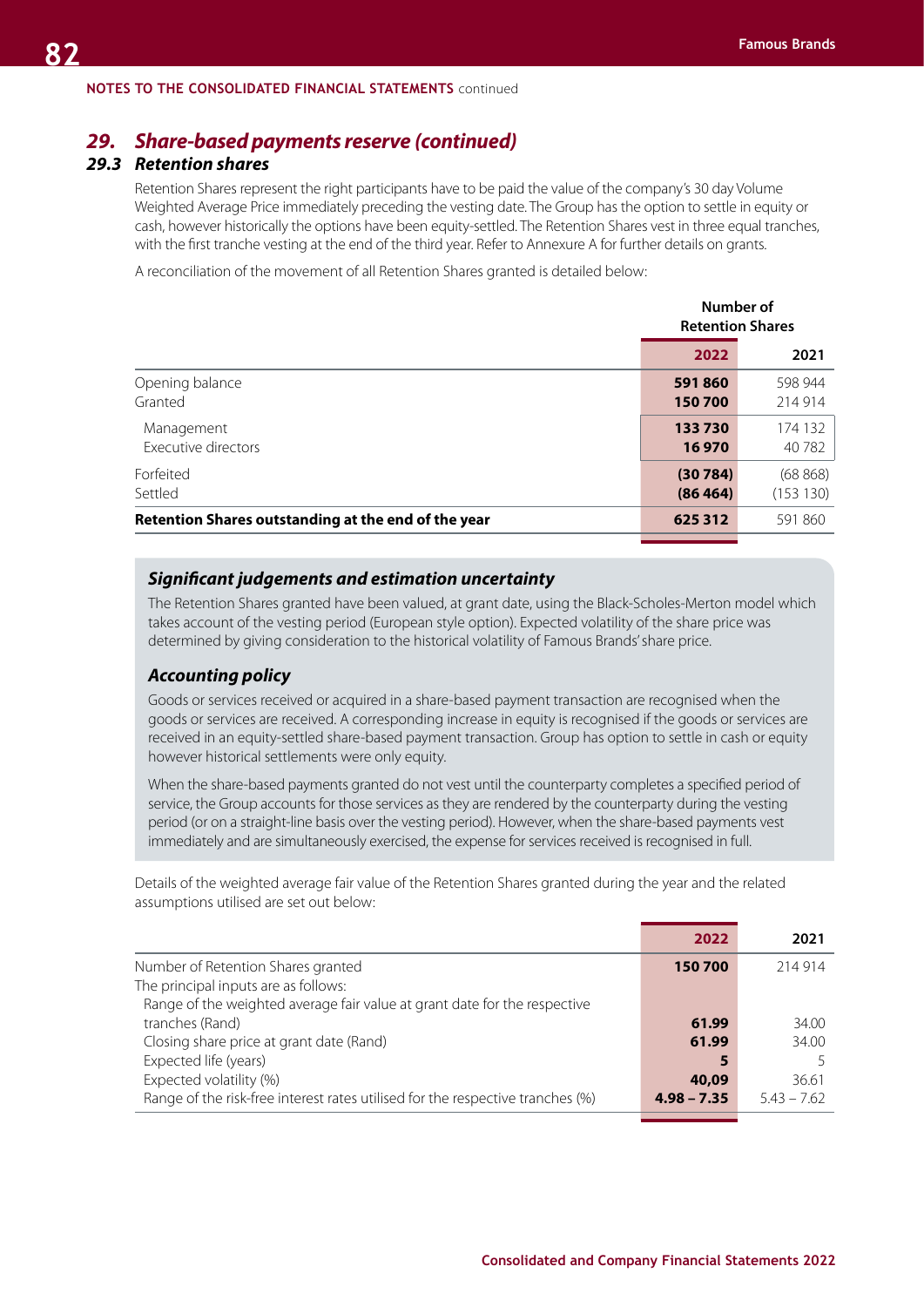### *30. Other events*

#### *Civil unrest in South Africa*

Civil unrest occurred in South Africa's KwaZulu-Natal and Gauteng provinces from 9 to 18 July 2021, and several Famous Brands and franchise partner properties suffered varying degrees of damage. The total number of restaurants damaged and rendered non-operational was 99, the majority being in KwaZulu-Natal.

At the height of the unrest, all our KwaZulu-Natal restaurants and numerous in Gauteng were closed for a few days. Across all our brands, we recorded a total loss of 4 111 restaurant trading days due to these closures.

The Group's logistics facility in Westmead was also damaged and was closed for three weeks before it became fully operational again. Through the activation of our business continuity plan, we delivered to restaurants in the affected areas.

By the end of the current financial year, 14 franchise partner restaurants had not re-opened. Famous Brands provided ongoing support to franchise partners where required in the form of royalty relief, assistance with insurance claims and bridging finance between restoration and insurance payouts.

The results include the impact of business expenses, assets and stock write-offs of R16.4 million which were recovered from our insurance. Famous Brands' direct loss was attributable to the logistics facility in Westmead. All restaurants affected by the unrest are owned by franchise partners.

Items relating to the civil unrest, recognised in the annual results, are tabled below (excl. VAT):

|                                                                      | 2022        |
|----------------------------------------------------------------------|-------------|
|                                                                      | <b>ROOO</b> |
| Impact on Statement of profit or loss and other comprehensive income |             |
| for the year ended 28 February 2022                                  |             |
| Cost of sales - inventory write off                                  | 13 197      |
| Selling and administrative expenses - asset write off                | 244         |
| Selling and administrative expenses - business continuity costs      | 2960        |
| Other income – insurance reimbursement                               | (16401)     |
| Impact on Statement of financial position as at 28 February 2022     |             |
| Trade and other receivables                                          | 7705        |
| Inventory                                                            | (13197)     |

During the financial year, the Group submitted a Business Interruption (BI) insurance claim for R17 million. This initial claim was rejected by the loss adjuster on the basis that loss events included in the claim were not aligned with the insurance policy interpretation.

On 29 March 2022, the Group received confirmation from the loss adjuster that the revised claim was covered subject to the insurance policy interpretation. On 14 April 2022 an updated BI insurance claim for R14.4 million (excl. VAT) was submitted and the Group received an acknowledgment of liability from the insurer on 10 May 2022. Payment was received on 26 May 2022.

# *31. Subsequent events*

# *Acquisition of Lexi's Healthy Eatery*

Effective from 1 April 2022 the Group acquired a 51% interest in Lexi's Healthy Eatery for R3.3 million. Lexi's is a casual dining restaurant brand, offering a full-service, sit-down, plant-based dining experience across all key day parts.

The acquisition of Lexi's is aligned with Famous Brands' three-year strategic roadmap, which includes acquiring brands that have the potential to lead in their category, and which offer growth prospects based on opportunities to improve existing operational efficiencies in the target business.

The provisional purchase price is allocated to the identifiable assets and the residual to goodwill because of anticipated scale and merger benefits related to franchising and manufacturing.

#### *July unrest insurance claim*

The Group submitted a claim for gross profit loss related to the July 2021 unrest. The claim was approved by insurers on 10 May 2022 and payment was received on 26 May 2022, refer to note 30 for details.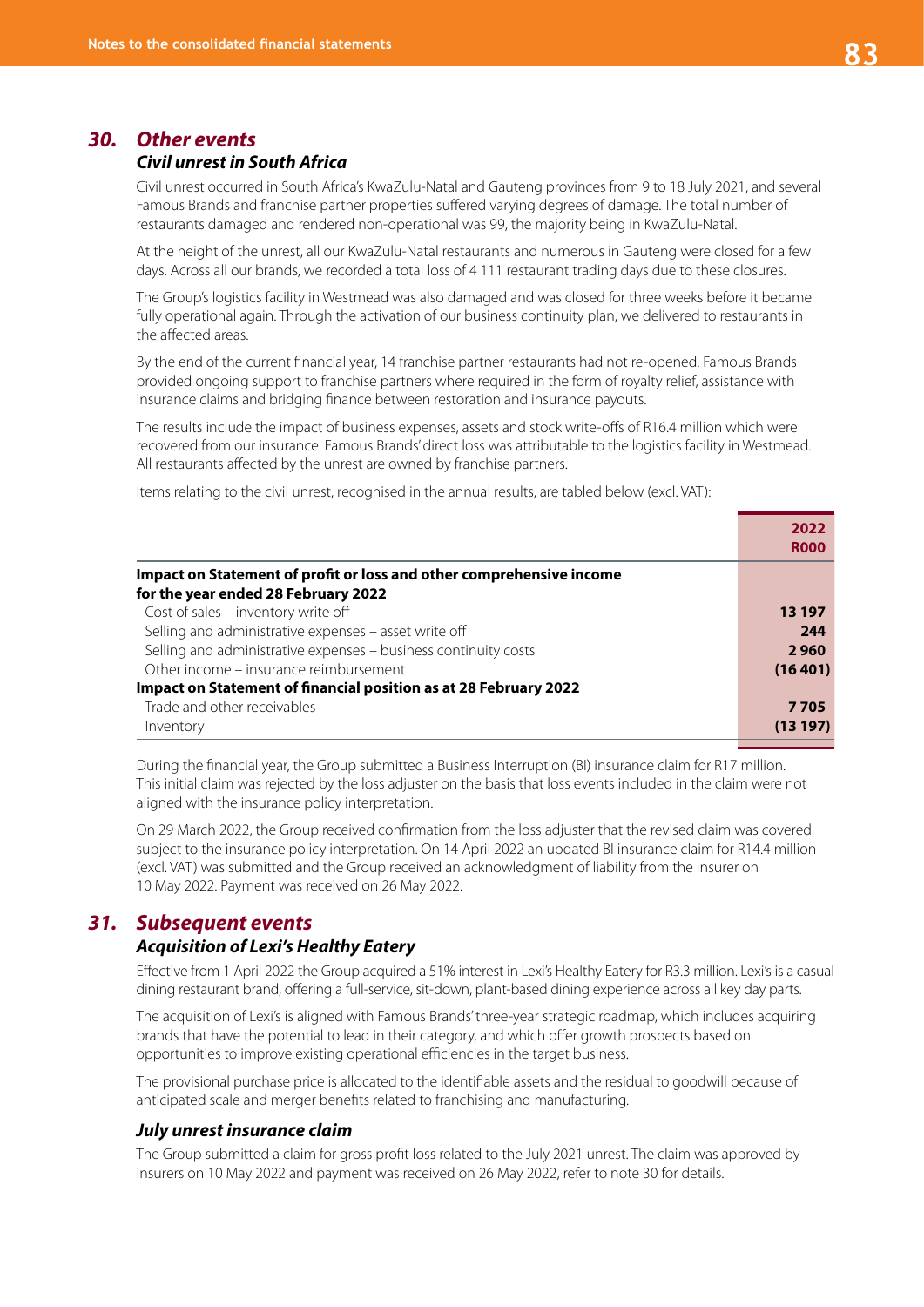# *31. Subsequent events (continued)*

### *Liquidation claim in relation to GBK*

On 06 May 2022, the Group received notification from the liquidators of GBK indicating an intention to make an interim distribution to creditors of GBK Restaurants Limited with agreed claims. The actual amount of the distribution is not yet certain but in their notice the liquidators estimated the interim dividend to be 5 pence in the pound to creditors with agreed claims. The Group's claim against GBK for dividend purposes amounts to GBP55.2 million. The liquidator indicated that the interim dividend will be declared within two months of the last date of approving – 06 August 2022.

#### *Dividends*

The Board has declared a dividend of 200 cents per ordinary share. The Group has produced significantly improved results which enabled the Board to consider paying a dividend. The Board considered the Group's current performance and future prospects. The dividend is being paid out of profits for the year ended 28 February 2022 in the amount of R200 million.

# *32. Going concern*

As part of the directors' consideration of the appropriateness of adopting the going concern basis in preparing the annual report and financial statements, a range of scenarios have been considered. The assumptions modelled are based on the continued estimated potential impact of COVID-19 restrictions and regulations. These include a range of estimated impacts primarily based on recovery of the restaurant sector as it impacts our niche Signature Brands and Casual Dining Restaurants. Trading has improved materially, and we are optimistic that revenues will recover further. In the 2023 financial year, we may be impacted by a possibility of more waves that could lead to stringent COVID -19 restrictions again. It is expected that the COVID-19 infection rates and associated risks will continue to be well managed. We have observed that infection rates have dropped, consumer confidence improved, and spending increased. Promotional activity and advertising spend will remain.

For our South Africa market (contributing 93% to operating profit) we are forecasting recovery in our revenue, profit and cash flow. However, our revenues will still be under pressure due to the slow economy growth. This reduces trading activity in certain channels however we are strengthening in Quick Service Restaurants (part of Leading Brands) and retail shelf presence. We have assumed a marginal uplift in the Signature Brands channel, for the purpose of the scenario modelling.

A key judgement applied is the likely impact of the various COVID-19 waves which impact trading activity in the South African market, movement of people and social distancing. The scenarios include an assumption that current levels of trading will remain in place until March 2023, considering the rate of vaccination. Our mitigating actions yielded positive results for our 2022 financial year, thus we continue to use our response actions while also looking at growth plans. These plans include:

- Renegotiating the Group's borrowings with the primary lender to a more appropriate debt finance structure in line with the Group's current requirements and strategy. This will provide the Group with significant more flexibility with a structured repayment plan with no more than R320 million (in the 2027 financial year) in any particular year and a much better debt profile (note 10).
- Temporary relaxation of contractual arrangements with franchise partners to ensure they are supported to speedily recover from the pandemic which in turn supports the recovery of economic activities within the Group as the business model is aligned to the success of the franchise partners.
- Closer management of financial resources that ensure sufficient working capital reserves are immediately available.
- Narrower focus around capital expenditure programmes eliminate any potential short term financial pressures.
- Exiting non core business activities.
- Continue to manage our single biggest cost being staff costs.

We continue to monitor and implement additional health and safety measures in each of our manufacturing and distribution facilities to reduce the risk of a major supply disruption.

As at 28 February 2022, the consolidated balance sheet reflects a net asset position of R721 million and the liquidity of the Group remains strong. Our current undrawn facilities is approximately R950 million. Under all the scenarios modelled, after taking mitigating actions as needed, our forecasts did not indicate any covenant breach on current facilities. Based on all of the above the company is considered a going concern with more than adequate financial resources to continue in operation for the foreseeable future.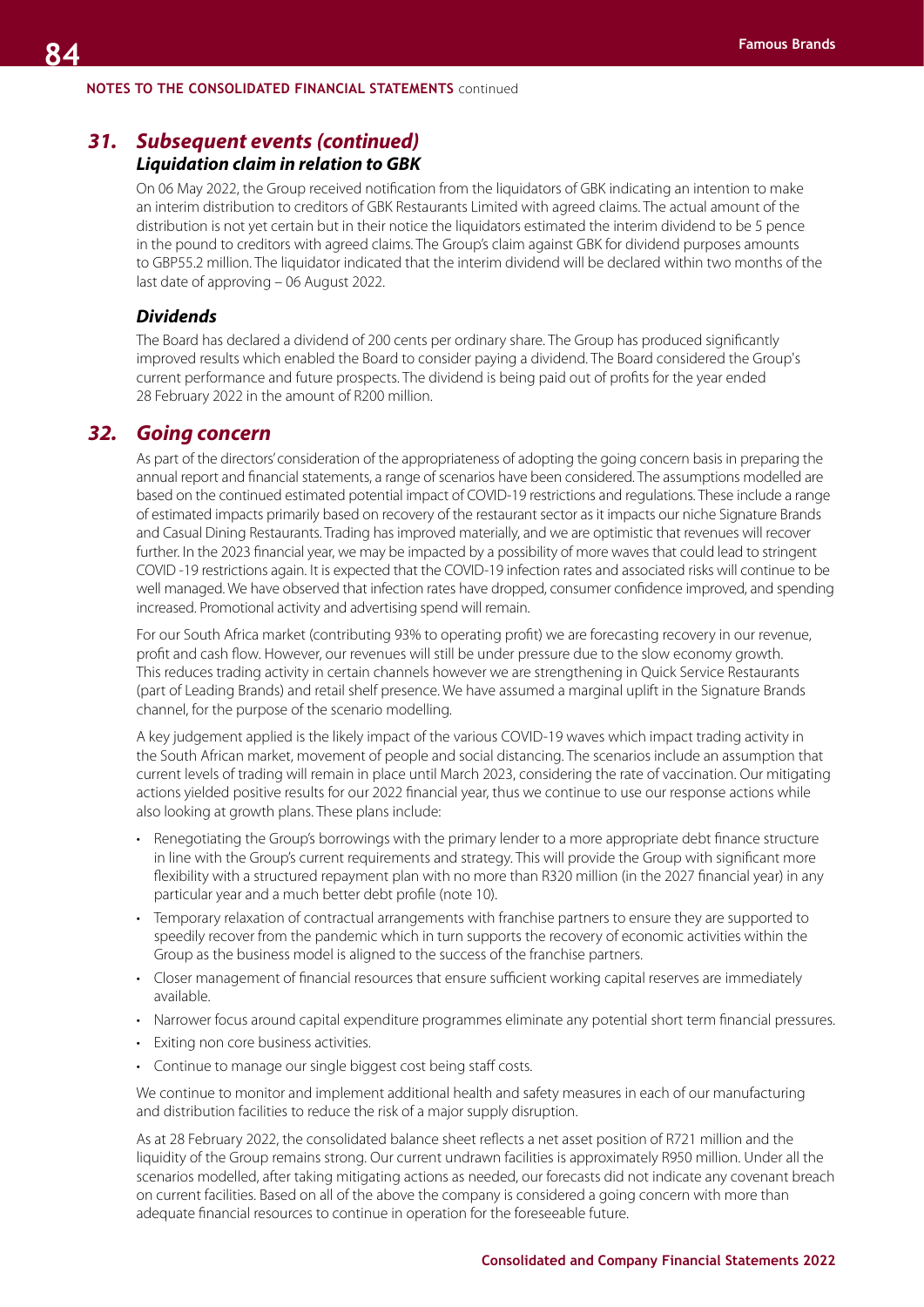# **Annexure 1**

# *Share-based payments reserve (continued)*

*for the year ended 28 February 2022*

# *1. Share Appreciation Rights (SARs)*

The number of SARs outstanding as at 28 February 2022 are set out below:

|                                 | <b>Financial</b>     | <b>Fair value</b><br>at grant |                |                |                                                    |                |                    |
|---------------------------------|----------------------|-------------------------------|----------------|----------------|----------------------------------------------------|----------------|--------------------|
|                                 | year of              | date                          | <b>Opening</b> |                |                                                    |                | <b>Closing</b>     |
| <b>Grant date</b>               | vesting              | $(Rand)^{\wedge}$             | balance        | <b>Granted</b> | <b>Forfeited</b>                                   | <b>Settled</b> | balance            |
| November 2015                   |                      |                               | 894735         | -              | (894735)                                           | -              |                    |
| Tranche 1                       | <b>February 2019</b> | 32.75                         | 298 245        | -              | (298 245)                                          | -              |                    |
| Tranche 2                       | <b>February 2020</b> | 37.65                         | 298 245        | -              | (298 245)                                          |                |                    |
| Tranche 3                       | <b>February 2021</b> | 41.61                         | 298 245        | -              | (298 245)                                          |                |                    |
| June 2016                       |                      |                               | 236 067        | -              | (56995)                                            | -              | 179 072            |
| Tranche 1                       | February 2019 - 2020 | 31.67                         | 92615          | -              | (18999)                                            | -              | 73 616             |
| Tranche 2                       | February 2020 - 2021 | 36.41                         | 92615          | -              | (18998)                                            | -              | 73617              |
| Tranche 3                       | February 2021 - 2022 | 42.12                         | 50837          | -              | (18998)                                            | -              | 31839              |
| June 2017                       |                      |                               | 125 443        | -              | (113124)                                           | ÷              | 12319              |
| Tranche 1                       | February 2020 - 2021 | 24.54                         | 117231         | -              | (113124)                                           | -              | 4 1 0 7            |
| Tranche 2                       | February 2021 - 2022 | 31.01                         | 4 1 0 6        |                |                                                    |                | 4 1 0 6            |
| Tranche 3                       | February 2022 - 2023 | 36.58                         | 4 1 0 6        |                |                                                    | -              | 4 1 0 6            |
| June 2018                       |                      |                               | 305 160        | -              | -                                                  | ÷              | 305 160            |
| Tranche 1                       | February 2021 - 2022 | 84.58                         | 228758         |                |                                                    | -              | 228758             |
| Tranche 2                       | February 2022 - 2023 | 87.27                         | 38 201         |                |                                                    | -              | 38 201             |
| Tranche 3                       | February 2023 - 2024 | 89.74                         | 38 201         |                |                                                    | -              | 38 201             |
| June 2019                       |                      |                               | 175 469        | -              | (291)                                              | (661)          | 174 517            |
| Tranche 1                       | February 2022 - 2023 | 47.12                         | 58 4 89        | -              | (291)                                              | (26)           | 58 172             |
| Tranche 2                       | February 2023 - 2024 | 48.46                         | 58 4 89        |                |                                                    | (317)          | 58 172             |
| Tranche 3                       | February 2024 - 2025 | 49.35                         | 58 491         |                |                                                    | (318)          | 58 173             |
| June 2020                       |                      |                               | 2448835        | -              | (172954)                                           |                | (12 521) 2 263 360 |
| Tranche 1                       | February 2023 - 2024 | 26.15                         | 816278         | -              | (57652)                                            | (4173)         | 754 453            |
| Tranche 2                       | February 2024 - 2025 | 27.21                         | 816278         |                | (57651)                                            | (4174)         | 754 453            |
| Tranche 3                       | February 2025 - 2026 | 27.98                         | 816279         | -              | (57651)                                            | (4174)         | 754 454            |
| June 2021                       |                      |                               | - 1            | 1793988        | (15843)                                            |                | (2845) 1775 300    |
| Tranche 1                       | February 2024 - 2025 | 13.19                         |                | 597996         | (5281)                                             | (949)          | 591766             |
| Tranche 2                       | February 2025 - 2026 | 19.76                         |                | 597 996        | (5281)                                             | (948)          | 591767             |
| Tranche 3                       | February 2026 - 2027 | 22.76                         |                | 597 996        | (5281)                                             | (948)          | 591767             |
| <b>Number of</b><br><b>SARs</b> |                      |                               |                |                | 4 185 709 1 793 987 (1 253 942) (16 027) 4 709 727 |                |                    |
|                                 |                      |                               |                |                |                                                    |                |                    |

*^ Average fair value for new grants and top-up grants.*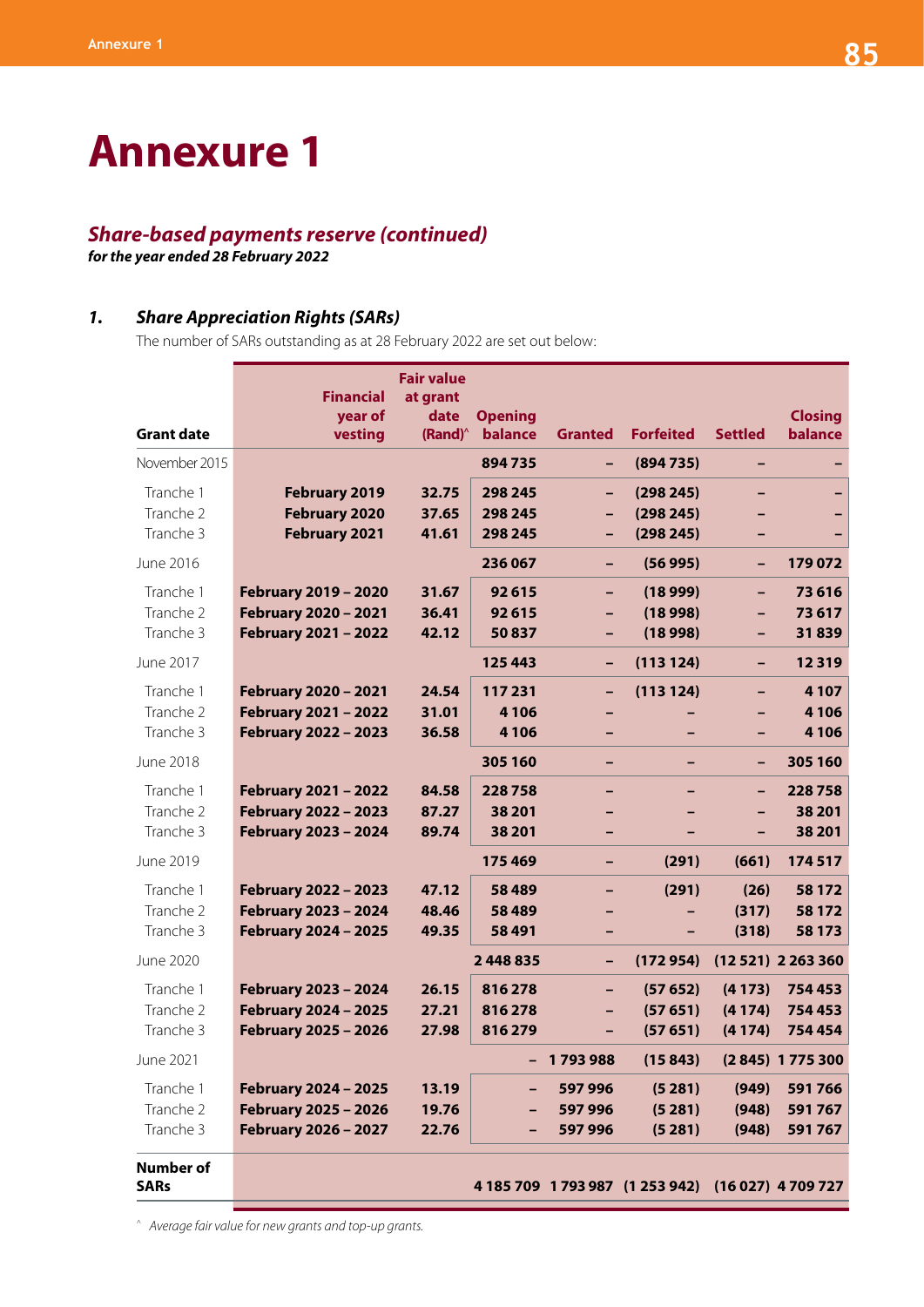*for the year ended 28 February 2022*

# *1. Share Appreciation Rights (SARs) (continued)*

The number of SARs outstanding as at 28 February 2021 are set out below:

|                   |                      | <b>Fair value</b>         |                          |                          |                          |                          |                    |
|-------------------|----------------------|---------------------------|--------------------------|--------------------------|--------------------------|--------------------------|--------------------|
|                   | <b>Financial</b>     | at grant                  |                          |                          |                          |                          |                    |
| <b>Grant date</b> | year of<br>vesting   | date<br>$(Rand)^{\wedge}$ | Opening<br>balance       | Granted                  | <b>Forfeited</b>         | <b>Settled</b>           | Closing<br>balance |
| November 2015     |                      |                           | 923 190                  | $\overline{\phantom{0}}$ | (28455)                  | $\overline{\phantom{0}}$ | 894 735            |
| Tranche 1         | February 2019        | 32.75                     | 307 730                  | $\overline{\phantom{0}}$ | (9485)                   | $\overline{\phantom{0}}$ | 298 245            |
| Tranche 2         | February 2020        | 37.65                     | 307730                   |                          | (9485)                   | $\overline{\phantom{0}}$ | 298 245            |
| Tranche 3         | February 2021        | 41.61                     | 307 730                  |                          | (9485)                   | $\overline{\phantom{0}}$ | 298 245            |
| June 2016         |                      |                           | 238 317                  |                          | (2 250)                  | $\overline{\phantom{0}}$ | 236 067            |
| Tranche 1         | February 2019 - 2020 | 31.67                     | 93 3 65                  |                          | (750)                    | $\overline{\phantom{0}}$ | 92 615             |
| Tranche 2         | February 2020 - 2021 | 36.41                     | 93 3 65                  |                          | (750)                    | $\qquad \qquad -$        | 92 615             |
| Tranche 3         | February 2021 - 2022 | 42.12                     | 51 587                   |                          | (750)                    | $\overline{\phantom{0}}$ | 50 837             |
| June 2017         |                      |                           | 125 443                  | $\overline{\phantom{0}}$ | $\overline{\phantom{0}}$ | $\overline{\phantom{0}}$ | 125 443            |
| Tranche 1         | February 2020 - 2021 | 24.54                     | 117 231                  |                          |                          | $\overline{\phantom{0}}$ | 117 231            |
| Tranche 2         | February 2021 - 2022 | 31.01                     | 4 1 0 6                  |                          |                          |                          | 4 1 0 6            |
| Tranche 3         | February 2022 - 2023 | 36.58                     | 4 1 0 6                  |                          |                          |                          | 4 1 0 6            |
| June 2018         |                      |                           | 360 345                  |                          | (55185)                  | $\overline{\phantom{0}}$ | 305 160            |
| Tranche 1         | February 2021 - 2022 | 84.58                     | 263 099                  | $\overline{\phantom{0}}$ | (34341)                  | $\overline{\phantom{0}}$ | 228 758            |
| Tranche 2         | February 2022 - 2023 | 87.27                     | 48 623                   |                          | (10422)                  |                          | 38 201             |
| Tranche 3         | February 2023 - 2024 | 89.74                     | 48 623                   |                          | (10422)                  |                          | 38 201             |
| June 2019         |                      |                           | 235 964                  |                          | (60495)                  | $\overline{\phantom{0}}$ | 175 469            |
| Tranche 1         | February 2022 - 2023 | 47.12                     | 78 654                   |                          | (20165)                  | $\overline{\phantom{0}}$ | 58 489             |
| Tranche 2         | February 2023 - 2024 | 48.46                     | 78 654                   |                          | (20165)                  |                          | 58 489             |
| Tranche 3         | February 2024 - 2025 | 49.35                     | 78 656                   |                          | (20165)                  | $\overline{\phantom{0}}$ | 58 491             |
| June 2020         |                      |                           | $\overline{\phantom{0}}$ | 2 5 5 7 7 7 1            | (108936)                 | $\qquad \qquad -$        | 2 448 835          |
| Tranche 1         | February 2023 - 2024 | 26.15                     | $\overline{\phantom{0}}$ | 852 590                  | (36312)                  | $\overline{\phantom{0}}$ | 816 278            |
| Tranche 2         | February 2024 - 2025 | 27.21                     |                          | 852 590                  | (36312)                  | $\overline{\phantom{0}}$ | 816 278            |
| Tranche 3         | February 2025 - 2026 | 27.98                     |                          | 852 591                  | (36312)                  | $\overline{\phantom{0}}$ | 816279             |
| <b>Number of</b>  |                      |                           |                          |                          |                          |                          |                    |
| <b>SARs</b>       |                      |                           | 1883259                  | 2 5 5 7 7 7 1            | (255321)                 |                          | 4 185 709          |

*^ Average fair value for new grants and top-up grants.*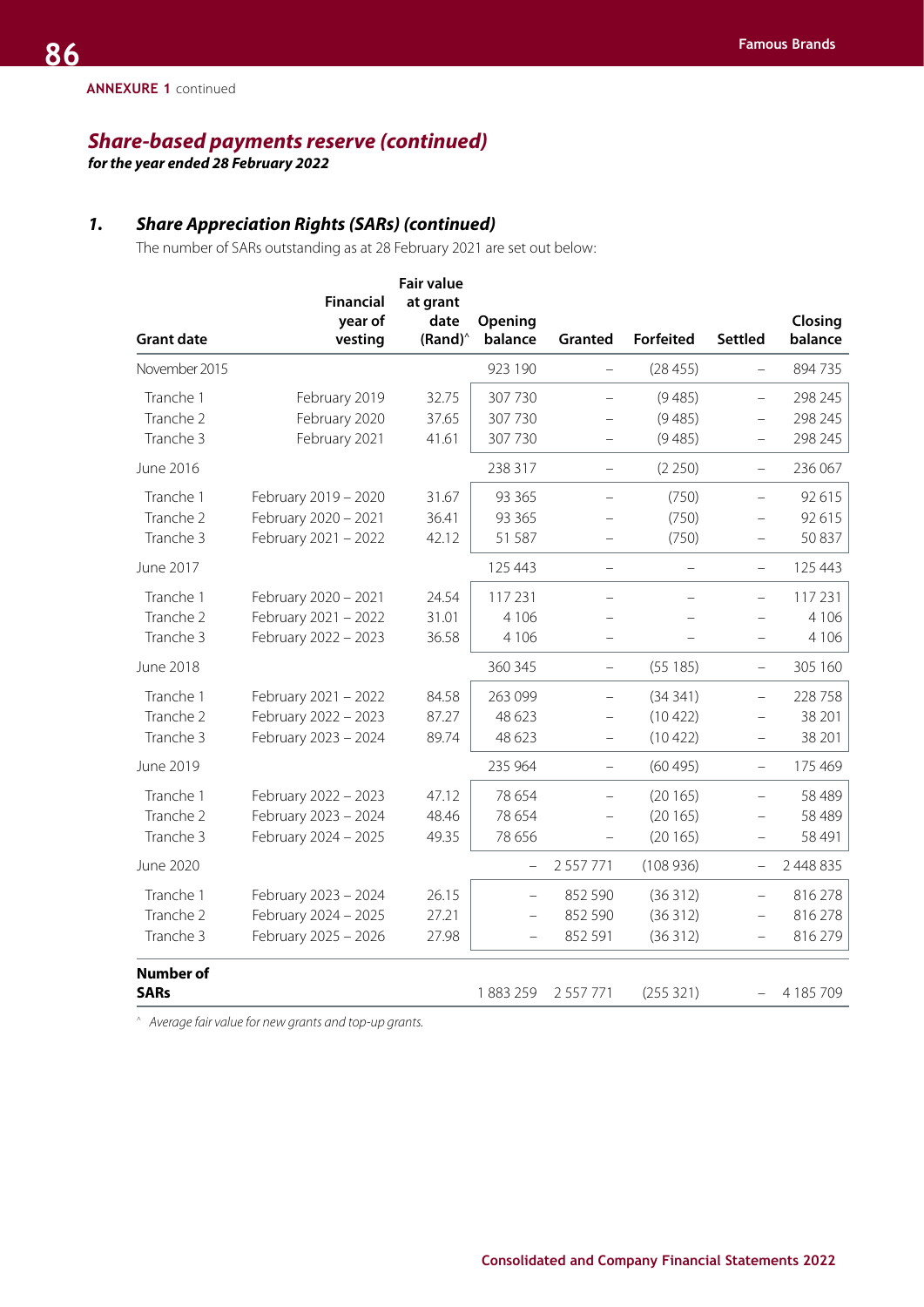*for the year ended 28 February 2022*

# *1. Share Appreciation Rights (SARs) (continued)*

Details of the SARs granted to executive directors are set out below:

|                                                             |                                      |                | Out-               |                  |                   |                    |
|-------------------------------------------------------------|--------------------------------------|----------------|--------------------|------------------|-------------------|--------------------|
|                                                             |                                      |                | standing           |                  |                   | Out-               |
|                                                             |                                      | <b>Grant</b>   | at the             |                  |                   | standing           |
|                                                             |                                      | price          | beginning          |                  |                   | at the end         |
|                                                             | <b>Grant date</b>                    |                | (Rand) of the year | <b>Granted</b>   | <b>Forfeiture</b> | of the year        |
| 28 February 2022<br><b>Executive director</b><br>Mr DP Hele |                                      |                | 90 582             |                  | (90582)           |                    |
| Tranche 1                                                   | November 2015                        | 32.75          | 30 194             |                  | (30194)           |                    |
| Tranche 2                                                   | <b>November 2015</b>                 | 37.65          | 30 194             |                  | (30194)           |                    |
| Tranche 3                                                   | November 2015                        | 41.61          | 30 194             |                  | (30194)           |                    |
|                                                             |                                      |                | 11571              |                  |                   | 11571              |
| Tranche 1                                                   | <b>June 2016</b>                     | 31.67          | 3857               |                  |                   | 3857               |
| Tranche 2                                                   | <b>June 2016</b>                     | 36.41          | 3857               |                  |                   | 3857               |
| Tranche 3                                                   | <b>June 2016</b>                     | 42.12          | 3857               |                  |                   | 3857               |
|                                                             |                                      |                | 51 552             | -                | (51552)           |                    |
| Tranche 1                                                   | <b>June 2017</b>                     | 24.54          | 17184              |                  | (17184)           |                    |
| Tranche 2                                                   | <b>June 2017</b>                     | 31.01          | 17184              |                  | (17184)           |                    |
| Tranche 3                                                   | <b>June 2017</b>                     | 36.58          | 17 184             | -                | (17184)           |                    |
|                                                             |                                      |                | 4927               |                  |                   | 4927               |
| Tranche 1                                                   | <b>June 2019</b>                     | 47.12          | 1642               |                  |                   | 1642               |
| Tranche 2                                                   | <b>June 2019</b>                     | 48.46          | 1642               |                  |                   | 1642               |
| Tranche 3                                                   | <b>June 2019</b>                     | 49.35          | 1643               |                  | -                 | 1643               |
|                                                             |                                      |                | 333 105            |                  |                   | 333 105            |
| Tranche 1                                                   | <b>June 2020</b>                     | 26.15          | 111035             |                  | -                 | 111035             |
| Tranche 2                                                   | <b>June 2020</b>                     | 27.21          | 111035             |                  | -                 | 111 035            |
| Tranche 3                                                   | <b>June 2020</b>                     | 27.98          | 111035             | 205 530          | -                 | 111 035<br>205 530 |
|                                                             |                                      |                |                    |                  | -                 |                    |
| Tranche 1                                                   | <b>June 2021</b>                     | 13.19          |                    | 68510            |                   | 68510              |
| Tranche 2<br>Tranche 3                                      | <b>June 2021</b><br><b>June 2021</b> | 19.76<br>22.76 |                    | 68 510<br>68 510 |                   | 68510<br>68510     |
|                                                             |                                      |                |                    |                  |                   |                    |
|                                                             |                                      |                | 491736             | 205 530          | (142134)          | 555 133            |
| Ms K Ntlha*                                                 |                                      |                | 25743              |                  | (25743)           |                    |
| Tranche 1                                                   | <b>November 2015</b>                 | 32.75          | 8581               |                  | (8581)            |                    |
| Tranche 2                                                   | <b>November 2015</b>                 | 37.65          | 8581               |                  | (8581)            |                    |
| Tranche 3                                                   | November 2015                        | 41.61          | 8581               |                  | (8581)            |                    |
|                                                             |                                      |                | 8022               |                  | (8022)            |                    |
| Tranche 1                                                   | <b>June 2016</b>                     | 31.67          | 2674               |                  | (2674)            |                    |
| Tranche 2<br>Tranche 3                                      | <b>June 2016</b>                     | 36.41<br>42.12 | 2674<br>2674       |                  | (2674)<br>(2674)  |                    |
|                                                             | <b>June 2016</b>                     |                |                    |                  | (21714)           |                    |
|                                                             |                                      |                | 21714              |                  |                   |                    |
| Tranche 1<br>Tranche 2                                      | <b>June 2017</b><br><b>June 2017</b> | 24.54<br>31.01 | 7238<br>7238       |                  | (7238)<br>(7238)  | -                  |
| Tranche 3                                                   | <b>June 2017</b>                     | 36.58          | 7238               |                  | (7238)            |                    |
|                                                             |                                      |                | 155 187            | -                | (155 187)         |                    |
| Tranche 1                                                   | <b>June 2020</b>                     | 26.15          | 51729              |                  | (51729)           |                    |
| Tranche 2                                                   | <b>June 2020</b>                     | 27.21          | 51729              |                  | (51729)           |                    |
| Tranche 3                                                   | <b>June 2020</b>                     | 27.98          | 51729              |                  | (51729)           |                    |
|                                                             |                                      |                |                    |                  |                   |                    |
| <b>Number of SARs</b>                                       |                                      |                | 210 666<br>702 402 | 205 530          | (210666)          |                    |
|                                                             |                                      |                |                    |                  | (352800)          | 555 133            |

*\* Ms K Ntlha resigned in November 2021.*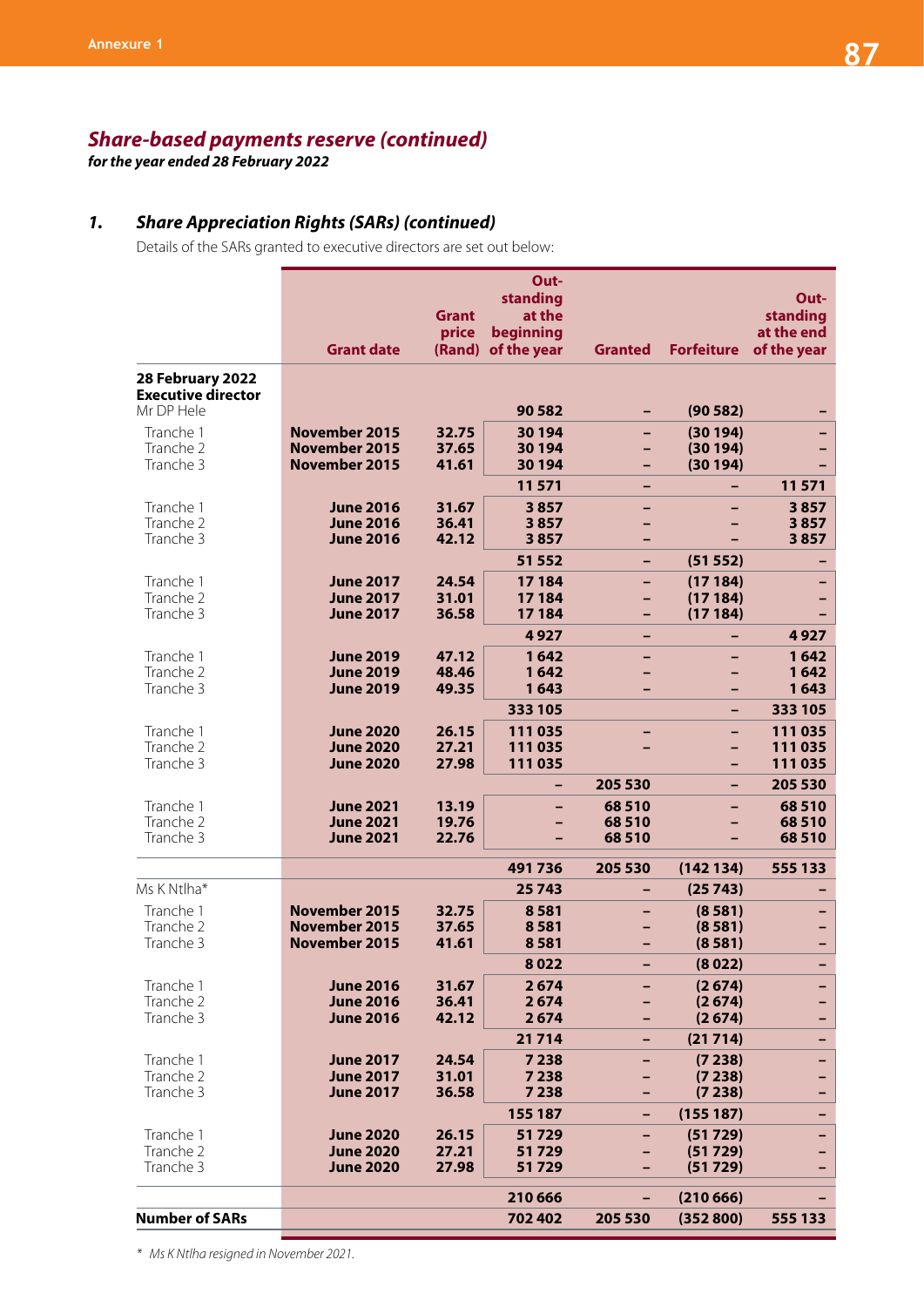*for the year ended 28 February 2022*

# *1. Share Appreciation Rights (SARs) (continued)*

Details of the SARs granted to executive directors are as set out below:

|                                               | <b>Grant date</b>      | Grant<br>price<br>(Rand) | Out-<br>standing<br>at the<br>beginning<br>of the year | Granted                  | <b>Settled</b>           | Out-<br>standing<br>at the end<br>of the year |
|-----------------------------------------------|------------------------|--------------------------|--------------------------------------------------------|--------------------------|--------------------------|-----------------------------------------------|
| 28 February 2021<br><b>Executive director</b> |                        |                          |                                                        |                          |                          |                                               |
| Mr DP Hele                                    |                        |                          | 90 582                                                 |                          |                          | 90 582                                        |
| Tranche 1                                     | November 2015          | 32.75                    | 30 194                                                 | $\overline{\phantom{0}}$ | $\overline{\phantom{0}}$ | 30 194                                        |
| Tranche 2                                     | November 2015          | 37.65                    | 30 194                                                 |                          |                          | 30 194                                        |
| Tranche 3                                     | November 2015          | 41.61                    | 30 194                                                 |                          |                          | 30 194                                        |
|                                               |                        |                          | 11 571                                                 | $\qquad \qquad -$        | $\qquad \qquad -$        | 11 571                                        |
| Tranche 1                                     | June 2016              | 31.67                    | 3857                                                   |                          |                          | 3857                                          |
| Tranche 2<br>Tranche 3                        | June 2016<br>June 2016 | 36.41<br>42.12           | 3857<br>3857                                           | $\overline{\phantom{0}}$ |                          | 3857<br>3857                                  |
|                                               |                        |                          |                                                        |                          |                          |                                               |
|                                               |                        |                          | 51 552                                                 | $\qquad \qquad -$        | $\qquad \qquad -$        | 51 552                                        |
| Tranche 1<br>Tranche 2                        | June 2017<br>June 2017 | 24.54<br>31.01           | 17 184<br>17 184                                       | $\overline{\phantom{0}}$ |                          | 17 184<br>17 184                              |
| Tranche 3                                     | June 2017              | 36.58                    | 17 184                                                 | $\overline{\phantom{0}}$ | $\overline{\phantom{0}}$ | 17 184                                        |
|                                               |                        |                          | 4 9 2 7                                                | $\overline{\phantom{0}}$ | $\qquad \qquad -$        | 4 9 2 7                                       |
| Tranche 1                                     | June 2019              | 47.12                    | 1642                                                   | $\overline{\phantom{0}}$ |                          | 1642                                          |
| Tranche 2                                     | June 2019              | 48.46                    | 1642                                                   |                          |                          | 1642                                          |
| Tranche 3                                     | June 2019              | 49.35                    | 1643                                                   |                          |                          | 1643                                          |
|                                               |                        |                          | $\overline{\phantom{0}}$                               | 333 105                  | $\overline{\phantom{m}}$ | 333 105                                       |
| Tranche 1                                     | June 2020              | 26.15                    | $\overline{\phantom{0}}$                               | 111 035                  | $\overline{\phantom{0}}$ | 111 035                                       |
| Tranche 2                                     | June 2020              | 27.21                    |                                                        | 111 035                  |                          | 111 035                                       |
| Tranche 3                                     | June 2020              | 27.98                    |                                                        | 111 035                  |                          | 111 035                                       |
|                                               |                        |                          | 158 632                                                | 333 105                  | $\qquad \qquad -$        | 491 737                                       |
| Ms K Ntlha*                                   |                        |                          | 25 7 43                                                | $\overline{\phantom{0}}$ | $\overline{\phantom{0}}$ | 25 743                                        |
| Tranche 1                                     | November 2015          | 32.75                    | 8581                                                   |                          |                          | 8581                                          |
| Tranche 2                                     | November 2015          | 37.65                    | 8581                                                   |                          |                          | 8581                                          |
| Tranche 3                                     | November 2015          | 41.61                    | 8581                                                   |                          |                          | 8581                                          |
|                                               |                        |                          | 8022                                                   | $\overline{\phantom{0}}$ | $\equiv$                 | 8022                                          |
| Tranche 1                                     | June 2016              | 31.67                    | 2674                                                   | $\overline{\phantom{0}}$ |                          | 2674                                          |
| Tranche 2<br>Tranche 3                        | June 2016<br>June 2016 | 36.41<br>42.12           | 2674<br>2674                                           |                          |                          | 2674<br>2674                                  |
|                                               |                        |                          |                                                        |                          |                          |                                               |
|                                               |                        |                          | 21 7 14                                                |                          | $\overline{\phantom{0}}$ | 21714                                         |
| Tranche 1<br>Tranche 2                        | June 2017<br>June 2017 | 24.54<br>31.01           | 7 2 3 8<br>7 2 3 8                                     |                          | -                        | 7 2 3 8<br>7 2 3 8                            |
| Tranche 3                                     | June 2017              | 36.58                    | 7 2 3 8                                                |                          |                          | 7 2 3 8                                       |
|                                               |                        |                          |                                                        | 155 187                  | $\overline{\phantom{0}}$ | 155 187                                       |
| Tranche 1                                     | June 2020              | 26.15                    |                                                        | 51729                    |                          | 51729                                         |
| Tranche 2                                     | June 2020              | 27.21                    |                                                        | 51729                    |                          | 51729                                         |
| Tranche 3                                     | June 2020              | 27.98                    |                                                        | 51729                    | -                        | 51729                                         |
|                                               |                        |                          | 55 479                                                 | 155 187                  | $\qquad \qquad -$        | 210 666                                       |
| <b>Number of SARs</b>                         |                        |                          | 214 111                                                | 488 292                  | -                        | 702 403                                       |

*\* Mr DP Hele and Ms K Ntlha were not granted SARs in F2019 (June 2018).*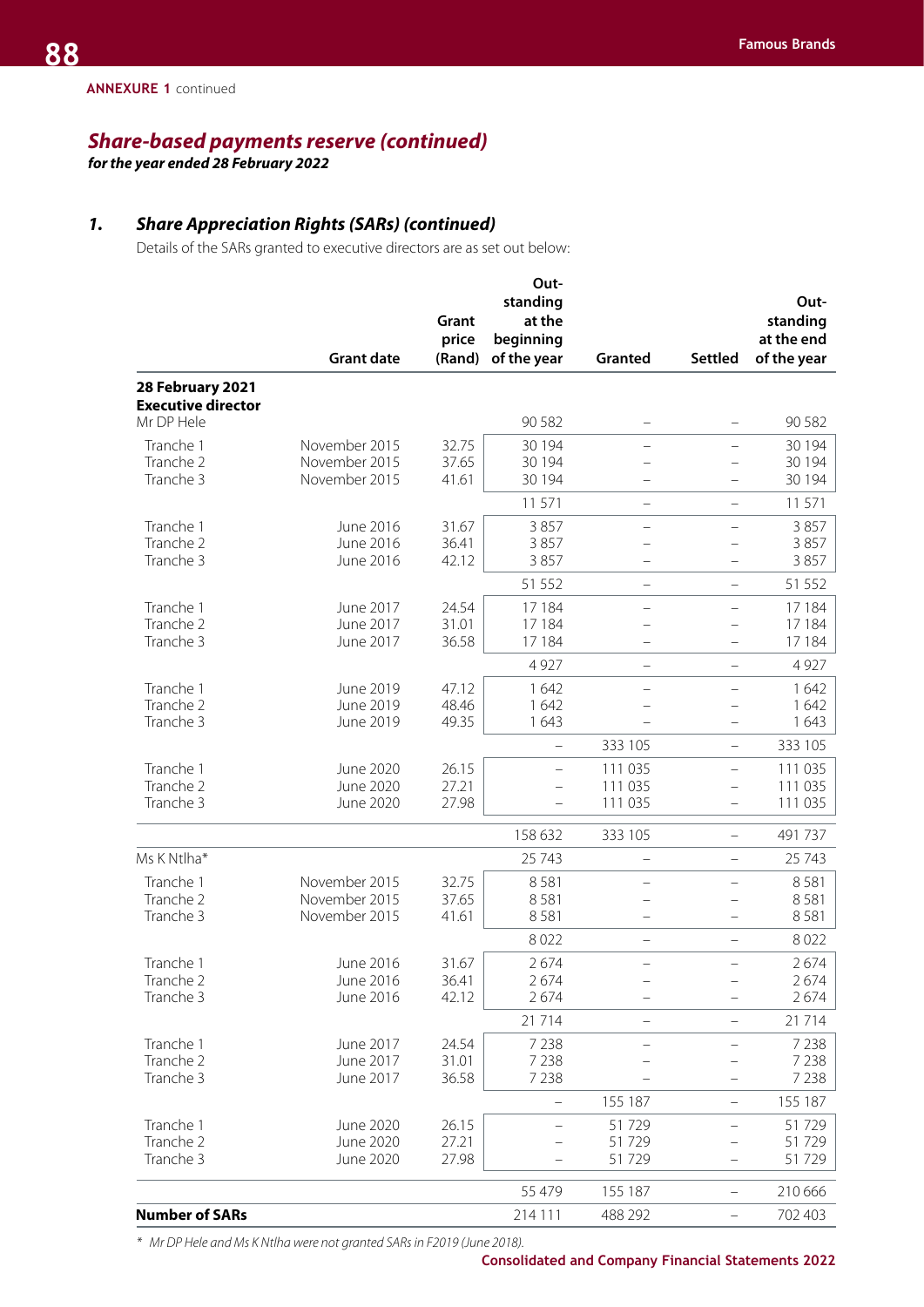*for the year ended 28 February 2022*

### *2. Retention shares*

Details of the Retention Shares allocated as at 28 February 2022 are set out below:

| <b>Grant date</b>                              | <b>Financial</b><br>year of<br>vesting                               | <b>Fair value</b><br>at grant<br>date<br>$(Rand)^{\wedge}$ | <b>Opening</b><br>balance     |                                                           | <b>Granted Forfeited</b>   | <b>Settled</b>                             | <b>Closing</b><br>balance  |
|------------------------------------------------|----------------------------------------------------------------------|------------------------------------------------------------|-------------------------------|-----------------------------------------------------------|----------------------------|--------------------------------------------|----------------------------|
| November 2015                                  |                                                                      |                                                            |                               |                                                           |                            |                                            |                            |
| Tranche 3                                      | February 2021                                                        | 116.15                                                     |                               |                                                           |                            |                                            |                            |
| June 2016                                      |                                                                      |                                                            | 17784                         |                                                           |                            | (15912)                                    | 1872                       |
| Tranche 2<br>Tranche 3                         | February 2020 - 2021<br>February 2021 - 2022                         | 113.55<br>110.48                                           | 17784                         |                                                           | $\overline{\phantom{0}}$   | (15912)                                    | 1872                       |
| June 2017                                      |                                                                      |                                                            |                               | $\overline{\phantom{0}}$                                  |                            |                                            |                            |
| Tranche 1<br>Tranche 2<br>Tranche 3            | February 2020 - 2021<br>February 2021 - 2022<br>February 2022 - 2023 | 127.97<br>125.93<br>119.24                                 |                               |                                                           |                            |                                            |                            |
| June 2018                                      |                                                                      |                                                            | 103 554                       |                                                           |                            | (65674)                                    | 37880                      |
| Tranche 1<br>Tranche 2<br>Tranche 3            | February 2021 - 2022<br>February 2022 - 2023<br>February 2023 - 2024 | 115.00<br>115.00<br>115.00                                 | 65 677<br>18939<br>18938      |                                                           |                            | (65674)                                    | 3<br>18939<br>18938        |
| June 2019                                      |                                                                      |                                                            | 264818                        | $\overline{\phantom{0}}$                                  | (14664)                    | (3582)                                     | 246 572                    |
| Tranche 1<br>Tranche 2<br>Tranche 3            | February 2022 - 2023<br>February 2023 - 2024<br>February 2024 - 2025 | 81.30<br>81.30<br>81.30                                    | 88 272<br>88 272<br>88 274    | $\overline{\phantom{0}}$<br>$\overline{\phantom{0}}$<br>- | (6042)<br>(4311)<br>(4311) | (1791)<br>(1791)                           | 82 230<br>82 170<br>82 172 |
| June 2020                                      |                                                                      |                                                            | 205 704                       | $\overline{\phantom{0}}$                                  | (14780)                    | (1057)                                     | 189867                     |
| Tranche 1<br>Tranche 2<br>Tranche 3            | February 2023 - 2024<br>February 2024 - 2025<br>February 2025 - 2026 | 34.00<br>34.00<br>34.00                                    | 68 5 68<br>68 5 68<br>68 5 68 | ۳                                                         | (4426)<br>(5075)<br>(5279) | (853)<br>(204)<br>$\overline{\phantom{0}}$ | 63 289<br>63 289<br>63 289 |
| June 2021                                      |                                                                      |                                                            |                               | 150700                                                    | (1340)                     | (239)                                      | 149 121                    |
| Tranche 1<br>Tranche 2<br>Tranche 3            | February 2024 - 2025<br>February 2025 - 2026<br>February 2026 - 2027 | 61.99<br>61.99<br>61.99                                    | -                             | 50 233<br>50 233<br>50 234                                | (288)<br>(526)<br>(526)    | (239)                                      | 49706<br>49707<br>49708    |
| Number of<br><b>Retention</b><br><b>Shares</b> |                                                                      |                                                            | 591860                        | 150700                                                    | (30784)                    | (86464)                                    | 625 312                    |

*^ Average fair value for new grants and top-up grants.*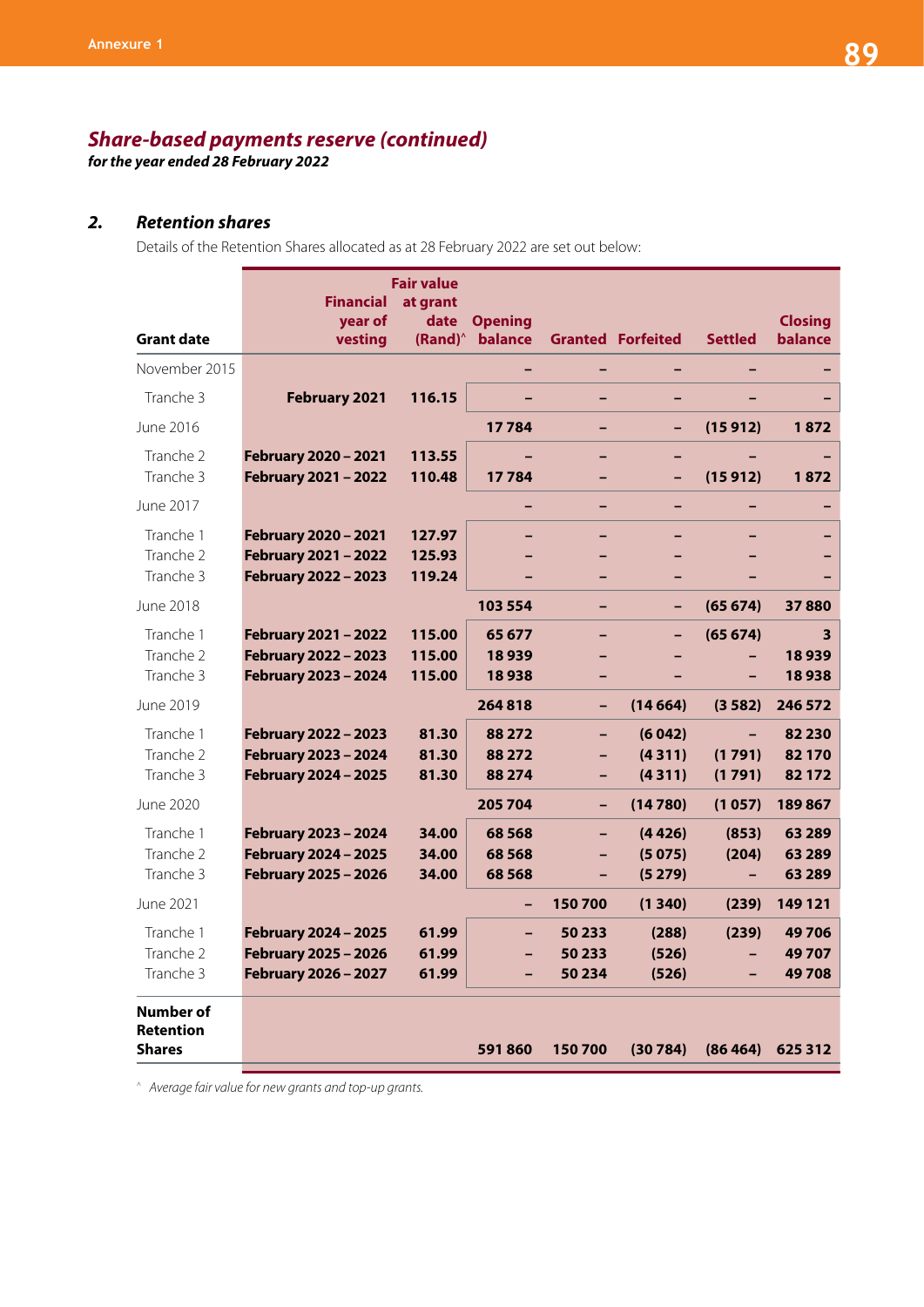*for the year ended 28 February 2022*

# *2. Retention shares (continued)*

Details of the Retention Shares allocated as at 29 February 2021 are set out below:

|                                                |                                                                      | <b>Fair value</b>          |                               |                                                                                  |                               |                                                                                  |                               |
|------------------------------------------------|----------------------------------------------------------------------|----------------------------|-------------------------------|----------------------------------------------------------------------------------|-------------------------------|----------------------------------------------------------------------------------|-------------------------------|
|                                                | <b>Financial</b>                                                     | at grant                   |                               |                                                                                  |                               |                                                                                  |                               |
| <b>Grant date</b>                              | year of<br>vesting                                                   | date<br>$(Rand)^{\wedge}$  | Opening<br>balance            |                                                                                  | <b>Granted Forfeited</b>      | <b>Settled</b>                                                                   | Closing<br>balance            |
| November 2015                                  |                                                                      |                            | 77619                         | $\overline{\phantom{0}}$                                                         | (2620)                        | (74999)                                                                          |                               |
| Tranche 3                                      | February 2021                                                        | 116.15                     | 77619                         |                                                                                  | (2620)                        | (74999)                                                                          |                               |
| June 2016                                      |                                                                      |                            | 38 857                        | $\qquad \qquad -$                                                                | (3302)                        | (17771)                                                                          | 17784                         |
| Tranche 2<br>Tranche 3                         | February 2020 - 2021<br>February 2021 - 2022                         | 113.55<br>110.48           | 19429<br>19428                | $\qquad \qquad -$<br>$\qquad \qquad -$                                           | (1658)<br>(1644)              | (17771)                                                                          | 17784                         |
| June 2017                                      |                                                                      |                            | 50 967                        | $\overline{\phantom{m}}$                                                         | (521)                         | (50446)                                                                          |                               |
| Tranche 1<br>Tranche 2<br>Tranche 3            | February 2020 - 2021<br>February 2021 - 2022<br>February 2022 - 2023 | 127.97<br>125.93<br>119.24 | 48 745<br>1 1 1 1<br>1 1 1 1  |                                                                                  | (521)                         | (48 224)<br>(1111)<br>(1111)                                                     |                               |
| June 2018                                      |                                                                      |                            | 119781                        | $\overline{\phantom{m}}$                                                         | (13994)                       | (2 234)                                                                          | 103 554                       |
| Tranche 1<br>Tranche 2<br>Tranche 3            | February 2021 - 2022<br>February 2022 - 2023<br>February 2023 - 2024 | 115.00<br>115.00<br>115.00 | 75 366<br>22 208<br>22 207    | $\overline{\phantom{m}}$<br>$\overline{\phantom{0}}$<br>$\overline{\phantom{0}}$ | (7455)<br>(3269)<br>(3269)    | (2 234)<br>$-$                                                                   | 65 677<br>18 9 39<br>18 9 38  |
| June 2019                                      |                                                                      |                            | 311720                        | $\qquad \qquad -$                                                                | (39 222)                      | (7680)                                                                           | 264 818                       |
| Tranche 1<br>Tranche 2<br>Tranche 3            | February 2022 - 2023<br>February 2023 - 2024<br>February 2024 - 2025 | 81.30<br>81.30<br>81.30    | 103 906<br>103 906<br>103 908 | $\overline{\phantom{m}}$<br>$\qquad \qquad -$<br>$\overline{\phantom{m}}$        | (13074)<br>(13074)<br>(13074) | (2560)<br>(2560)<br>(2560)                                                       | 88 27 2<br>88 272<br>88 274   |
| June 2020                                      |                                                                      |                            | $\qquad \qquad -$             | 214 914                                                                          | (9 210)                       | $\qquad \qquad -$                                                                | 205 704                       |
| Tranche 1<br>Tranche 2<br>Tranche 3            | February 2023 - 2024<br>February 2024 - 2025<br>February 2025 - 2026 | 34.00<br>34.00<br>34.00    | $\overline{\phantom{0}}$      | 71 638<br>71 638<br>71 638                                                       | (3070)<br>(3070)<br>(3070)    | $\overline{\phantom{0}}$<br>$\overline{\phantom{0}}$<br>$\overline{\phantom{0}}$ | 68 5 68<br>68 5 68<br>68 5 68 |
| <b>Number of</b><br>Retention<br><b>Shares</b> |                                                                      |                            | 598 944                       | 214 914                                                                          | (68869)                       | (153130)                                                                         | 591 860                       |

*^ Average fair value for new grants and top-up grants.*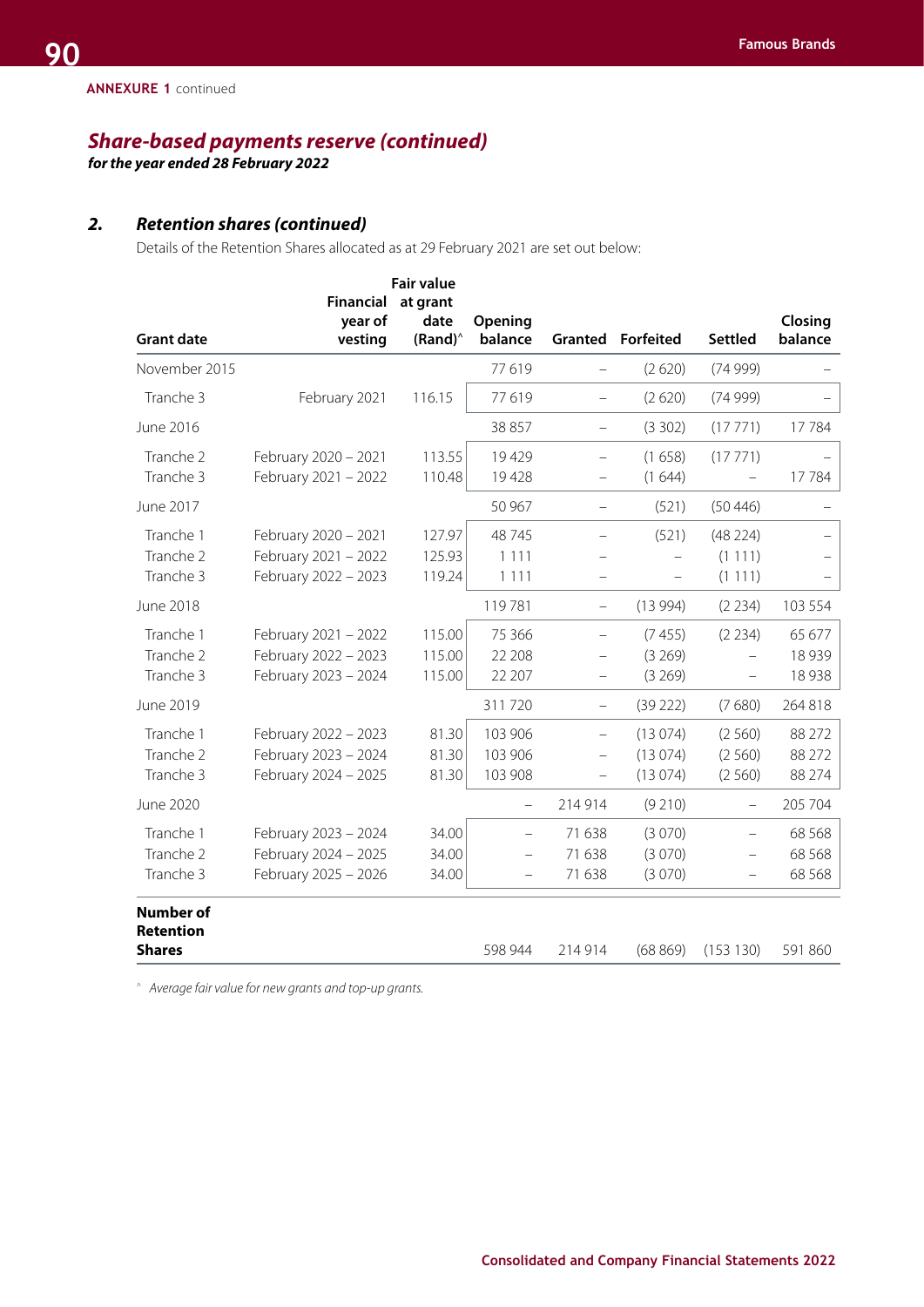*for the year ended 28 February 2022*

# *2. Retention shares (continued)*

Details of the Retention Shares granted to executive directors are set out below:

| <b>Grant date</b> | <b>Grant</b><br>price<br>(Rand)                                                                                                                                                                                                                                  | <b>Opening</b><br>balance                                                                                              | <b>Granted</b>                                                         | <b>Settled &amp;</b><br><b>Forfeited</b> | <b>Closing</b><br>balance                      |
|-------------------|------------------------------------------------------------------------------------------------------------------------------------------------------------------------------------------------------------------------------------------------------------------|------------------------------------------------------------------------------------------------------------------------|------------------------------------------------------------------------|------------------------------------------|------------------------------------------------|
|                   |                                                                                                                                                                                                                                                                  |                                                                                                                        |                                                                        |                                          |                                                |
| November 2015     | 130.03                                                                                                                                                                                                                                                           |                                                                                                                        |                                                                        |                                          |                                                |
|                   |                                                                                                                                                                                                                                                                  | 873                                                                                                                    |                                                                        |                                          |                                                |
| <b>June 2016</b>  | 130.03                                                                                                                                                                                                                                                           |                                                                                                                        |                                                                        |                                          |                                                |
| <b>June 2016</b>  | 130.03                                                                                                                                                                                                                                                           | 873                                                                                                                    |                                                                        | (873)                                    |                                                |
|                   |                                                                                                                                                                                                                                                                  |                                                                                                                        |                                                                        |                                          |                                                |
| <b>June 2017</b>  | 130.03                                                                                                                                                                                                                                                           |                                                                                                                        |                                                                        |                                          |                                                |
|                   |                                                                                                                                                                                                                                                                  |                                                                                                                        |                                                                        |                                          |                                                |
|                   |                                                                                                                                                                                                                                                                  |                                                                                                                        |                                                                        |                                          | 38 3 5 6                                       |
|                   |                                                                                                                                                                                                                                                                  |                                                                                                                        |                                                                        |                                          |                                                |
|                   |                                                                                                                                                                                                                                                                  |                                                                                                                        |                                                                        |                                          | 12785<br>12785                                 |
| <b>June 2019</b>  | 81.30                                                                                                                                                                                                                                                            | 12786                                                                                                                  |                                                                        |                                          | 12786                                          |
|                   |                                                                                                                                                                                                                                                                  | 27 504                                                                                                                 |                                                                        | -                                        | 27 504                                         |
| <b>June 2020</b>  | 34.00                                                                                                                                                                                                                                                            | 9 1 6 8                                                                                                                |                                                                        |                                          | 9 1 6 8                                        |
| <b>June 2020</b>  | 34.00                                                                                                                                                                                                                                                            | 9 1 6 8                                                                                                                |                                                                        |                                          | 9 1 6 8                                        |
|                   |                                                                                                                                                                                                                                                                  |                                                                                                                        |                                                                        |                                          | 9 1 6 8                                        |
|                   |                                                                                                                                                                                                                                                                  |                                                                                                                        |                                                                        | -                                        | 16970                                          |
|                   |                                                                                                                                                                                                                                                                  |                                                                                                                        |                                                                        |                                          | 5657<br>5657                                   |
| <b>June 2021</b>  | 61.99                                                                                                                                                                                                                                                            |                                                                                                                        | 5657                                                                   |                                          | 5657                                           |
|                   |                                                                                                                                                                                                                                                                  | 66733                                                                                                                  | 16970                                                                  | (873)                                    | 82830                                          |
|                   |                                                                                                                                                                                                                                                                  |                                                                                                                        |                                                                        |                                          |                                                |
| November 2015     | 130.03                                                                                                                                                                                                                                                           |                                                                                                                        |                                                                        | $\overline{\phantom{0}}$                 |                                                |
|                   |                                                                                                                                                                                                                                                                  | 456                                                                                                                    |                                                                        | (456)                                    |                                                |
| <b>June 2016</b>  | 130.03                                                                                                                                                                                                                                                           |                                                                                                                        |                                                                        |                                          |                                                |
|                   |                                                                                                                                                                                                                                                                  | 456                                                                                                                    |                                                                        | (456)                                    |                                                |
|                   |                                                                                                                                                                                                                                                                  |                                                                                                                        |                                                                        |                                          |                                                |
| <b>June 2017</b>  | 130.03                                                                                                                                                                                                                                                           |                                                                                                                        |                                                                        |                                          |                                                |
|                   |                                                                                                                                                                                                                                                                  |                                                                                                                        |                                                                        |                                          |                                                |
|                   |                                                                                                                                                                                                                                                                  |                                                                                                                        |                                                                        |                                          |                                                |
|                   |                                                                                                                                                                                                                                                                  |                                                                                                                        |                                                                        |                                          |                                                |
|                   |                                                                                                                                                                                                                                                                  |                                                                                                                        |                                                                        |                                          |                                                |
| <b>June 2019</b>  | 81.30                                                                                                                                                                                                                                                            | 4311                                                                                                                   |                                                                        | (4311)                                   |                                                |
|                   |                                                                                                                                                                                                                                                                  | 13 2 78                                                                                                                |                                                                        | (13 278)                                 |                                                |
| <b>June 2020</b>  | 34.00                                                                                                                                                                                                                                                            | 4426                                                                                                                   |                                                                        | (4426)                                   |                                                |
| <b>June 2020</b>  | 34.00                                                                                                                                                                                                                                                            | 4426                                                                                                                   |                                                                        | (4426)                                   |                                                |
|                   |                                                                                                                                                                                                                                                                  |                                                                                                                        |                                                                        |                                          |                                                |
|                   |                                                                                                                                                                                                                                                                  | 26 667                                                                                                                 |                                                                        | (26667)                                  |                                                |
|                   |                                                                                                                                                                                                                                                                  | 93 400                                                                                                                 | 16970                                                                  | (27540)                                  | 82830                                          |
|                   | <b>June 2017</b><br><b>June 2017</b><br><b>June 2019</b><br><b>June 2019</b><br><b>June 2020</b><br><b>June 2021</b><br><b>June 2021</b><br><b>June 2016</b><br><b>June 2017</b><br><b>June 2017</b><br><b>June 2019</b><br><b>June 2019</b><br><b>June 2020</b> | 127.95<br>125.92<br>81.30<br>81.30<br>34.00<br>61.99<br>61.99<br>130.03<br>127.95<br>125.92<br>81.30<br>81.30<br>34.00 | 38 3 5 6<br>12785<br>12785<br>9 1 6 8<br>12933<br>4311<br>4311<br>4426 | 16970<br>5657<br>5657                    | (873)<br>(12933)<br>(4311)<br>(4311)<br>(4426) |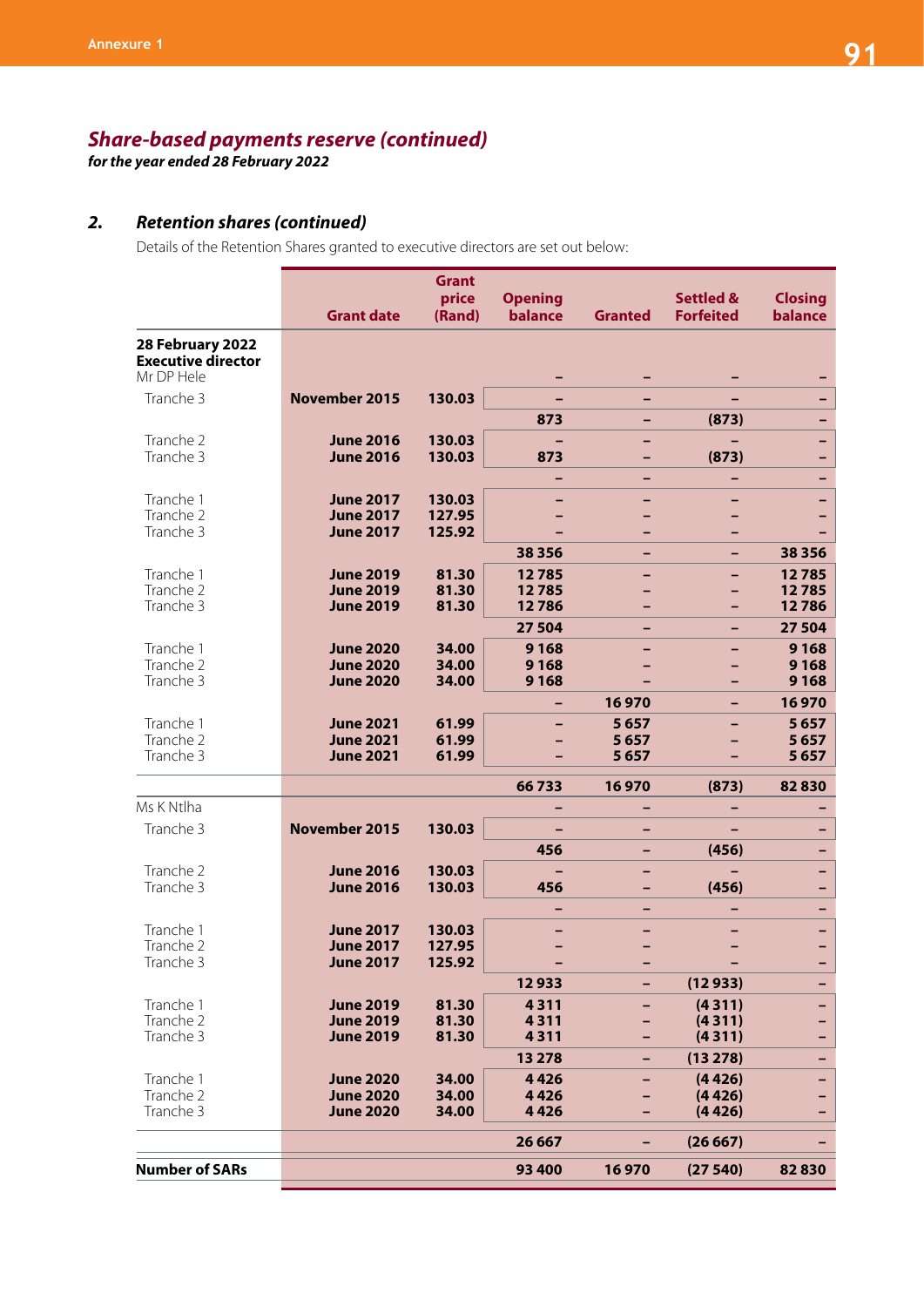*for the year ended 28 February 2022*

# *2. Retention shares (continued)*

Details of the Retention Shares granted to executive directors are set out below:

|                           | <b>Grant date</b>      | Grant<br>price<br>(Rand) | Opening<br>balance       | Granted                  | Settled &<br><b>Forfeited</b> | Closing<br>balance |
|---------------------------|------------------------|--------------------------|--------------------------|--------------------------|-------------------------------|--------------------|
| 28 February 2021          |                        |                          |                          |                          |                               |                    |
| <b>Executive director</b> |                        |                          |                          |                          |                               |                    |
| Mr DP Hele                |                        |                          | 8 8 0 7                  |                          | (8807)                        |                    |
| Tranche 3                 | November 2015          | 116.15                   | 8807                     | -                        | (8807)                        |                    |
|                           |                        |                          | 1746                     | $\overline{\phantom{0}}$ | (873)                         | 873                |
| Tranche 2                 | June 2016              | 114.46                   | 873                      |                          | (873)                         |                    |
| Tranche 3                 | June 2016              | 111.36                   | 873                      |                          |                               | 873                |
|                           |                        |                          | 17754                    | $\qquad \qquad -$        | (17754)                       |                    |
| Tranche 1                 | June 2017              | 130.03                   | 5918                     |                          | (5918)                        |                    |
| Tranche 2                 | June 2017              | 127.95                   | 5918                     |                          | (5918)                        |                    |
| Tranche 3                 | June 2017              | 125.92                   | 5918                     | -                        | (5918)                        |                    |
|                           |                        |                          | 38 355                   |                          |                               | 38 355             |
| Tranche 1                 | June 2019              | 81.30                    | 12785                    |                          |                               | 12785              |
| Tranche 2<br>Tranche 3    | June 2019<br>June 2019 | 81.30<br>81.30           | 12785<br>12785           |                          | -                             | 12785<br>12785     |
|                           |                        |                          |                          | 27 504                   | $\overline{\phantom{0}}$      | 27 504             |
| Tranche 1                 | June 2020              | 34.00                    | $\overline{\phantom{0}}$ | 9 1 6 8                  | $\overline{\phantom{0}}$      | 9 1 6 8            |
| Tranche 2                 | June 2020              | 34.00                    |                          | 9 1 6 8                  |                               | 9168               |
| Tranche 3                 | June 2020              | 34.00                    |                          | 9168                     |                               | 9168               |
|                           |                        |                          | 66 662                   | 27 504                   | (27434)                       | 66732              |
| Ms K Ntlha                |                        |                          | 2860                     | $\qquad \qquad -$        | (2860)                        |                    |
| Tranche 3                 | November 2015          | 116.15                   | 2860                     | $\overline{\phantom{0}}$ | (2860)                        |                    |
|                           |                        |                          | 911                      | $\qquad \qquad -$        | (455)                         | 456                |
| Tranche 2                 | June 2016              | 114.46                   | 455                      | $\overline{\phantom{0}}$ | (455)                         |                    |
| Tranche 3                 | June 2016              | 111.36                   | 456                      | $\overline{\phantom{0}}$ |                               | 456                |
|                           |                        |                          | 5 1 5 7                  | $\overline{\phantom{0}}$ | (5157)                        |                    |
| Tranche 1                 | June 2017              | 130.03                   | 1719                     | $\overline{\phantom{0}}$ | (1719)                        |                    |
| Tranche 2                 | June 2017              | 127.95                   | 1719                     |                          | (1719)                        |                    |
| Tranche 3                 | June 2017              | 125.92                   | 1719                     | -                        | (1719)                        |                    |
|                           |                        |                          | 12 9 33                  |                          |                               | 12 9 33            |
| Tranche 1                 | June 2019              | 81.30                    | 4311                     |                          |                               | 4311               |
| Tranche 2                 | June 2019              | 81.30                    | 4311                     |                          |                               | 4311               |
| Tranche 3                 | June 2019              | 81.30                    | 4311                     |                          |                               | 4 3 1 1            |
|                           |                        |                          |                          | 13 278                   |                               | 13 278             |
| Tranche 1                 | June 2020              | 34.00                    |                          | 4426                     |                               | 4426               |
| Tranche 2<br>Tranche 3    | June 2020<br>June 2020 | 34.00<br>34.00           |                          | 4426<br>4426             |                               | 4426<br>4426       |
|                           |                        |                          |                          |                          |                               |                    |
|                           |                        |                          | 21861                    | 13 278                   | (8472)                        | 26 667             |
| <b>Number of SARs</b>     |                        |                          | 88 5 23                  | 40782                    | (35906)                       | 93 3 99            |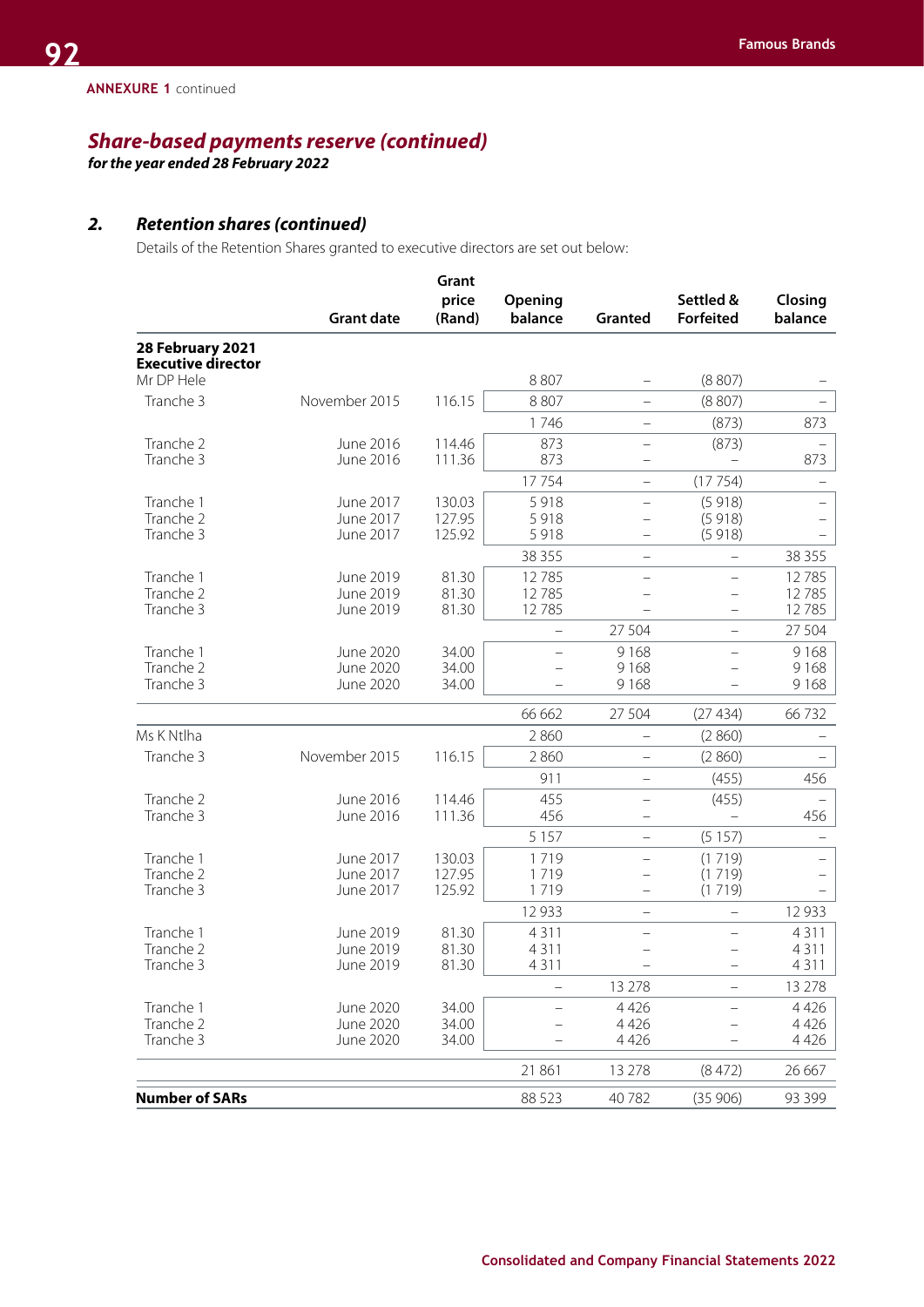# **Annexure 2**

# *Exchange rates*

The following significant exchange rates were applied in the preparation of the Group's results:

|                        | 2022           |                | 2021    |                |
|------------------------|----------------|----------------|---------|----------------|
|                        | <b>Average</b> | <b>Closing</b> | Average | <b>Closing</b> |
| GB Pound to Rand       | 20.36          | 20.61          | 21.31   | 21.00          |
| Euro to Rand           | 17.35          | 17.23          | 19.08   | 18.21          |
| US Dollar to Rand      | 14.85          | 15.39          | 16.49   | 15.08          |
| Zambian Kwacha to Rand | 1.31           | 1.15           | 1.18    | 1.44           |
| Nigerian Naira to Rand | 0.04           | 0.04           | 0.04    | 0.04           |
| Botswana Pula to Rand  | 1.31           | 1.31           | 1.42    | 1.36           |
|                        |                |                |         |                |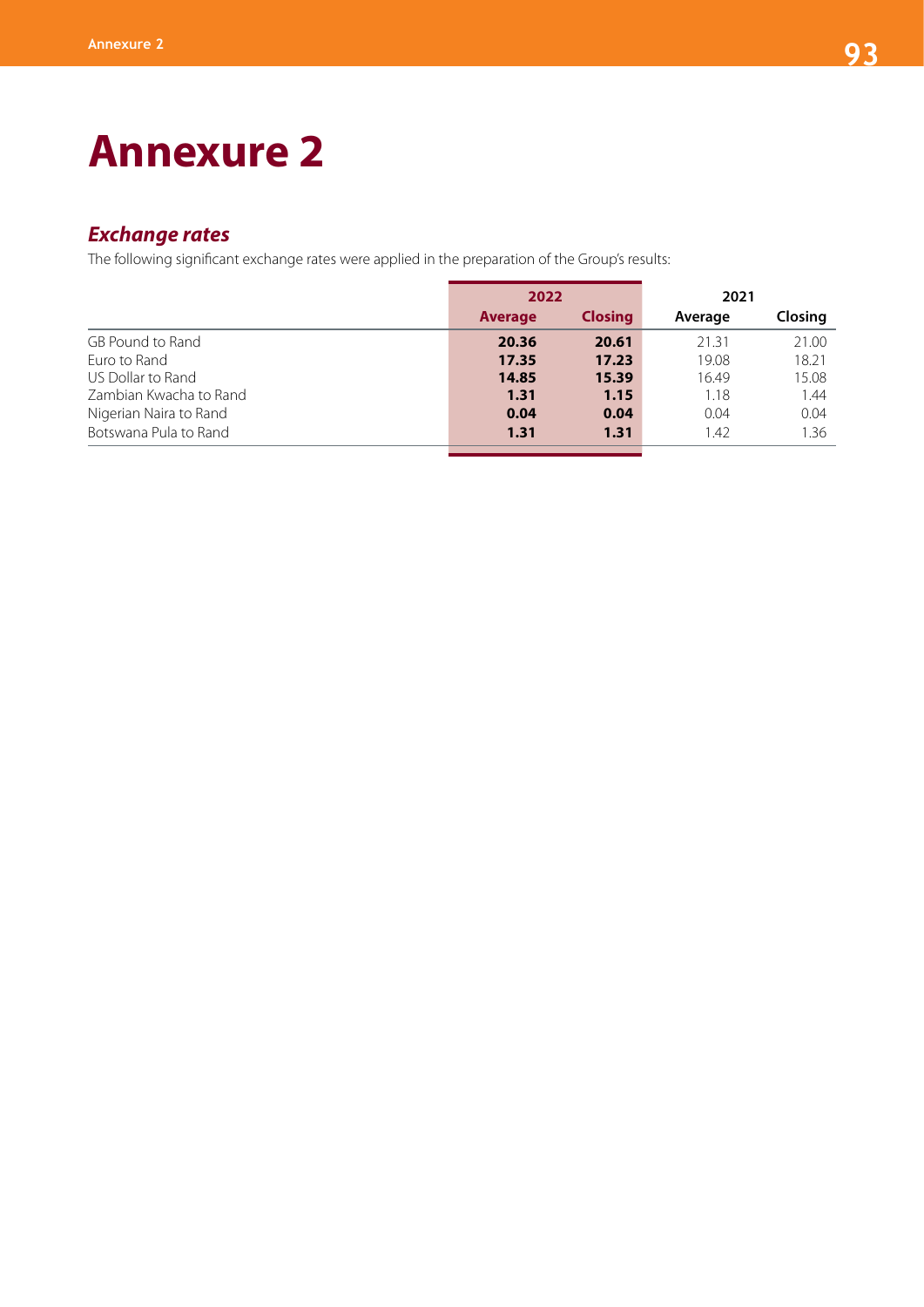# **Company accounting policies**

# *Statement of compliance*

The financial statements of the company have been prepared in accordance with IFRS and its interpretations adopted by the IASB in issue and effective for the company at 28 February 2022, the SAICA Financial Reporting Guides as issued by the Accounting Practices Committee and Financial Reporting Pronouncements as issued by the Financial Reporting Standards Council, JSE Listings Requirements and the Companies Act of South Africa.

The accounting policies of the company are the same as the Group, where applicable. The policies detailed below are specifically applicable to the company. The financial statements of the company were approved by the Board on 31 May 2022.

### *1. Basis of preparation Functional and presentation currency*

The financial statements are presented in South African Rand (Rand), which is the company's functional and presentation currency. All financial information presented in Rand has been rounded to the nearest thousand (R000) except for when otherwise indicated.

#### *Basis of measurement*

The financial statements have been prepared on the historical cost basis, except for the measurement of certain financial instruments at fair value, and incorporate the principal accounting policies set out below.

# *2. Significant judgements and sources of estimation uncertainty*

In preparing the financial statements, management is required to make estimates and assumptions that affect the amounts represented in the financial statements and related disclosures. Use of available information and the application of judgement are inherent in the formation of estimates. Actual results in the future could differ from these estimates which may be material to the financial statements.

# *3. Investment in subsidiaries*

In the company's financial statements, investments in subsidiaries are carried at cost less any accumulated impairment losses.

The cost of an investment in a subsidiary is the aggregate of:

- the fair value, at the date of exchange, of assets given, liabilities incurred or assumed, and equity instruments issued by the company; plus
- any costs directly attributable to the purchase of the subsidiary.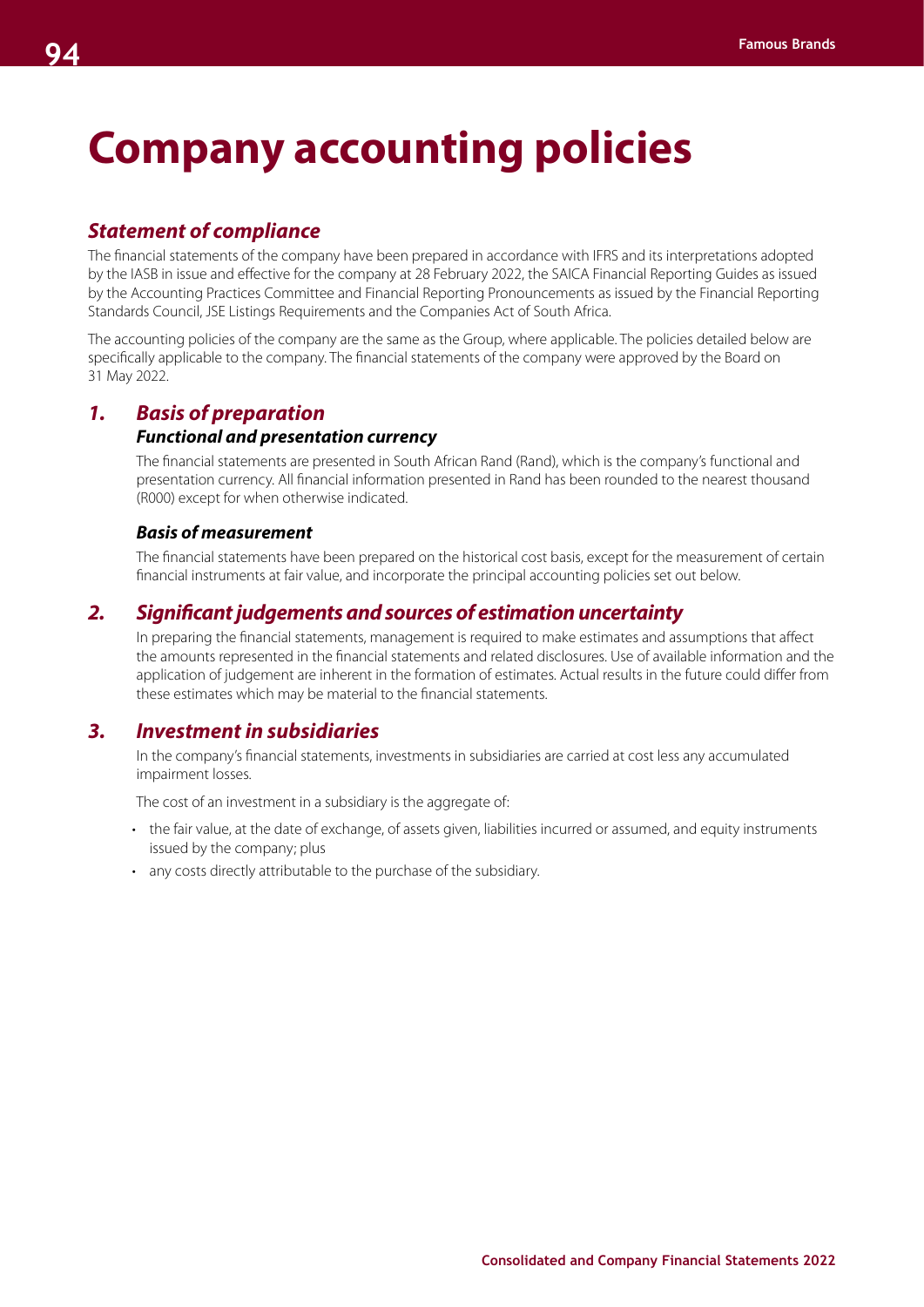# *4. Financial instruments*

#### *Receivables from/payables to Group companies*

These include amounts receivable from and payable to subsidiaries and are recognised initially at fair value. Amounts receivable from Group companies are classified as financial assets at amortised cost. Amounts payable to Group companies are classified as financial liabilities measured at amortised costs.

# *5. Revenue*

Dividends are recognised in profit/loss, when the company's right to receive payment has been established, it is probable that the economic benefits associated with the dividend will flow to the company, and the amount of the dividend can be measured reliably.

# *6. Going concern*

The company incurred a net loss for the year ended 28 February 2022 of R13.1 million and as of that date its total assets exceeded its total liabilities by R184 million.

The entity is in a net current liability position of R2 million.

The directors of Famous Brands Management Company (Pty) Ltd have made a commitment, via a signed board resolution, to not call on the liability from the company for at least 15 months from date of approving the financial statements.

The directors, based on the information available, have assessed and are satisfied that the company is a going concern for the foreseeable future, at least for the next 12 months from the date of approval of the financial statements.

Refer to the consolidated financial statements Note 32 *Going concern* and the assumptions applied.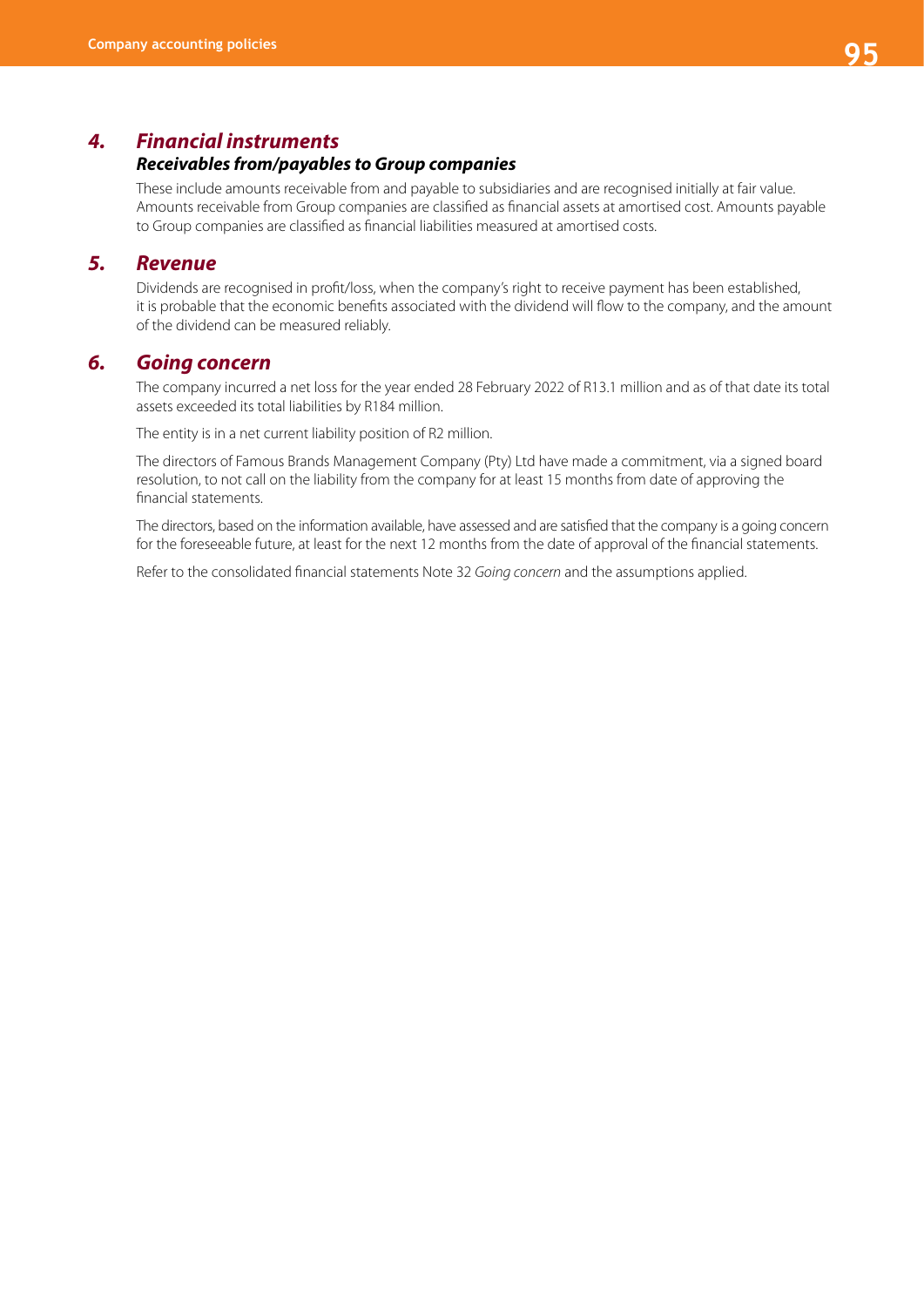# **Company statement of financial position**

*at 28 February 2022*

| <b>Notes</b>                                                                                                                                                        | 2022<br><b>R000</b>                      | 2021<br>R000                              |
|---------------------------------------------------------------------------------------------------------------------------------------------------------------------|------------------------------------------|-------------------------------------------|
| <b>Assets</b>                                                                                                                                                       |                                          |                                           |
| <b>Non-current assets</b>                                                                                                                                           | 476 303                                  | 435 205                                   |
| Investments in subsidiaries<br>$\mathbf{1}$                                                                                                                         | 476 303                                  | 435 205                                   |
| <b>Current assets</b>                                                                                                                                               | 766                                      | 8 0 0 7                                   |
| Receivables from Group companies<br>1<br>Other receivables<br>$\overline{2}$<br>Cash and cash equivalents<br>3                                                      | 548<br>218                               | 6 1 1 8<br>1645<br>244                    |
| <b>Total assets</b>                                                                                                                                                 | 477069                                   | 443 212                                   |
| <b>Equity and liabilities</b><br><b>Capital and reserves</b><br>Share capital<br>$\overline{4}$<br>Share premium<br>4<br>5<br>Reserves<br><b>Accumulated losses</b> | 1 0 0 2<br>164811<br>239 237<br>(221541) | 1 0 0 2<br>164 210<br>198 139<br>(208432) |
| <b>Total equity</b>                                                                                                                                                 | 183 509                                  | 155 520                                   |
| <b>Non-current liabilities</b><br>Payables to Group companies<br>$\mathbf{1}$<br><b>Current liabilities</b>                                                         | 290 524<br>3036                          | 283 431<br>4 2 6 1                        |
| Trade and other payables<br>6<br>Shareholders for dividends                                                                                                         | 618<br>2418                              | 1843<br>2418                              |
| <b>Total liabilities</b>                                                                                                                                            | 293 560                                  | 287 692                                   |
| <b>Total equity and liabilities</b>                                                                                                                                 | 477 069                                  | 443 212                                   |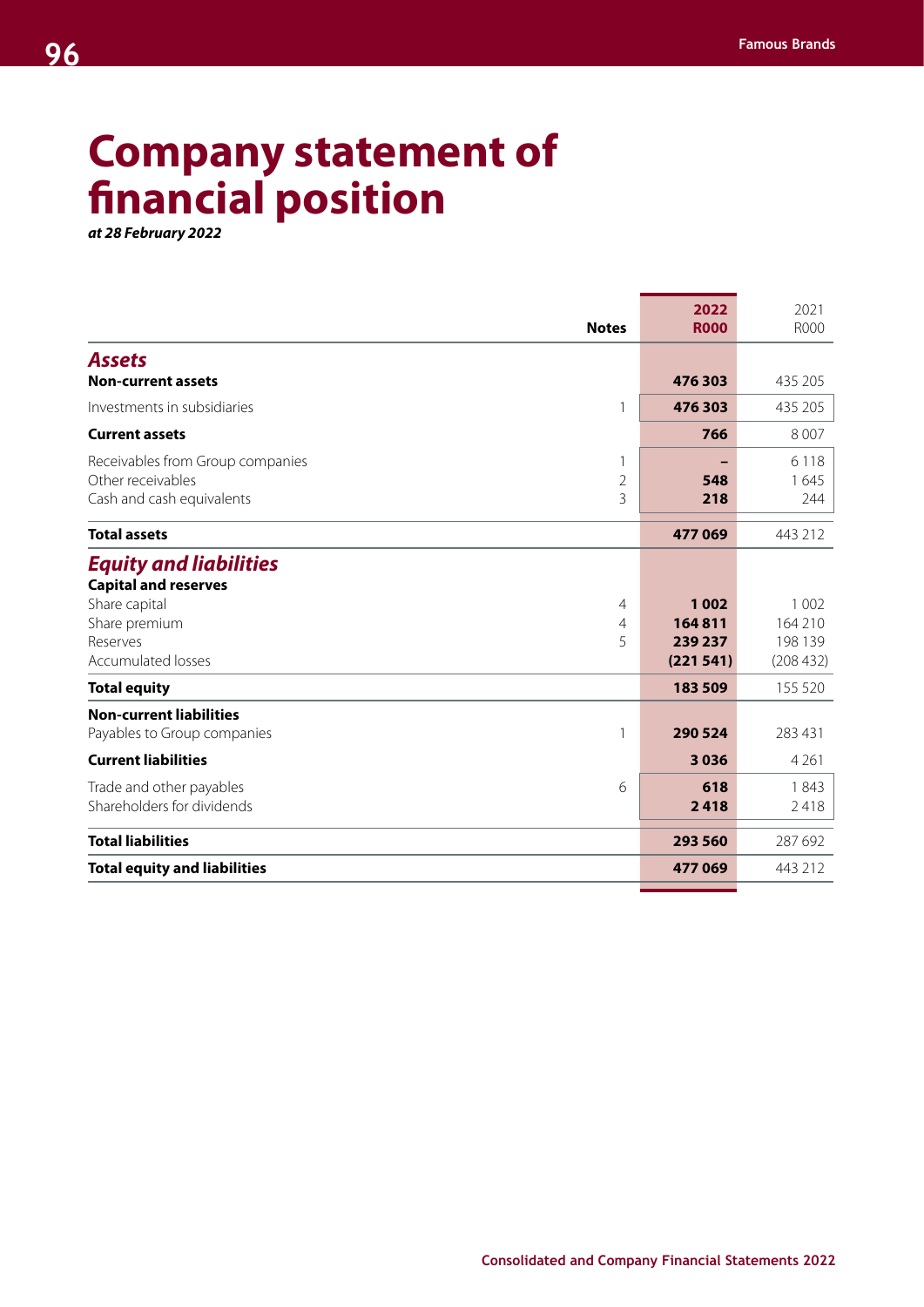# **Company statement of profit or loss and other comprehensive income**

*for the year ended 28 February 2022*

| <b>Notes</b>                                                    | 2022<br><b>R000</b> | 2021<br>R000        |
|-----------------------------------------------------------------|---------------------|---------------------|
| Revenue<br>Selling and administrative (expenses)/income         | (6998)              | 700 000<br>5478     |
| Operating (loss)/profit before impairments*<br>8<br>Impairments | (6998)<br>(6118)    | 705 478<br>(602601) |
| <b>Operating (loss)/profit</b><br>Finance income                | (13116)             | 102877<br>1950      |
| (Loss)/profit before tax<br>8<br>9<br>Tax                       | (13109)             | 104827<br>1566      |
| (Loss)/profit for the year                                      | (13109)             | 106 393             |
| Total comprehensive (loss)/profit for the year                  | (13109)             | 106393              |

*\* In F2021 the item was labelled "Operating profit before non-operational items".*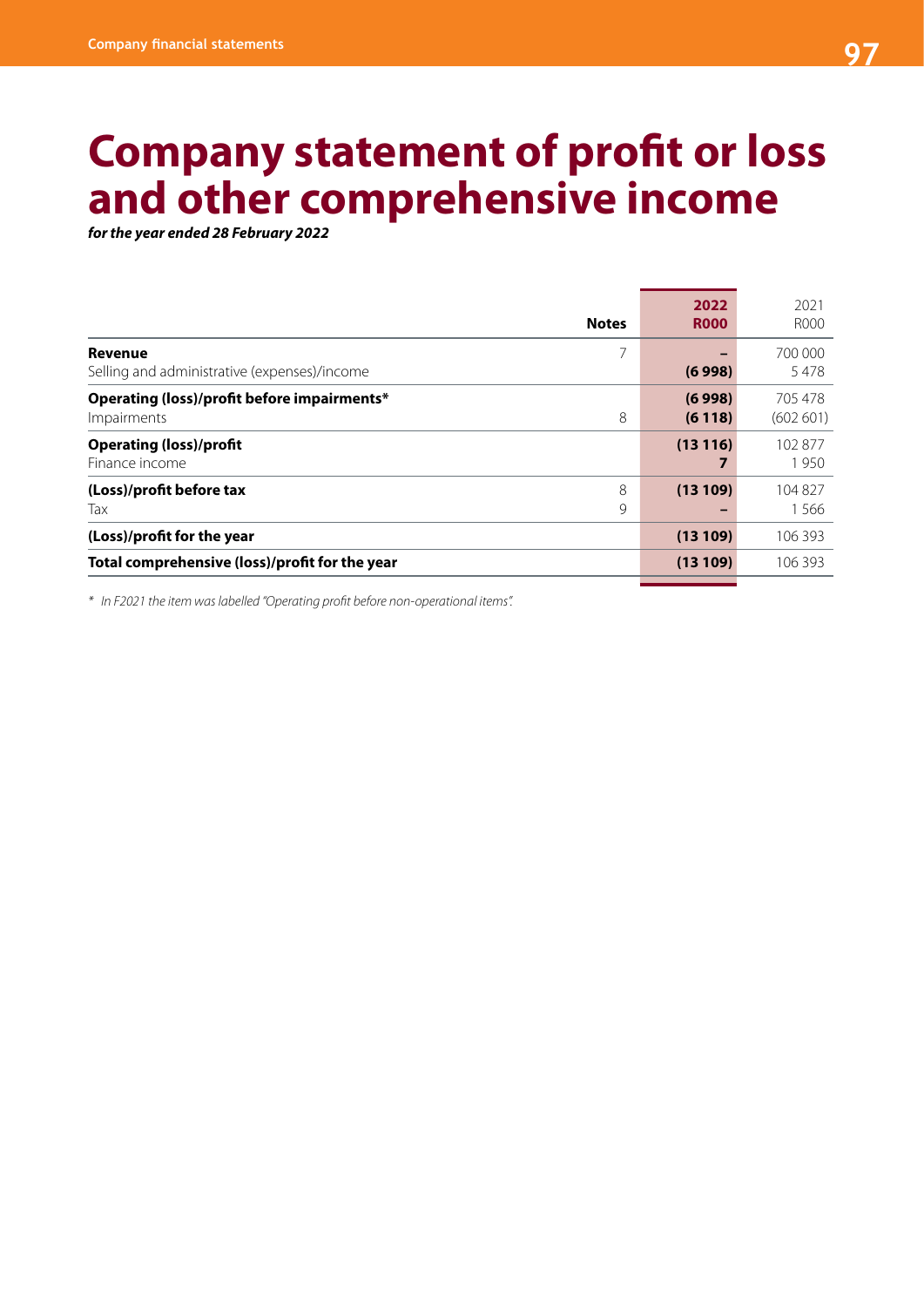# **Company statement of changes in equity**

*for the year ended 28 February 2022*

|                                                                                                                                                        | <b>Share</b><br>capital<br><b>R000</b> | <b>Share</b><br>premium<br><b>ROOO</b> | Non-<br>distributable Accumulated<br>reserves<br><b>R000</b> | losses<br><b>R000</b>           | <b>Total</b><br>equity<br><b>ROOO</b>   |
|--------------------------------------------------------------------------------------------------------------------------------------------------------|----------------------------------------|----------------------------------------|--------------------------------------------------------------|---------------------------------|-----------------------------------------|
| Balance at 1 March 2020<br>Issue of capital and share premium<br>Equity settled share-based payment schemes<br>Total comprehensive income for the year | 1 0 0 2                                | 164 210<br>601                         | 157 150<br>(601)<br>41 590                                   | (314825)<br>106393              | 7537<br>41 590<br>106 393               |
| Balance at 1 March 2021<br>Equity settled share-based payment schemes<br>Total comprehensive loss for the year<br><b>Balance at 28 February 2022</b>   | 1002<br>1 0 0 2                        | 164811<br>164811                       | 198 139<br>41 098<br>239 237                                 | (208432)<br>(13109)<br>(221541) | 155 520<br>41 098<br>(13109)<br>183 509 |

Note 4 Note 4 Note 5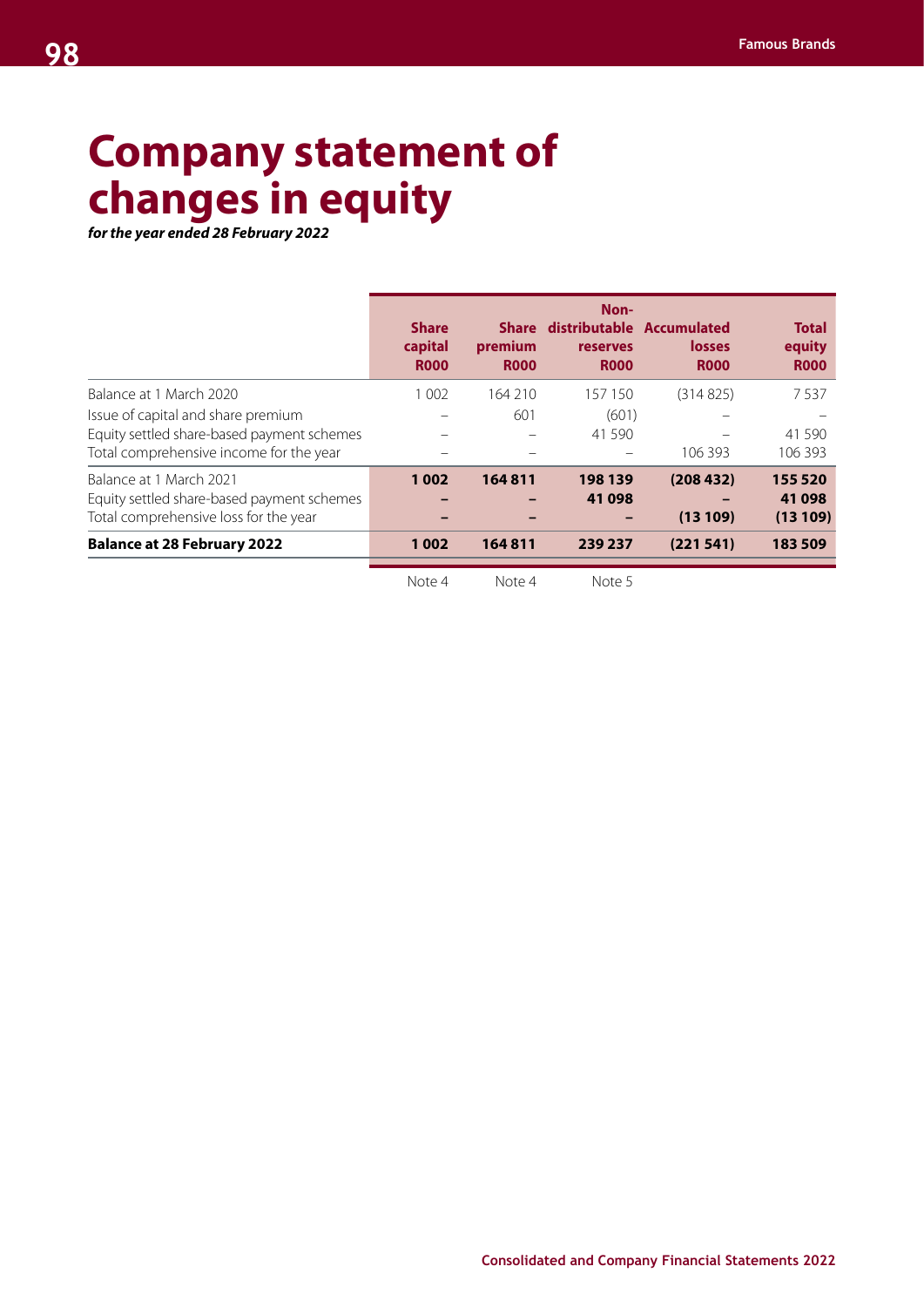# **Company statement of cash flows**

*for the year ended 28 February 2022*

|                                                                                                                    | <b>Notes</b> | 2022<br><b>ROOO</b> | 2021<br>R000  |
|--------------------------------------------------------------------------------------------------------------------|--------------|---------------------|---------------|
| <b>Cash utilised in operations</b><br>Finance income received<br>Dividends paid to owners of Famous Brands Limited | 10.1<br>10.2 | (7126)              | (6518)<br>(5) |
| Net cash outflow from operating activities                                                                         |              | (7119)              | (6506)        |
| Cash flow from financing activities<br>Increase in payables to Group companies                                     | 10.3         | 7093                | 6 3 6 6       |
| Net cash inflow from financing activities                                                                          |              | 7093                | 6 3 6 6       |
| Net decrease in cash and cash equivalents<br>Cash and cash equivalents at the beginning of the year                |              | (26)<br>244         | (140)<br>384  |
| Cash and cash equivalents at the end of the year                                                                   |              | 218                 | 244           |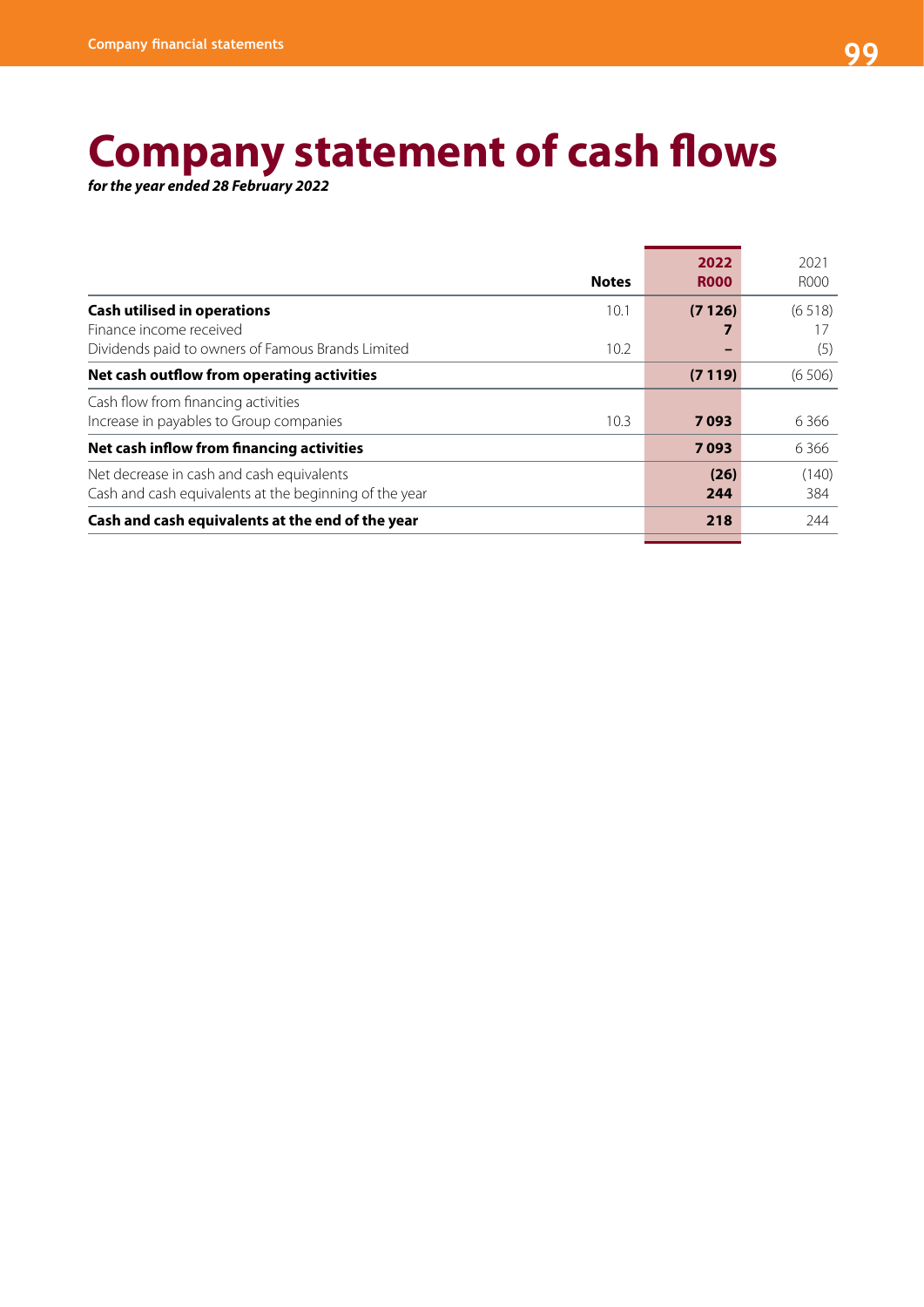# **Notes to the company financial statements**

*for the year ended 28 February 2022*

|                                                                             | 2022<br><b>R000</b> | 2021<br><b>R000</b>  |
|-----------------------------------------------------------------------------|---------------------|----------------------|
| <b>Investments, receivables and payables with</b><br><b>Group companies</b> |                     |                      |
| Investments in subsidiaries*<br>Net amount owing to subsidiaries**          | 476303<br>(290524)  | 435 205<br>(277313)  |
| Receivables from Group companies<br>Payables to Group companies             | (290524)            | 6 1 1 8<br>(283 431) |
|                                                                             | 185779              | 157892               |

*\* Unlisted shares at cost less impairment.*

*\*\* The amounts owing from/(to) Group companies are interest free and have no fixed terms of repayment. They are disclosed on the statement of financial position as required by IFRS. However, repayment is not expected in the foreseeable future, hence liquidity risk is considered low. Manco will not require repayment of the loan for at least the next 15 months and will also continue to provide financial support to Famous Brands Limited against all claims for at least the next 15 months.*

#### *Receivable from Group companies – Gourmet Burger Kitchen (GBK) restaurants*

The loan to GBK Restaurants for R154 million was fully impaired in the previous financial year. Famous Brands still has rights to collection.

#### *Impairment of investment in subsidiaries*

The investment of R448 million in GBK was fully impaired in the previous financial year.

A schedule of subsidiaries of the company is set out in Note 25 of the consolidated financial statements.

|                                                                           | 2022<br><b>R000</b> | 2021<br><b>R000</b>                |
|---------------------------------------------------------------------------|---------------------|------------------------------------|
| Reconciliation of the movement in unlisted shares at cost less impairment |                     |                                    |
| Opening Balance                                                           | 435 205             | 841 660                            |
| Change in investment in subsidiary - IFRS2 Share based payments           | 41 098              | 41 590                             |
| Impairment of GBK                                                         |                     | (448 045)                          |
| <b>Closing balance</b>                                                    | 476 303             | 435 205                            |
|                                                                           |                     |                                    |
|                                                                           |                     |                                    |
|                                                                           | 2022                |                                    |
|                                                                           | <b>ROOO</b>         |                                    |
| <b>Other receivables</b>                                                  |                     |                                    |
| <b>Non-financial instruments</b>                                          | 548                 |                                    |
| VAT receivable                                                            | 548                 | 2021<br><b>R000</b><br>1645<br>436 |
| Other receivables                                                         |                     | 1 2 0 9                            |

# *Fair value of other receivables*

There is no material difference between the fair value of trade and other receivables and their book value due to the short-term nature of these items.

The maximum exposure to credit risk at the reporting date is the fair value of other receivables above.

**Consolidated and Company Financial Statements 2022** The company does not hold any collateral as security.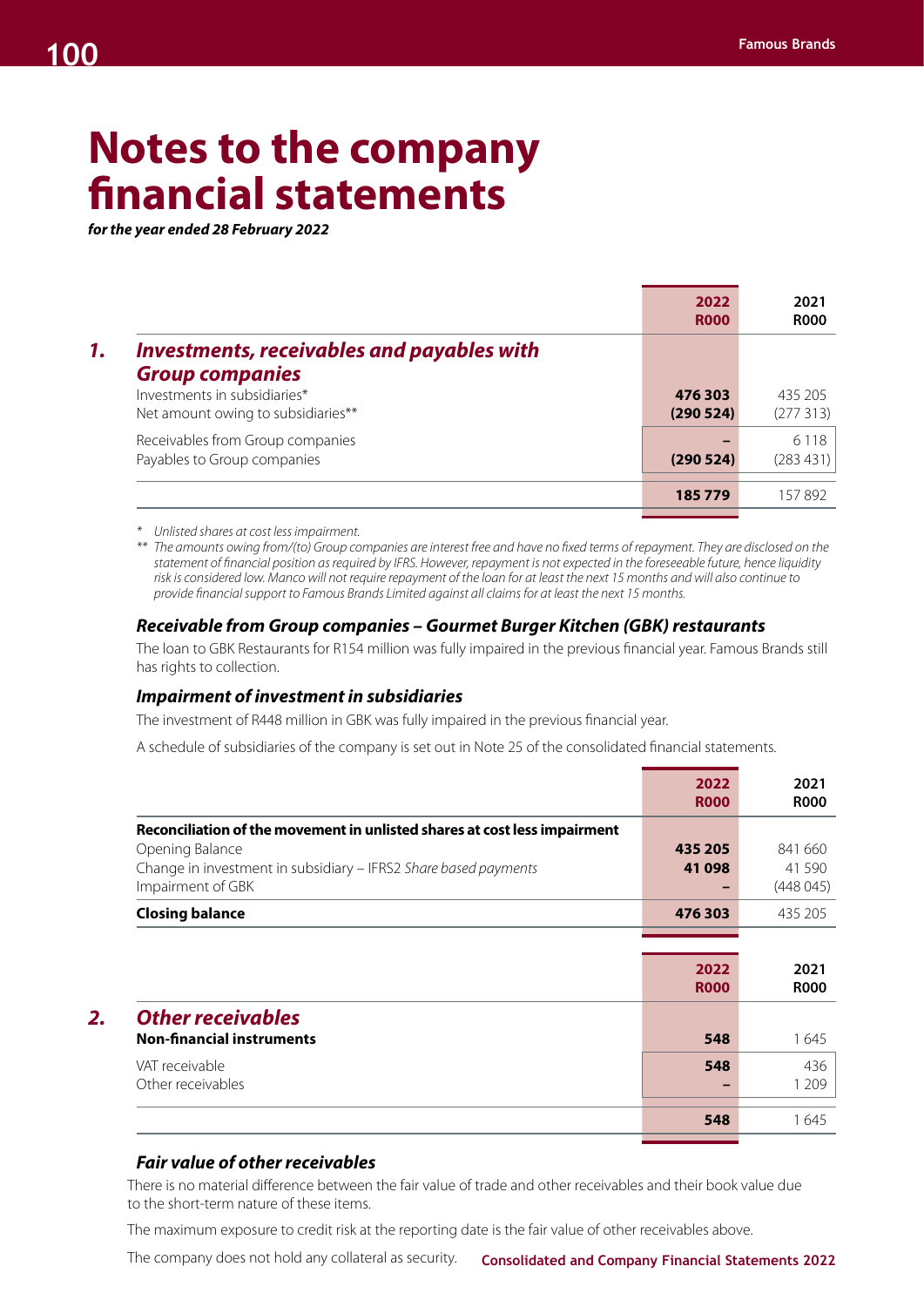*5. Reserves*

|                                                                                                                                                                        | 2022<br><b>R000</b> | 2021<br><b>R000</b> |
|------------------------------------------------------------------------------------------------------------------------------------------------------------------------|---------------------|---------------------|
| <b>Cash and cash equivalents</b><br>Cash and cash equivalents included in the statement of cash flows comprise<br>the following statement of financial position items: |                     |                     |
| Cash and cash equivalents                                                                                                                                              | 218                 | 244                 |
| <b>Cash on hand and bank balances</b>                                                                                                                                  | 218                 | 244                 |
|                                                                                                                                                                        |                     |                     |

The fair value approximates the book value of cash and cash equivalents.

|                                                                                                                      | 2022<br><b>R000</b> | 2021<br><b>ROOO</b> |
|----------------------------------------------------------------------------------------------------------------------|---------------------|---------------------|
| <b>Share capital and share premium</b><br><b>Share capital</b><br><b>Authorised</b>                                  |                     |                     |
| 200 000 000 (2021: 200 000 000) ordinary par value shares of one cent each                                           | 2000                | 2000                |
| <b>Unissued</b><br>99 797 716 (2021: 99 797 716) ordinary par value shares of one cent each                          | 998                 | 998                 |
| <b>Issued</b><br>Total shares in issue 100 202 284 (2021: 100 202 284) ordinary par value shares<br>of one cent each | 1002                | 1 0 0 2             |
| <b>Share premium</b>                                                                                                 | 164811              |                     |
| Balance at the beginning of the year<br>Premium on shares issued                                                     |                     | 164 210<br>601      |
| <b>Balance at the end of the year</b>                                                                                | 164811              | 164811              |
|                                                                                                                      |                     |                     |

| Reconciliation of movements in the number of ordinary shares                                                        | 2022<br><b>Number</b><br>of shares | 2021<br>Number of<br>shares |
|---------------------------------------------------------------------------------------------------------------------|------------------------------------|-----------------------------|
| <b>Authorised</b>                                                                                                   | 200 000 000                        | 200 000 000                 |
| <b>Issued</b><br>Shares in issue at the beginning of the year<br>Vesting of shares - Share based payment settlement | 100 202 284                        | 100 186 058<br>16 2 2 6     |
| Shares in issue at the end of the year                                                                              | 100 202 284                        | 100 202 284                 |
| Unissued shares at the end of the year                                                                              | 99 797 716                         | 99 797 716                  |
|                                                                                                                     |                                    |                             |
|                                                                                                                     | 2022<br><b>R000</b>                | 2021<br><b>ROOO</b>         |
| <b>Reserves</b>                                                                                                     |                                    |                             |
| Share-based payments                                                                                                | 239 237                            | 198 139                     |
|                                                                                                                     | 239 237                            | 198 139                     |
|                                                                                                                     |                                    |                             |

*Please refer to note 29 and Annexure A on the Group financial statements for more information relating to the share-based payments.*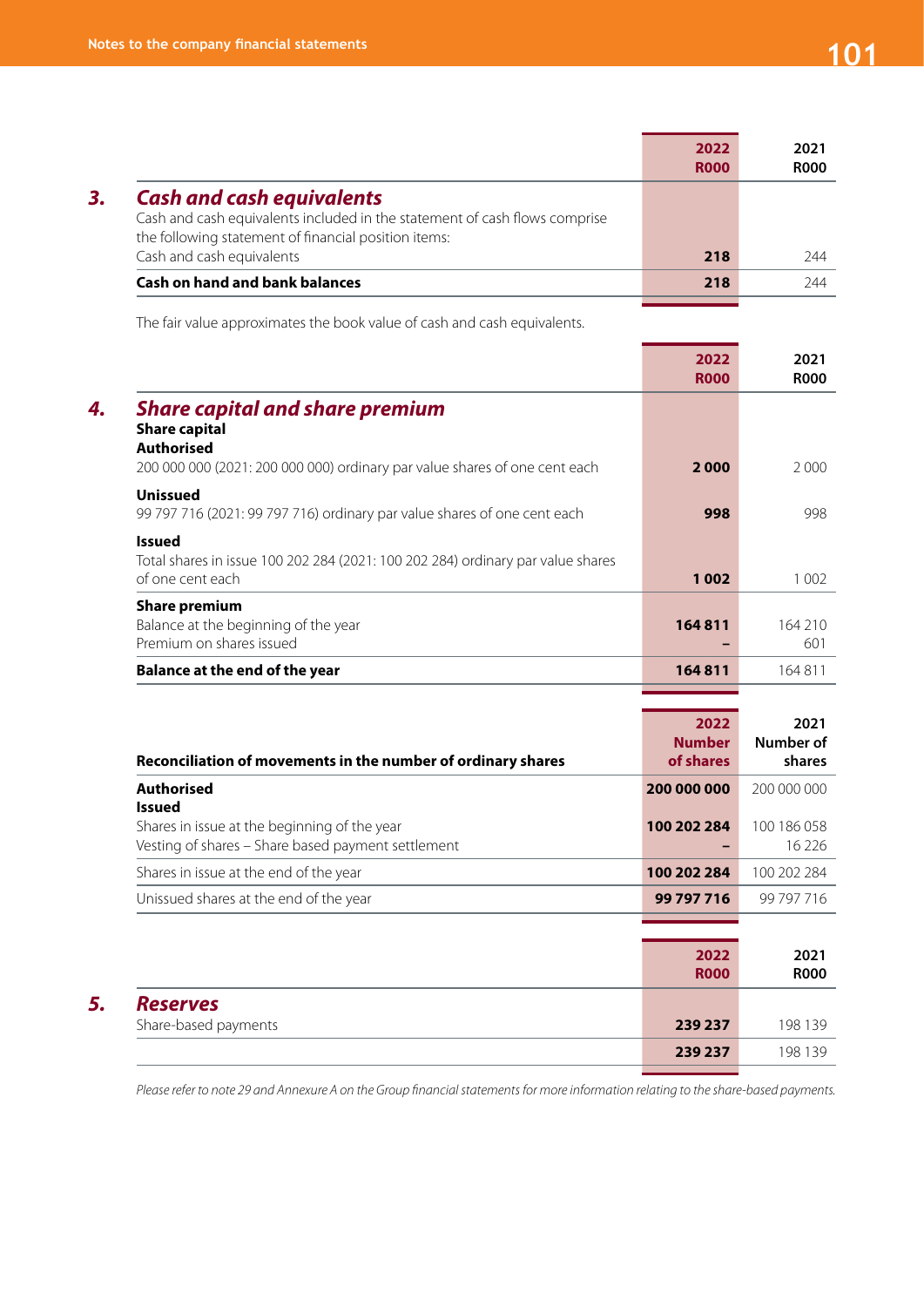#### **NOTES TO THE COMPANY FINANCIAL STATEMENTS** continued

|    |                                                                 | 2022<br><b>R000</b> | 2021<br><b>R000</b> |
|----|-----------------------------------------------------------------|---------------------|---------------------|
| б. | <b>Trade and other payables</b><br><b>Financial instruments</b> |                     |                     |
|    | Other payables<br>Accruals                                      | 3<br>615<br>618     | 1 843<br>1843       |

Accruals represent miscellaneous contractual liabilities that relate to expenses that were incurred, but not paid for at the year-end.

The book value of trade and other payables approximates fair values.

|                                      | 2022<br><b>R000</b> | 2021<br><b>R000</b> |
|--------------------------------------|---------------------|---------------------|
| <b>Revenue</b>                       |                     |                     |
| Dividends received from subsidiaries |                     | 700 000             |
|                                      |                     | 700 000             |
|                                      |                     |                     |

F2021 dividends were received from Famous Brands Management Company (Pty) Ltd. The entity did not declare any dividends in the current year. The restriction from our primary lender is that the Group must reduce net debt to EBITDA to be less than 2.5 times for two consecutive periods before resuming dividend distribution.

|                                                                                                                                                                                                                                  | 2022<br><b>R000</b>      | 2021<br><b>R000</b>             |
|----------------------------------------------------------------------------------------------------------------------------------------------------------------------------------------------------------------------------------|--------------------------|---------------------------------|
| (Loss)/profit before tax<br>(Loss)/profit before tax is calculated after taking into account, among other items,<br>those detailed below:<br>Directors' remuneration (Refer to Note 23 of the consolidated financial statements) | 5556                     | 4 3 3 1                         |
| Non-executive directors<br>Executive directors<br>Less: amounts paid by subsidiaries                                                                                                                                             | 5556<br>11914<br>(11914) | 4 3 3 1<br>13 2 8 2<br>(13 282) |
| Audit fees<br>Foreign exchange profit<br>Finance income                                                                                                                                                                          | 2 1 8 0                  | 1 2 3 7<br>(11 493)<br>950      |
| Impairments                                                                                                                                                                                                                      | 6 1 1 8                  | 602 601                         |
| Impairment of investment in subsidiary<br>Impairment of intercompany loan*                                                                                                                                                       | 6 1 1 8                  | 448 045<br>154 556              |
|                                                                                                                                                                                                                                  |                          |                                 |

*\* Relates to the write off of the related party balance with Famous Brands Share Incentive Scheme.*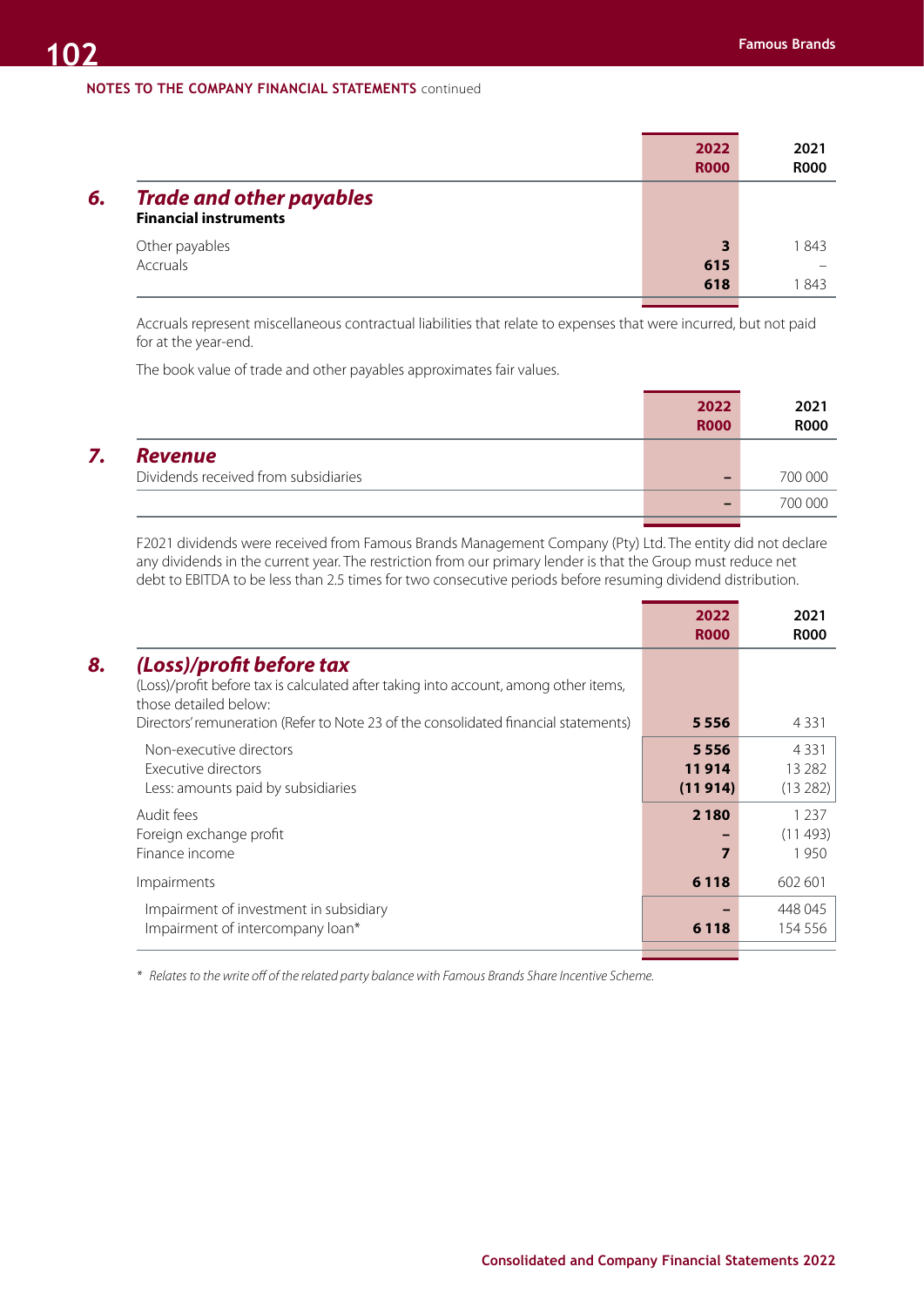|                                         | 2022<br><b>R000</b> | 2021<br><b>R000</b> |
|-----------------------------------------|---------------------|---------------------|
| Tax                                     |                     |                     |
| <b>Normal tax</b>                       |                     |                     |
| Current tax                             |                     |                     |
| Deferred tax*                           |                     | (1566)              |
| Current temporary differences           |                     | (672)               |
| Prior year overprovision                |                     | (894)               |
|                                         |                     | (1566)              |
| <b>Reconciliation of rate of tax</b>    | $\%$                | $\%$                |
| South African normal rate of tax        | 28.0                | 28.0                |
| Reduction in rate for year due to:      |                     |                     |
| Exempt dividend income                  |                     | (187.7)             |
| Prior year over provision: Deferred tax |                     | (0.9)               |
| Non-taxable income                      |                     | (0.5)               |
| Increase in rate for year due to:       |                     |                     |
| Disallowable expenditure**              | (13.1)              | 151.0               |
| Tax losses not recognised               | (14.9)              | 8.6                 |
| Effective rate of tax                   |                     | (1.5)               |

*\* A deferred tax asset on the assessed loss has only been recognised to the extent of available taxable temporary differences.*

*\*\* Relates to non-deductible intercompany balance write-off. F2021 is mainly attributable to GBK impairment (161.5%),* 

*realised foreign exchange gains not recovered (-12.6%) and expense relating to exempt income (2.1%).*

|                                                                             |                                                              | 2022<br><b>R000</b> | 2021<br><b>R000</b>                      |
|-----------------------------------------------------------------------------|--------------------------------------------------------------|---------------------|------------------------------------------|
| <b>Cash flow information</b><br>10.<br>10.1<br>by operations                | Reconciliation of (loss)/profit before tax to cash generated |                     |                                          |
| (Loss)/profit before tax<br>Adjustments for:                                |                                                              | (13109)             | 104827                                   |
| Impairment<br>Dividends received<br>Finance income<br>Other non-cash items* |                                                              | 6 1 1 8<br>(7)      | 602 601<br>(700000)<br>(1950)<br>(11493) |
| Working capital changes                                                     | Cash utilised before changes in working capital              | (6998)<br>(128)     | (6014)<br>(504)                          |
| Increase in receivables<br>Increase in payables                             |                                                              | 1097<br>(1225)      | (1177)<br>673                            |
| <b>Cash utilised in operations</b>                                          |                                                              | (7126)              | (6518)                                   |

*\* Prior year relates to foreign exchange movement.*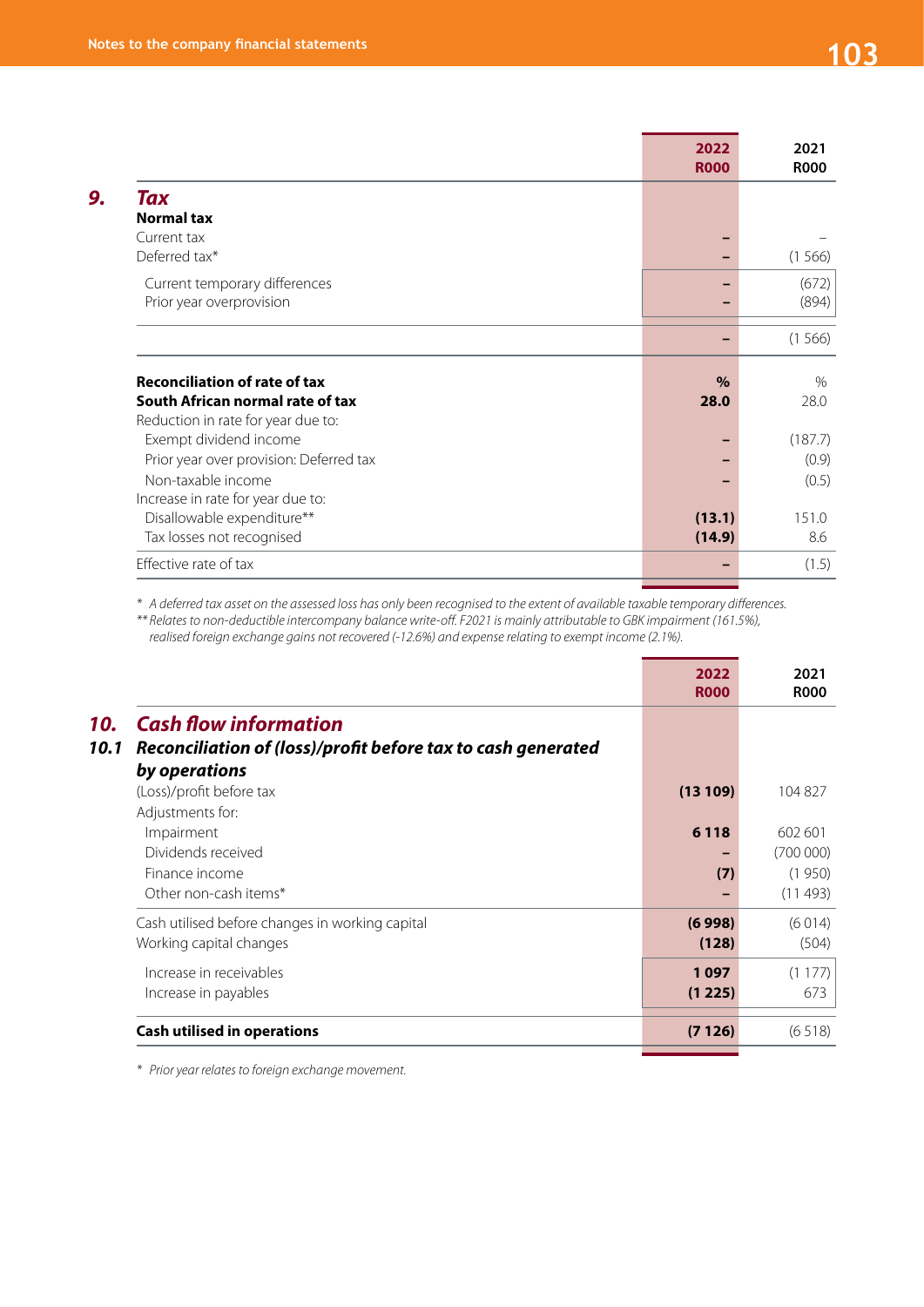**NOTES TO THE COMPANY FINANCIAL STATEMENTS** continued

|      |                                                  | 2022<br><b>ROOO</b> | 2021<br><b>ROOO</b> |
|------|--------------------------------------------------|---------------------|---------------------|
| 10.  | <b>Cash flow information (continued)</b>         |                     |                     |
| 10.2 | Reconciliation of dividends paid during the year |                     |                     |
|      | Amounts owing at the beginning of the year       | (2418)              | (2423)              |
|      | Amounts charged to retained earnings             |                     |                     |
|      | Amounts owing at the end of the year             | 2418                | 2418                |
|      | Dividends paid <sup>^</sup>                      |                     | (5)                 |
| 10.3 | <b>Reconciliation of financing activities</b>    |                     |                     |
|      | <b>Amount owing to subsidiaries</b>              |                     |                     |
|      | Carrying value at beginning of the year          | 283 431             | 977 065             |
|      | Cash movement                                    | 7093                | 6366                |
|      | Dividend                                         |                     | (700000)            |
|      | Carrying value at end of the year                | 290 524             | 283431              |

*^ Includes payment of previously unclaimed dividends*

# *11. Risk management*

The company has exposure to the following risks from its use of financial instruments: market risk (foreign exchange, interest rate), liquidity risk, credit risk and capital risk. This note presents information about the company's exposure to each of the above risks, the company's objectives, policies and processes for measuring and managing financial risk, and the company's management of capital.

The major guidelines of this policy are the following:

- to minimise interest rate, currency and market risk for all transactions;
- to ensure that all financial risk management activities are carried out and monitored at a central level; and
- to ensure that all financial risk management activities are carried out on a prudent and consistent basis.

The company audit committee oversees how management monitors compliance with the risk management policies and procedures, and reviews the adequacy of the risk management framework in relation to the risks faced by the company. The audit committee is assisted in its oversight role by internal audit. Internal audit undertakes both regular and ad hoc reviews of the risk management controls and procedures. The results are reported to the audit committee and management for remediation.

|                                    | 2022<br><b>Carrying</b><br>amount<br><b>R000</b> | 2021<br>Carrying<br>amount<br><b>R000</b> |
|------------------------------------|--------------------------------------------------|-------------------------------------------|
| Financial assets                   |                                                  |                                           |
| <b>Measured at amortised cost:</b> |                                                  |                                           |
| Cash and cash equivalents          | 218                                              | 244                                       |
| Receivables from Group companies   |                                                  | 6 1 1 8                                   |
|                                    | 218                                              | 6362                                      |
| Financial liabilities              |                                                  |                                           |
| <b>Measured at amortised cost:</b> |                                                  |                                           |
| Trade and other payables           | 618                                              | 1843                                      |
| Shareholders for dividends         | 2418                                             | 2418                                      |
| Payables to Group companies        | 290 524                                          | 283431                                    |
|                                    | 293 560                                          | 287 692                                   |

The carrying amounts of financial assets and liabilities are considered to approximate the fair values.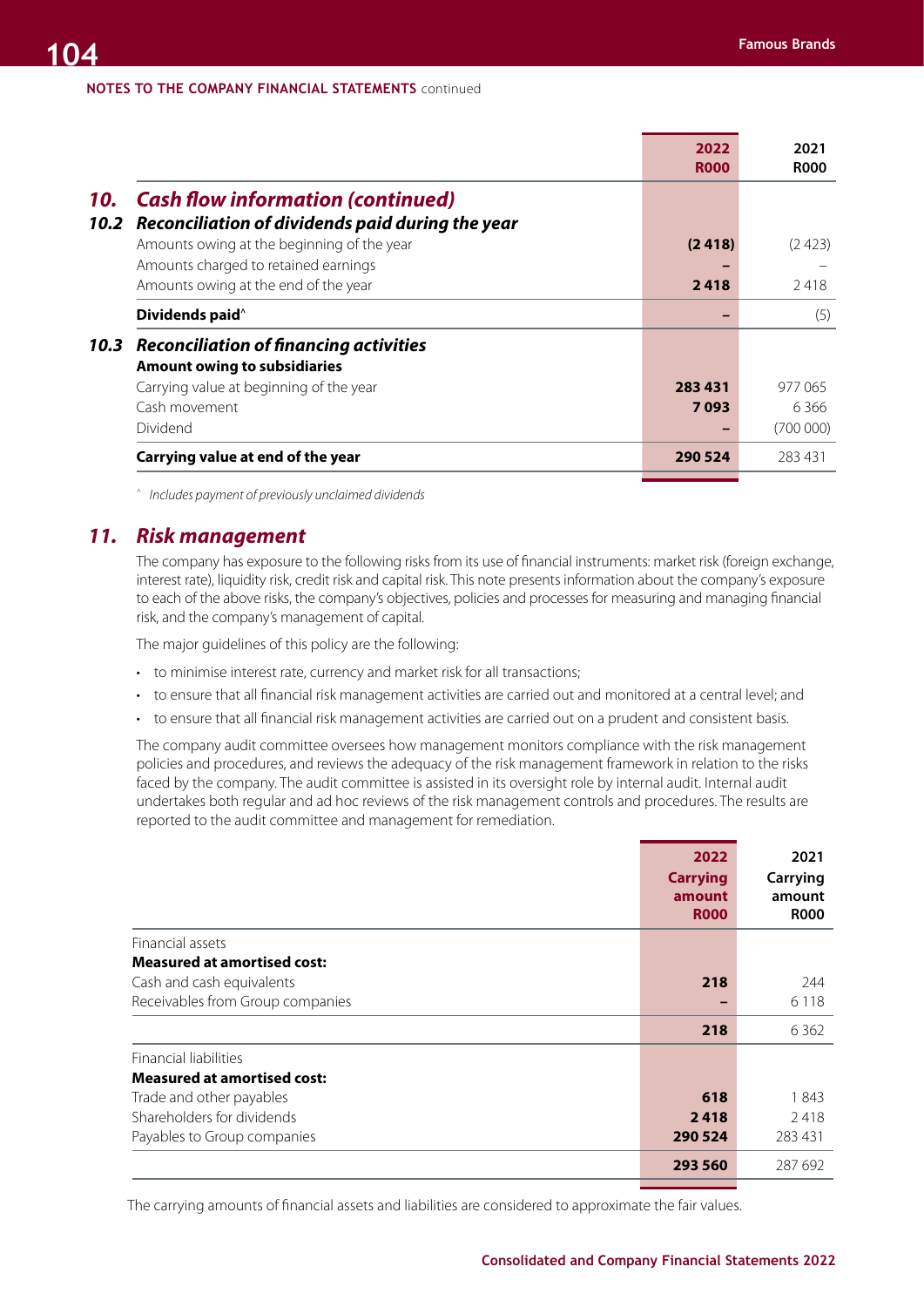# *11. Risk management (continued)*

# *11.1 Liquidity risk*

The company manages liquidity risk on the basis of expected maturity dates, through an ongoing review of future commitments and credit facilities. Cash flow forecasts are prepared, adequate borrowing facilities are secured and utilisation monitored.

The following table analyses financial liabilities by remaining contractual maturity (contractual and undiscounted cash flows).

|                                                           | <b>Less than</b><br>1 year<br><b>ROOO</b> | 2022<br>$1 - 5$ years<br><b>ROOO</b> | <b>Total</b><br><b>ROOO</b> |
|-----------------------------------------------------------|-------------------------------------------|--------------------------------------|-----------------------------|
| Trade and other payables                                  | 618                                       |                                      | 618                         |
| Payables to Group companies                               |                                           | 290 524                              | 290 524                     |
| Shareholders for dividends                                | 2418                                      |                                      | 2418                        |
|                                                           | 3036                                      | 290 524                              | 293 560                     |
|                                                           |                                           |                                      |                             |
|                                                           |                                           | 2021                                 |                             |
|                                                           | Less than<br>1 year<br><b>R000</b>        | $1 - 5$ years<br><b>R000</b>         | <b>Total</b><br><b>R000</b> |
|                                                           | 1843                                      |                                      | 1843                        |
| Trade and other payables                                  |                                           | 283 431                              | 283 431                     |
| Payables to Group companies<br>Shareholders for dividends | 2418                                      |                                      | 2418                        |

At present the company expects to pay all liabilities at their contractual maturity. In order to meet such cash commitments the company expects operating activities to generate sufficient cash inflows.

# *11.2 Credit risk*

Credit risk is managed on a Group-wide basis. Credit risk consists mainly of cash deposits, cash equivalents and other debtors. The company only deposits cash with major banks with high-quality credit standing and limits exposure to any one counterparty.

The company's credit risk mainly lies with loans with Group companies. The three-stage model (general approach) is applied in determining expected credit losses for receivables from Group companies (i.e. intercompany receivables). At each reporting date, the company assesses whether the credit risk on the financial instruments has increased significantly since initial recognition. The following indicators are incorporated: internal credit rating, significant increases in credit risk on other financial instruments of the same borrower, actual or expected significant adverse changes in business, financial and economic conditions that are expected to cause a significant change to the borrower's ability to meet its obligations.

The loans are provided to subsidiaries on an ongoing basis except where it is considered an equity loan and is included as part of the net investment in the borrower.

The loans, which are not equity loans, are generally repayable on demand and interest free. Credit risk is mainly dependent on the subsidiaries performance.

|                                  | 2022<br><b>R000</b> | 2021<br><b>R000</b> |
|----------------------------------|---------------------|---------------------|
| Receivables from Group companies |                     | 6 1 1 8             |
| Cash and cash equivalents        | 218                 | 244                 |
|                                  | 218                 | 6362                |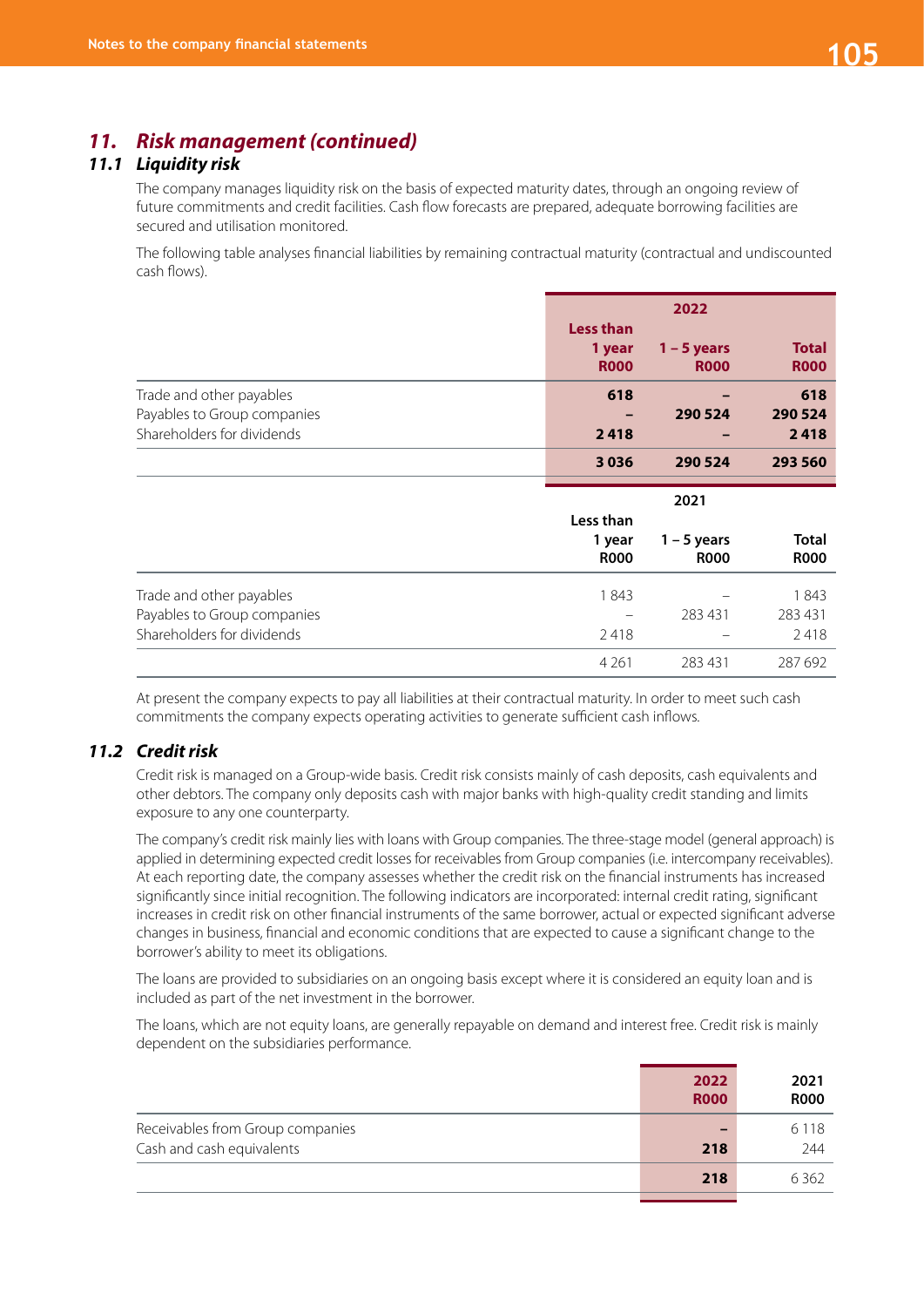#### **NOTES TO THE COMPANY FINANCIAL STATEMENTS** continued

# *12. Schedule of investments in subsidiaries*

Please refer to Note 25 *Schedule of investment in subsidiaries and associates* of the consolidated financial statements.

# *13. Related party transactions*

Related parties to the company include the companies direct and indirect subsidiaries, joint ventures, associates and key management which is defined as appointed directors of the company as well as directors of related entities of the company. The company, in the ordinary course of business, enters into transactions with related parties which may include the rendering of services, funding arrangements or transfer of resources to related parties.

|                                                                           | 2022<br><b>R000</b> | 2021<br><b>R000</b> |
|---------------------------------------------------------------------------|---------------------|---------------------|
| 13.1 Transactions between the holding company and subsidiaries            |                     |                     |
| Dividends received                                                        |                     | 700 000             |
| Finance income – GBK Joan                                                 |                     | 1933                |
| Management fees received by the Company from the operating subsidiary for |                     |                     |
| statutory costs incurred                                                  | 1464                | 1 3 9 4             |
|                                                                           |                     |                     |

#### *13.2 Remuneration*

The remuneration for directors of the holding company paid during the year by subsidiaries within the Group has been disclosed in Note 23 *Directors remuneration*. Executive directors are defined as key management.

#### *13.3 Receivables from/payable to Group companies*

'The intercompany loan balances, including the terms and conditions, have been disclosed in Note 25 of the consolidated financial statements and Note 1 of the company financial statements.

# *14. Subsequent events*

On 06 May 2022, the company received notification from the liquidators of GBK indicating an intention to make an interim distribution to creditors of GBK Restaurants Limited with agreed claims. The actual amount of the distribution is not yet certain but in their notice the liquidators estimated the interim dividend to be 5 pence in the pound to creditors with agreed claims. The Group's claim against GBK for dividend purposes amounts to GBP53.3 million. The liquidator indicated that the interim dividend will be declared within two months of the last date of approving – 06 August 2022.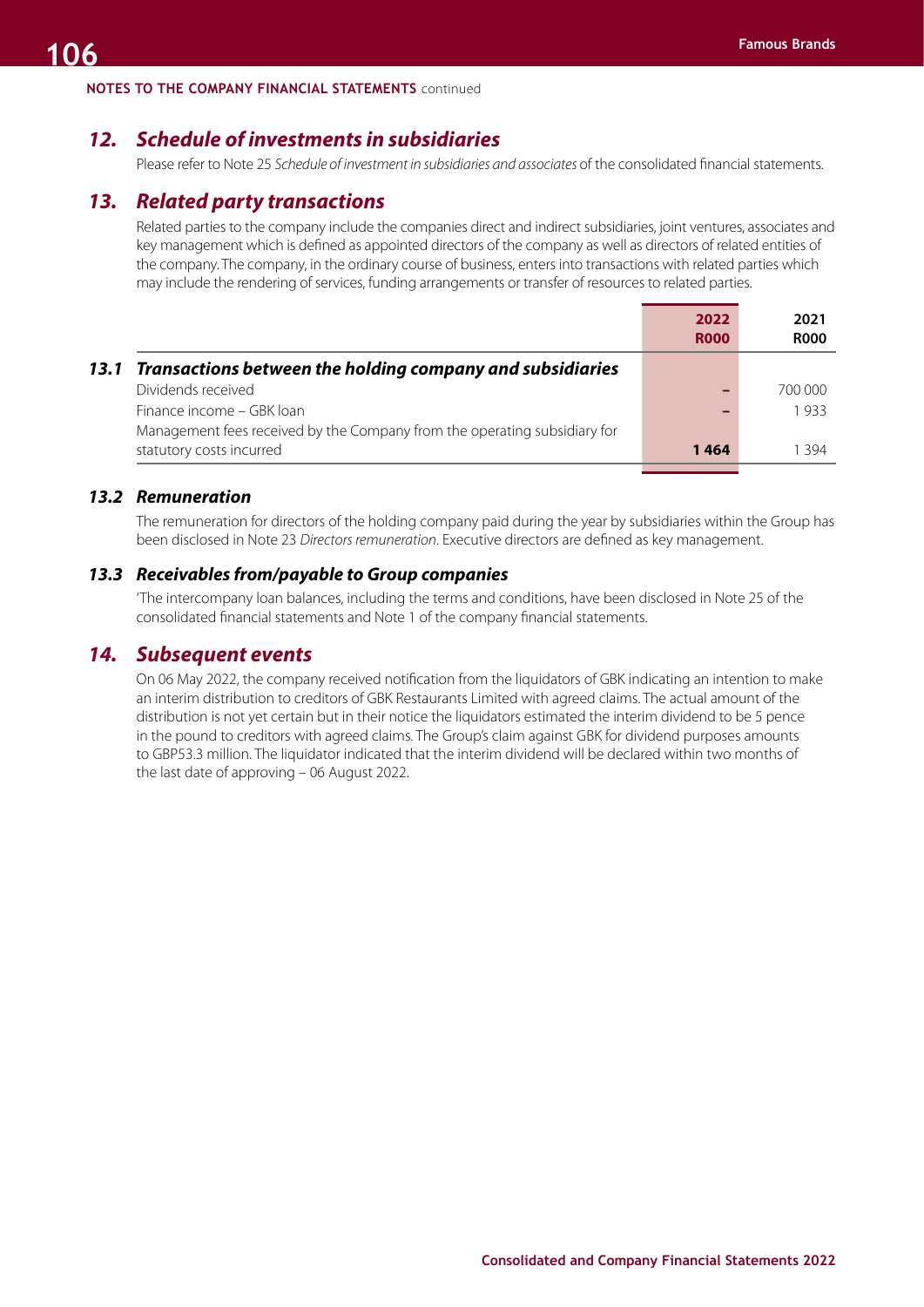## **Shareholder spread**

*AT 28 February 2022*

|                                                                                                                                                            | <b>Number of</b><br>Shareholdings shareholdings | % of total | <b>Number</b><br>of Shares | % of issued<br><b>Capital</b> |
|------------------------------------------------------------------------------------------------------------------------------------------------------------|-------------------------------------------------|------------|----------------------------|-------------------------------|
| <b>Shareholder Spread</b>                                                                                                                                  |                                                 |            |                            |                               |
| $1 - 10000$                                                                                                                                                | 6522                                            | 94.22%     | 3954408                    | 3.95%                         |
| $10001 - 50000$                                                                                                                                            | 201                                             | 2.90%      | 4691000                    | 4.68%                         |
| 50 001 - 100 000                                                                                                                                           | 65                                              | 0.94%      | 4638344                    | 4.63%                         |
| $100001 - 1000000$                                                                                                                                         | 113                                             | 1.63%      | 33 927 064                 | 33.86%                        |
| Over 1 000 000                                                                                                                                             | 21                                              | 0.30%      | 52 991 468                 | 52.88%                        |
| <b>Total</b>                                                                                                                                               | 6922                                            | 100.00%    | 100 202 284                | 100.00%                       |
| <b>Distribution of Shareholders</b>                                                                                                                        |                                                 |            |                            |                               |
| Individuals                                                                                                                                                | 5998                                            | 86.65%     | 13022019                   | 13.00%                        |
| Insurance Companies                                                                                                                                        | 8                                               | 0.12%      | 2026422                    | 2.02%                         |
| <b>Investment Trusts</b>                                                                                                                                   | 231                                             | 3.34%      | 7627903                    | 7.61%                         |
| Other Companies & Corporate Bodies                                                                                                                         | 685                                             | 9.90%      | 77 525 940                 | 77.37%                        |
| <b>Total</b>                                                                                                                                               | 6922                                            | 100.00%    | 100 202 284                | 100.00%                       |
| Pursuant to the provisions of Section 56 of the Companies Act, 2008,<br>disclosures from foreign nominee companies have been included in<br>this analysis. |                                                 |            |                            |                               |
| <b>Shareholder Type</b>                                                                                                                                    |                                                 |            |                            |                               |
| <b>Non-Public Shareholders</b>                                                                                                                             | 31                                              | 0.45%      | 20 652 046                 | 20.61%                        |
| Directors and Associates (Direct)                                                                                                                          | 11                                              | 0.16%      | 5980684                    | 5.97%                         |
| Directors and Associates (Indirect)                                                                                                                        | 20                                              | 0.29%      | 14 671 362                 | 14.64%                        |
| <b>Public Shareholders</b>                                                                                                                                 | 6891                                            | 99.55%     | 79 550 238                 | 79.39%                        |
| Total                                                                                                                                                      | 6922                                            | 100.00%    | 100 202 284                | 100.00%                       |
| <b>Fund Managers With A Holding Greater Than</b>                                                                                                           |                                                 |            |                            |                               |
| 5% of The Issued Shares                                                                                                                                    |                                                 |            |                            |                               |
| <b>Coronation Fund Managers</b>                                                                                                                            |                                                 |            | 29 5 16 1 7 1              | 29.46%                        |
| Visio Capital Management                                                                                                                                   |                                                 |            | 10054592                   | 10.03%                        |
| Public Investment Corporation                                                                                                                              |                                                 |            | 6804436                    | 6.79%                         |
| <b>Total</b>                                                                                                                                               |                                                 |            | 46 375 199                 | 46.28%                        |
| <b>Beneficial Shareholders With A Holding</b>                                                                                                              |                                                 |            |                            |                               |
| <b>Greater Than 5% Of The Issued Shares</b>                                                                                                                |                                                 |            |                            |                               |
| <b>Coronation Fund Managers</b>                                                                                                                            |                                                 |            | 16781793                   | 16.75%                        |
| Government Employees Pension Fund<br>Panis Trust                                                                                                           |                                                 |            | 9496760                    | 9.48%                         |
|                                                                                                                                                            |                                                 |            | 6828955                    | 6.82%                         |
| <b>Total</b>                                                                                                                                               |                                                 |            | 33 107 508                 | 33.04%                        |
| <b>Total number of shareholdings</b>                                                                                                                       | 6922                                            |            |                            |                               |
| Total number of shares in issue                                                                                                                            | 100 202 284                                     |            |                            |                               |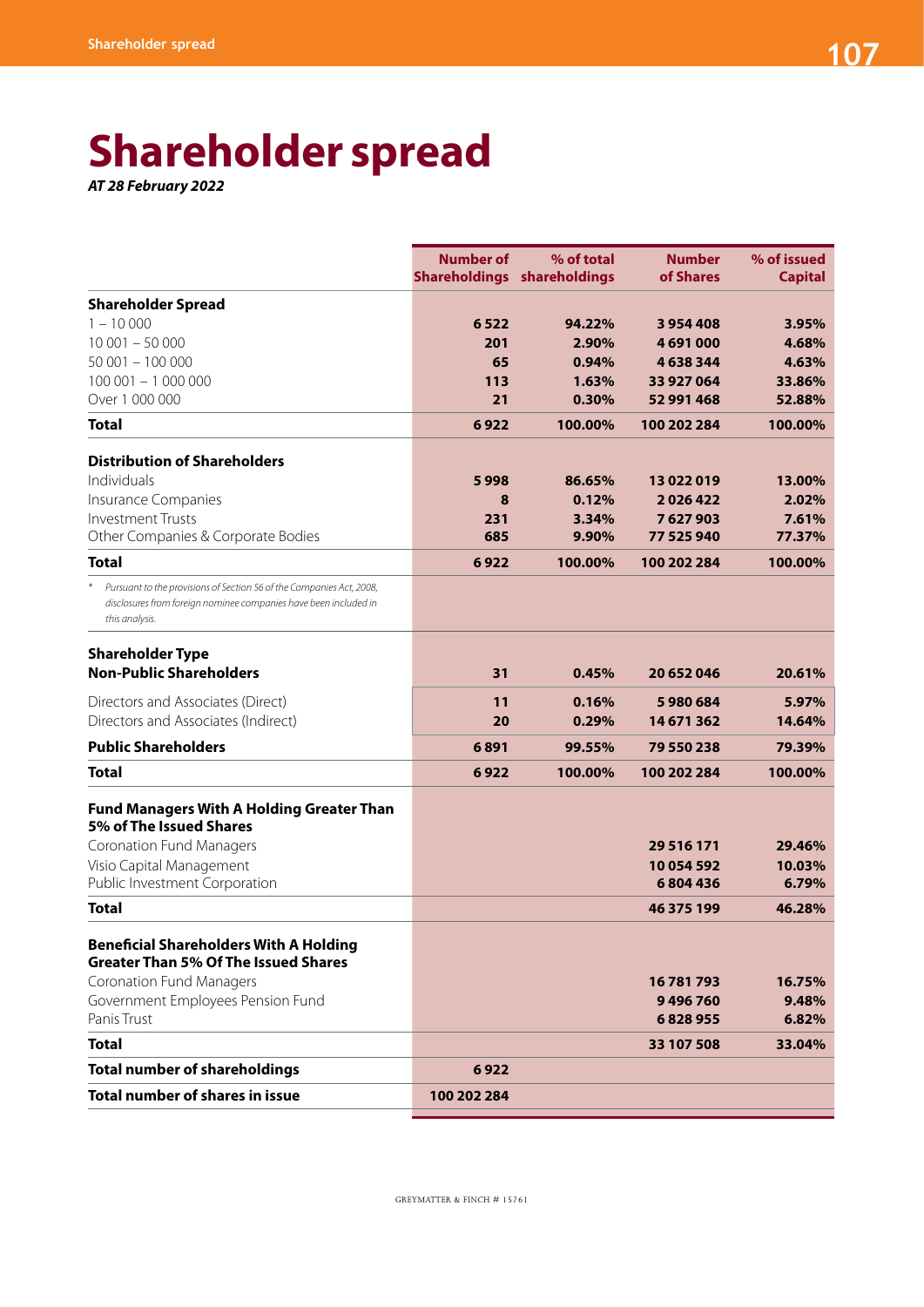# **Administration**

### *Famous Brands Limited*

Incorporated in the Republic of South Africa Registration number: 1969/004875/06 JSE share code: FBR ISIN code: ZAE000053328

### *Directors*

NJ Adami, SL Botha (Independent Chairman), CH Boulle, N Halamandaris, JL Halamandres, DP Hele (Chief Executive Officer)\*, AK Maditse, B Mathe, F Petersen-Cook and DJ Fredericks (Group Financial Director)\*.

*\* Executive* 

#### *Company secretary*

CD Appollis

#### *Registered office*

478 James Crescent, Halfway House, Midrand, 1685 PO Box 2884, Halfway House, 1685 Telephone: +27 11 315 3000 Email: investorrelations@famousbrands.co.za Website address: www.famousbrands.co.za

#### *Transfer secretaries*

Computershare Investor Services Proprietary Limited Registration number: 2004/003647/07 Rosebank Towers, 15 Biermann Avenue Rosebank, 2196, South Africa PO Box 61051, Marshalltown, 2107

#### *Sponsor*

The Standard Bank of South Africa Limited Registration number: 1969/017128/06 30 Baker Street, Rosebank, 2196

#### *Auditors*

KPMG Inc Registration number: 1999/021543/21 85 Empire Road, Parktown, Johannesburg, 2193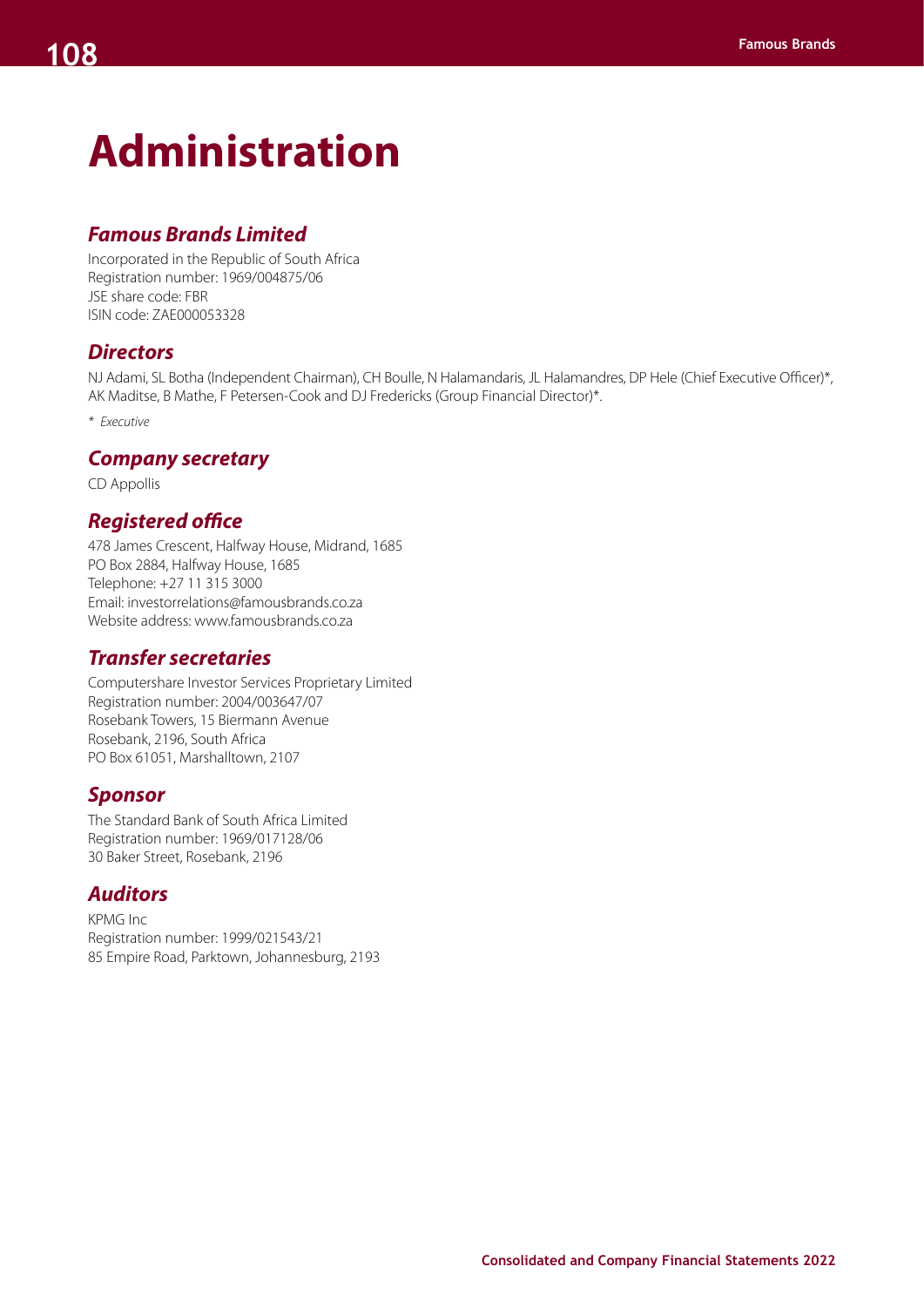#### GREYMATTER & FINCH # 15761